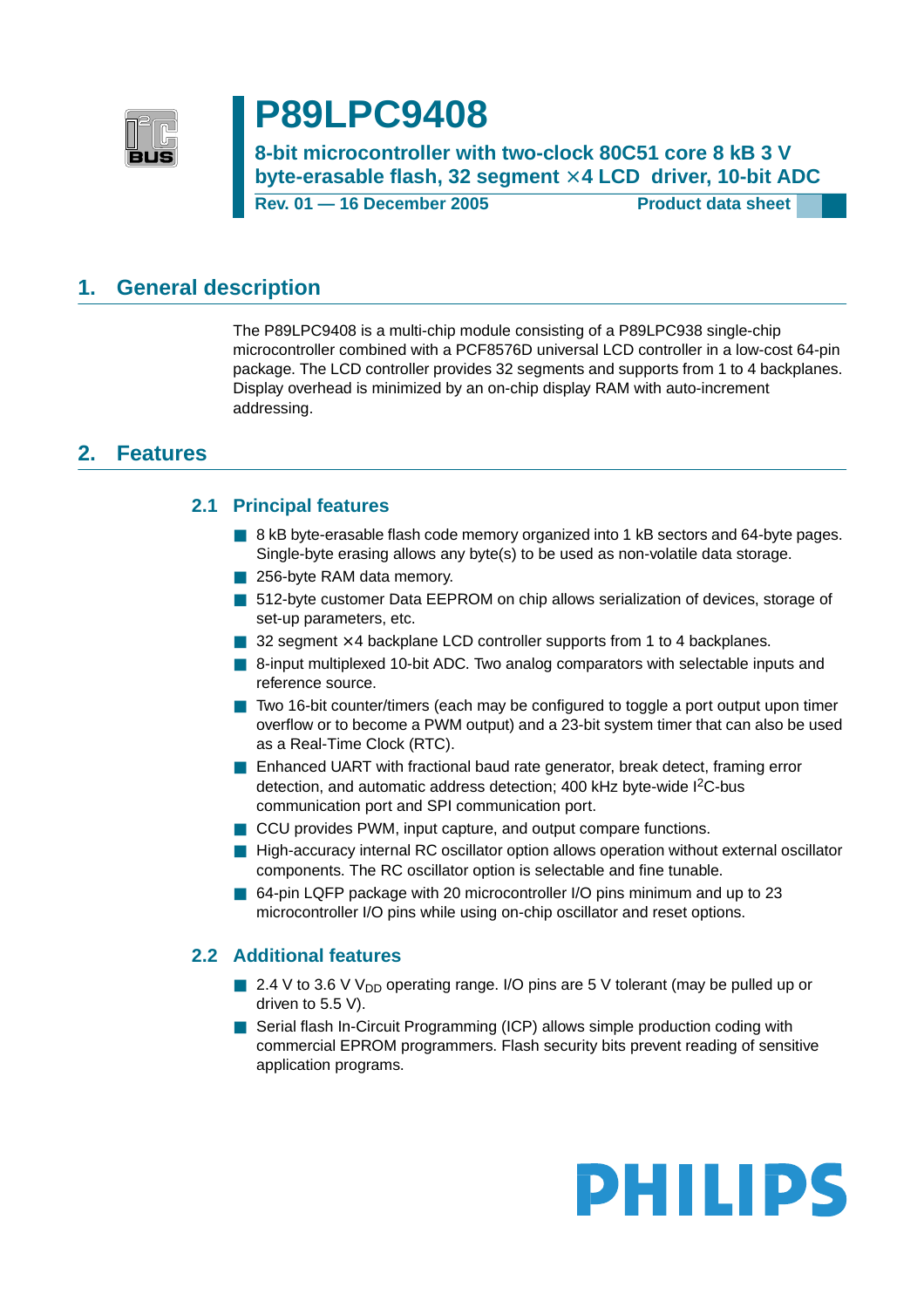#### **8-bit two-clock 80C51 core with 32 segment** × **4 LCD driver, 10-bit ADC**

- A high performance 80C51 CPU provides instruction cycle times of 111 ns to 222 ns for all instructions except multiply and divide when executing at 18 MHz. This is six times the performance of the standard 80C51 running at the same clock frequency. A lower clock frequency for the same performance results in power savings and reduced EMI.
- Serial flash In-System Programming (ISP) allows coding while the device is mounted in the end application.
- In-Application Programming (IAP) of the flash code memory. This allows changing the code in a running application.
- Watchdog timer with separate on-chip oscillator, requiring no external components. The watchdog prescaler is selectable from eight values.
- Low voltage detect (brownout) allows a graceful system shutdown when power fails. May optionally be configured as an interrupt.
- Idle and two different power-down reduced power modes. Improved wake-up from Power-down mode (a LOW interrupt input starts execution). Typical power-down current is 9 µA typical (total power-down with voltage comparators disabled).
- Active-LOW reset. On-chip power-on reset allows operation without external reset components. A reset counter and reset glitch suppression circuitry prevent spurious and incomplete resets. A software reset function is also available.
- Configurable on-chip oscillator with frequency range options selected by user programmed flash configuration bits. Oscillator options support frequencies from 20 kHz to the maximum operating frequency of 18 MHz.
- Oscillator fail detect. The watchdog timer has a separate fully on-chip oscillator allowing it to perform an oscillator fail detect function.
- Programmable port output configuration options: quasi-bidirectional, open drain, push-pull, input-only.
- Port 'input pattern match' detect. Port 0 may generate an interrupt when the value of the pins match or do not match a programmable pattern.
- LED drive capability (20 mA) on all port pins. A maximum limit is specified for the entire chip.
- Controlled slew rate port outputs to reduce EMI. Outputs have approximately 10 ns minimum ramp times.
- Only power and ground connections are required to operate the P89LPC9408 when internal reset option is selected.
- Four interrupt priority levels.
- Eight keypad interrupt inputs, plus two additional external interrupt inputs.
- Schmitt trigger port inputs.
- Second data pointer.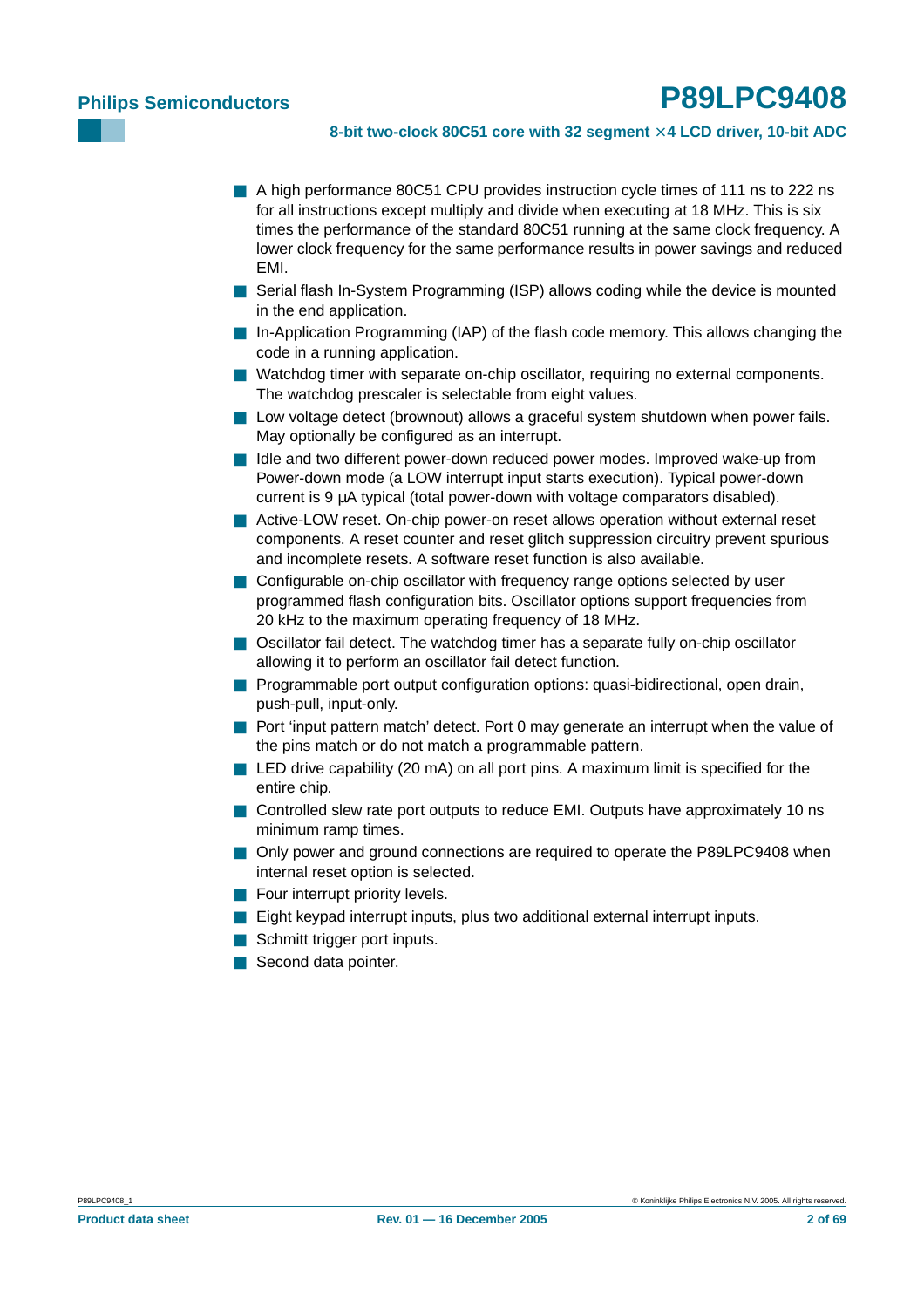## <span id="page-2-0"></span>**3. Ordering information**

| <b>Ordering information</b><br>Table 1: |             |                                                                                       |                |  |  |  |  |  |  |
|-----------------------------------------|-------------|---------------------------------------------------------------------------------------|----------------|--|--|--|--|--|--|
| <b>Type number</b>                      | Package     |                                                                                       |                |  |  |  |  |  |  |
|                                         | <b>Name</b> | <b>Description</b>                                                                    | <b>Version</b> |  |  |  |  |  |  |
| P89LPC9408FBD                           | LOFP64      | plastic low profile quad flat package; 64 leads;<br>body $14 \times 14 \times 1.4$ mm | SOT791-1       |  |  |  |  |  |  |

## <span id="page-2-1"></span>**3.1 Ordering options**

| Table 2:<br><b>Part options</b> |                     |                          |                  |
|---------------------------------|---------------------|--------------------------|------------------|
| <b>Type number</b>              | <b>Flash memory</b> | <b>Temperature range</b> | <b>Frequency</b> |
| P89LPC9408FBD                   | 8 kB                | $-40$ °C to +85 °C       | 0 MHz to 18 MHz  |

## <span id="page-2-2"></span>**4. Block diagram**

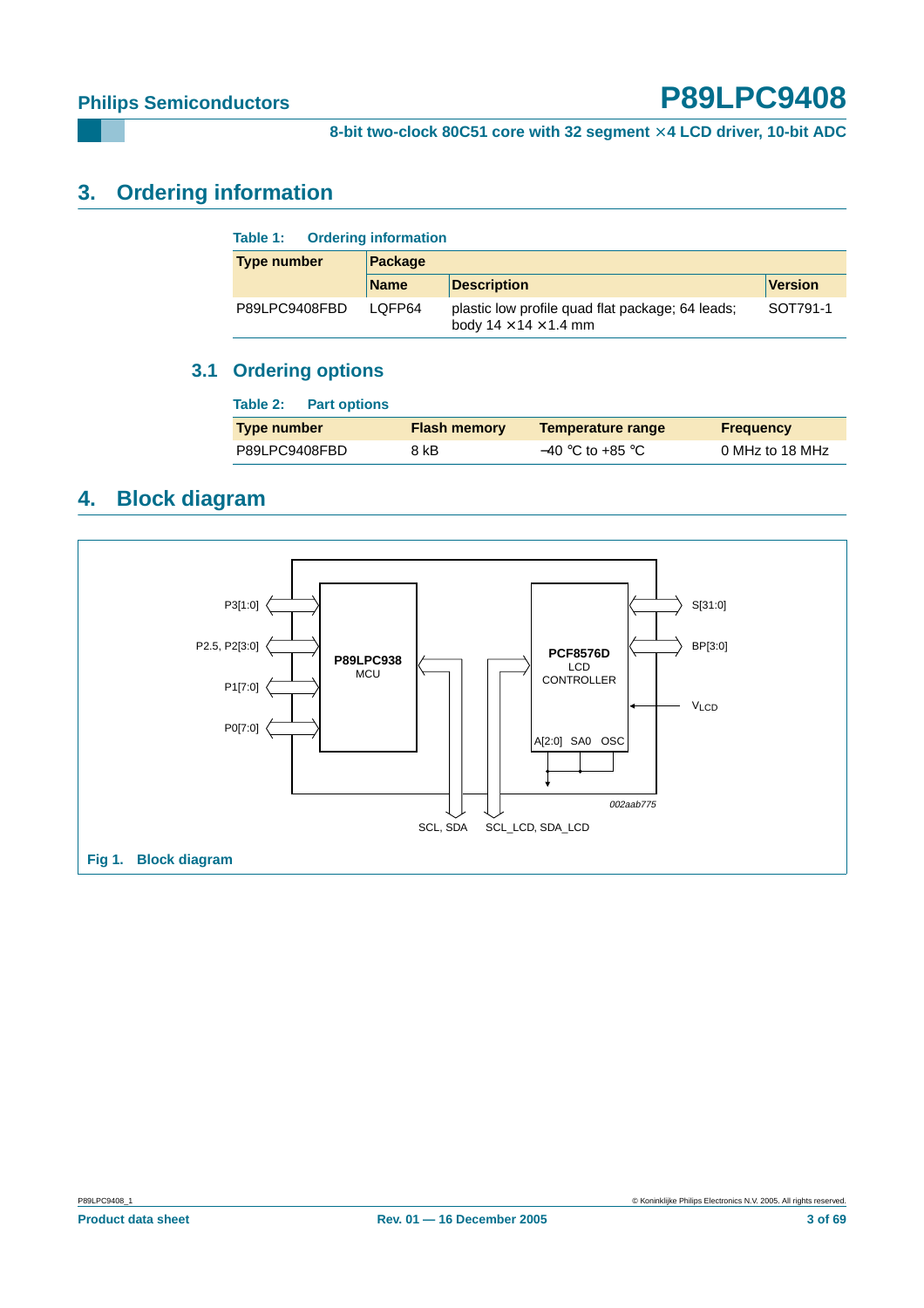**8-bit two-clock 80C51 core with 32 segment** × **4 LCD driver, 10-bit ADC**

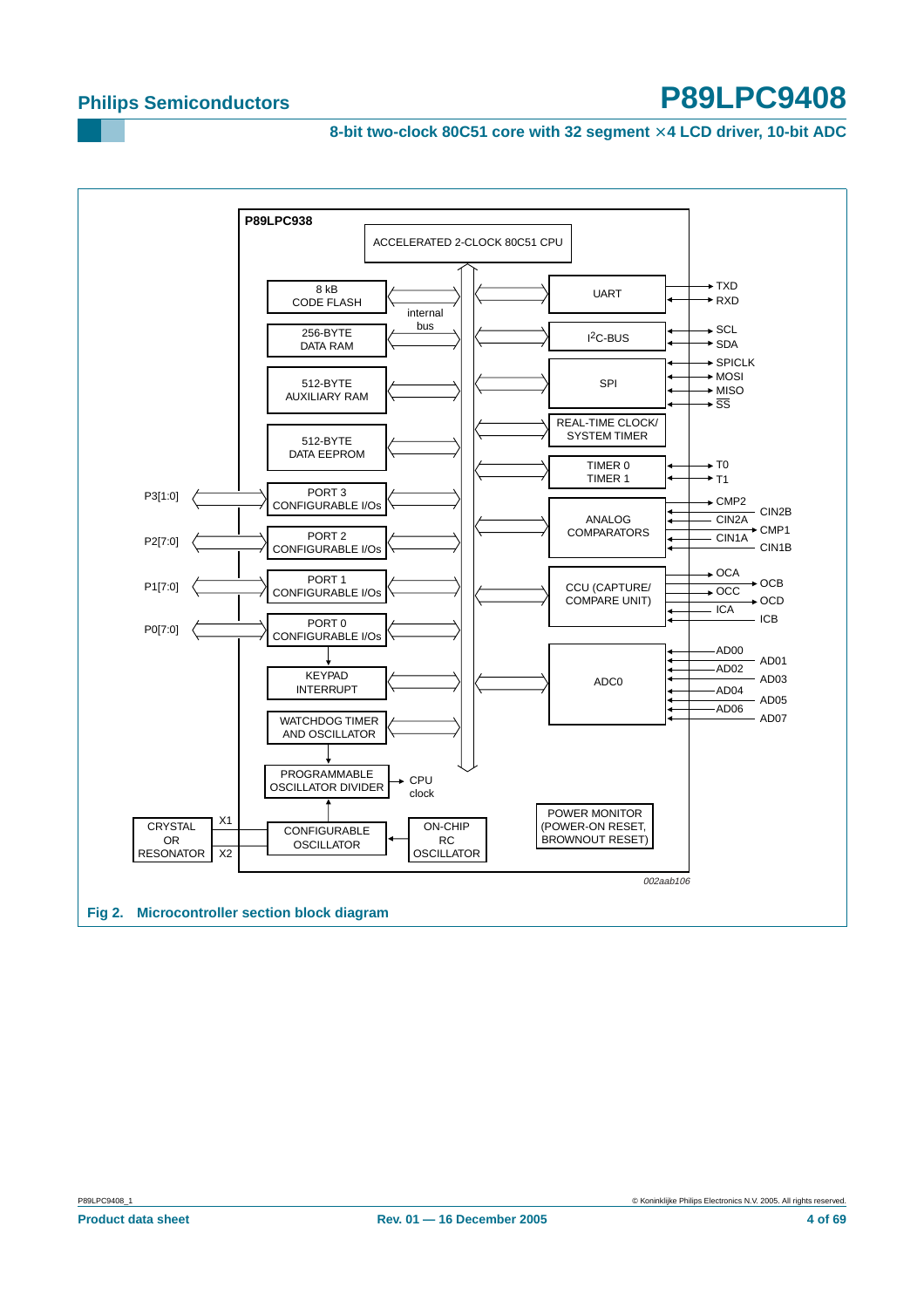**8-bit two-clock 80C51 core with 32 segment** × **4 LCD driver, 10-bit ADC**



## <span id="page-4-0"></span>**5. Functional diagram**

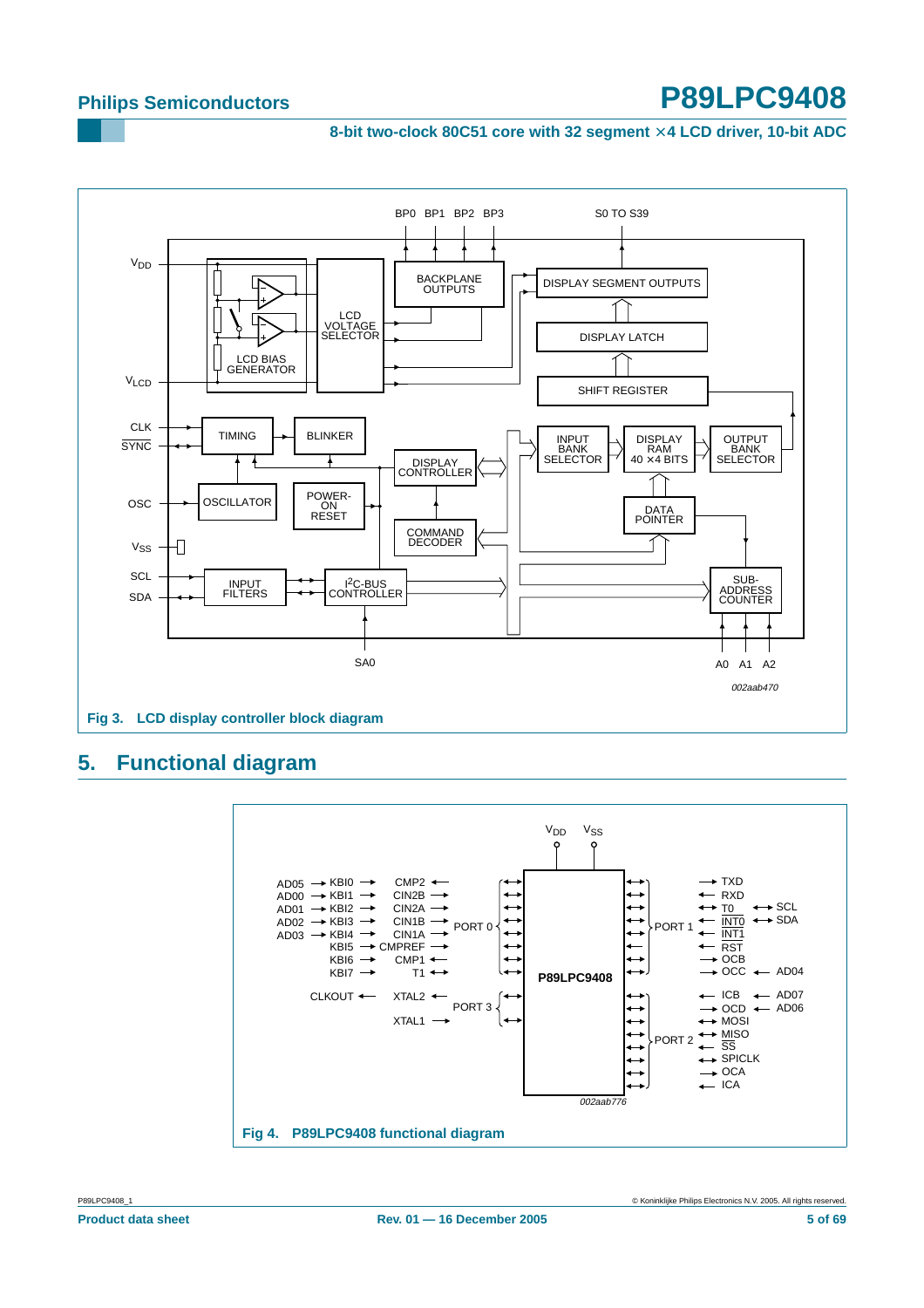**8-bit two-clock 80C51 core with 32 segment** × **4 LCD driver, 10-bit ADC**

## <span id="page-5-1"></span><span id="page-5-0"></span>**6. Pinning information**

## **6.1 Pinning**



#### **6.2 Pin description**

<span id="page-5-2"></span>

| Table 3:      | <b>Pin description</b> |     |                                                                                                                                                                                                                                                                                                                                                                                                                                                            |
|---------------|------------------------|-----|------------------------------------------------------------------------------------------------------------------------------------------------------------------------------------------------------------------------------------------------------------------------------------------------------------------------------------------------------------------------------------------------------------------------------------------------------------|
| <b>Symbol</b> | Pin                    |     | <b>Type Description</b>                                                                                                                                                                                                                                                                                                                                                                                                                                    |
| P0.0 to P0.7  |                        | I/O | <b>Port 0:</b> Port 0 is an 8-bit I/O port with a user-configurable output type. During reset<br>Port 0 latches are configured in the input only mode with the internal pull-up disabled.<br>The operation of Port 0 pins as inputs and outputs depends upon the port configuration<br>selected. Each port pin is configured independently. Refer to Section 7.13.1 "Port<br>configurations" and Table 12 "Static electrical characteristics" for details. |
|               |                        |     | The Keypad Interrupt feature operates with Port 0 pins.                                                                                                                                                                                                                                                                                                                                                                                                    |
|               |                        |     | All pins have Schmitt trigger inputs.                                                                                                                                                                                                                                                                                                                                                                                                                      |
|               |                        |     | Port 0 also provides various special functions as described below:                                                                                                                                                                                                                                                                                                                                                                                         |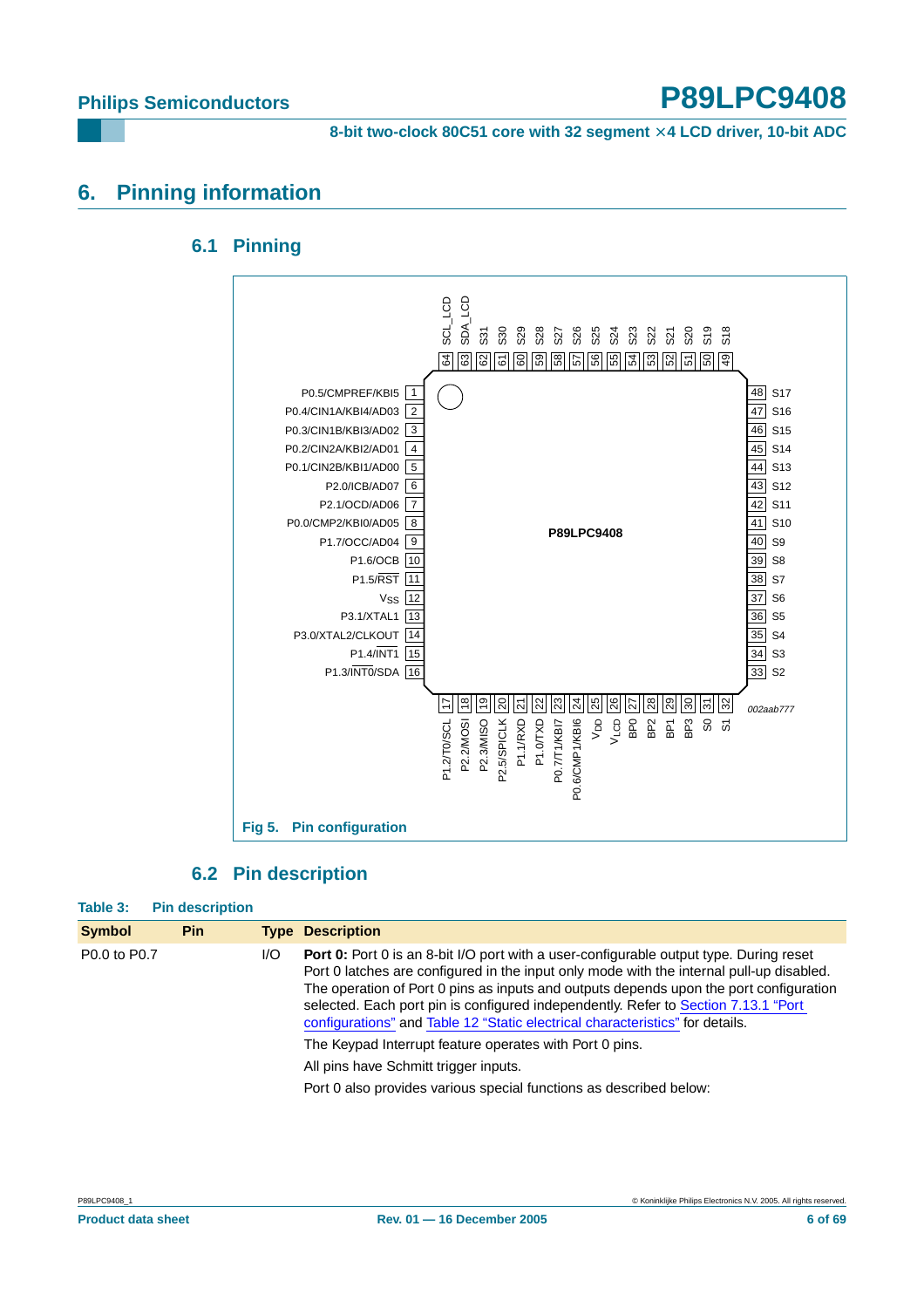**8-bit two-clock 80C51 core with 32 segment** × **4 LCD driver, 10-bit ADC**

| Table 3:                    | Pin description continued |                       |                                                                                                                                                                                                                                                                                                                                                                                                                                                                                                                                                                                                               |
|-----------------------------|---------------------------|-----------------------|---------------------------------------------------------------------------------------------------------------------------------------------------------------------------------------------------------------------------------------------------------------------------------------------------------------------------------------------------------------------------------------------------------------------------------------------------------------------------------------------------------------------------------------------------------------------------------------------------------------|
| <b>Symbol</b>               | Pin                       |                       | <b>Type Description</b>                                                                                                                                                                                                                                                                                                                                                                                                                                                                                                                                                                                       |
| P0.0/CMP2/                  | 8                         | 1/O                   | P0.0 - Port 0 bit 0.                                                                                                                                                                                                                                                                                                                                                                                                                                                                                                                                                                                          |
| KBI0/AD05                   |                           | O                     | <b>CMP2</b> — Comparator 2 output.                                                                                                                                                                                                                                                                                                                                                                                                                                                                                                                                                                            |
|                             |                           | $\mathsf{I}$          | KBI0 - Keyboard input 0.                                                                                                                                                                                                                                                                                                                                                                                                                                                                                                                                                                                      |
|                             |                           | $\mathbf{I}$          | AD05 - ADC0 channel 5 analog input.                                                                                                                                                                                                                                                                                                                                                                                                                                                                                                                                                                           |
| P0.1/CIN2B/                 | 5                         | I/O                   | <b>P0.1</b> - Port 0 bit 1.                                                                                                                                                                                                                                                                                                                                                                                                                                                                                                                                                                                   |
| KBI1/AD00                   |                           | $\mathbf{I}$          | <b>CIN2B</b> — Comparator 2 positive input B.                                                                                                                                                                                                                                                                                                                                                                                                                                                                                                                                                                 |
|                             |                           | $\mathsf{I}$          | KBI1 - Keyboard input 1.                                                                                                                                                                                                                                                                                                                                                                                                                                                                                                                                                                                      |
|                             |                           | $\mathbf{I}$          | AD00 - ADC0 channel 0 analog input.                                                                                                                                                                                                                                                                                                                                                                                                                                                                                                                                                                           |
| P0.2/CIN2A/                 | 4                         | I/O                   | <b>P0.2</b> - Port 0 bit 2.                                                                                                                                                                                                                                                                                                                                                                                                                                                                                                                                                                                   |
| KBI2/AD01                   |                           | $\mathsf{I}$          | <b>CIN2A</b> — Comparator 2 positive input A.                                                                                                                                                                                                                                                                                                                                                                                                                                                                                                                                                                 |
|                             |                           | $\mathsf{I}$          | KBI2 - Keyboard input 2.                                                                                                                                                                                                                                                                                                                                                                                                                                                                                                                                                                                      |
|                             |                           | $\mathbf{I}$          | AD01 - ADC0 channel 1 analog input.                                                                                                                                                                                                                                                                                                                                                                                                                                                                                                                                                                           |
| P0.3/CIN1B/                 | 3                         | I/O                   | <b>P0.3</b> - Port 0 bit 3.                                                                                                                                                                                                                                                                                                                                                                                                                                                                                                                                                                                   |
| KBI3/AD02                   |                           | $\mathsf{I}$          | <b>CIN1B</b> — Comparator 1 positive input B.                                                                                                                                                                                                                                                                                                                                                                                                                                                                                                                                                                 |
|                             |                           | $\mathsf{I}$          | KBI3 - Keyboard input 3.                                                                                                                                                                                                                                                                                                                                                                                                                                                                                                                                                                                      |
|                             |                           | $\mathbf{I}$          | AD02 - ADC0 channel 2 analog input.                                                                                                                                                                                                                                                                                                                                                                                                                                                                                                                                                                           |
| P0.4/CIN1A/                 | 2                         | I/O                   | <b>P0.4</b> - Port 0 bit 4.                                                                                                                                                                                                                                                                                                                                                                                                                                                                                                                                                                                   |
| KBI4/AD03                   |                           | $\mathsf{I}$          | <b>CIN1A</b> — Comparator 1 positive input A.                                                                                                                                                                                                                                                                                                                                                                                                                                                                                                                                                                 |
|                             |                           | $\mathsf{I}$          | KBI4 - Keyboard input 4.                                                                                                                                                                                                                                                                                                                                                                                                                                                                                                                                                                                      |
|                             |                           | $\mathbf{I}$          | AD03 - ADC0 channel 3 analog input.                                                                                                                                                                                                                                                                                                                                                                                                                                                                                                                                                                           |
| P <sub>0.5</sub>            | 1                         | I/O                   | <b>P0.5</b> - Port 0 bit 5.                                                                                                                                                                                                                                                                                                                                                                                                                                                                                                                                                                                   |
| CMPREF/<br>KB <sub>I5</sub> |                           | $\mathsf{I}$          | <b>CMPREF</b> - Comparator reference (negative) input.                                                                                                                                                                                                                                                                                                                                                                                                                                                                                                                                                        |
|                             |                           | $\mathbf{I}$          | KBI5 - Keyboard input 5.                                                                                                                                                                                                                                                                                                                                                                                                                                                                                                                                                                                      |
| P0.6/CMP1/                  | 24                        | I/O                   | <b>P0.6</b> - Port 0 bit 6.                                                                                                                                                                                                                                                                                                                                                                                                                                                                                                                                                                                   |
| KB <sub>I6</sub>            |                           | O                     | <b>CMP1</b> - Comparator 1 output.                                                                                                                                                                                                                                                                                                                                                                                                                                                                                                                                                                            |
|                             |                           | $\mathbf{I}$          | KBI6 - Keyboard input 6.                                                                                                                                                                                                                                                                                                                                                                                                                                                                                                                                                                                      |
| P0.7/T1/KBI7                | 23                        | I/O                   | <b>P0.7</b> - Port 0 bit 7.                                                                                                                                                                                                                                                                                                                                                                                                                                                                                                                                                                                   |
|                             |                           | I/O                   | T1 - Timer/counter 1 external count input or overflow output.                                                                                                                                                                                                                                                                                                                                                                                                                                                                                                                                                 |
|                             |                           | $\mathbf{I}$          | <b>KBI7</b> - Keyboard input 7.                                                                                                                                                                                                                                                                                                                                                                                                                                                                                                                                                                               |
| P1.0 to P1.7                |                           | I/O, I<br>$\boxed{1}$ | Port 1: Port 1 is an 8-bit I/O port with a user-configurable output type, except for three<br>pins as noted below. During reset Port 1 latches are configured in the input only mode<br>with the internal pull-up disabled. The operation of the configurable Port 1 pins as<br>inputs and outputs depends upon the port configuration selected. Each of the<br>configurable port pins are programmed independently. Refer to Section 7.13.1 "Port<br>configurations" and Table 12 "Static electrical characteristics" for details. P1.2 and P1.3<br>are open drain when used as outputs. P1.5 is input only. |
|                             |                           |                       | All pins have Schmitt trigger inputs.                                                                                                                                                                                                                                                                                                                                                                                                                                                                                                                                                                         |
|                             |                           |                       | Port 1 also provides various special functions as described below:                                                                                                                                                                                                                                                                                                                                                                                                                                                                                                                                            |
| <b>P1.0/TXD</b>             | 22                        | I/O                   | $P1.0 - Port 1 bit 0.$                                                                                                                                                                                                                                                                                                                                                                                                                                                                                                                                                                                        |
|                             |                           | O                     | <b>TXD</b> — Transmitter output for the serial port.                                                                                                                                                                                                                                                                                                                                                                                                                                                                                                                                                          |
| <b>P1.1/RXD</b>             | 21                        | I/O                   | $P1.1 - Port 1 bit 1.$                                                                                                                                                                                                                                                                                                                                                                                                                                                                                                                                                                                        |
|                             |                           | $\mathbf{I}$          | RXD - Receiver input for the serial port.                                                                                                                                                                                                                                                                                                                                                                                                                                                                                                                                                                     |

P89LPC9408\_1 © Koninklijke Philips Electronics N.V. 2005. All rights reserved.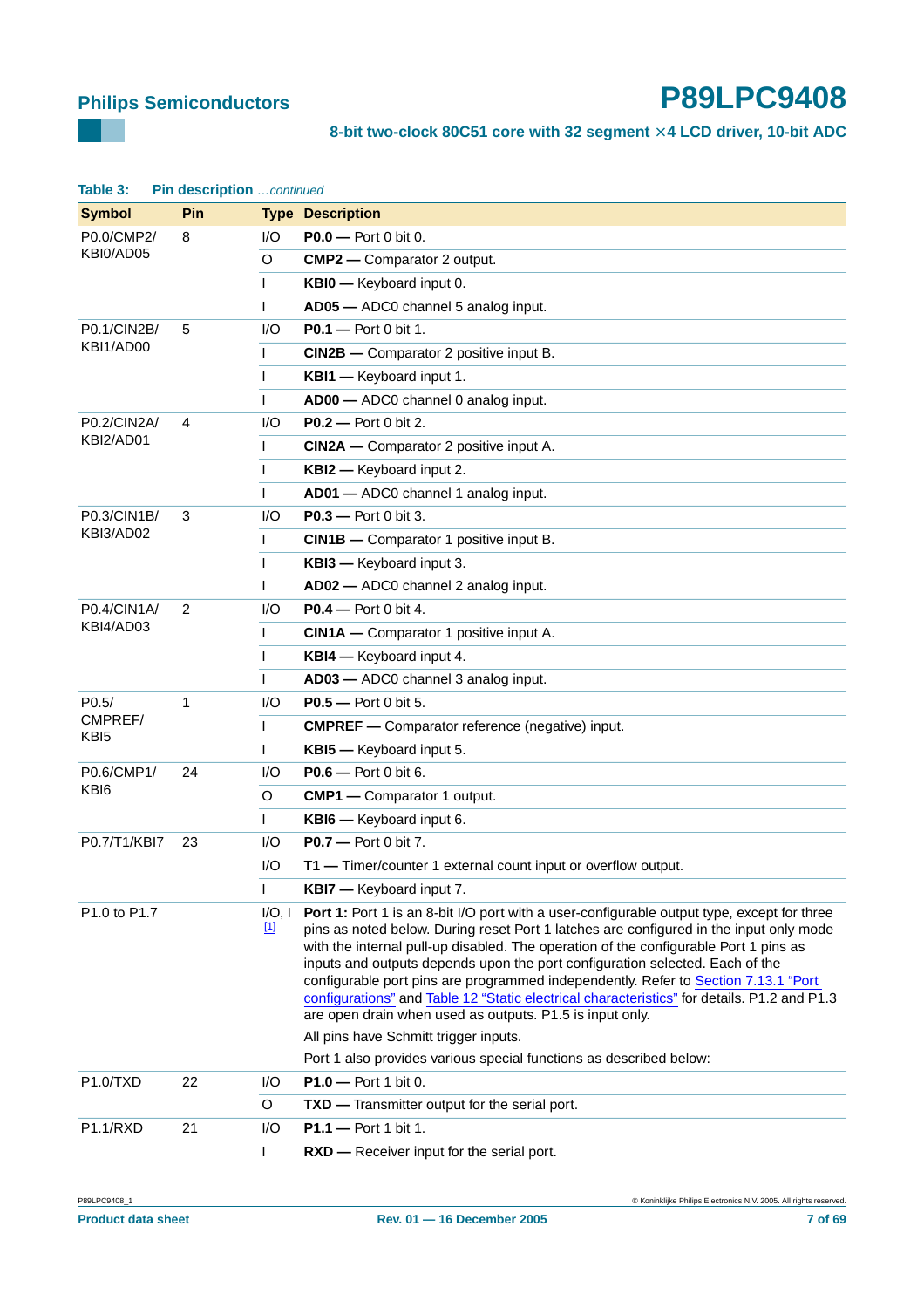## **8-bit two-clock 80C51 core with 32 segment** × **4 LCD driver, 10-bit ADC**

| Table 3:                          | Pin description continued |              |                                                                                                                                                                                                                                                                                                                                                                                                                                                                                                                                                                                                                                                                                                                                                                                                                                                                                                                                        |
|-----------------------------------|---------------------------|--------------|----------------------------------------------------------------------------------------------------------------------------------------------------------------------------------------------------------------------------------------------------------------------------------------------------------------------------------------------------------------------------------------------------------------------------------------------------------------------------------------------------------------------------------------------------------------------------------------------------------------------------------------------------------------------------------------------------------------------------------------------------------------------------------------------------------------------------------------------------------------------------------------------------------------------------------------|
| <b>Symbol</b>                     | Pin                       |              | <b>Type Description</b>                                                                                                                                                                                                                                                                                                                                                                                                                                                                                                                                                                                                                                                                                                                                                                                                                                                                                                                |
| P1.2/T0/SCL                       | 17                        | 1/O          | P1.2 - Port 1 bit 2 (open-drain when used as output).                                                                                                                                                                                                                                                                                                                                                                                                                                                                                                                                                                                                                                                                                                                                                                                                                                                                                  |
|                                   |                           | 1/O          | T0 - Timer/counter 0 external count input or overflow output (open-drain when used<br>as output).                                                                                                                                                                                                                                                                                                                                                                                                                                                                                                                                                                                                                                                                                                                                                                                                                                      |
|                                   |                           | I/O          | $SCL$ - $1^2C$ -bus serial clock input/output.                                                                                                                                                                                                                                                                                                                                                                                                                                                                                                                                                                                                                                                                                                                                                                                                                                                                                         |
| $P1.3/\overline{INT0}/$           | 16                        | I/O          | P1.3 - Port 1 bit 3 (open-drain when used as output).                                                                                                                                                                                                                                                                                                                                                                                                                                                                                                                                                                                                                                                                                                                                                                                                                                                                                  |
| <b>SDA</b>                        |                           | $\mathsf{L}$ | $\overline{\text{INT0}}$ - External interrupt 0 input.                                                                                                                                                                                                                                                                                                                                                                                                                                                                                                                                                                                                                                                                                                                                                                                                                                                                                 |
|                                   |                           | I/O          | $SDA - l^2C$ -bus serial data input/output.                                                                                                                                                                                                                                                                                                                                                                                                                                                                                                                                                                                                                                                                                                                                                                                                                                                                                            |
| $P1.4/\overline{INT1}$            | 15                        | $\mathsf{I}$ | $P1.4 - Port 1 bit 4.$                                                                                                                                                                                                                                                                                                                                                                                                                                                                                                                                                                                                                                                                                                                                                                                                                                                                                                                 |
|                                   |                           | $\mathbf{I}$ | $\overline{\text{INT1}}$ - External interrupt 1 input.                                                                                                                                                                                                                                                                                                                                                                                                                                                                                                                                                                                                                                                                                                                                                                                                                                                                                 |
| <b>P1.5/RST</b>                   | 11                        | $\mathbf{I}$ | $P1.5$ - Port 1 bit 5 (input only).                                                                                                                                                                                                                                                                                                                                                                                                                                                                                                                                                                                                                                                                                                                                                                                                                                                                                                    |
|                                   |                           | $\mathbf{I}$ | RST - External Reset input during power-on or if selected via UCFG1. When<br>functioning as a reset input, a LOW on this pin resets the microcontroller, causing I/O<br>ports and peripherals to take on their default states, and the processor begins<br>execution at address 0. Also used during a power-on sequence to force ISP mode.<br>When using an oscillator frequency above 12 MHz, the reset input function of<br>P1.5 must be enabled. An external circuit is required to hold the device in reset at<br>power-up until V <sub>DD</sub> has reached its specified level. When system power is<br>removed V <sub>DD</sub> will fall below the minimum specified operating voltage. When<br>using an oscillator frequency above 12 MHz, in some applications, an external<br>brownout detect circuit may be required to hold the device in reset when V <sub>DD</sub> falls<br>below the minimum specified operating range. |
| P1.6/OCB                          | 10                        | I/O          | P1.6 - Port 1 bit 6.                                                                                                                                                                                                                                                                                                                                                                                                                                                                                                                                                                                                                                                                                                                                                                                                                                                                                                                   |
|                                   |                           | O            | <b>OCB</b> — Output Compare B.                                                                                                                                                                                                                                                                                                                                                                                                                                                                                                                                                                                                                                                                                                                                                                                                                                                                                                         |
| P1.7/OCC/                         | 9                         | I/O          | $P1.7 - Port 1 bit 7.$                                                                                                                                                                                                                                                                                                                                                                                                                                                                                                                                                                                                                                                                                                                                                                                                                                                                                                                 |
| AD <sub>04</sub>                  |                           | O            | <b>OCC</b> — Output Compare C.                                                                                                                                                                                                                                                                                                                                                                                                                                                                                                                                                                                                                                                                                                                                                                                                                                                                                                         |
|                                   |                           | $\mathsf{I}$ | AD04 - ADC0 channel 4 analog input.                                                                                                                                                                                                                                                                                                                                                                                                                                                                                                                                                                                                                                                                                                                                                                                                                                                                                                    |
| P2.0 to P2.3,<br>P <sub>2.5</sub> |                           | I/O          | Port 2: Port 2 is an 5-bit I/O port with a user-configurable output type. During reset<br>Port 2 latches are configured in the input only mode with the internal pull-up disabled.<br>The operation of Port 2 pins as inputs and outputs depends upon the port configuration<br>selected. Each port pin is configured independently. Refer to Section 7.13.1 "Port<br>configurations" and Table 12 "Static electrical characteristics" for details.                                                                                                                                                                                                                                                                                                                                                                                                                                                                                    |
|                                   |                           |              | All pins have Schmitt trigger inputs.                                                                                                                                                                                                                                                                                                                                                                                                                                                                                                                                                                                                                                                                                                                                                                                                                                                                                                  |
|                                   |                           |              | Port 2 also provides various special functions as described below:                                                                                                                                                                                                                                                                                                                                                                                                                                                                                                                                                                                                                                                                                                                                                                                                                                                                     |
| P2.0/ICB/<br>AD07                 | 6                         | I/O          | $P2.0 - Port 2 bit 0.$                                                                                                                                                                                                                                                                                                                                                                                                                                                                                                                                                                                                                                                                                                                                                                                                                                                                                                                 |
|                                   |                           | $\mathbf{I}$ | ICB - Input Capture B.                                                                                                                                                                                                                                                                                                                                                                                                                                                                                                                                                                                                                                                                                                                                                                                                                                                                                                                 |
|                                   |                           | $\mathsf{I}$ | AD07 - ADC0 channel 7 analog input.                                                                                                                                                                                                                                                                                                                                                                                                                                                                                                                                                                                                                                                                                                                                                                                                                                                                                                    |
| P2.1/OCD/<br>AD <sub>06</sub>     | 7                         | I/O          | <b>P2.1</b> - Port 2 bit 1.                                                                                                                                                                                                                                                                                                                                                                                                                                                                                                                                                                                                                                                                                                                                                                                                                                                                                                            |
|                                   |                           | O            | <b>OCD</b> - Output Compare D.                                                                                                                                                                                                                                                                                                                                                                                                                                                                                                                                                                                                                                                                                                                                                                                                                                                                                                         |
|                                   |                           | $\mathsf{I}$ | AD06 - ADC0 channel 6 analog input.                                                                                                                                                                                                                                                                                                                                                                                                                                                                                                                                                                                                                                                                                                                                                                                                                                                                                                    |
| P2.2/MOSI                         | 18                        | I/O          | <b>P2.2</b> - Port 2 bit 2.                                                                                                                                                                                                                                                                                                                                                                                                                                                                                                                                                                                                                                                                                                                                                                                                                                                                                                            |
|                                   |                           | I/O          | MOSI - SPI master out slave in. When configured as master, this pin is output; when<br>configured as slave, this pin is input.                                                                                                                                                                                                                                                                                                                                                                                                                                                                                                                                                                                                                                                                                                                                                                                                         |
| P2.3/MISO                         | 19                        | I/O          | $P2.3 - Port 2 bit 3.$                                                                                                                                                                                                                                                                                                                                                                                                                                                                                                                                                                                                                                                                                                                                                                                                                                                                                                                 |
|                                   |                           | I/O          | <b>MISO</b> — When configured as master, this pin is input, when configured as slave, this<br>pin is output.                                                                                                                                                                                                                                                                                                                                                                                                                                                                                                                                                                                                                                                                                                                                                                                                                           |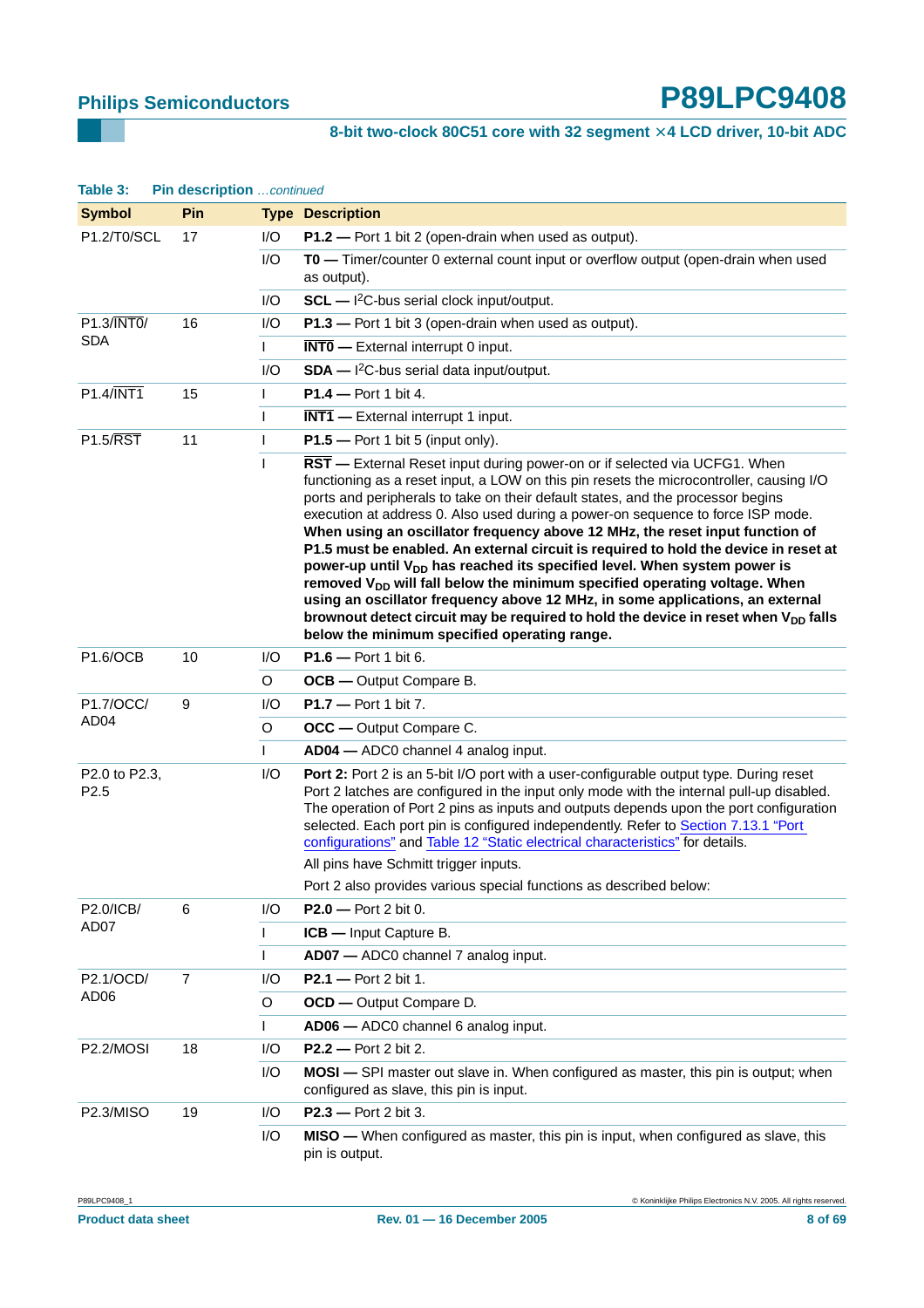## 8-bit two-clock 80C51 core with 32 segment  $\times$  4 LCD driver, 10-bit ADC

| Table 3:         | Pin description continued |              |                                                                                                                                                                                                                                                                                                                                                                                                                                                    |
|------------------|---------------------------|--------------|----------------------------------------------------------------------------------------------------------------------------------------------------------------------------------------------------------------------------------------------------------------------------------------------------------------------------------------------------------------------------------------------------------------------------------------------------|
| <b>Symbol</b>    | Pin                       |              | <b>Type Description</b>                                                                                                                                                                                                                                                                                                                                                                                                                            |
| P2.5/SPICLK      | 20                        | 1/O          | $P2.5 - Port 2 bit 5.$                                                                                                                                                                                                                                                                                                                                                                                                                             |
|                  |                           | 1/O          | <b>SPICLK</b> — SPI clock. When configured as master, this pin is output; when configured<br>as slave, this pin is input.                                                                                                                                                                                                                                                                                                                          |
| P3.0 to P3.1     |                           | I/O          | Port 3: Port 3 is a 2-bit I/O port with a user-configurable output type. During reset<br>Port 3 latches are configured in the input only mode with the internal pull-up disabled.<br>The operation of Port 3 pins as inputs and outputs depends upon the port configuration<br>selected. Each port pin is configured independently. Refer to Section 7.13.1 "Port<br>configurations" and Table 12 "Static electrical characteristics" for details. |
|                  |                           |              | All pins have Schmitt triggered inputs.                                                                                                                                                                                                                                                                                                                                                                                                            |
|                  |                           |              | Port 3 also provides various special functions as described below:                                                                                                                                                                                                                                                                                                                                                                                 |
| P3.0/XTAL2/      | 14                        | 1/O          | $P3.0 - Port 3 bit 0.$                                                                                                                                                                                                                                                                                                                                                                                                                             |
| <b>CLKOUT</b>    |                           | O            | XTAL2 — Output from the oscillator amplifier (when a crystal oscillator option is<br>selected via the flash configuration.                                                                                                                                                                                                                                                                                                                         |
|                  |                           | $\Omega$     | <b>CLKOUT</b> - CPU clock divided by 2 when enabled via SFR bit (ENCLK -TRIM.6). It<br>can be used if the CPU clock is the internal RC oscillator, watchdog oscillator or<br>external clock input, except when XTAL1/XTAL2 are used to generate clock source for<br>the RTC/system timer.                                                                                                                                                          |
| P3.1/XTAL1       | 13                        | 1/O          | <b>P3.1</b> - Port 3 bit 1.                                                                                                                                                                                                                                                                                                                                                                                                                        |
|                  |                           | $\mathsf{I}$ | <b>XTAL1</b> — Input to the oscillator circuit and internal clock generator circuits (when<br>selected via the flash configuration). It can be a port pin if internal RC oscillator or<br>watchdog oscillator is used as the CPU clock source, and if XTAL1/XTAL2 are not used<br>to generate the clock for the RTC/system timer.                                                                                                                  |
| SDA_LCD          | 63                        | 1/O          | <b>SDA LCD</b> $ ^{12}$ C-bus data signal for the LCD controller.                                                                                                                                                                                                                                                                                                                                                                                  |
| SCL_LCD          | 64                        | $\mathsf{L}$ | SCL LCD - I <sup>2</sup> C-bus clock signal for the LCD controller.                                                                                                                                                                                                                                                                                                                                                                                |
| BP0 to BP3       | 27 to 30                  | O            | <b>BP0 to BP3: LCD backplane outputs.</b>                                                                                                                                                                                                                                                                                                                                                                                                          |
| S0 to S31        | 31 to 62                  | O            | S0 to S31: LCD segment outputs                                                                                                                                                                                                                                                                                                                                                                                                                     |
| $V_{SS}$         | 12                        | $\mathsf{L}$ | Ground: 0 V reference.                                                                                                                                                                                                                                                                                                                                                                                                                             |
| V <sub>DD</sub>  | 25                        |              | Power supply: This is the power supply voltage for normal operation as well as Idle<br>and Power-down modes.                                                                                                                                                                                                                                                                                                                                       |
| V <sub>LCD</sub> | 26                        | ı            | LCD power supply: LCD supply voltage.                                                                                                                                                                                                                                                                                                                                                                                                              |

<span id="page-8-0"></span>[1] Input/output for P1.0 to P1.4, P1.6, P1.7. Input for P1.5.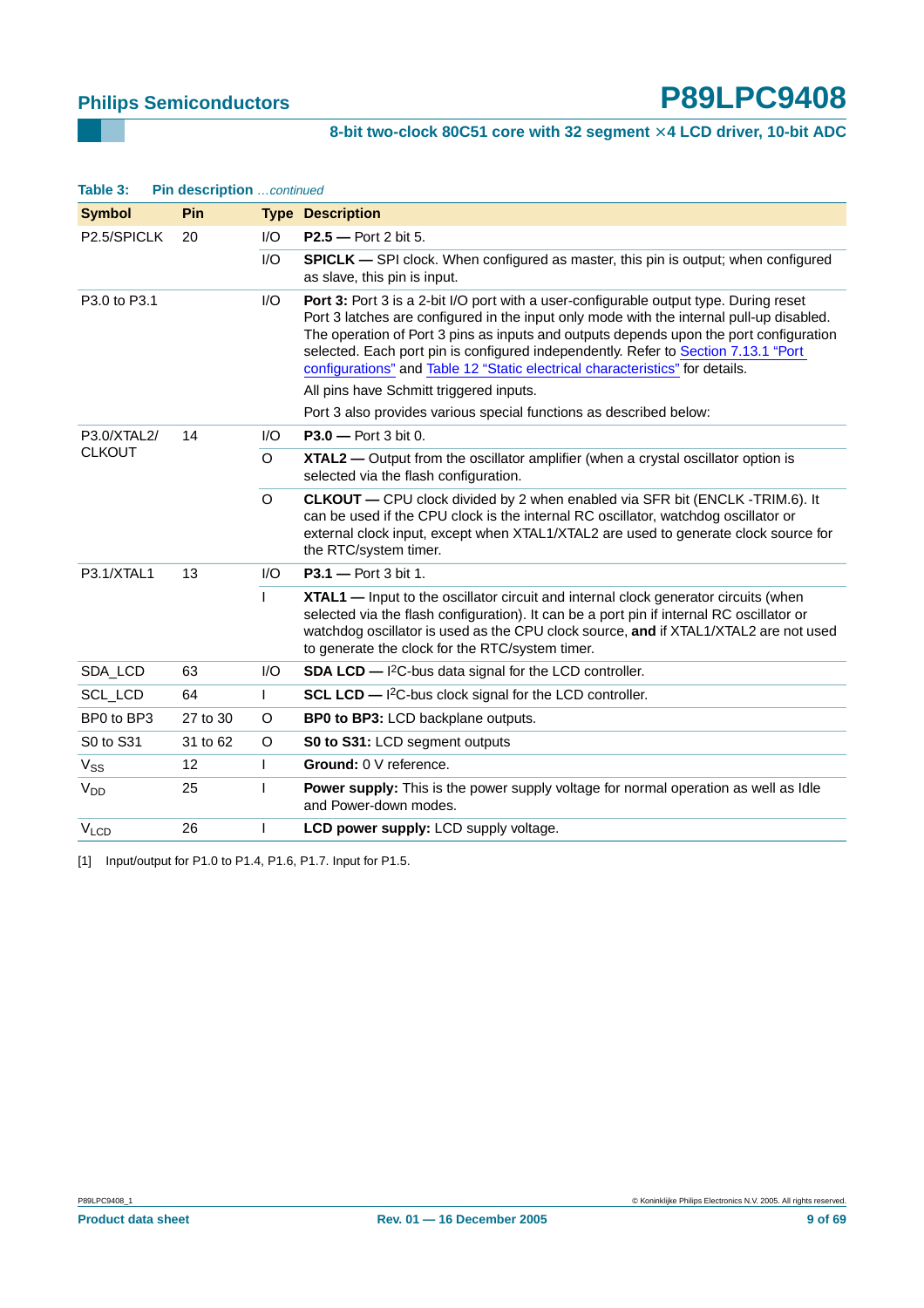## <span id="page-9-1"></span><span id="page-9-0"></span>**7. Functional description**

**Remark:** Please refer to the P89LPC9408 User manual for a more detailed functional description.

## **7.1 Special function registers**

**Remark:** SFR accesses are restricted in the following ways:

- **•** User must **not** attempt to access any SFR locations not defined.
- **•** Accesses to any defined SFR locations must be strictly for the functions for the SFRs.
- **•** SFR bits labeled '-', '0' or '1' can **only** be written and read as follows:
	- **–** '-' Unless otherwise specified, **must** be written with '0', but can return any value when read (even if it was written with '0'). It is a reserved bit and may be used in future derivatives.
	- **–** '0' **must** be written with '0', and will return a '0' when read.
	- **–** '1' **must** be written with '1', and will return a '1' when read.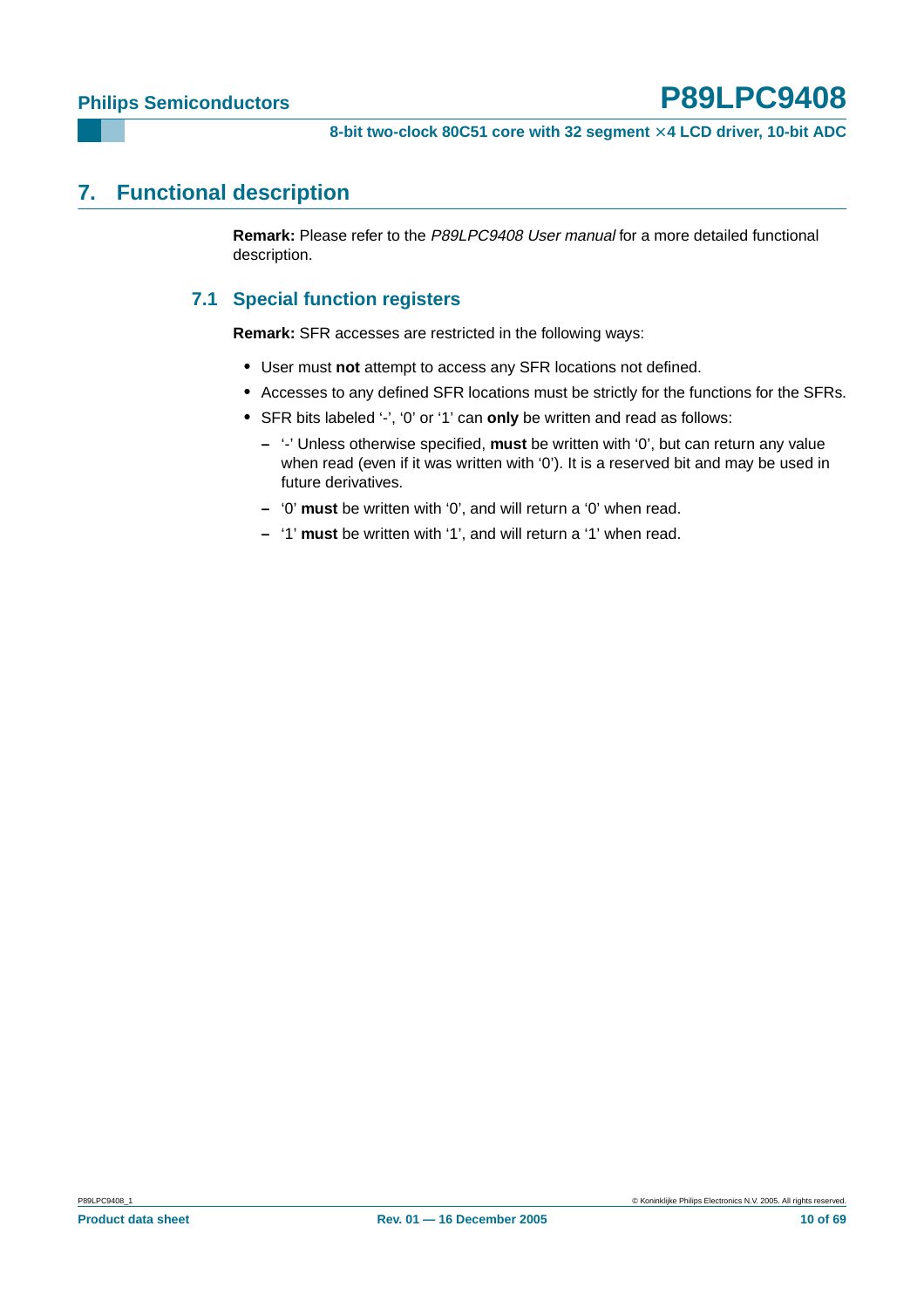| Table 4: |  |  | <b>Special function registers</b> |
|----------|--|--|-----------------------------------|
|----------|--|--|-----------------------------------|

| P89LPC9408                                                       | <b>Name</b>          | <b>Description</b>                    | <b>SFR</b>         |                  | <b>Bit functions and addresses</b> |                  |                   |                 |                 |                 |                   | <b>Reset value</b> |               |
|------------------------------------------------------------------|----------------------|---------------------------------------|--------------------|------------------|------------------------------------|------------------|-------------------|-----------------|-----------------|-----------------|-------------------|--------------------|---------------|
|                                                                  |                      |                                       | addr.              | <b>MSB</b>       |                                    |                  |                   |                 |                 |                 | <b>LSB</b>        | <b>Hex</b>         | <b>Binary</b> |
| <b>Product data sheet</b>                                        |                      |                                       | <b>Bit address</b> | E7               | E <sub>6</sub>                     | E <sub>5</sub>   | <b>E4</b>         | <b>E3</b>       | <b>E2</b>       | E1              | E <sub>0</sub>    |                    |               |
|                                                                  | ACC*                 | Accumulator                           | <b>E0H</b>         |                  |                                    |                  |                   |                 |                 |                 |                   | 00                 | 0000 0000     |
|                                                                  | <b>AD0CON</b>        | ADC0 control<br>register              | 97H                | ENBI0            | ENADCI0                            | TMM0             | EDGE0             | ADCI0           | <b>ENADC0</b>   | ADCS01          | ADCS00            | 00                 | 0000 0000     |
|                                                                  | <b>AD0INS</b>        | ADC0 input select                     | A <sub>3</sub> H   | ADI07            | ADI06                              | ADI05            | ADI04             | ADI03           | ADI02           | ADI01           | ADI00             | 00                 | 0000 0000     |
|                                                                  | <b>AD0MODA</b>       | ADC0 mode<br>register A               | C <sub>OH</sub>    | <b>BNDI0</b>     | <b>BURST0</b>                      | SCC <sub>0</sub> | <b>SCAN0</b>      |                 |                 |                 |                   | 00                 | 0000 0000     |
|                                                                  | <b>AD0MODB</b>       | ADC0 mode<br>register B               | A1H                | CLK <sub>2</sub> | CLK1                               | CLK0             | $\overline{a}$    |                 | ä,              | $\blacksquare$  | ÷,                | 00                 | 000x 0000     |
|                                                                  | AUXR1                | Auxiliary function<br>register        | A <sub>2</sub> H   | <b>CLKLP</b>     | <b>EBRR</b>                        | ENT <sub>1</sub> | ENT <sub>0</sub>  | <b>SRST</b>     | 0               |                 | <b>DPS</b>        | 00                 | 0000 00x0     |
| <b>Rev. 01-</b>                                                  |                      |                                       | <b>Bit address</b> | F7               | F <sub>6</sub>                     | F <sub>5</sub>   | F <sub>4</sub>    | F <sub>3</sub>  | F2              | F <sub>1</sub>  | F <sub>0</sub>    |                    |               |
| <b>16 December 2005</b>                                          | $\mathsf{B}^{\star}$ | <b>B</b> register                     | <b>F0H</b>         |                  |                                    |                  |                   |                 |                 |                 |                   | 00                 | 0000 0000     |
|                                                                  | BRGR0 <sup>[1]</sup> | Baud rate generator<br>rate low       | <b>BEH</b>         |                  |                                    |                  |                   |                 |                 |                 |                   | 00                 | 0000 0000     |
|                                                                  | BRGR1[1]             | Baud rate generator<br>rate high      | <b>BFH</b>         |                  |                                    |                  |                   |                 |                 |                 |                   | 00                 | 0000 0000     |
|                                                                  | <b>BRGCON</b>        | Baud rate generator<br>control        | <b>BDH</b>         | ÷,               | $\overline{a}$                     | ä,               | Ĭ.                |                 | $\blacksquare$  | <b>SBRGS</b>    | <b>BRGEN</b>      | 00[1]              | xxxx xx00     |
|                                                                  | <b>CCCRA</b>         | Capture compare A<br>control register | EAH                | ICECA2           | ICECA1                             | ICECA0           | <b>ICESA</b>      | <b>ICNFA</b>    | <b>FCOA</b>     | OCMA1           | OCMA0             | 00                 | 0000 0000     |
|                                                                  | <b>CCCRB</b>         | Capture compare B<br>control register | EBH                | ICECB2           | ICECB1                             | ICECB0           | <b>ICESB</b>      | <b>ICNFB</b>    | <b>FCOB</b>     | OCMB1           | OCMB0             | 00                 | 0000 0000     |
|                                                                  | <b>CCCRC</b>         | Capture compare C<br>control register | <b>ECH</b>         |                  |                                    |                  |                   |                 | <b>FCOC</b>     | OCMC1           | OCMC0             | 00                 | xxxx x000     |
|                                                                  | <b>CCCRD</b>         | Capture compare D<br>control register | EDH                |                  |                                    |                  |                   |                 | <b>FCOD</b>     | OCMD1           | OCMD <sub>0</sub> | 00                 | xxxx x000     |
| © Koninklijke Philips Electronics N.V. 2005. All rights reserved | CMP1                 | Comparator 1<br>control register      | <b>ACH</b>         |                  | $\overline{a}$                     | CE1              | CP <sub>1</sub>   | CN <sub>1</sub> | OE1             | CO <sub>1</sub> | CMF1              | 00[2]              | xx00 0000     |
|                                                                  | CMP <sub>2</sub>     | Comparator 2<br>control register      | <b>ADH</b>         |                  |                                    | CE <sub>2</sub>  | CP <sub>2</sub>   | CN <sub>2</sub> | OE <sub>2</sub> | CO <sub>2</sub> | CMF <sub>2</sub>  | $00^{[2]}$         | xx00 0000     |
| 11 of 69                                                         | <b>DEECON</b>        | Data EEPROM<br>control register       | F <sub>1</sub> H   | EEIF             | <b>HVERR</b>                       | ECTL1            | ECTL <sub>0</sub> |                 |                 |                 | EADR8             | 0E                 | 0000 1110     |

**Philips Semiconductors Philips Semiconductors**

**8-bit two-clock 80C51 core with 32 segment**

8-bit two-clock 80C51 core with 32 segment x 4 LCD driver, 10-bit ADC

**P89LPC9408**

**P89LPC9408** 

 **4 LCD driver, 10-bit ADC**

**Product data sheet Rev. 01 — 16 December 2005 11 of 69 Rev. 01 - 16 December 2005** 

11 of 69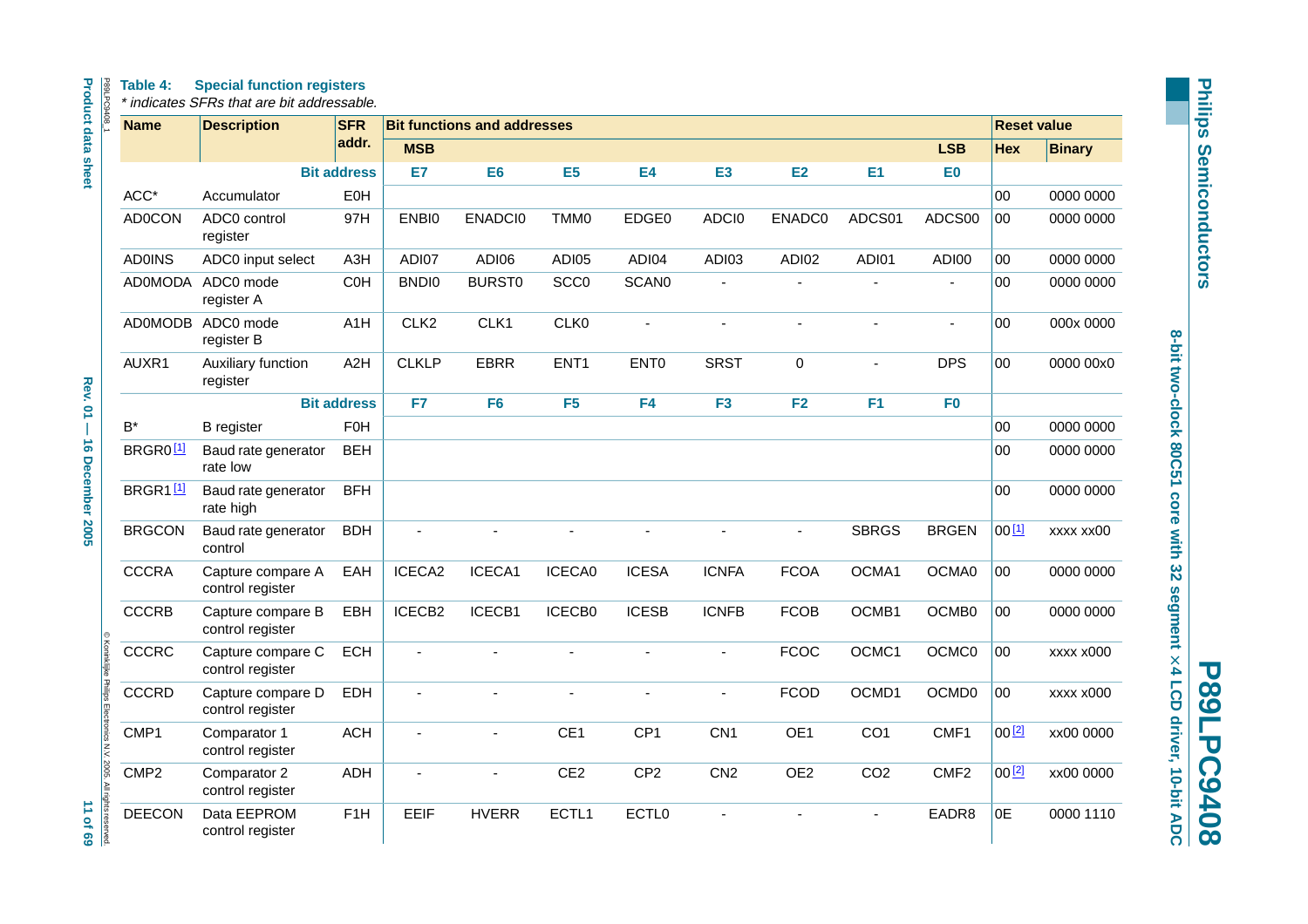#### P89LPC9. **Table 4: Special function registers** …continued

| <b>Name</b>   | <b>Description</b>                                        | <b>SFR</b>         |                | <b>Bit functions and addresses</b> |            |            |                 |             |                 |                |                | <b>Reset value</b> |
|---------------|-----------------------------------------------------------|--------------------|----------------|------------------------------------|------------|------------|-----------------|-------------|-----------------|----------------|----------------|--------------------|
|               |                                                           | addr.              | <b>MSB</b>     |                                    |            |            |                 |             |                 | <b>LSB</b>     | <b>Hex</b>     | <b>Binary</b>      |
| <b>DEEDAT</b> | Data EEPROM data<br>register                              | F <sub>2</sub> H   |                |                                    |            |            |                 |             |                 |                | $00\,$         | 0000 0000          |
| <b>DEEADR</b> | Data EEPROM<br>address register                           | F <sub>3</sub> H   |                |                                    |            |            |                 |             |                 |                | 00             | 0000 0000          |
| <b>DIVM</b>   | CPU clock<br>divide-by-M control                          | 95H                |                |                                    |            |            |                 |             |                 |                | $00\,$         | 0000 0000          |
| <b>DPTR</b>   | Data pointer<br>(2 bytes)                                 |                    |                |                                    |            |            |                 |             |                 |                |                |                    |
| <b>DPH</b>    | Data pointer high                                         | 83H                |                |                                    |            |            |                 |             |                 |                | 00             | 0000 0000          |
| <b>DPL</b>    | Data pointer low                                          | 82H                |                |                                    |            |            |                 |             |                 |                | 00             | 0000 0000          |
| <b>FMADRH</b> | Program flash<br>address high                             | E7H                |                |                                    |            |            |                 |             |                 |                | 00             | 0000 0000          |
| <b>FMADRL</b> | Program flash<br>address low                              | E6H                |                |                                    |            |            |                 |             |                 |                | 00             | 0000 0000          |
| <b>FMCON</b>  | Program flash<br>control (Read)                           | E4H                | <b>BUSY</b>    |                                    |            |            | <b>HVA</b>      | <b>HVE</b>  | <b>SV</b>       | O <sub>1</sub> | 70             | 0111 0000          |
|               | Program flash<br>control (Write)                          | E4H                | FMCMD.7        | FMCMD.6                            | FMCMD.5    |            | FMCMD.4 FMCMD.3 |             | FMCMD.2 FMCMD.1 | FMCMD.0        |                |                    |
| <b>FMDATA</b> | Program flash data                                        | E <sub>5</sub> H   |                |                                    |            |            |                 |             |                 |                | 00             | 0000 0000          |
| I2ADR         | I <sup>2</sup> C slave address<br>register                | <b>DBH</b>         | I2ADR.6        | I2ADR.5                            | I2ADR.4    | I2ADR.3    | I2ADR.2         | I2ADR.1     | I2ADR.0         | GC             | 00             | 0000 0000          |
|               |                                                           | <b>Bit address</b> | <b>DF</b>      | <b>DE</b>                          | <b>DD</b>  | <b>DC</b>  | <b>DB</b>       | <b>DA</b>   | D <sub>9</sub>  | D <sub>8</sub> |                |                    |
| I2CON*        | I <sup>2</sup> C control register                         | D8H                | $\blacksquare$ | I2EN                               | <b>STA</b> | <b>STO</b> | SI              | AA          | $\blacksquare$  | <b>CRSEL</b>   | 00             | x000 00x0          |
| I2DAT         | I <sup>2</sup> C data register                            | <b>DAH</b>         |                |                                    |            |            |                 |             |                 |                |                |                    |
| I2SCLH        | Serial clock<br>generator/SCL duty<br>cycle register high | <b>DDH</b>         |                |                                    |            |            |                 |             |                 |                | $00\,$         | 0000 0000          |
| I2SCLL        | Serial clock<br>generator/SCL duty<br>cycle register low  | <b>DCH</b>         |                |                                    |            |            |                 |             |                 |                | 00             | 0000 0000          |
| <b>I2STAT</b> | $I2C$ status register                                     | D9H                | STA.4          | STA.3                              | STA.2      | STA.1      | STA.0           | $\mathbf 0$ | $\mathbf 0$     | $\mathbf 0$    | F <sub>8</sub> | 1111 1000          |
| <b>ICRAH</b>  | Input capture A<br>register high                          | ABH                |                |                                    |            |            |                 |             |                 |                | 00             | 0000 0000          |

**Philips Semiconductors Philips Semiconductors**

**8-bit two-clock 80C51 core with 32 segment**

8-bit two-clock 80C51 core with 32 segment × 4 LCD driver, 10-bit ADC

**P89LPC9408**

**P89LPC9408** 

 **4 LCD driver, 10-bit ADC**

**Product data sheet Appel 20**  $\rightarrow$  **20**  $\rightarrow$  **70**  $\rightarrow$  **70**  $\rightarrow$  **70**  $\rightarrow$  **70**  $\rightarrow$  **70**  $\rightarrow$  **70**  $\rightarrow$  **69** Rev. 01 - 16 December 2005

**Product data sheet** 

**12 of 69**<br>12 of 69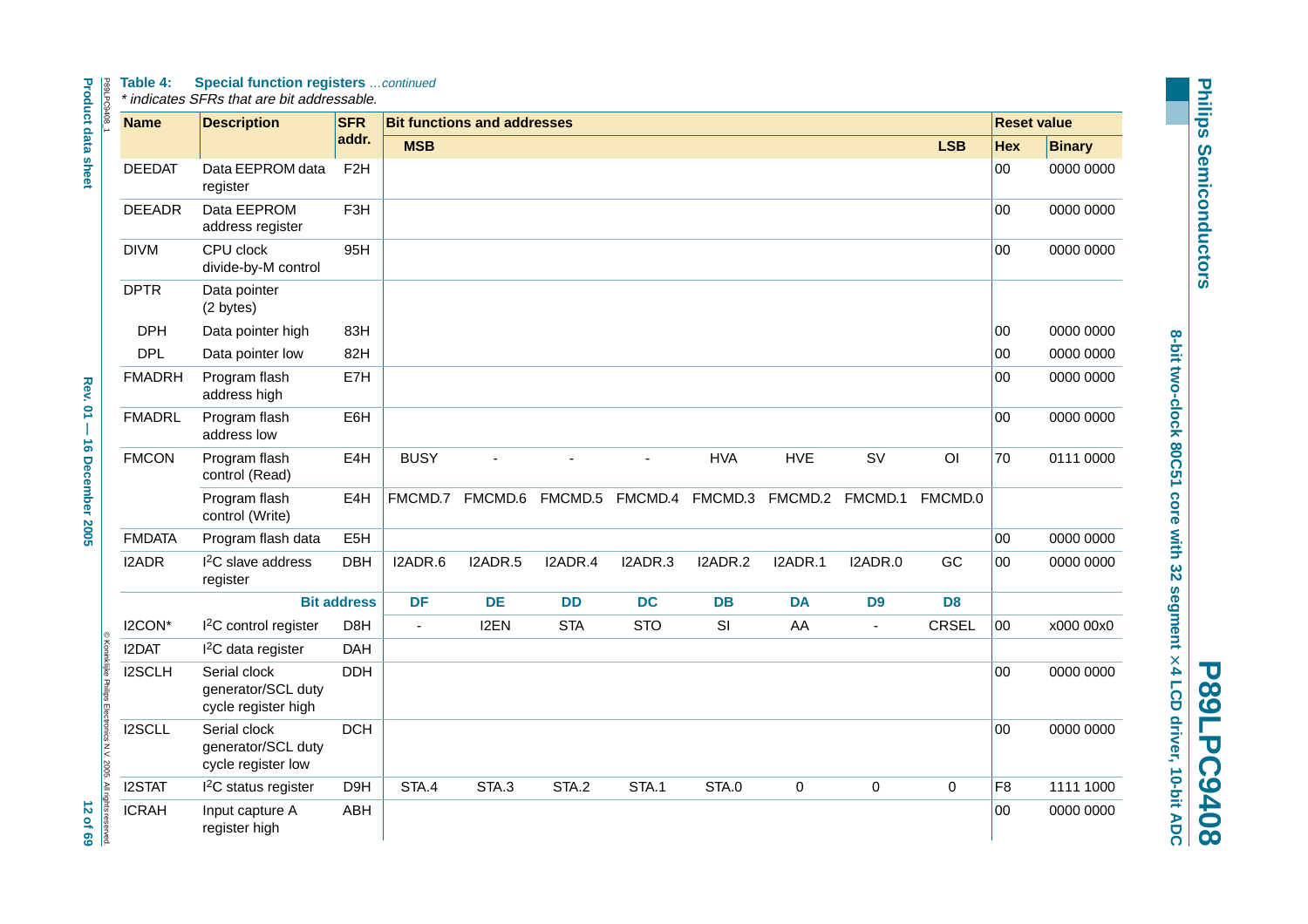#### **Table 4: Special function registers** …continued

| <b>Name</b>                                                                       | <b>Description</b>                | <b>SFR</b>         |                | <b>Bit functions and addresses</b> |                |                     |                   |                |                        |                          | <b>Reset value</b> |               |
|-----------------------------------------------------------------------------------|-----------------------------------|--------------------|----------------|------------------------------------|----------------|---------------------|-------------------|----------------|------------------------|--------------------------|--------------------|---------------|
|                                                                                   |                                   | addr.              | <b>MSB</b>     |                                    |                |                     |                   |                |                        | <b>LSB</b>               | <b>Hex</b>         | <b>Binary</b> |
| <b>ICRAL</b>                                                                      | Input capture A<br>register low   | AAH                |                |                                    |                |                     |                   |                |                        |                          | $00\,$             | 0000 0000     |
| <b>ICRBH</b>                                                                      | Input capture B<br>register high  | <b>AFH</b>         |                |                                    |                |                     |                   |                |                        |                          | 00                 | 0000 0000     |
| <b>ICRBL</b>                                                                      | Input capture B<br>register low   | <b>AEH</b>         |                |                                    |                |                     |                   |                |                        |                          | $00\,$             | 0000 0000     |
|                                                                                   |                                   | <b>Bit address</b> | <b>AF</b>      | <b>AE</b>                          | <b>AD</b>      | <b>AC</b>           | <b>AB</b>         | AA             | A9                     | <b>A8</b>                |                    |               |
| IEN0*                                                                             | Interrupt enable 0                | A8H                | EA             | <b>EWDRT</b>                       | EBO            | ES/ESR              | ET <sub>1</sub>   | EX1            | ET <sub>0</sub>        | EX0                      | 00                 | 0000 0000     |
|                                                                                   |                                   | <b>Bit address</b> | EF             | EE                                 | <b>ED</b>      | EC                  | <b>EB</b>         | EA             | E <sub>9</sub>         | E <sub>8</sub>           |                    |               |
| IEN1*                                                                             | Interrupt enable 1                | E <sub>8</sub> H   | EIEE           | <b>EST</b>                         | $\blacksquare$ | ECCU                | <b>ESPI</b>       | ${\sf EC}$     | <b>EKBI</b>            | EI2C                     | 00[2]              | 00x0 0000     |
| IEN <sub>2</sub>                                                                  | Interrupt enable 2                | D <sub>5</sub> H   | $\blacksquare$ | $\blacksquare$                     | $\blacksquare$ |                     | $\blacksquare$    | $\blacksquare$ | EADC                   | $\blacksquare$           | 00[2]              | 00x0 0000     |
|                                                                                   |                                   | <b>Bit address</b> | <b>BF</b>      | <b>BE</b>                          | <b>BD</b>      | <b>BC</b>           | <b>BB</b>         | <b>BA</b>      | <b>B9</b>              | <b>B8</b>                |                    |               |
| $IP0*$                                                                            | Interrupt priority 0              | B <sub>8</sub> H   | $\blacksquare$ | <b>PWDRT</b>                       | <b>PBO</b>     | PS/PSR              | PT <sub>1</sub>   | PX1            | PT <sub>0</sub>        | PX <sub>0</sub>          | 00[2]              | x000 0000     |
| <b>IP0H</b>                                                                       | Interrupt priority 0<br>high      | B7H                | $\blacksquare$ | <b>PWDRTH</b>                      | PBOH           | PSH/<br><b>PSRH</b> | PT <sub>1</sub> H | PX1H           | <b>PT0H</b>            | <b>PX0H</b>              | $00^{2}$           | x000 0000     |
|                                                                                   |                                   | <b>Bit address</b> | FF             | <b>FE</b>                          | <b>FD</b>      | <b>FC</b>           | <b>FB</b>         | <b>FA</b>      | F <sub>9</sub>         | F <sub>8</sub>           |                    |               |
| $IP1*$                                                                            | Interrupt priority 1              | F8H                | PADEE          | <b>PST</b>                         | $\blacksquare$ | <b>PCCU</b>         | <b>PSPI</b>       | PC             | <b>PKBI</b>            | PI <sub>2</sub> C        | 00[2]              | 00x0 0000     |
| IP <sub>1</sub> H                                                                 | Interrupt priority 1<br>high      | F7H                | PADEEH         | <b>PSTH</b>                        | $\blacksquare$ | <b>PCCUH</b>        | <b>PSPIH</b>      | <b>PCH</b>     | <b>PKBIH</b>           | PI2CH                    | 00 <sup>[2]</sup>  | 00x0 0000     |
| IP <sub>2</sub>                                                                   | Interrupt priority 2              | D6H                | $\omega$       | ä,                                 | $\blacksquare$ | $\blacksquare$      | $\blacksquare$    | $\blacksquare$ | <b>PADC</b>            | $\overline{\phantom{a}}$ | 00[2]              | 00x0 0000     |
| IP2H                                                                              | Interrupt priority 2<br>high      | D7H                |                |                                    |                |                     |                   |                | <b>PADCH</b>           | $\blacksquare$           | $00^{2}$           | 00x0 0000     |
| <b>KBCON</b>                                                                      | Keypad control<br>register        | 94H                | ÷.             |                                    |                |                     | $\overline{a}$    |                | <b>PATN</b><br>$\_SEL$ | <b>KBIF</b>              | 00[2]              | XXXX XXOO     |
| <b>KBMASK</b>                                                                     | Keypad interrupt<br>mask register | 86H                |                |                                    |                |                     |                   |                |                        |                          | $00\,$             | 0000 0000     |
| <b>KBPATN</b>                                                                     | Keypad pattern<br>register        |                    |                |                                    |                |                     |                   |                |                        |                          | FF                 | 1111 1111     |
| © Koninklijke Philips Electronics N.V. 2005. All rights reserved.<br><b>OCRAH</b> | Output compare A<br>register high | <b>EFH</b>         |                |                                    |                |                     |                   |                |                        |                          | $00\,$             | 0000 0000     |
| <b>OCRAL</b>                                                                      | Output compare A<br>register low  | <b>EEH</b>         |                |                                    |                |                     |                   |                |                        |                          | 00                 | 0000 0000     |

**Philips Semiconductors Philips Semiconductors**

**8-bit two-clock 80C51 core with 32 segment** P89LPC9408<br>8-bit two-clock 80C51 core with 32 segment  $\times$  4 LCD driver, 10-bit ADC  **4 LCD driver, 10-bit ADC**

**P89LPC9408**

٦,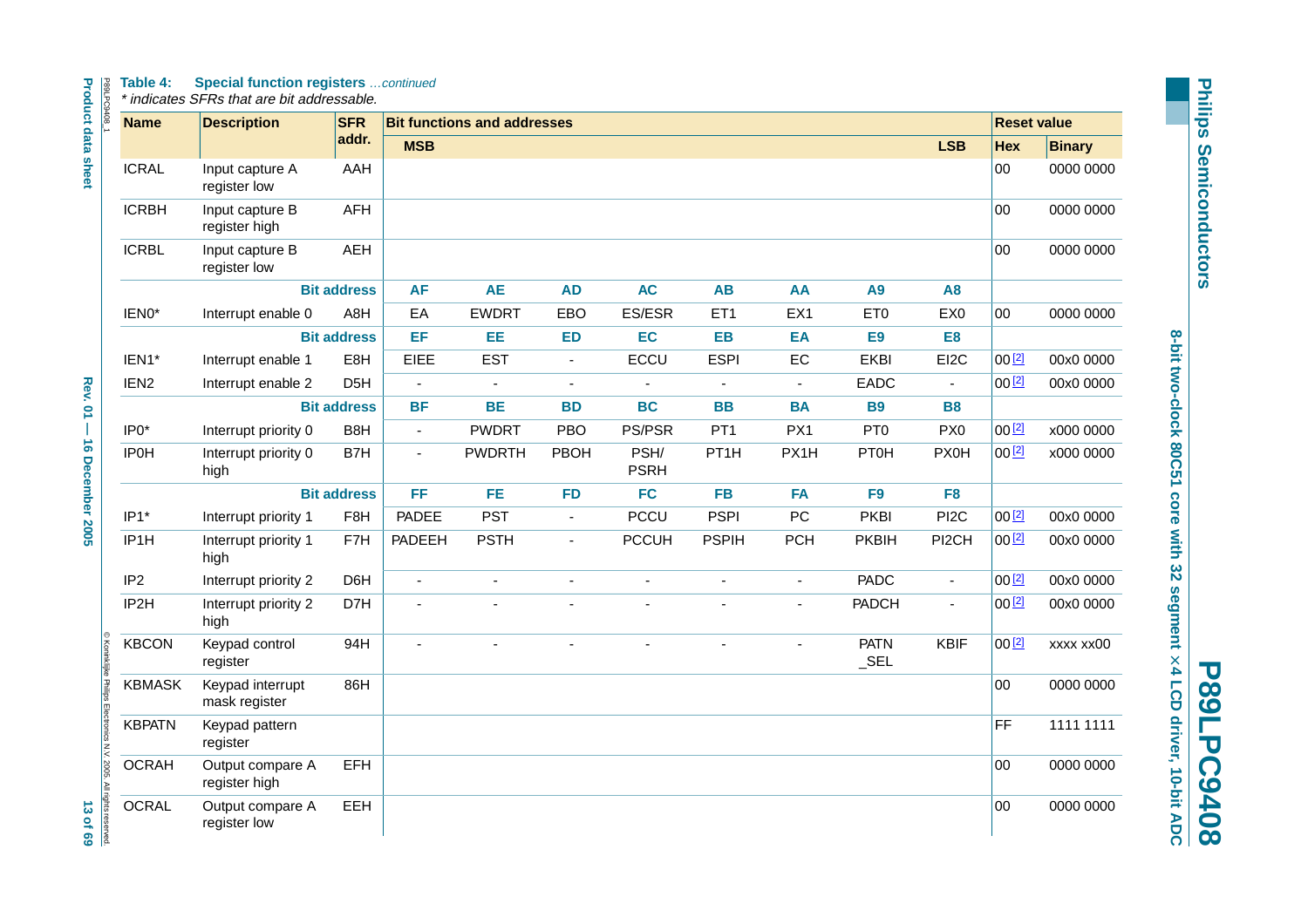#### I **Table 4: Special function registers** …continued

**Product data sheet Product data sheet Rev. 01 — 16 December 2005 14 of 69**  $\sim$  14 of 69

|                                   | <b>Name</b>  | <b>Description</b>                | <b>SFR</b>         |                | <b>Bit functions and addresses</b> |                            |                        |                 |                                        |               |                          | <b>Reset value</b>  |               |
|-----------------------------------|--------------|-----------------------------------|--------------------|----------------|------------------------------------|----------------------------|------------------------|-----------------|----------------------------------------|---------------|--------------------------|---------------------|---------------|
|                                   |              |                                   | addr.              | <b>MSB</b>     |                                    |                            |                        |                 |                                        |               | <b>LSB</b>               | <b>Hex</b>          | <b>Binary</b> |
| <b>Product data sheet</b>         | <b>OCRBH</b> | Output compare B<br>register high | <b>FBH</b>         |                |                                    |                            |                        |                 |                                        |               |                          | $00\,$              | 0000 0000     |
|                                   | <b>OCRBL</b> | Output compare B<br>register low  | <b>FAH</b>         |                |                                    |                            |                        |                 |                                        |               |                          | 00                  | 0000 0000     |
|                                   | <b>OCRCH</b> | Output compare C<br>register high | <b>FDH</b>         |                |                                    |                            |                        |                 |                                        |               |                          | 00                  | 0000 0000     |
|                                   | <b>OCRCL</b> | Output compare C<br>register low  | <b>FCH</b>         |                |                                    |                            |                        |                 |                                        |               |                          | 00                  | 0000 0000     |
|                                   | <b>OCRDH</b> | Output compare D<br>register high | <b>FFH</b>         |                |                                    |                            |                        |                 |                                        |               |                          | 00                  | 0000 0000     |
|                                   | <b>OCRDL</b> | Output compare D<br>register low  | <b>FEH</b>         |                |                                    |                            |                        |                 |                                        |               |                          | $00\,$              | 0000 0000     |
| <b>Rev. 01-</b>                   |              |                                   | <b>Bit address</b> | 87             | 86                                 | 85                         | 84                     | 83              | 82                                     | 81            | 80                       |                     |               |
|                                   | $P0*$        | Port 0                            | 80H                | T1/KB7         | CMP1<br>/KB6                       | CMPREF/<br>KB <sub>5</sub> | CIN1A<br>/KB4          | CIN1B<br>/KB3   | CIN <sub>2</sub> A<br>/KB <sub>2</sub> | CIN2B<br>/KB1 | CMP <sub>2</sub><br>/KB0 |                     | $\boxed{[2]}$ |
|                                   |              |                                   | <b>Bit address</b> | 97             | 96                                 | 95                         | 94                     | 93              | 92                                     | 91            | 90                       |                     |               |
| <b>16 December 2005</b>           | $P1*$        | Port 1                            | 90H                | OCC            | <b>OCB</b>                         | <b>RST</b>                 | INT <sub>1</sub>       | <b>INTO/SDA</b> | T0/SCL                                 | <b>RXD</b>    | <b>TXD</b>               |                     | $[2]$         |
|                                   |              |                                   | <b>Bit address</b> | 97             | 96                                 | 95                         | 94                     | 93              | 92                                     | 91            | 90                       |                     |               |
|                                   | $P2*$        | Port 2                            | A0H                | <b>ICA</b>     | <b>OCA</b>                         | <b>SPICLK</b>              | $\overline{\text{SS}}$ | <b>MISO</b>     | <b>MOSI</b>                            | <b>OCD</b>    | <b>ICB</b>               |                     | $[2]$         |
|                                   |              |                                   | <b>Bit address</b> | <b>B7</b>      | <b>B6</b>                          | <b>B5</b>                  | <b>B4</b>              | <b>B3</b>       | <b>B2</b>                              | <b>B1</b>     | <b>B0</b>                |                     |               |
|                                   | P3*          | Port <sub>3</sub>                 | <b>BOH</b>         | $\overline{a}$ |                                    | L.                         |                        |                 | ÷,                                     | XTAL1         | XTAL <sub>2</sub>        |                     | $[2]$         |
|                                   | P0M1         | Port 0 output<br>mode 1           | 84H                | (P0M1.7)       | (P0M1.6)                           | (P0M1.5)                   | (POM1.4)               | (P0M1.3)        | (P0M1.2)                               | (POM1.1)      | (POM1.0)                 | $FF$ $2$            | 1111 1111     |
| Koninklijke Philips               | P0M2         | Port 0 output<br>mode 2           | 85H                | (P0M2.7)       | (P0M2.6)                           | (P0M2.5)                   | (P0M2.4)               | (P0M2.3)        | (P0M2.2)                               | (P0M2.1)      | (P0M2.0)                 | 00[2]               | 0000 0000     |
|                                   | <b>P1M1</b>  | Port 1 output<br>mode 1           | 91H                | (P1M1.7)       | $($ P1M1.6)                        | $\blacksquare$             | $($ P1M1.4)            | (P1M1.3)        | $($ P1M1.2)                            | $($ P1M1.1)   | $($ P1M1.0)              | $D3$ <sup>[2]</sup> | 11x1 xx11     |
| Electronics N.V. 2005. All rights | P1M2         | Port 1 output<br>mode 2           | 92H                | (P1M2.7)       | (P1M2.6)                           | $\blacksquare$             | (P1M2.4)               | (P1M2.3)        | (P1M2.2)                               | (P1M2.1)      | (P1M2.0)                 | $00^{[2]}$          | 00x0 xx00     |
|                                   | <b>P2M1</b>  | Port 2 output<br>mode 1           | A4H                | (P2M1.7)       | (P2M1.6)                           | (P2M1.5)                   | (P2M1.4)               | (P2M1.3)        | (P2M1.2)                               | (P2M1.1)      | (P2M1.0)                 | FF <sup>[2]</sup>   | 1111 1111     |
| 14 of 69<br>reserved              | <b>P2M2</b>  | Port 2 output<br>mode 2           | A <sub>5</sub> H   | (P2M2.7)       | (P2M2.6)                           | (P2M2.5)                   | (P2M2.4)               | (P2M2.3)        | (P2M2.2)                               | (P2M2.1)      | (P2M2.0)                 | 00[2]               | 0000 0000     |

**Philips Semiconductors Philips Semiconductors**

**8-bit two-clock 80C51 core with 32 segment** 8-bit two-clock 80C51 core with 32 segment × 4 LCD driver, 10-bit ADC  **4 LCD driver, 10-bit ADC**

**P89LPC9408**

**P89LPC9408**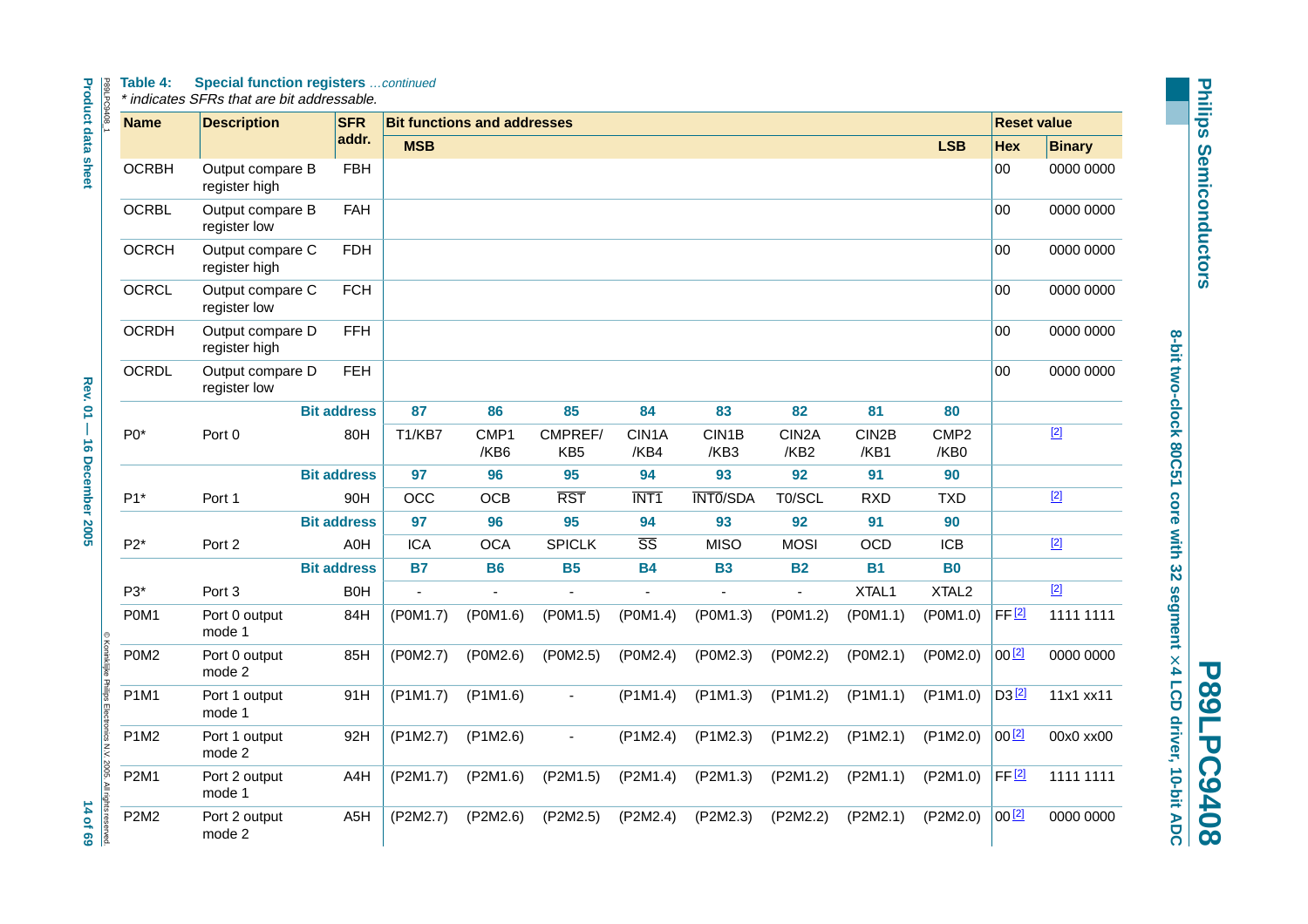# P89LPC9408\_1 **Table 4: Special function registers** …continued

\* indicates SFRs that are bit addressable.

| F<br>ŧ<br>ć | ٤<br>Ř |
|-------------|--------|
|             |        |

| j<br><b>Product data sheet</b> |  |
|--------------------------------|--|
| Rev. 01 - 16 December 2005     |  |
| <b>SQ 403</b>                  |  |

|                 | ◎ Koninkilike Philips Electronics N.N. 2005. All rights reserved. |
|-----------------|-------------------------------------------------------------------|
|                 |                                                                   |
|                 |                                                                   |
|                 |                                                                   |
| <b>15 of 69</b> |                                                                   |
|                 |                                                                   |

| <b>Name</b>   | <b>Description</b>                      | <b>SFR</b>         |                       | <b>Bit functions and addresses</b> |                 |                |                 |                 |                |                       | <b>Reset value</b> |               |
|---------------|-----------------------------------------|--------------------|-----------------------|------------------------------------|-----------------|----------------|-----------------|-----------------|----------------|-----------------------|--------------------|---------------|
|               |                                         | addr.              | <b>MSB</b>            |                                    |                 |                |                 |                 |                | <b>LSB</b>            | Hex                | <b>Binary</b> |
| <b>P3M1</b>   | Port 3 output<br>mode 1                 | B <sub>1</sub> H   |                       |                                    | ä,              | $\overline{a}$ |                 | ÷,              | $($ P3M1.1)    | (P3M1.0)              | 03[2]              | xxxx xx11     |
| P3M2          | Port 3 output<br>mode 2                 | B <sub>2</sub> H   | $\tilde{\phantom{a}}$ |                                    | $\blacksquare$  | ÷,             | $\blacksquare$  | ÷,              | (P3M2.1)       | ( P3M2.0)             | $00^{[2]}$         | xxxx xx00     |
| <b>PCON</b>   | Power control<br>register               | 87H                | SMOD1                 | SMOD0                              | <b>BOPD</b>     | <b>BOI</b>     | GF1             | GF <sub>0</sub> | PMOD1          | PMOD <sub>0</sub>     | 00                 | 0000 0000     |
| <b>PCONA</b>  | Power control<br>register A             | B <sub>5</sub> H   | <b>RTCPD</b>          | <b>DEEPD</b>                       | <b>VCPD</b>     | <b>ADPD</b>    | I2PD            | <b>SPPD</b>     | SPD            | <b>CCUPD</b>          | $00^{2}$           | 0000 0000     |
|               |                                         | <b>Bit address</b> | D7                    | D <sub>6</sub>                     | D <sub>5</sub>  | <b>D4</b>      | D <sub>3</sub>  | D <sub>2</sub>  | D <sub>1</sub> | D <sub>0</sub>        |                    |               |
| PSW*          | Program status<br>word                  | D <sub>0</sub> H   | CY                    | AC                                 | F <sub>0</sub>  | RS1            | RS <sub>0</sub> | OV              | F1             | P                     | 00                 | 0000 0000     |
| PT0AD         | Port 0 digital input<br>disable         | F6H                | ä,                    | $\blacksquare$                     | PT0AD.5         | PT0AD.4        | PT0AD.3         | PT0AD.2         | PT0AD.1        | $\blacksquare$        | 00                 | xx00 000x     |
| <b>RSTSRC</b> | Reset source<br>register                | <b>DFH</b>         | $\blacksquare$        | $\overline{a}$                     | <b>BOF</b>      | POF            | $R$ _BK         | R_WD            | R_SF           | $R$ <sub>_</sub> $EX$ |                    | $[3]$         |
| <b>RTCCON</b> | RTC control                             | D <sub>1</sub> H   | <b>RTCF</b>           | RTCS1                              | RTCS0           | $\overline{a}$ |                 | $\blacksquare$  | <b>ERTC</b>    | <b>RTCEN</b>          | 60 [2] [4]         | 011x xx00     |
| <b>RTCH</b>   | RTC register high                       | D <sub>2</sub> H   |                       |                                    |                 |                |                 |                 |                |                       | 00[4]              | 0000 0000     |
| <b>RTCL</b>   | RTC register low                        | D <sub>3</sub> H   |                       |                                    |                 |                |                 |                 |                |                       | 00[4]              | 0000 0000     |
| <b>SADDR</b>  | Serial port address<br>register         | A9H                |                       |                                    |                 |                |                 |                 |                |                       | 00                 | 0000 0000     |
| <b>SADEN</b>  | Serial port address<br>enable           | B9H                |                       |                                    |                 |                |                 |                 |                |                       | 00                 | 0000 0000     |
| <b>SBUF</b>   | Serial Port data<br>buffer register     | 99H                |                       |                                    |                 |                |                 |                 |                |                       | <b>XX</b>          | XXXX XXXX     |
|               |                                         | <b>Bit address</b> | 9F                    | <b>9E</b>                          | 9D              | 9C             | <b>9B</b>       | <b>9A</b>       | 99             | 98                    |                    |               |
| SCON*         | Serial port control                     | 98H                | SM0/FE                | SM <sub>1</sub>                    | SM <sub>2</sub> | <b>REN</b>     | TB8             | RB <sub>8</sub> | <b>TI</b>      | R <sub>l</sub>        | 00                 | 0000 0000     |
| <b>SSTAT</b>  | Serial port extended<br>status register | <b>BAH</b>         | <b>DBMOD</b>          | <b>INTLO</b>                       | <b>CIDIS</b>    | <b>DBISEL</b>  | <b>FE</b>       | <b>BR</b>       | <b>OE</b>      | <b>STINT</b>          | 00                 | 0000 0000     |
| <b>SP</b>     | Stack pointer                           | 81H                |                       |                                    |                 |                |                 |                 |                |                       | 07                 | 0000 0111     |
| <b>SPCTL</b>  | SPI control register                    | E <sub>2</sub> H   | SSIG                  | <b>SPEN</b>                        | <b>DORD</b>     | <b>MSTR</b>    | CPOL            | <b>CPHA</b>     | SPR1           | SPR <sub>0</sub>      | 04                 | 0000 0100     |
| <b>SPSTAT</b> | SPI status register                     | E <sub>1</sub> H   | <b>SPIF</b>           | <b>WCOL</b>                        | L,              | $\blacksquare$ |                 | ä,              |                |                       | 00                 | 00xx xxxx     |
| <b>SPDAT</b>  | SPI data register                       | E3H                |                       |                                    |                 |                |                 |                 |                |                       | 00                 | 0000 0000     |

**P89LPC9408**

**P89LPC9408**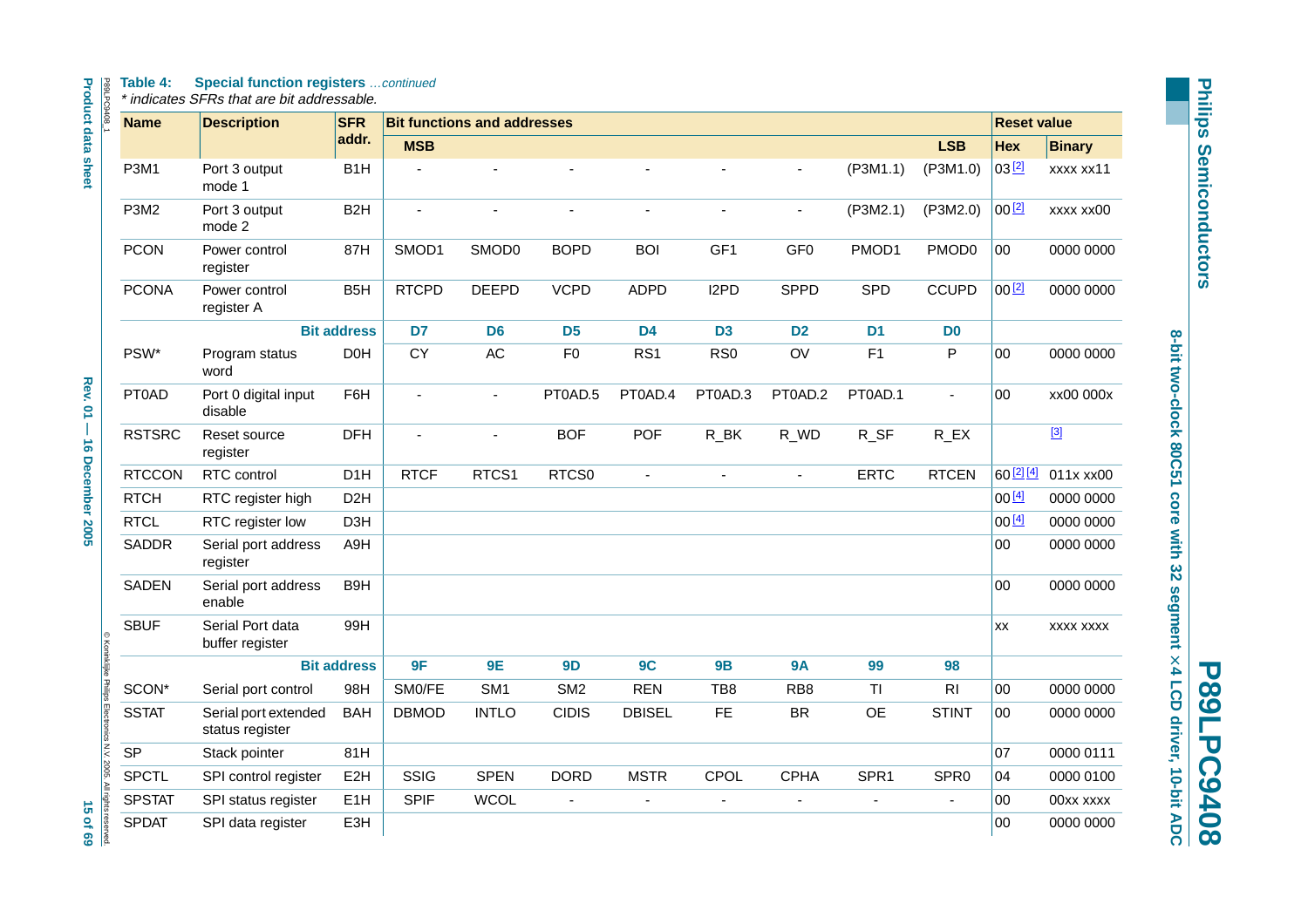#### P89LPC9. **Table 4: Special function registers** …continued

| <b>Name</b>                            | <b>Description</b>                         | <b>SFR</b>         |                   | <b>Bit functions and addresses</b>                             |                 |                 |                 |                 |                   |                               |              | <b>Reset value</b> |  |
|----------------------------------------|--------------------------------------------|--------------------|-------------------|----------------------------------------------------------------|-----------------|-----------------|-----------------|-----------------|-------------------|-------------------------------|--------------|--------------------|--|
|                                        |                                            | addr.              | <b>MSB</b>        |                                                                |                 |                 |                 |                 |                   | <b>LSB</b>                    | <b>Hex</b>   | <b>Binary</b>      |  |
| <b>TAMOD</b>                           | Timer 0 and 1<br>auxiliary mode            | 8FH                |                   |                                                                |                 | <b>T1M2</b>     |                 |                 | ä,                | T <sub>0</sub> M <sub>2</sub> | $00\,$       | xxx0 xxx0          |  |
|                                        |                                            | <b>Bit address</b> | 8F                | <b>8E</b>                                                      | <b>8D</b>       | <b>8C</b>       | <b>8B</b>       | <b>8A</b>       | 89                | 88                            |              |                    |  |
| TCON <sup>*</sup>                      | Timer 0 and 1<br>control                   | 88H                | TF <sub>1</sub>   | TR <sub>1</sub>                                                | TF <sub>0</sub> | TR <sub>0</sub> | IE <sub>1</sub> | IT <sub>1</sub> | IE <sub>0</sub>   | IT <sub>0</sub>               | 00           | 0000 0000          |  |
| TCR20*                                 | CCU control<br>register 0                  | C8H                | <b>PLEEN</b>      | <b>HLTRN</b>                                                   | <b>HLTEN</b>    | <b>ALTCD</b>    | <b>ALTAB</b>    | TDIR2           | TMOD21            | TMOD20                        | 00           | 0000 0000          |  |
| <b>TCR21</b>                           | CCU control<br>register 1                  | F <sub>9</sub> H   | TCOU <sub>2</sub> |                                                                |                 |                 | PLLDV.3         | PLLDV.2         | PLLDV.1           | PLLDV.0                       | 00           | 0xxx 0000          |  |
| TH <sub>0</sub>                        | Timer 0 high                               | 8CH                |                   |                                                                |                 |                 |                 |                 |                   |                               | 00           | 0000 0000          |  |
| TH <sub>1</sub>                        | Timer 1 high                               | 8DH                |                   |                                                                |                 |                 |                 |                 |                   |                               | $00\,$       | 0000 0000          |  |
| TH <sub>2</sub>                        | CCU timer high                             | <b>CDH</b>         |                   |                                                                |                 |                 |                 |                 |                   |                               | $00\,$       | 0000 0000          |  |
| TICR <sub>2</sub>                      | CCU interrupt<br>control register          | C9H                | TOIE <sub>2</sub> | TOCIE2D                                                        | TOCIE2C         | TOCIE2B         | <b>TOCIE2A</b>  | $\blacksquare$  | <b>TICIE2B</b>    | TICIE2A                       | 00           | 0000 0x00          |  |
| TIFR <sub>2</sub>                      | CCU interrupt flag<br>register             | E9H                | TOIF <sub>2</sub> | TOCF2D                                                         | TOCF2C          | TOCF2B          | TOCF2A          | $\blacksquare$  | TICF2B            | TICF2A                        | 00           | 0000 0x00          |  |
| TISE2                                  | CCU interrupt<br>status encode<br>register | <b>DEH</b>         | ÷,                |                                                                |                 |                 | ä,              |                 | ENCINT.2 ENCINT.1 | ENCINT.0                      | 00           | xxxx x000          |  |
| TL <sub>0</sub>                        | Timer 0 low                                | 8AH                |                   |                                                                |                 |                 |                 |                 |                   |                               | 00           | 0000 0000          |  |
| TL <sub>1</sub>                        | Timer 1 low                                | 8BH                |                   |                                                                |                 |                 |                 |                 |                   |                               | 00           | 0000 0000          |  |
| TL <sub>2</sub>                        | CCU timer low                              | <b>CCH</b>         |                   |                                                                |                 |                 |                 |                 |                   |                               | 00           | 0000 0000          |  |
| <b>TMOD</b><br>$\circ$                 | Timer 0 and 1 mode                         | 89H                | T1GATE            | T <sub>1</sub> C/T                                             | <b>T1M1</b>     | T1M0            | <b>T0GATE</b>   | T0C/T           | T0M1              | T0M0                          | 00           | 0000 0000          |  |
| Koninklijke Philips<br>TOR2H           | CCU reload register<br>high                | <b>CFH</b>         |                   |                                                                |                 |                 |                 |                 |                   |                               | 00           | 0000 0000          |  |
| TOR2L                                  | CCU reload register<br>low                 | <b>CEH</b>         |                   |                                                                |                 |                 |                 |                 |                   |                               | $00\,$       | 0000 0000          |  |
| Electronics N.V. 2005.<br>TPCR2H       | Prescaler control<br>register high         | <b>CBH</b>         |                   |                                                                |                 |                 |                 |                 | TPCR2H.<br>1      | TPCR2H.<br>$\Omega$           | 00           | xxxx xx00          |  |
| TPCR2L                                 | Prescaler control<br>register low          | <b>CAH</b>         |                   | TPCR2L.7 TPCR2L.6 TPCR2L.5 TPCR2L.4 TPCR2L.3 TPCR2L.2 TPCR2L.1 |                 |                 |                 |                 |                   | TPCR2L.0                      | $ 00\rangle$ | 0000 0000          |  |
| All rights rese<br><b>TRIM</b><br>ved. | Internal oscillator<br>trim register       | 96H                | <b>RCCLK</b>      | <b>ENCLK</b>                                                   | TRIM.5          | TRIM.4          | TRIM.3          | TRIM.2          | TRIM.1            | TRIM.0                        |              | $[4]$ $[5]$        |  |

**Philips Semiconductors Philips Semiconductors**

**8-bit two-clock 80C51 core with 32 segment**

**P89LPC94008**<br>8-bit two-clock 80C51 core with 32 segment  $\times$  4 LCD driver, 10-bit ADC

**P89LPC9408**

 **4 LCD driver, 10-bit ADC**

**Product data sheet Appel 20**  $\rightarrow$  **20**  $\rightarrow$  **76**  $\times$  **01**  $-$  **16 December 2005 16 of 69** of 69 of 69 **Rev. 01 - 16 December 2005** 

16 of 69<br>**Maria** case case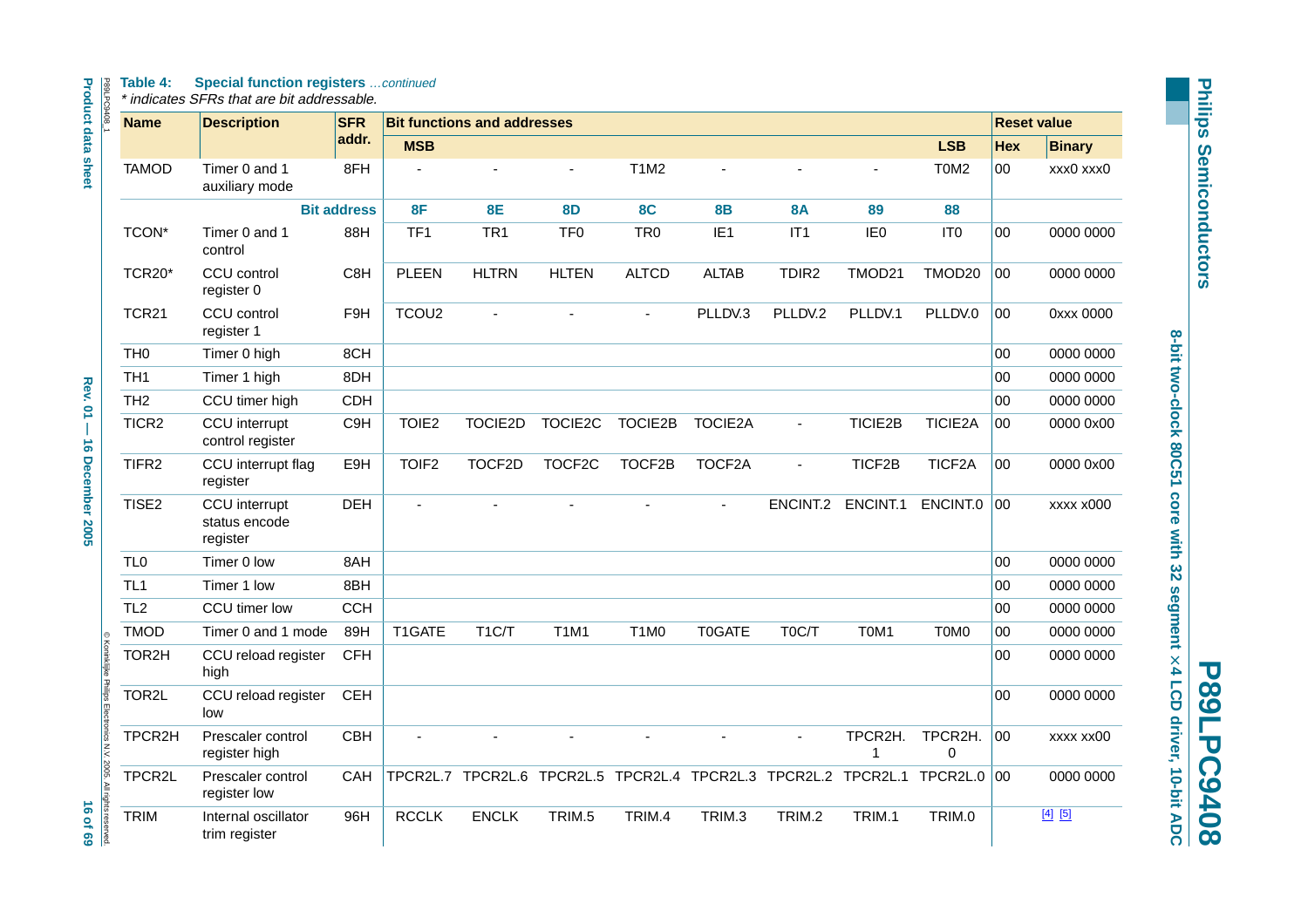#### **Table 4: Special function registers** …continued

| S<br>ļ<br>i<br>ı<br>۰ |
|-----------------------|
|                       |
|                       |
|                       |
|                       |
|                       |
|                       |
|                       |
|                       |
|                       |
|                       |
|                       |
|                       |

꽃

| Table 4:           | <b>Special function registers</b> continued<br>* indicates SFRs that are bit addressable. |                  |                                    |      |                  |    |    |              |              |              |                    |               |
|--------------------|-------------------------------------------------------------------------------------------|------------------|------------------------------------|------|------------------|----|----|--------------|--------------|--------------|--------------------|---------------|
| <b>Name</b>        | <b>Description</b>                                                                        | <b>SFR</b>       | <b>Bit functions and addresses</b> |      |                  |    |    |              |              |              | <b>Reset value</b> |               |
|                    |                                                                                           | addr.            | <b>MSB</b>                         |      |                  |    |    |              |              | <b>LSB</b>   | <b>Hex</b>         | <b>Binary</b> |
| <b>WDCON</b>       | Watchdog control<br>register                                                              | A7H              | PRE <sub>2</sub>                   | PRE1 | PRE <sub>0</sub> | ۰. | ۰. | <b>WDRUN</b> | <b>WDTOF</b> | <b>WDCLK</b> |                    | $[4]$ $[6]$   |
| <b>WDL</b>         | Watchdog load                                                                             | C1H              |                                    |      |                  |    |    |              |              |              | FF                 | 1111 1111     |
| WFEED1             | Watchdog feed 1                                                                           | C2H              |                                    |      |                  |    |    |              |              |              |                    |               |
| WFEED <sub>2</sub> | Watchdog feed 2                                                                           | C <sub>3</sub> H |                                    |      |                  |    |    |              |              |              |                    |               |

<span id="page-16-0"></span>[1] BRGR1 and BRGR0 must only be written if BRGEN in BRGCON SFR is logic 0. If any are written while BRGEN = 1, the result is unpredictable.

<span id="page-16-1"></span>[2] All ports are in input only (high-impedance) state after power-up.

<span id="page-16-2"></span>[3] The RSTSRC register reflects the cause of the P89LPC9408 reset. Upon a power-up reset, all reset source flags are cleared except POF and BOF; the power-on reset value is xx11 0000.

<span id="page-16-3"></span>[4] The only reset source that affects these SFRs is power-on reset.

- <span id="page-16-4"></span>[5] On power-on reset, the TRIM SFR is initialized with a factory preprogrammed value. Other resets will not cause initialization of the TRIM register.
- <span id="page-16-5"></span>[6] After reset, the value is 111001x1, i.e., PRE2 to PRE0 are all logic 1, WDRUN = 1 and WDCLK = 1. WDTOF bit is logic 1 after watchdog reset and is logic 0 after power-on reset. Other resets will not affect WDTOF.

Rev.

**P89LPC9408**

 $\overline{\mathbf{U}}$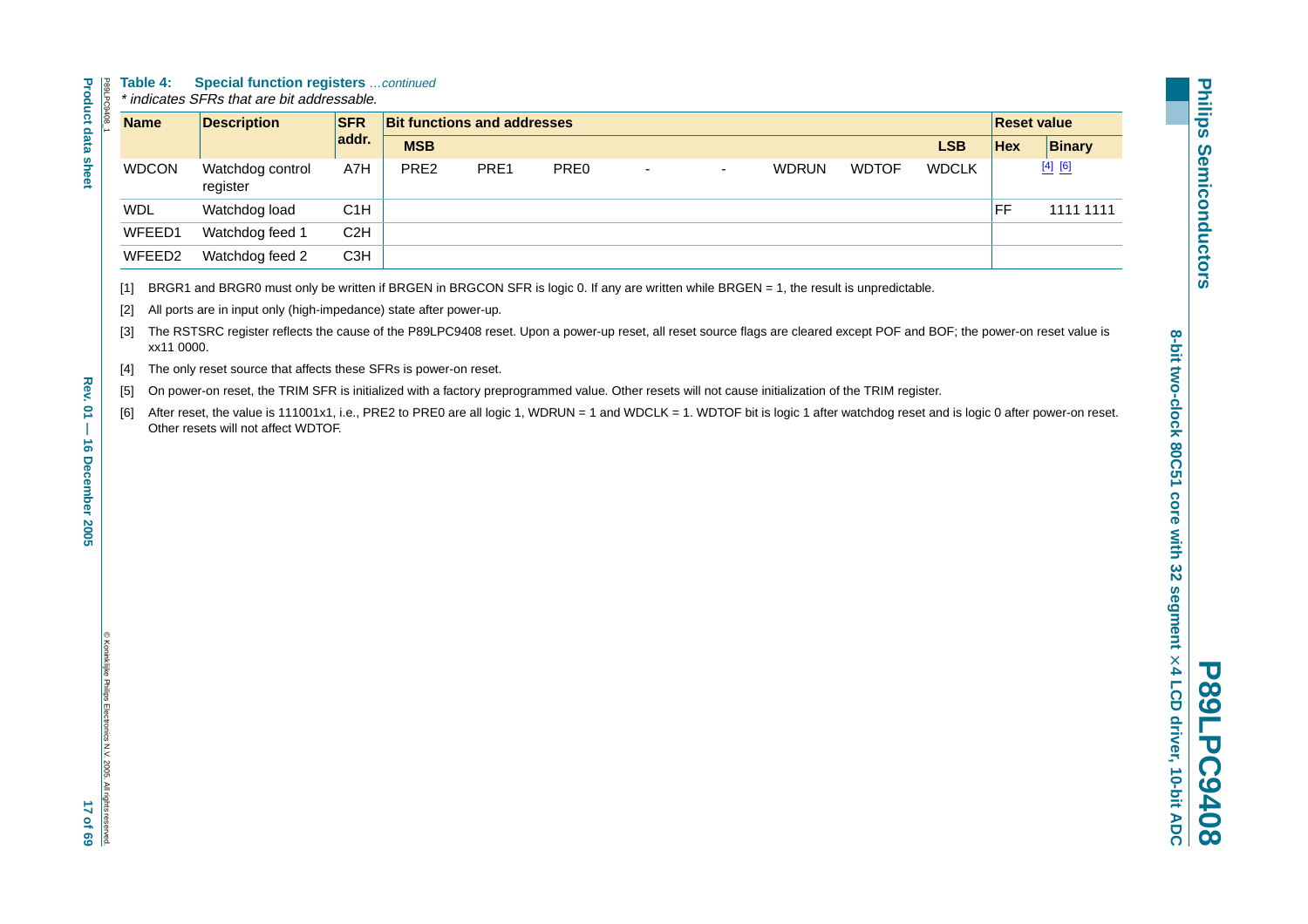| Table 5:        | P89LPC938 extended special function registers |                  |                                    |                    |               |
|-----------------|-----------------------------------------------|------------------|------------------------------------|--------------------|---------------|
| <b>Name</b>     | <b>Description</b>                            | <b>SFR</b> addr. | <b>Bit functions and addresses</b> | <b>Reset value</b> |               |
|                 |                                               |                  | <b>LSB</b><br><b>MSB</b>           | <b>Hex</b>         | <b>Binary</b> |
| <b>ADC0HBND</b> | ADC0 high _boundary register, left<br>(MSB)   | <b>FFEFH</b>     |                                    | FF                 | 1111 1111     |
| <b>ADCOLBND</b> | ADC0 low_boundary register (MSB)              | <b>FFEEH</b>     |                                    | 00                 | 0000 0000     |
| AD0DAT0R        | ADC0 data register 0, right (LSB)             | <b>FFFEH</b>     | AD0DAT0[7:0]                       | 00                 | 0000 0000     |
| AD0DAT0L        | ADC0 data register 0, left (MSB)              | <b>FFFFH</b>     | AD0DAT0[9:2]                       | $00\,$             | 0000 0000     |
| AD0DAT1R        | ADC0 data register 1, right (LSB)             | <b>FFFCH</b>     | AD0DAT1[7:0]                       | $00\,$             | 0000 0000     |
| AD0DAT1L        | ADC0 data register 1, left (MSB)              | <b>FFFDH</b>     | AD0DAT1[9:2]                       | 00                 | 0000 0000     |
| AD0DAT2R        | ADC0 data register 2, right (LSB)             | <b>FFFAH</b>     | AD0DAT2[7:0]                       | 00                 | 0000 0000     |
| AD0DAT2L        | ADC0 data register 2, left (MSB)              | <b>FFFBH</b>     | AD0DAT2[9:2]                       | $00\,$             | 0000 0000     |
| AD0DAT3R        | ADC0 data register 3, right (LSB)             | FFF8H            | AD0DAT3[7:0]                       | 00                 | 0000 0000     |
| AD0DAT3L        | ADC0 data register 3, left (MSB)              | FFF9H            | AD0DAT3[9:2]                       | 00                 | 0000 0000     |
| AD0DAT4R        | ADC0 data register 4, right (LSB)             | FFF6H            | AD0DAT4[7:0]                       | 00                 | 0000 0000     |
| AD0DAT4L        | ADC0 data register 4, left (MSB)              | FFF7H            | AD0DAT4[9:2]                       | $00\,$             | 0000 0000     |
| AD0DAT5R        | ADC0 data register 5, right (LSB)             | FFF4H            | AD0DAT5[7:0]                       | $00\,$             | 0000 0000     |
| AD0DAT5L        | ADC0 data register 5, left (MSB)              | FFF5H            | AD0DAT5[9:2]                       | 00                 | 0000 0000     |
| AD0DAT6R        | ADC0 data register 6, right (LSB)             | FFF2H            | AD0DAT6[7:0]                       | 00                 | 0000 0000     |
| AD0DAT6L        | ADC0 data register 6, left (MSB)              | FFF3H            | AD0DAT6[9:2]                       | 00                 | 0000 0000     |
| AD0DAT7R        | ADC0 data register 7, right (LSB)             | <b>FFF0H</b>     | AD0DAT7[7:0]                       |                    |               |
| AD0DAT7L        | ADC0 data register 7, left (MSB)              | FFF1H            | AD0DAT7[9:2]                       |                    |               |
| BNDSTA0         | ADC0 boundary status register                 | <b>FFEDH</b>     |                                    |                    |               |

© Koninklijke Philips Electronics N.V. 2005. All rights reserved.

8-bit two-clock 80C51 core with 32 segment × 4 LCD driver, 10-bit ADC **8-bit two-clock 80C51 core with 32 segment P89LPC9408 4 LCD driver, 10-bit ADC**

**P89LPC9408**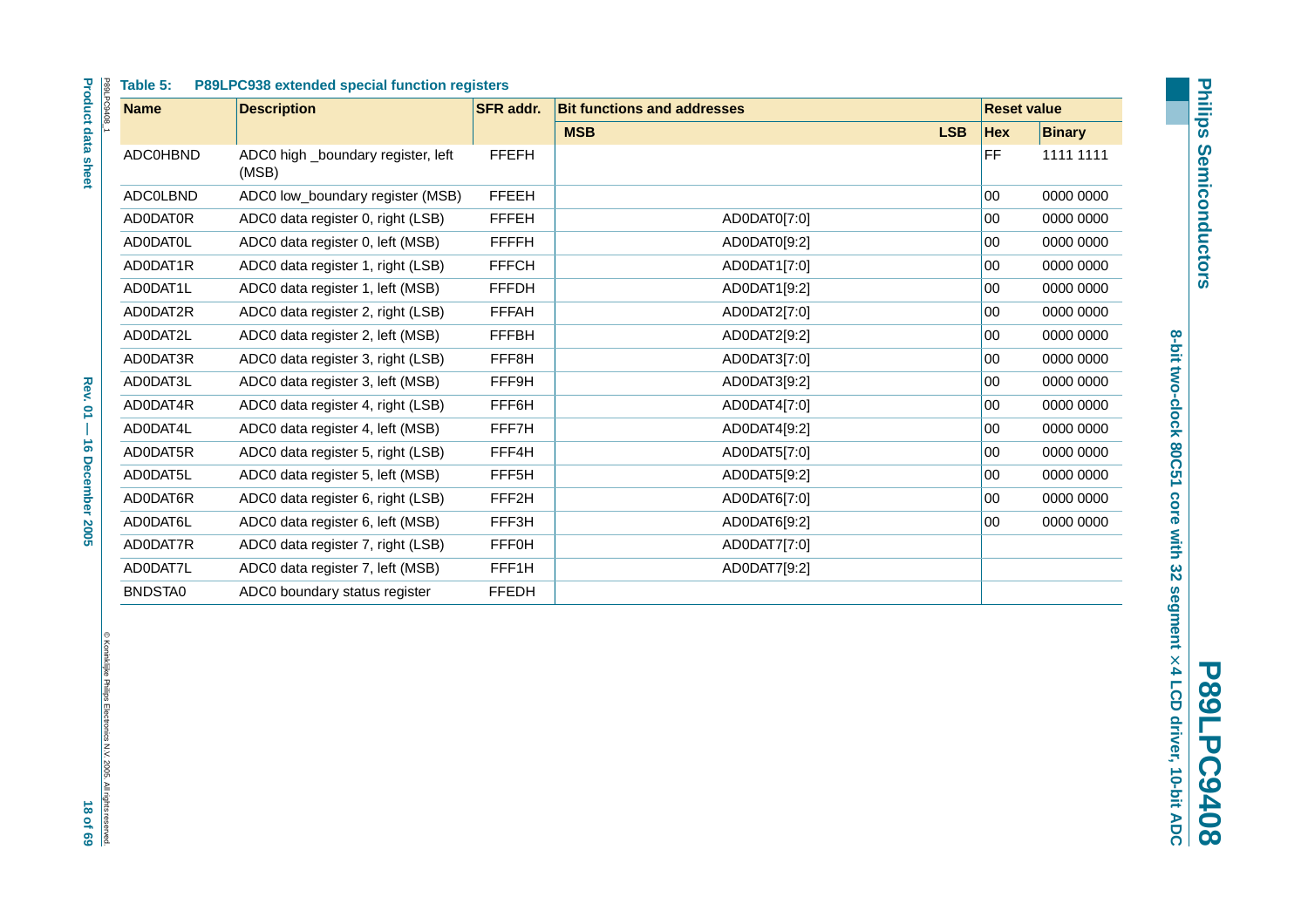#### <span id="page-18-0"></span>**7.2 Enhanced CPU**

The P89LPC9408 uses an enhanced 80C51 CPU which runs at six times the speed of standard 80C51 devices. A machine cycle consists of two CPU clock cycles, and most instructions execute in one or two machine cycles.

#### **7.3 Clocks**

#### <span id="page-18-2"></span><span id="page-18-1"></span>**7.3.1 Clock definitions**

The P89LPC9408 device has several internal clocks as defined below:

**OSCCLK —** Input to the DIVM clock divider. OSCCLK is selected from one of four clock sources (see [Figure](#page-20-0) 6) and can also be optionally divided to a slower frequency (see [Section 7.8 "CCLK modification: DIVM register"](#page-20-1)).

**Note:** f<sub>osc</sub> is defined as the OSCCLK frequency.

**CCLK —** CPU clock; output of the clock divider. There are two CCLK cycles per machine cycle, and most instructions are executed in one to two machine cycles (two or four CCLK cycles).

**RCCLK —** The internal 7.373 MHz RC oscillator output.

**PCLK** — Clock for the various peripheral devices and is <sup>CCLK</sup><sup>2</sup>.

#### <span id="page-18-3"></span>**7.3.2 CPU clock (OSCCLK)**

The P89LPC9408 provides several user-selectable oscillator options in generating the CPU clock. This allows optimization for a range of needs from high precision to lowest possible cost. These options are configured when the flash is programmed and include an on-chip watchdog oscillator, an on-chip RC oscillator, an oscillator using an external crystal, or an external clock source. The crystal oscillator can be optimized for low, medium, or high frequency crystals covering a range from 20 kHz to 18 MHz.

#### <span id="page-18-4"></span>**7.3.3 Low speed oscillator option**

This option supports an external crystal in the range of 20 kHz to 100 kHz. Ceramic resonators are also supported in this configuration.

#### <span id="page-18-5"></span>**7.3.4 Medium speed oscillator option**

This option supports an external crystal in the range of 100 kHz to 4 MHz. Ceramic resonators are also supported in this configuration.

#### <span id="page-18-6"></span>**7.3.5 High speed oscillator option**

This option supports an external crystal in the range of 4 MHz to 18 MHz. Ceramic resonators are also supported in this configuration. **When using an oscillator frequency above 12 MHz, the reset input function of P1.5 must be enabled. An external circuit** is required to hold the device in reset at power-up until V<sub>DD</sub> has reached its specified level. When system power is removed V<sub>DD</sub> will fall below the minimum **specified operating voltage. When using an oscillator frequency above 12 MHz, in some applications, an external brownout detect circuit may be required to hold the** device in reset when V<sub>DD</sub> falls below the minimum specified operating range.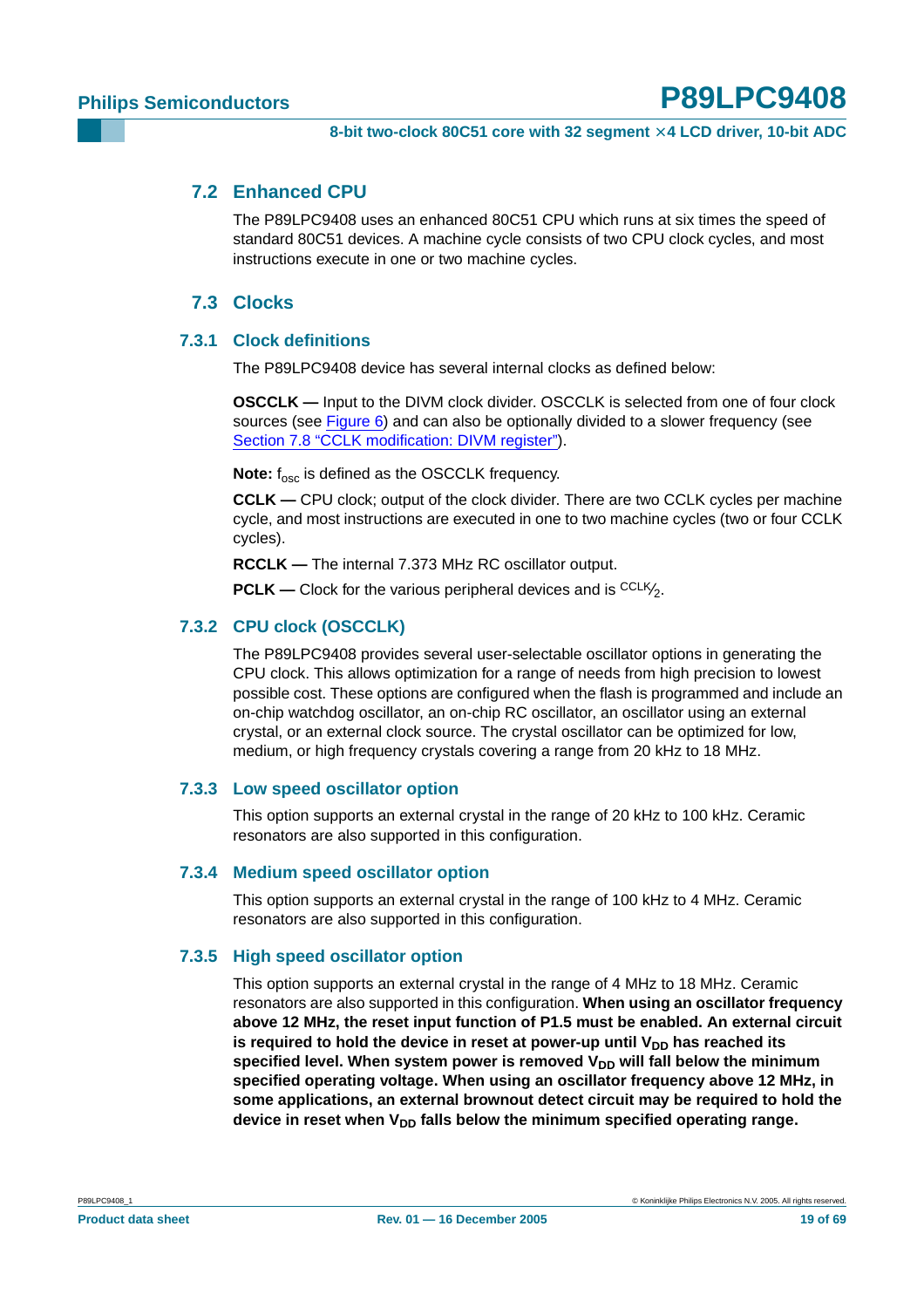#### <span id="page-19-0"></span>**7.3.6 Clock output**

The P89LPC9408 supports a user-selectable clock output function on the XTAL2/CLKOUT pin when crystal oscillator is not being used. This condition occurs if another clock source has been selected (on-chip RC oscillator, watchdog oscillator, external clock input on XTAL1) and if the RTC is not using the crystal oscillator as its clock source. This allows external devices to synchronize to the P89LPC9408. This output is enabled by the ENCLK bit in the TRIM register.

The frequency of this clock output is  $\frac{1}{2}$  that of the CCLK. If the clock output is not needed in Idle mode, it may be turned off prior to entering idle, saving additional power.

### <span id="page-19-1"></span>**7.4 On-chip RC oscillator option**

The P89LPC9408 has a 6-bit TRIM register that can be used to tune the frequency of the RC oscillator. During reset, the TRIM value is initialized to a factory preprogrammed value to adjust the oscillator frequency to 7.373 MHz  $\pm$  1 % at room temperature. End-user applications can write to the TRIM register to adjust the on-chip RC oscillator to other frequencies.

### <span id="page-19-2"></span>**7.5 Watchdog oscillator option**

The watchdog has a separate oscillator which has a frequency of 400 kHz. This oscillator can be used to save power when a high clock frequency is not needed.

#### <span id="page-19-3"></span>**7.6 External clock input option**

In this configuration, the processor clock is derived from an external source driving the P3.1/XTAL1 pin. The rate may be from 0 Hz up to 18 MHz. The P3.0/XTAL2 pin may be used as a standard port pin or a clock output. **When using an oscillator frequency above 12 MHz, the reset input function of P1.5 must be enabled. An external circuit** is required to hold the device in reset at power-up until V<sub>DD</sub> has reached its specified level. When system power is removed V<sub>DD</sub> will fall below the minimum **specified operating voltage. When using an oscillator frequency above 12 MHz, in some applications, an external brownout detect circuit may be required to hold the** device in reset when V<sub>DD</sub> falls below the minimum specified operating voltage.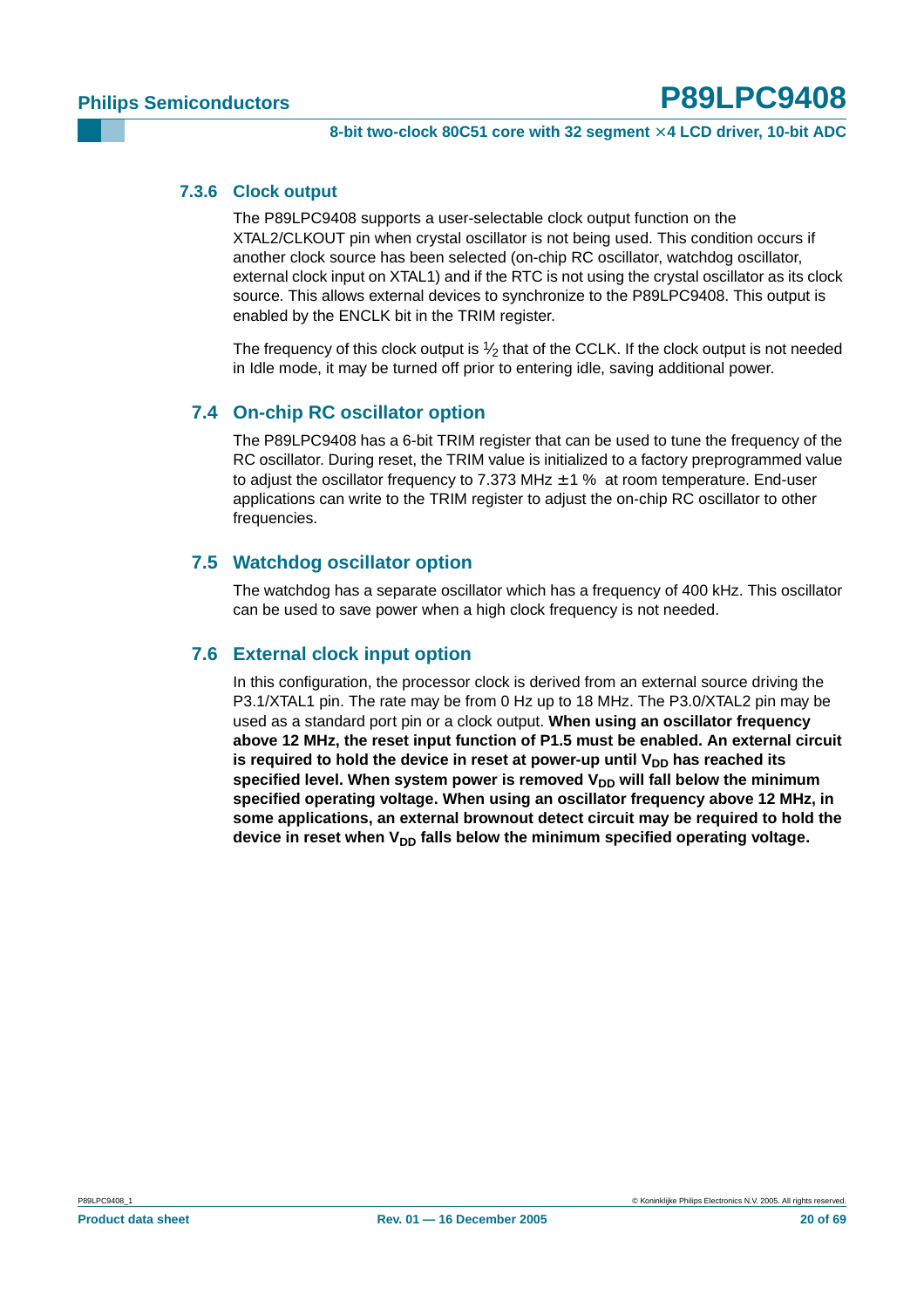**8-bit two-clock 80C51 core with 32 segment** × **4 LCD driver, 10-bit ADC**



## <span id="page-20-2"></span><span id="page-20-0"></span>**7.7 CPU Clock (CCLK) wake-up delay**

The P89LPC9408 has an internal wake-up timer that delays the clock until it stabilizes depending on the clock source used. If the clock source is any of the three crystal selections (low, medium and high frequencies) the delay is 992 OSCCLK cycles plus 60 µs to 100 µs. If the clock source is either the internal RC oscillator, watchdog oscillator, or external clock, the delay is 224 OSCCLK cycles plus 60 µs to 100 µs.

### <span id="page-20-1"></span>**7.8 CCLK modification: DIVM register**

The OSCCLK frequency can be divided down up to 510 times by configuring a dividing register, DIVM, to generate CCLK. This feature makes it possible to temporarily run the CPU at a lower rate, reducing power consumption. By dividing the clock, the CPU can retain the ability to respond to events that would not exit Idle mode by executing its normal program at a lower rate. This can also allow bypassing the oscillator start-up time in cases where Power-down mode would otherwise be used. The value of DIVM may be changed by the program at any time without interrupting code execution.

### <span id="page-20-3"></span>**7.9 Low power select**

The P89LPC9408 is designed to run at 18 MHz (CCLK) maximum. However, if CCLK is 8 MHz or slower, the CLKLP SFR bit (AUXR1.7) can be set to logic 1 to lower the power consumption further. On any reset, CLKLP is logic 0 allowing highest performance access. This bit can then be set in software if CCLK is running at 8 MHz or slower.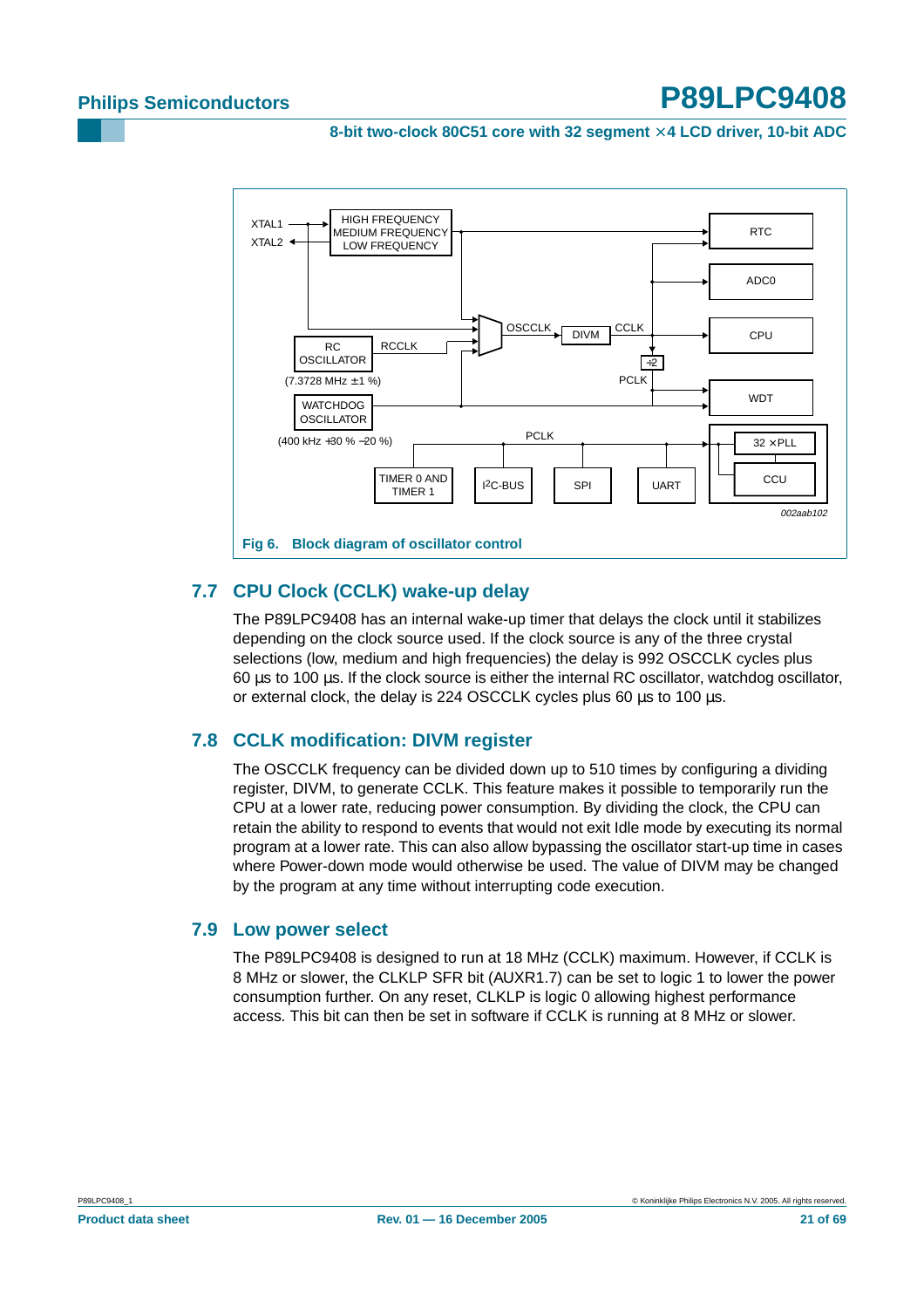#### <span id="page-21-1"></span>**7.10 Memory organization**

The various P89LPC9408 memory spaces are as follows:

**•** DATA

128 bytes of internal data memory space (00H:7FH) accessed via direct or indirect addressing, using instructions other than MOVX and MOVC. All or part of the Stack may be in this area.

**•** IDATA

Indirect Data. 256 bytes of internal data memory space (00H:FFH) accessed via indirect addressing using instructions other than MOVX and MOVC. All or part of the Stack may be in this area. This area includes the DATA area and the 128 bytes immediately above it.

**•** SFR

Special Function Registers. Selected CPU registers and peripheral control and status registers, accessible only via direct addressing.

**•** XDATA

'External' Data or Auxiliary RAM. Duplicates the classic 80C51 64 kB memory space addressed via the MOVX instruction using the DPTR, R0, or R1. All or part of this space could be implemented on-chip. The P89LPC9408 has 512 bytes of on-chip XDATA memory, plus extended SFRs located in XDATA.

**•** CODE

64 kB of Code memory space, accessed as part of program execution and via the MOVC instruction. The P89LPC9408 has 8 kB of on-chip Code memory.

### <span id="page-21-2"></span>**7.11 Data RAM arrangement**

The 768 bytes of on-chip RAM are organized as shown in [Table](#page-21-0) 6.

<span id="page-21-0"></span>

| Table 6:     | On-chip data memory usages                                                                 |              |
|--------------|--------------------------------------------------------------------------------------------|--------------|
| <b>Type</b>  | Data RAM                                                                                   | Size (bytes) |
| DATA         | Memory that can be addressed directly and indirectly                                       | 128          |
| <b>IDATA</b> | Memory that can be addressed indirectly                                                    | 256          |
| <b>XDATA</b> | Auxiliary ('External Data') on-chip memory that is accessed<br>using the MOVX instructions | 512          |

## <span id="page-21-3"></span>**7.12 Interrupts**

The P89LPC9408 uses a four priority level interrupt structure. This allows great flexibility in controlling the handling of the many interrupt sources. The P89LPC9408 supports 16 interrupt sources: external interrupts 0 and 1, timers 0 and 1, serial port TX, serial port RX, combined serial port RX/TX, brownout detect, watchdog/RTC, I<sup>2</sup>C-bus, keyboard, comparators 1 and 2, SPI, CCU, data EEPROM write, and ADC completion.

Each interrupt source can be individually enabled or disabled by setting or clearing a bit in the interrupt enable registers IEN0, IEN1, or IEN2. The IEN0 register also contains a global disable bit, EA, which disables all interrupts.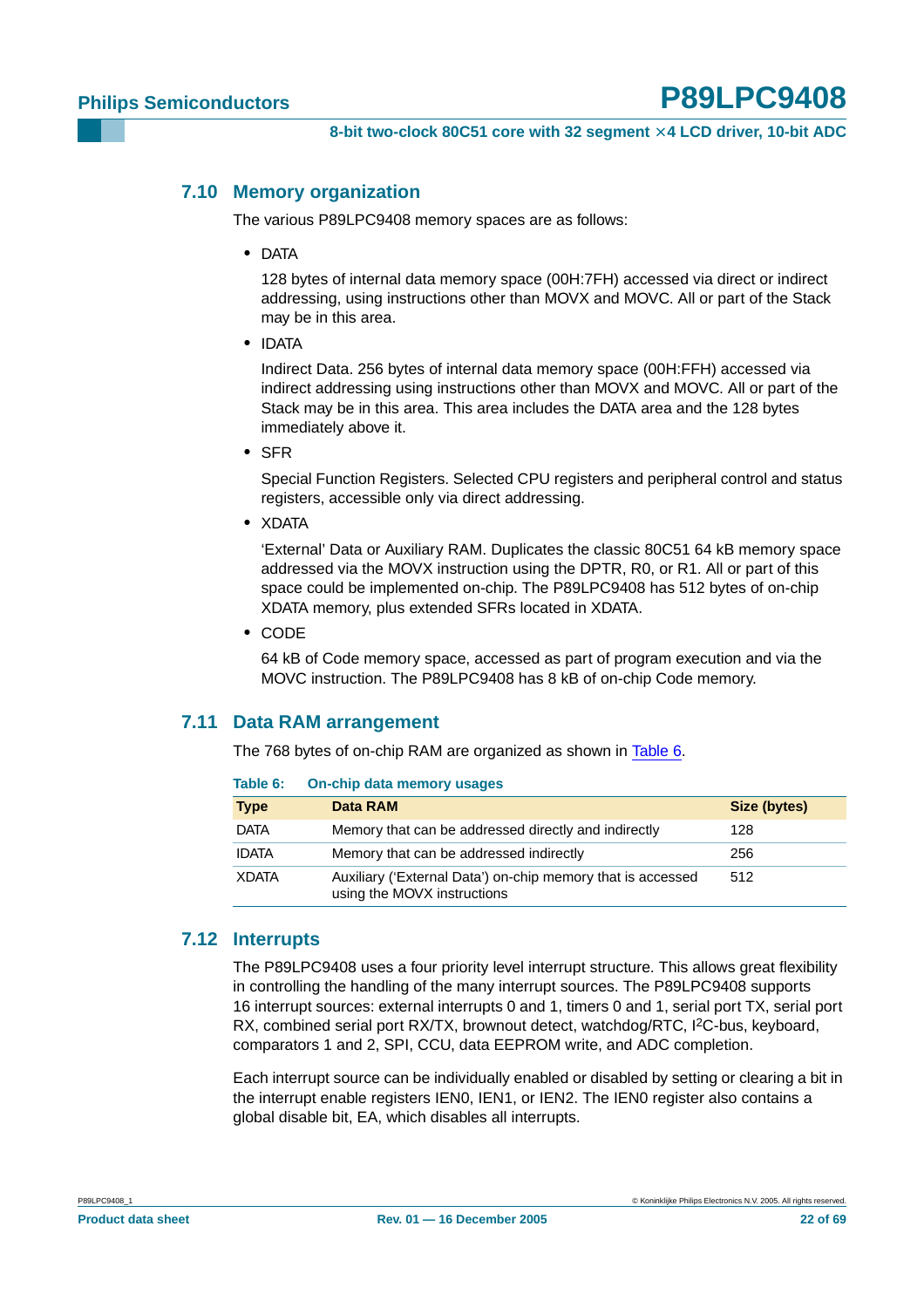Each interrupt source can be individually programmed to one of four priority levels by setting or clearing bits in the interrupt priority registers IP0, IP0H, IP1, IP1H, IP2, and IP2H. An interrupt service routine in progress can be interrupted by a higher priority interrupt, but not by another interrupt of the same or lower priority. The highest priority interrupt service cannot be interrupted by any other interrupt source. If two requests of different priority levels are pending at the start of an instruction, the request of higher priority level is serviced.

If requests of the same priority level are pending at the start of an instruction, an internal polling sequence determines which request is serviced. This is called the arbitration ranking. Note that the arbitration ranking is only used to resolve pending requests of the same priority level.

#### <span id="page-22-0"></span>**7.12.1 External interrupt inputs**

The P89LPC9408 has two external interrupt inputs as well as the Keypad Interrupt function. The two interrupt inputs are identical to those present on the standard 80C51 microcontrollers.

These external interrupts can be programmed to be level-triggered or edge-triggered by setting or clearing bit IT1 or IT0 in Register TCON.

In edge-triggered mode, if successive samples of the  $\overline{\text{INT}}$  pin show a HIGH in one cycle and a LOW in the next cycle, the interrupt request flag IEn in TCON is set, causing an interrupt request.

If an external interrupt is enabled when the P89LPC9408 is put into Power-down or Idle mode, the interrupt will cause the processor to wake-up and resume operation. Refer to [Section 7.15 "Power reduction modes"](#page-26-0) for details.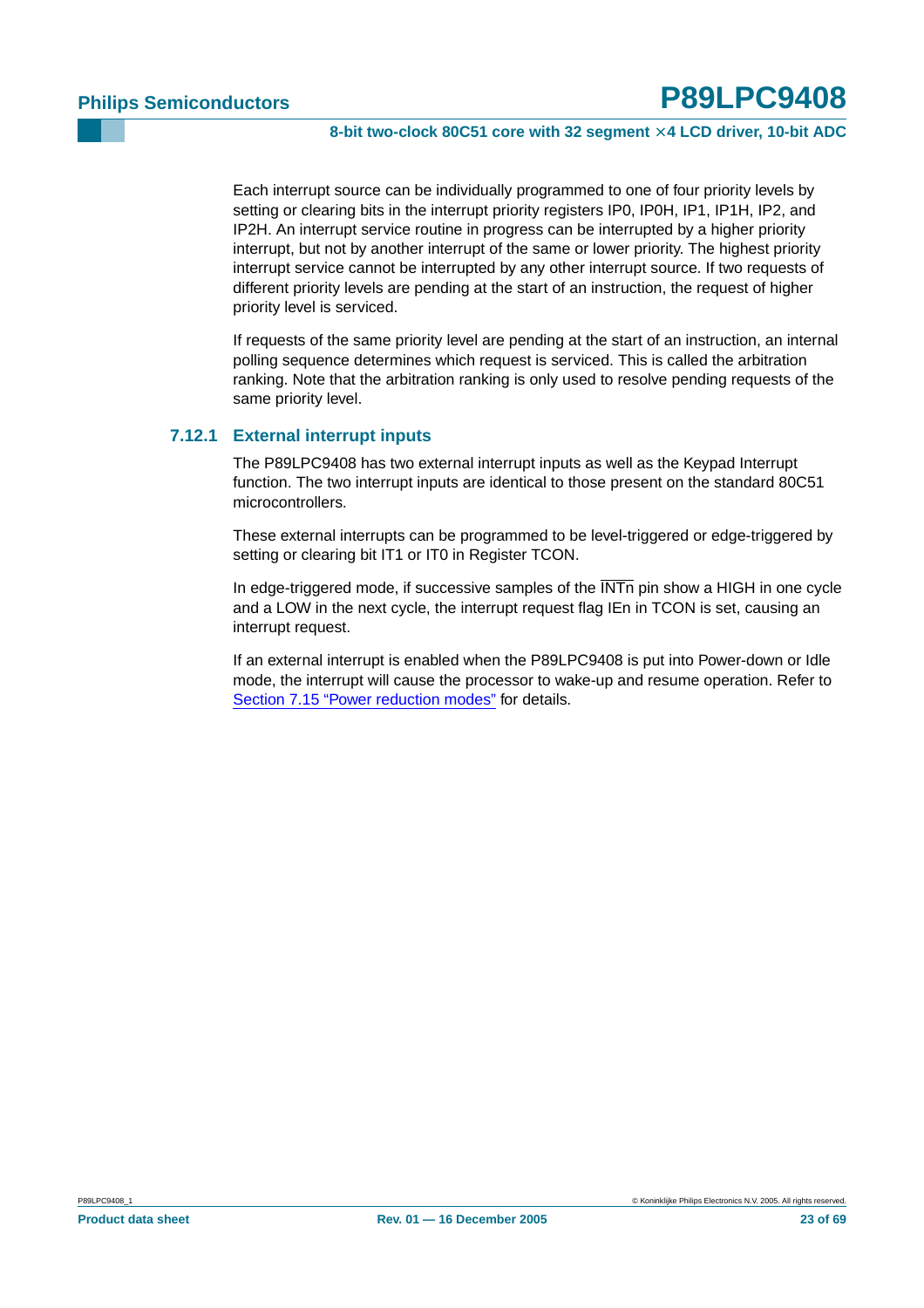8-bit two-clock 80C51 core with 32 segment  $\times$  4 LCD driver, 10-bit ADC



### **7.13 I/O ports**

The P89LPC9408 has four I/O ports: Port 0 and Port 1 are 8-bit ports. Port 2 is a 5-bit port. Port 3 is a 2-bit port. The exact number of I/O pins available depends upon the clock and reset options chosen, as shown in [Table](#page-23-0) 7.

|                     | Table 7: Number of I/O pins available     |                                            |                                                   |
|---------------------|-------------------------------------------|--------------------------------------------|---------------------------------------------------|
| <b>Clock source</b> |                                           | <b>Reset option</b>                        | Number of I/O pins<br>(not including LCD<br>pins) |
|                     | On-chip oscillator or watchdog oscillator | No external reset (except during power-up) | 23                                                |
|                     |                                           | External RST pin supported                 | 22                                                |
|                     |                                           |                                            |                                                   |

<span id="page-23-1"></span><span id="page-23-0"></span>**Table 7: Number of I/O pins available**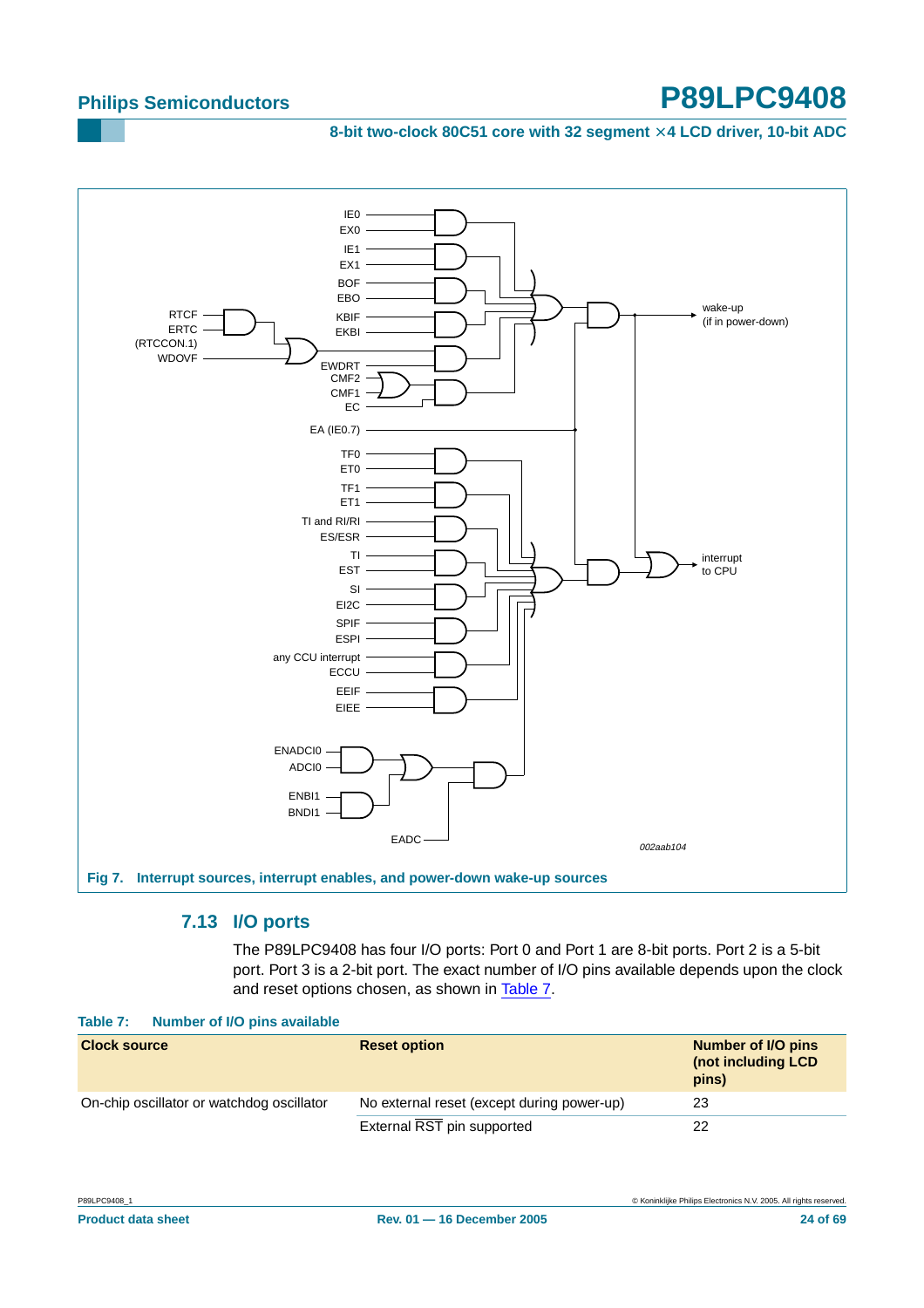| $\sim$                           |                                            |                                                          |  |  |  |  |  |
|----------------------------------|--------------------------------------------|----------------------------------------------------------|--|--|--|--|--|
| <b>Clock source</b>              | <b>Reset option</b>                        | <b>Number of I/O pins</b><br>(not including LCD<br>pins) |  |  |  |  |  |
| External clock input             | No external reset (except during power-up) | 22                                                       |  |  |  |  |  |
|                                  | External RST pin supported <sup>[1]</sup>  | 21                                                       |  |  |  |  |  |
| Low/medium/high speed oscillator | No external reset (except during power-up) | 21                                                       |  |  |  |  |  |
| (external crystal or resonator)  | External RST pin supported <sup>[1]</sup>  | 20                                                       |  |  |  |  |  |

#### **Table 7:** Number of I/O pins available continued

#### <span id="page-24-1"></span><span id="page-24-0"></span>[1] Required for operation above 12 MHz.

#### **7.13.1 Port configurations**

All but three I/O port pins on the P89LPC9408 may be configured by software to one of four types on a bit-by-bit basis. These are: quasi-bidirectional (standard 80C51 port outputs), push-pull, open drain, and input-only. Two configuration registers for each port select the output type for each port pin.

- 1. P1.5 (RST) can only be an input and cannot be configured.
- 2. P1.2 (SCL/T0) and P1.3 (SDA/INT0) may only be configured to be either input-only or open-drain.

#### <span id="page-24-2"></span>**7.13.1.1 Quasi-bidirectional output configuration**

Quasi-bidirectional output type can be used as both an input and output without the need to reconfigure the port. This is possible because when the port outputs a logic HIGH, it is weakly driven, allowing an external device to pull the pin LOW. When the pin is driven LOW, it is driven strongly and able to sink a fairly large current. These features are somewhat similar to an open-drain output except that there are three pull-up transistors in the quasi-bidirectional output that serve different purposes.

The P89LPC9408 is a 3 V device, but the pins are 5 V-tolerant. In quasi-bidirectional mode, if a user applies 5 V on the pin, there will be a current flowing from the pin to  $V_{DD}$ , causing extra power consumption. Therefore, applying 5 V in quasi-bidirectional mode is discouraged.

A quasi-bidirectional port pin has a Schmitt trigger input that also has a glitch suppression circuit.

#### <span id="page-24-3"></span>**7.13.1.2 Open-drain output configuration**

The open-drain output configuration turns off all pull-ups and only drives the pull-down transistor of the port driver when the port latch contains a logic 0. To be used as a logic output, a port configured in this manner must have an external pull-up, typically a resistor tied to  $V_{DD}$ .

An open-drain port pin has a Schmitt trigger input that also has a glitch suppression circuit.

#### <span id="page-24-4"></span>**7.13.1.3 Input-only configuration**

The input-only port configuration has no output drivers. It is a Schmitt trigger input that also has a glitch suppression circuit.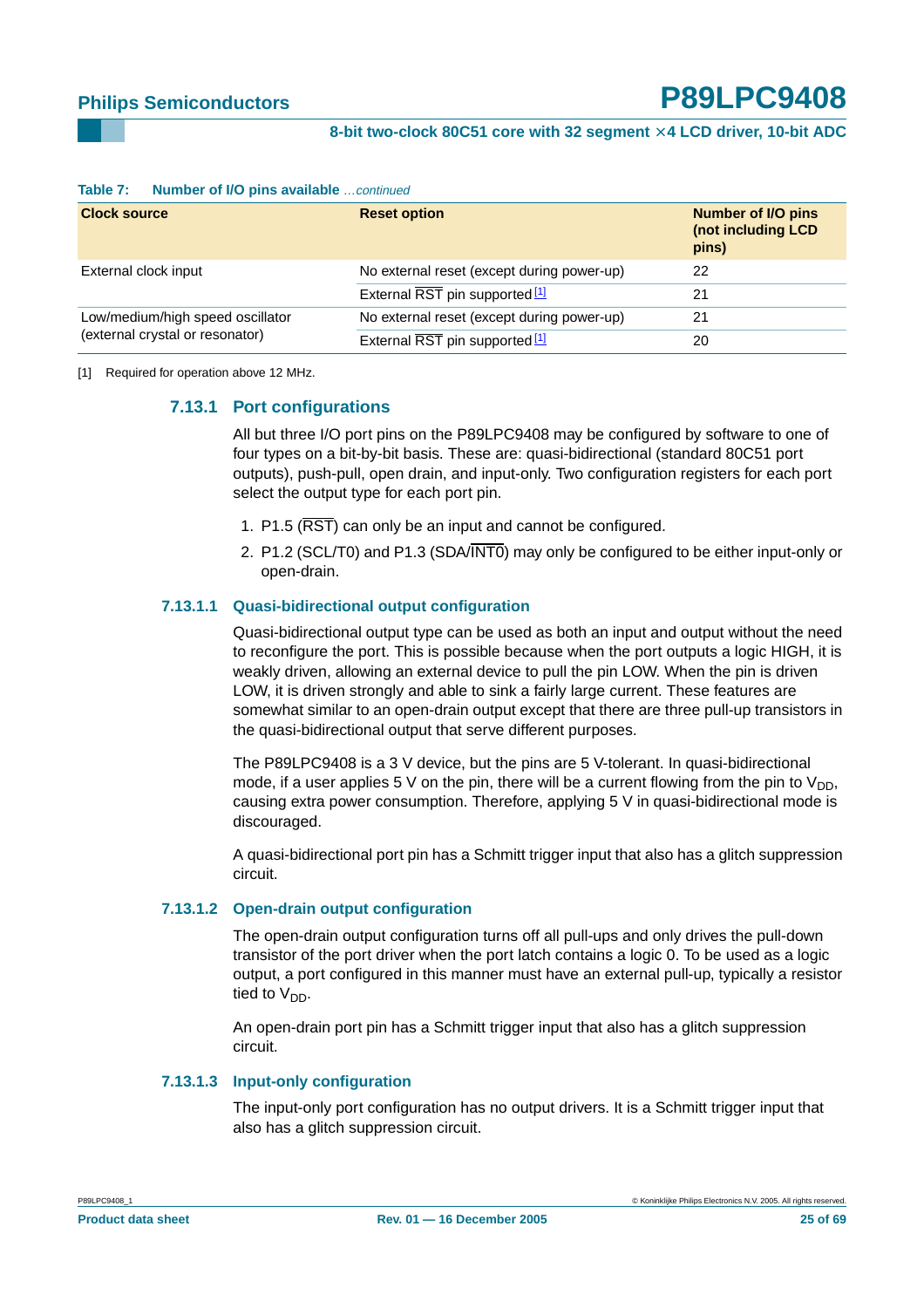#### <span id="page-25-0"></span>**7.13.1.4 Push-pull output configuration**

The push-pull output configuration has the same pull-down structure as both the open-drain and the quasi-bidirectional output modes, but provides a continuous strong pull-up when the port latch contains a logic 1. The push-pull mode may be used when more source current is needed from a port output. A push-pull port pin has a Schmitt trigger input that also has a glitch suppression circuit.

#### <span id="page-25-1"></span>**7.13.2 Port 0 analog functions**

The P89LPC9408 incorporates two Analog Comparators. In order to give the best analog function performance and to minimize power consumption, pins that are being used for analog functions must have the digital outputs and digital inputs disabled.

Digital outputs are disabled by putting the port output into the Input-Only (high-impedance) mode.

Digital inputs on Port 0 may be disabled through the use of the PT0AD register, bits 1:5. On any reset, PT0AD[1:5] defaults to logic 0s to enable digital functions.

### <span id="page-25-2"></span>**7.13.3 Additional port features**

After power-up, all pins are in Input-Only mode. **Please note that this is different from the LPC76x series of devices.**

- **•** After power-up, all I/O pins except P1.5, may be configured by software.
- **•** Pin P1.5 is input only. Pins P1.2 and P1.3 and are configurable for either input-only or open-drain.

Every output on the P89LPC9408 has been designed to sink typical LED drive current. However, there is a maximum total output current for all ports which must not be exceeded. Please refer to [Table 12 "Static electrical characteristics"](#page-52-0) for detailed specifications.

All ports pins that can function as an output have slew rate controlled outputs to limit noise generated by quickly switching output signals. The slew rate is factory-set to approximately 10 ns rise and fall times.

#### <span id="page-25-3"></span>**7.14 Power monitoring functions**

The P89LPC9408 incorporates power monitoring functions designed to prevent incorrect operation during initial power-up and power loss or reduction during operation. This is accomplished with two hardware functions: Power-on detect and Brownout detect.

### <span id="page-25-4"></span>**7.14.1 Brownout detection**

The Brownout detect function determines if the power supply voltage drops below a certain level. The default operation is for a Brownout detection to cause a processor reset, however it may alternatively be configured to generate an interrupt.

Brownout detection may be enabled or disabled in software.

If Brownout detection is enabled the brownout condition occurs when  $V_{DD}$  falls below the brownout trip voltage,  $V_{bo}$  (see Table 12 "Static electrical [characteristics"](#page-52-0)), and is negated when  $V_{DD}$  rises above  $V_{\text{bo}}$ . If the P89LPC9408 device is to operate with a power supply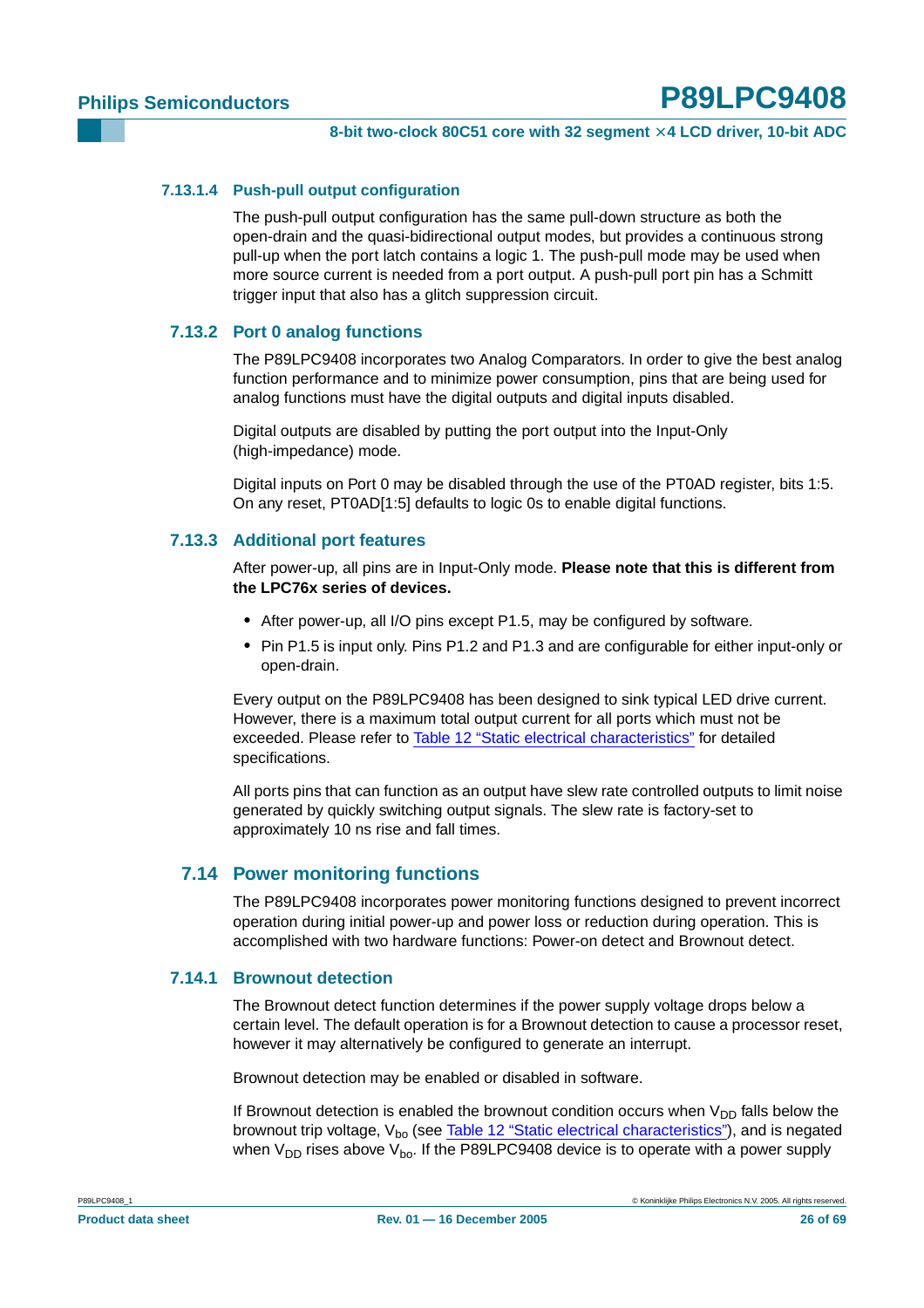that can be below 2.7 V, BOE should be left in the unprogrammed state so that the device can operate at 2.4 V, otherwise continuous brownout reset may prevent the device from operating.

For correct activation of Brownout detect, the  $V_{DD}$  rise and fall times must be observed. Please see [Table 12 "Static electrical characteristics"](#page-52-0) for specifications.

#### <span id="page-26-1"></span>**7.14.2 Power-on detection**

The Power-on detect has a function similar to the Brownout detect, but is designed to work as power comes up initially, before the power supply voltage reaches a level where Brownout detect can work. The POF flag in the RSTSRC register is set to indicate an initial power-up condition. The POF flag will remain set until cleared by software.

#### <span id="page-26-0"></span>**7.15 Power reduction modes**

The P89LPC9408 supports three different power reduction modes. These modes are Idle mode, Power-down mode, and total Power-down mode.

#### <span id="page-26-2"></span>**7.15.1 Idle mode**

Idle mode leaves peripherals running in order to allow them to activate the processor when an interrupt is generated. Any enabled interrupt source or reset may terminate Idle mode.

#### <span id="page-26-3"></span>**7.15.2 Power-down mode**

The Power-down mode stops the oscillator in order to minimize power consumption. The P89LPC9408 exits Power-down mode via any reset, or certain interrupts. In Power-down mode, the power supply voltage may be reduced to the RAM keep-alive voltage  $V_{RAM}$ . This retains the RAM contents at the point where Power-down mode was entered. SFR contents are not guaranteed after  $V_{DD}$  has been lowered to  $V_{RAM}$ , therefore it is highly recommended to wake up the processor via reset in this case.  $V_{DD}$  must be raised to within the operating range before the Power-down mode is exited.

Some chip functions continue to operate and draw power during Power-down mode, increasing the total power used during power-down. These include: Brownout detect, watchdog timer, Comparators (note that Comparators can be powered-down separately), and RTC/System Timer. The internal RC oscillator is disabled unless both the RC oscillator has been selected as the system clock and the RTC is enabled.

#### <span id="page-26-4"></span>**7.15.3 Total Power-down mode**

This is the same as Power-down mode except that the brownout detection circuitry and the voltage comparators are also disabled to conserve additional power. The internal RC oscillator is disabled unless both the RC oscillator has been selected as the system clock **and** the RTC is enabled. If the internal RC oscillator is used to clock the RTC during power-down, there will be high power consumption. Please use an external low frequency clock to achieve low power with the RTC running during power-down.

### <span id="page-26-5"></span>**7.16 Reset**

The P1.5/RST pin can function as either an active-LOW reset input or as a digital input, P1.5. The RPE (Reset Pin Enable) bit in UCFG1, when set to logic 1, enables the external reset input function on P1.5. When cleared, P1.5 may be used as an input pin.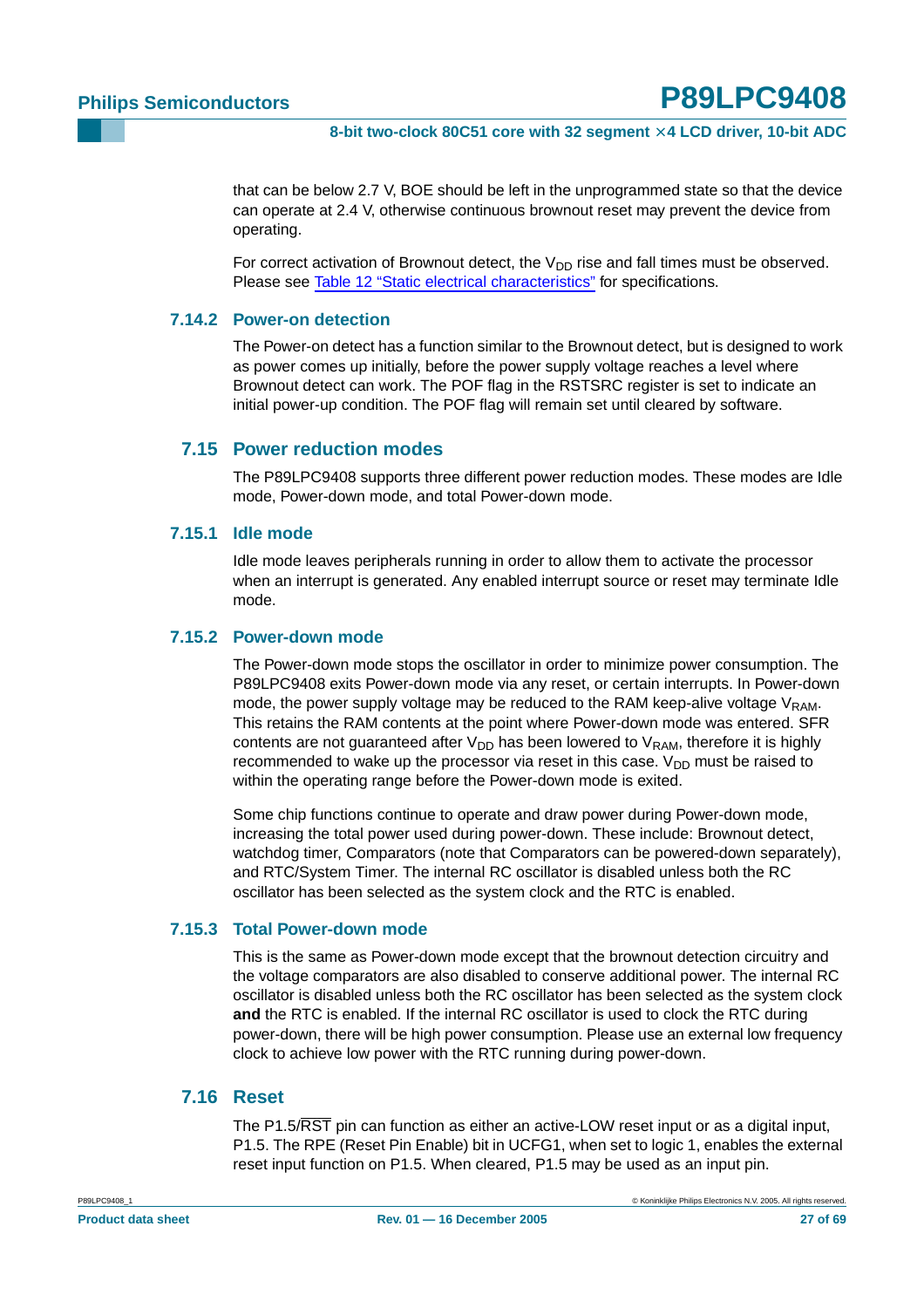**Remark:** During a power-up sequence, the RPE selection is overridden and this pin will always function as a reset input. **An external circuit connected to this pin should not hold this pin LOW during a power-on sequence as this will keep the device in reset.** After power-up this input will function either as an external reset input or as a digital input as defined by the RPE bit. Only a power-up reset will temporarily override the selection defined by RPE bit. Other sources of reset will not override the RPE bit.

Reset can be triggered from the following sources:

- **•** External reset pin (during power-up or if user configured via UCFG1).
- **•** Power-on detect.
- **•** Brownout detect.
- **•** Watchdog timer.
- **•** Software reset.
- **•** UART break character detect reset.

For every reset source, there is a flag in the Reset Register, RSTSRC. The user can read this register to determine the most recent reset source. These flag bits can be cleared in software by writing a logic 0 to the corresponding bit. More than one flag bit may be set:

- **•** During a power-on reset, both POF and BOF are set but the other flag bits are cleared.
- **•** For any other reset, previously set flag bits that have not been cleared will remain set.

#### <span id="page-27-0"></span>**7.16.1 Reset vector**

Following reset, the P89LPC9408 will fetch instructions from either address 0000H or the Boot address. The Boot address is formed by using the Boot Vector as the high byte of the address and the low byte of the address = 00H.

The Boot address will be used if a UART break reset occurs, or the non-volatile Boot Status bit (BOOTSTAT.0) = 1, or the device is forced into ISP mode during power-on (see P89LPC9408 User manual). Otherwise, instructions will be fetched from address 0000H.

#### <span id="page-27-1"></span>**7.17 Timers/counters 0 and 1**

The P89LPC9408 has two general purpose counter/timers which are upward compatible with the standard 80C51 Timer 0 and Timer 1. Both can be configured to operate either as timers or event counter. An option to automatically toggle the T0 and/or T1 pins upon timer overflow has been added.

In the 'Timer' function, the register is incremented every machine cycle.

In the 'Counter' function, the register is incremented in response to a 1-to-0 transition at its corresponding external input pin, T0 or T1. In this function, the external input is sampled once during every machine cycle.

Timer 0 and Timer 1 have five operating modes (modes 0, 1, 2, 3 and 6). Modes 0, 1, 2 and 6 are the same for both Timers/Counters. Mode 3 is different.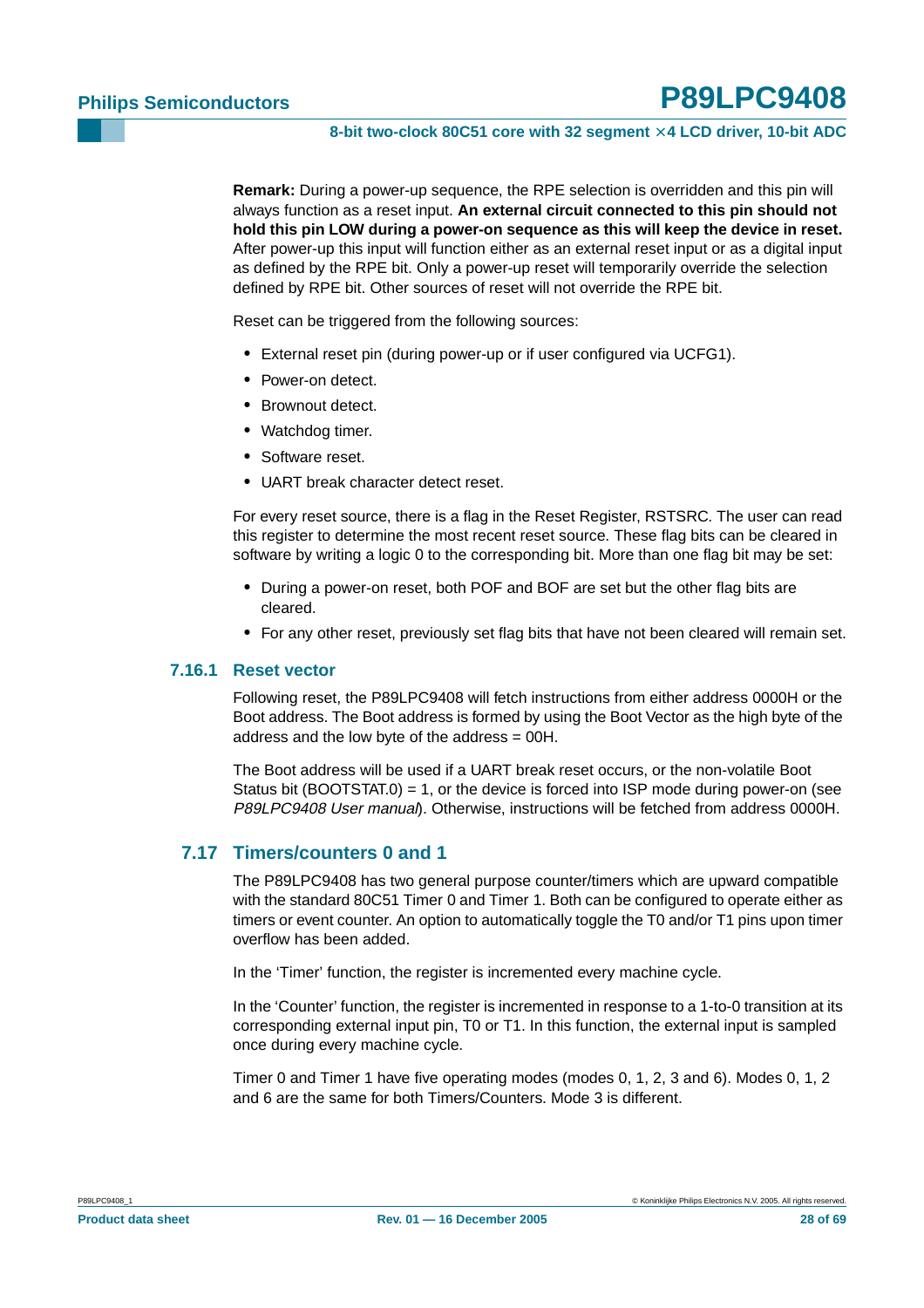#### <span id="page-28-0"></span>**7.17.1 Mode 0**

Putting either Timer into Mode 0 makes it look like an 8048 Timer, which is an 8-bit Counter with a divide-by-32 prescaler. In this mode, the Timer register is configured as a 13-bit register. Mode 0 operation is the same for Timer 0 and Timer 1.

#### <span id="page-28-1"></span>**7.17.2 Mode 1**

Mode 1 is the same as Mode 0, except that all 16 bits of the timer register are used.

#### <span id="page-28-2"></span>**7.17.3 Mode 2**

Mode 2 configures the Timer register as an 8-bit Counter with automatic reload. Mode 2 operation is the same for Timer 0 and Timer 1.

#### <span id="page-28-3"></span>**7.17.4 Mode 3**

When Timer 1 is in Mode 3 it is stopped. Timer 0 in Mode 3 forms two separate 8-bit counters and is provided for applications that require an extra 8-bit timer. When Timer 1 is in Mode 3 it can still be used by the serial port as a baud rate generator.

#### <span id="page-28-4"></span>**7.17.5 Mode 6**

In this mode, the corresponding timer can be changed to a PWM with a full period of 256 timer clocks.

#### <span id="page-28-5"></span>**7.17.6 Timer overflow toggle output**

Timers 0 and 1 can be configured to automatically toggle a port output whenever a timer overflow occurs. The same device pins that are used for the T0 and T1 count inputs are also used for the timer toggle outputs. The port outputs will be a logic 1 prior to the first timer overflow when this mode is turned on.

#### <span id="page-28-6"></span>**7.18 RTC/system timer**

The P89LPC9408 has a simple RTC that allows a user to continue running an accurate timer while the rest of the device is powered-down. The RTC can be a wake-up or an interrupt source. The RTC is a 23-bit down counter comprised of a 7-bit prescaler and a 16-bit loadable down counter. When it reaches all logic 0s, the counter will be reloaded again and the RTCF flag will be set. The clock source for this counter can be either the CPU clock (CCLK) or the XTAL oscillator, provided that the XTAL oscillator is not being used as the CPU clock. If the XTAL oscillator is used as the CPU clock, then the RTC will use CCLK as its clock source. Only power-on reset will reset the RTC and its associated SFRs to the default state.

### <span id="page-28-7"></span>**7.19 CCU**

This unit features:

- **•** A 16-bit timer with 16-bit reload on overflow.
- **•** Selectable clock, with prescaler to divide clock source by any integral number between 1 and 1024.
- **•** Four compare/PWM outputs with selectable polarity
- **•** Symmetrical/asymmetrical PWM selection
- **•** Two capture inputs with event counter and digital noise rejection filter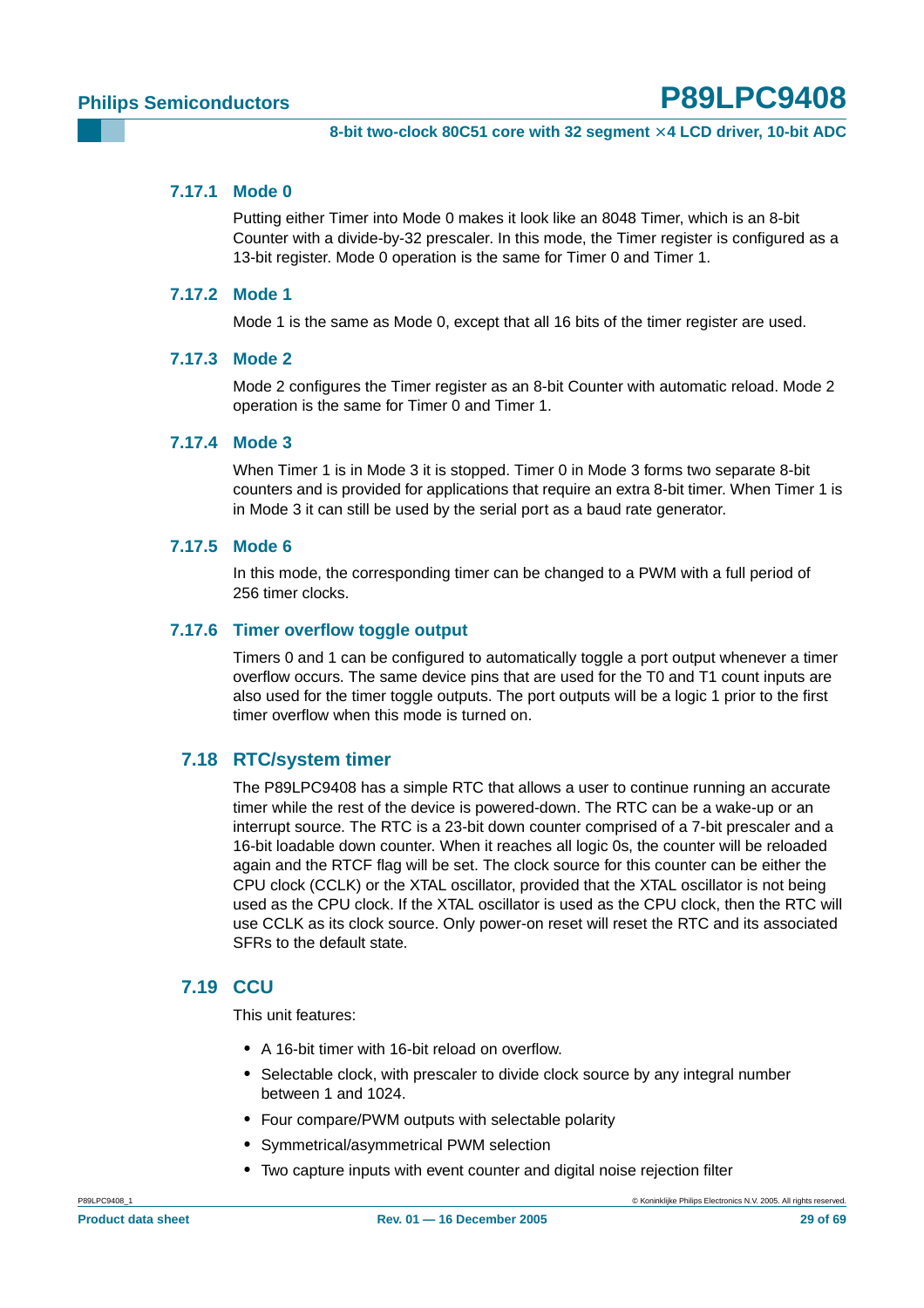- **•** Seven interrupts with common interrupt vector (one Overflow, two Capture, four Compare)
- **•** Safe 16-bit read/write via shadow registers.

#### <span id="page-29-0"></span>**7.19.1 CCU Clock (CCUCLK)**

The CCU runs on the CCUCLK, which is either PCLK in basic timer mode, or the output of a PLL. The PLL is designed to use a clock source between 0.5 MHz to 1 MHz that is multiplied by 32 to produce a CCUCLK between 16 MHz and 32 MHz in PWM mode (asymmetrical or symmetrical). The PLL contains a 4-bit divider to help divide PCLK into a frequency between 0.5 MHz and 1 MHz.

#### <span id="page-29-1"></span>**7.19.2 CCU clock prescaling**

This CCUCLK can further be divided down by a prescaler. The prescaler is implemented as a 10-bit free-running counter with programmable reload at overflow.

#### <span id="page-29-2"></span>**7.19.3 Basic timer operation**

The timer is a free-running up/down counter with a direction control bit. If the timer counting direction is changed while the counter is running, the count sequence will be reversed. The timer can be written or read at any time.

When a reload occurs, the CCU Timer Overflow Interrupt Flag will be set, and an interrupt generated if enabled. The 16-bit CCU Timer may also be used as an 8-bit up/down timer.

#### <span id="page-29-3"></span>**7.19.4 Output compare**

There are four output compare channels A, B, C and D. Each output compare channel needs to be enabled in order to operate and the user will have to set the associated I/O pin to the desired output mode to connect the pin. When the contents of the timer matches that of a capture compare control register, the Timer Output Compare Interrupt Flag (TOCFx) becomes set. An interrupt will occur if enabled.

#### <span id="page-29-4"></span>**7.19.5 Input capture**

Input capture is always enabled. Each time a capture event occurs on one of the two input capture pins, the contents of the timer is transferred to the corresponding 16-bit input capture register. The capture event can be programmed to be either rising or falling edge triggered. A simple noise filter can be enabled on the input capture by enabling the Input Capture Noise Filter bit. If set, the capture logic needs to see four consecutive samples of the same value in order to recognize an edge as a capture event. An event counter can be set to delay a capture by a number of capture events.

#### <span id="page-29-5"></span>**7.19.6 PWM operation**

PWM operation has two main modes, symmetrical and asymmetrical.

In asymmetrical PWM operation the CCU Timer operates in down-counting mode regardless of the direction control bit.

In symmetrical mode, the timer counts up/down alternately. The main difference from basic timer operation is the operation of the compare module, which in PWM mode is used for PWM waveform generation.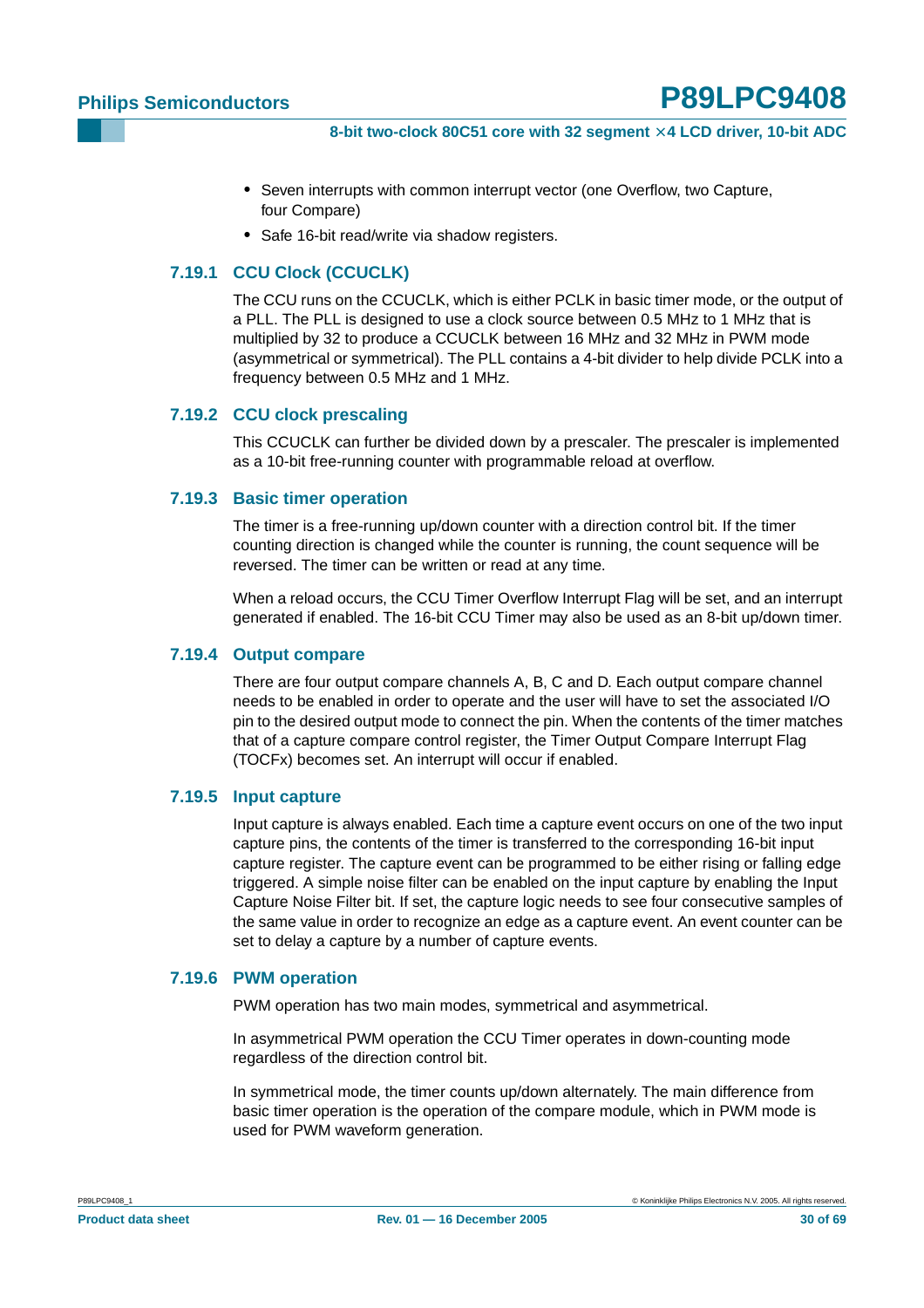#### 8-bit two-clock 80C51 core with 32 segment  $\times$  4 LCD driver, 10-bit ADC

As with basic timer operation, when the PWM (compare) pins are connected to the compare logic, their logic state remains unchanged. However, since bit FCOx is used to hold the halt value, only a compare event can change the state of the pin.



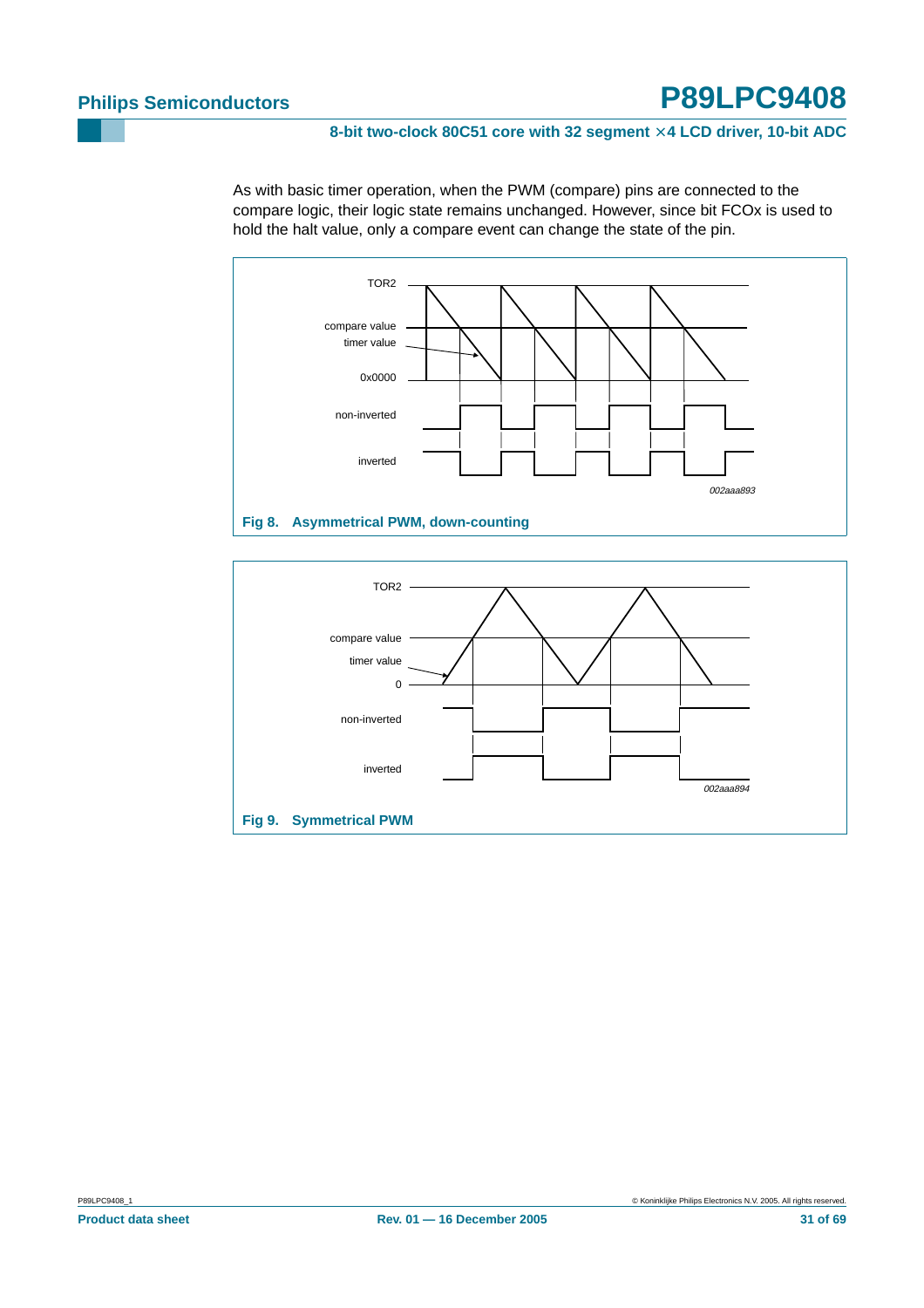#### <span id="page-31-1"></span>**7.19.7 Alternating output mode**

In asymmetrical mode, the user can set up PWM channels A/B and C/D as alternating pairs for bridge drive control. In this mode the output of these PWM channels are alternately gated on every counter cycle.



### <span id="page-31-2"></span>**7.19.8 PLL operation**

The PWM module features a Phase Locked Loop that can be used to generate a CCUCLK frequency between 16 MHz and 32 MHz. At this frequency the PWM module provides ultrasonic PWM frequency with 10-bit resolution provided that the crystal frequency is 1 MHz or higher. The PLL is fed an input signal of 0.5 MHz to 1 MHz and generates an output signal of 32 times the input frequency. This signal is used to clock the timer. The user will have to set a divider that scales PCLK by a factor of 1 to 16. This divider is found in the SFR register TCR21. The PLL frequency can be expressed as shown in [Equation](#page-31-0) 1.

<span id="page-31-0"></span>
$$
PLL frequency = \frac{PLCK}{(N+I)}
$$

(1)

Where: N is the value of PLLDV3:0.

Since N ranges in 0 to 15, the CCLK frequency can be in the range of PCLK to <sup>PCLK</sup>/<sub>16</sub>.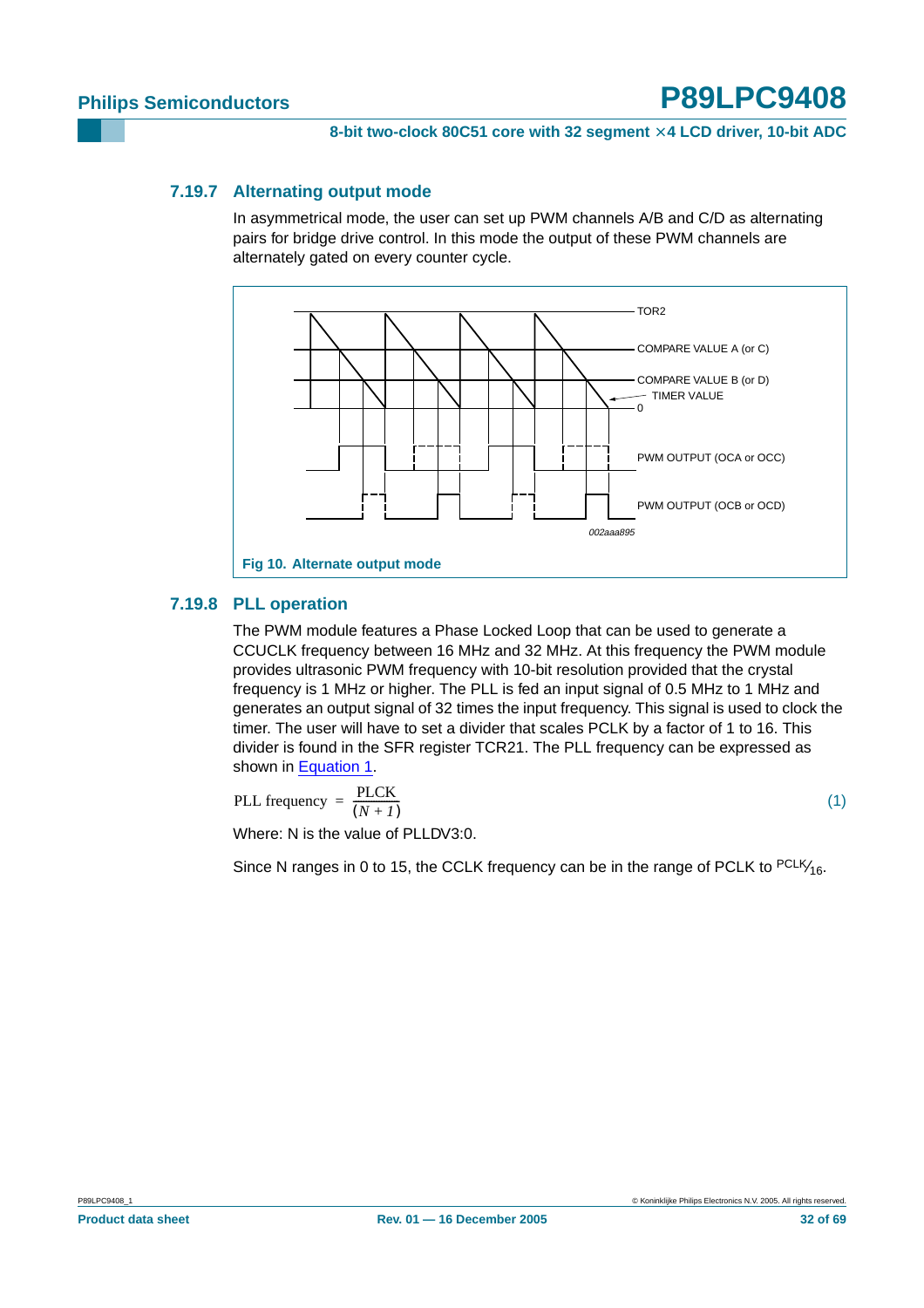**8-bit two-clock 80C51 core with 32 segment** × **4 LCD driver, 10-bit ADC**

#### **7.19.9 CCU interrupts**

There are seven interrupt sources on the CCU which share a common interrupt vector.

<span id="page-32-0"></span>

#### <span id="page-32-1"></span>**7.20 UART**

The P89LPC9408 has an enhanced UART that is compatible with the conventional 80C51 UART except that Timer 2 overflow cannot be used as a baud rate source. The P89LPC9408 does include an independent Baud Rate Generator. The baud rate can be selected from the oscillator (divided by a constant), Timer 1 overflow, or the independent Baud Rate Generator. In addition to the baud rate generation, enhancements over the standard 80C51 UART include Framing Error detection, automatic address recognition, selectable double buffering and several interrupt options. The UART can be operated in four modes: shift register, 8-bit UART, 9-bit UART, and CPU clock/32 or CPU clock/16.

#### <span id="page-32-2"></span>**7.20.1 Mode 0**

Serial data enters and exits through RXD. TXD outputs the shift clock. 8 bits are transmitted or received, LSB first. The baud rate is fixed at  $\frac{1}{16}$  of the CPU clock frequency.

#### <span id="page-32-3"></span>**7.20.2 Mode 1**

10 bits are transmitted (through TXD) or received (through RXD): a start bit (logic 0), 8 data bits (LSB first), and a stop bit (logic 1). When data is received, the stop bit is stored in RB8 in Special Function Register SCON. The baud rate is variable and is determined by the Timer 1 overflow rate or the Baud Rate Generator (described in [Section 7.20.5](#page-33-0) ["Baud rate generator and selection"](#page-33-0)).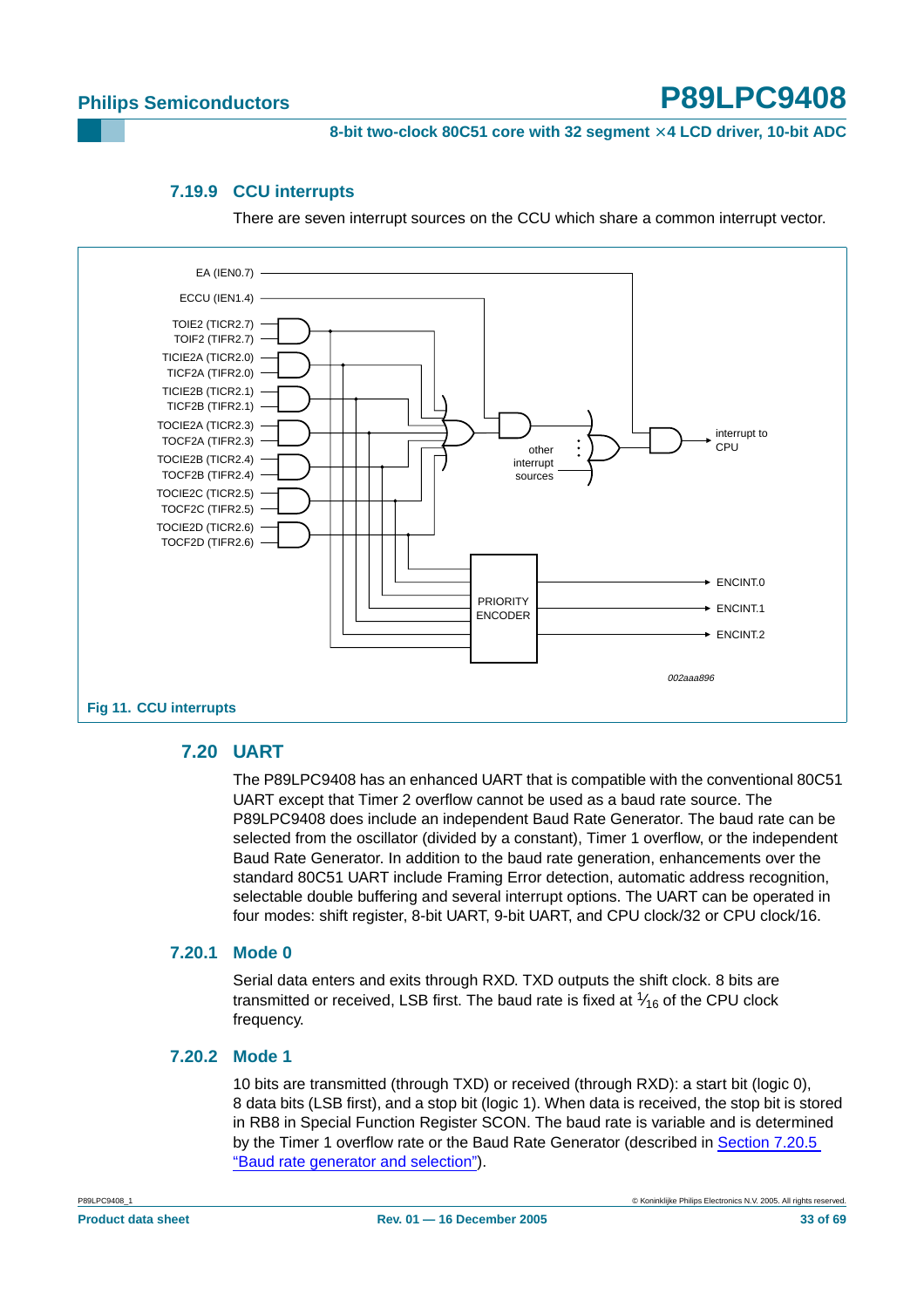#### <span id="page-33-2"></span>**7.20.3 Mode 2**

11 bits are transmitted (through TXD) or received (through RXD): start bit (logic 0), 8 data bits (LSB first), a programmable 9<sup>th</sup> data bit, and a stop bit (logic 1). When data is transmitted, the 9<sup>th</sup> data bit (TB8 in SCON) can be assigned the value of logic 0 or logic 1. Or, for example, the parity bit (P, in the PSW) could be moved into TB8. When data is received, the 9<sup>th</sup> data bit goes into RB8 in Special Function Register SCON, while the stop bit is not saved. The baud rate is programmable to either  $\frac{1}{16}$  or  $\frac{1}{32}$  of the CPU clock frequency, as determined by the SMOD1 bit in PCON.

#### <span id="page-33-3"></span>**7.20.4 Mode 3**

11 bits are transmitted (through TXD) or received (through RXD): a start bit (logic 0), 8 data bits (LSB first), a programmable  $9<sup>th</sup>$  data bit, and a stop bit (logic 1). In fact, Mode 3 is the same as Mode 2 in all respects except baud rate. The baud rate in Mode 3 is variable and is determined by the Timer 1 overflow rate or the Baud Rate Generator (described in [Section 7.20.5 "Baud rate generator and selection"\)](#page-33-0).

#### <span id="page-33-0"></span>**7.20.5 Baud rate generator and selection**

The P89LPC9408 enhanced UART has an independent Baud Rate Generator. The baud rate is determined by a baud rate preprogrammed into the BRGR1 and BRGR0 SFRs which together form a 16-bit baud rate divisor value that works in a similar manner as Timer 1 but is much more accurate. If the baud rate generator is used, Timer 1 can be used for other timing functions.

The UART can use either Timer 1 or the baud rate generator output (see [Figure](#page-33-1) 12). Note that Timer T1 is further divided by 2 if the SMOD1 bit (PCON.7) is cleared. The independent Baud Rate Generator uses OSCCLK.



#### <span id="page-33-4"></span><span id="page-33-1"></span>**7.20.6 Framing error**

Framing error is reported in the status register (SSTAT). In addition, if SMOD0 (PCON.6) is logic 1, framing errors can be made available in SCON.7 respectively. If SMOD0 is logic 0, SCON.7 is SM0. It is recommended that SM0 and SM1 (SCON[7:6]) are set up when SMOD0 is logic 0.

#### <span id="page-33-5"></span>**7.20.7 Break detect**

Break detect is reported in the status register (SSTAT). A break is detected when 11 consecutive bits are sensed LOW. The break detect can be used to reset the device and force the device into ISP mode.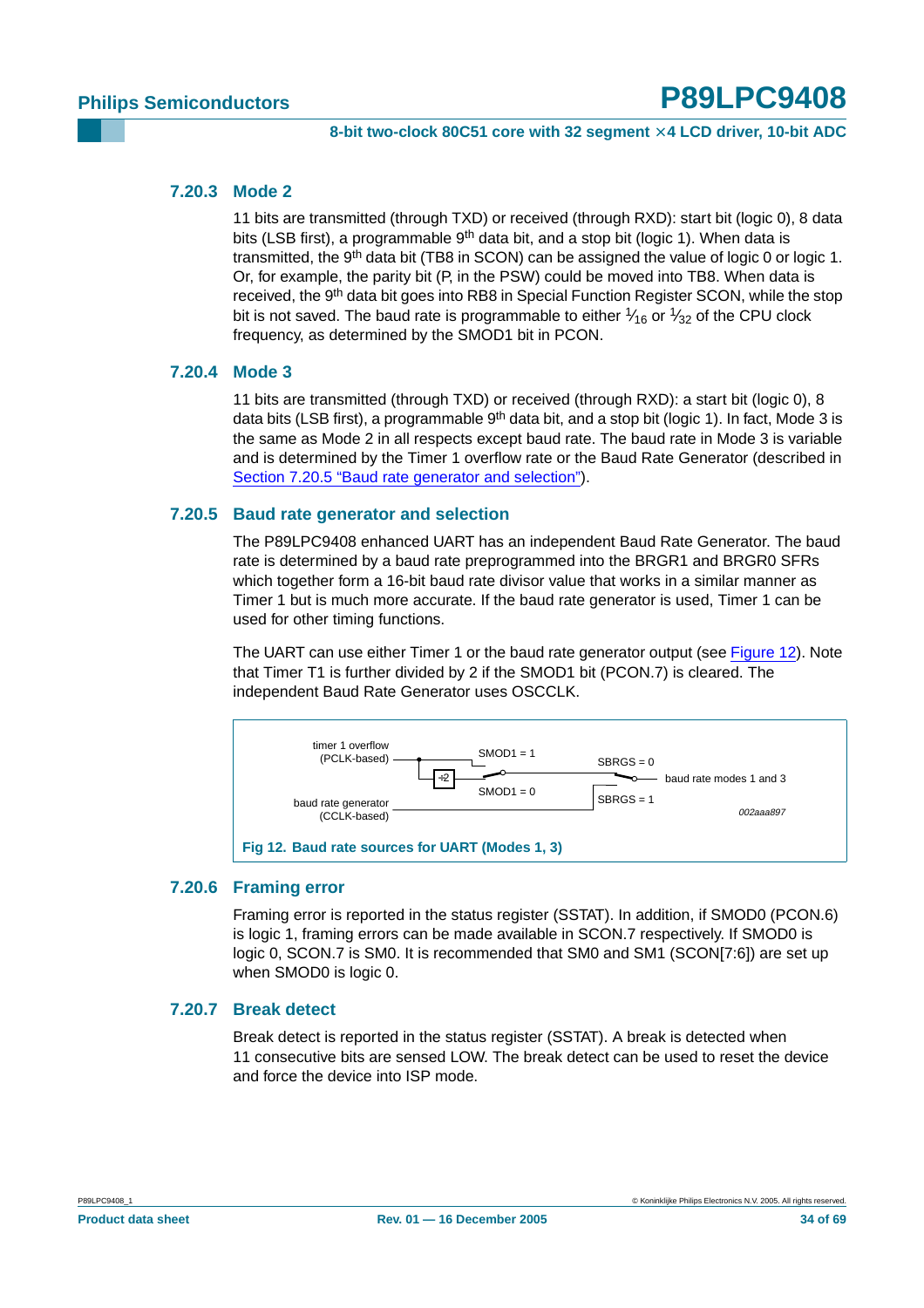#### <span id="page-34-0"></span>**7.20.8 Double buffering**

The UART has a transmit double buffer that allows buffering of the next character to be written to SBUF while the first character is being transmitted. Double buffering allows transmission of a string of characters with only one stop bit between any two characters, as long as the next character is written between the start bit and the stop bit of the previous character.

Double buffering can be disabled. If disabled (DBMOD, i.e., SSTAT.7 = 0), the UART is compatible with the conventional 80C51 UART. If enabled, the UART allows writing to SBUF while the previous data is being shifted out. Double buffering is only allowed in Modes 1, 2 and 3. When operated in Mode 0, double buffering must be disabled  $(DBMOD = 0)$ .

#### <span id="page-34-1"></span>**7.20.9 Transmit interrupts with double buffering enabled (modes 1, 2 and 3)**

Unlike the conventional UART, in double buffering mode, the TX interrupt is generated when the double buffer is ready to receive new data.

#### <span id="page-34-2"></span>**7.20.10 The 9th bit (bit 8) in double buffering (modes 1, 2 and 3)**

If double buffering is disabled TB8 can be written before or after SBUF is written, as long as TB8 is updated some time before that bit is shifted out. TB8 must not be changed until the bit is shifted out, as indicated by the TX interrupt.

If double buffering is enabled, TB8 **must** be updated before SBUF is written, as TB8 will be double-buffered together with SBUF data.

### <span id="page-34-3"></span>**7.21 I2C-bus serial interface**

The I2C-bus uses two wires (SDA and SCL) to transfer information between devices connected to the bus, and it has the following features:

- **•** Bidirectional data transfer between masters and slaves
- **•** Multi master bus (no central master)
- **•** Arbitration between simultaneously transmitting masters without corruption of serial data on the bus
- **•** Serial clock synchronization allows devices with different bit rates to communicate via one serial bus
- **•** Serial clock synchronization can be used as a handshake mechanism to suspend and resume serial transfer
- **•** The I2C-bus may be used for test and diagnostic purposes.

A typical I<sup>2</sup>C-bus configuration is shown in [Figure](#page-35-0) 13. The P89LPC9408 device provides a byte-oriented I2C-bus interface that supports data transfers up to 400 kHz.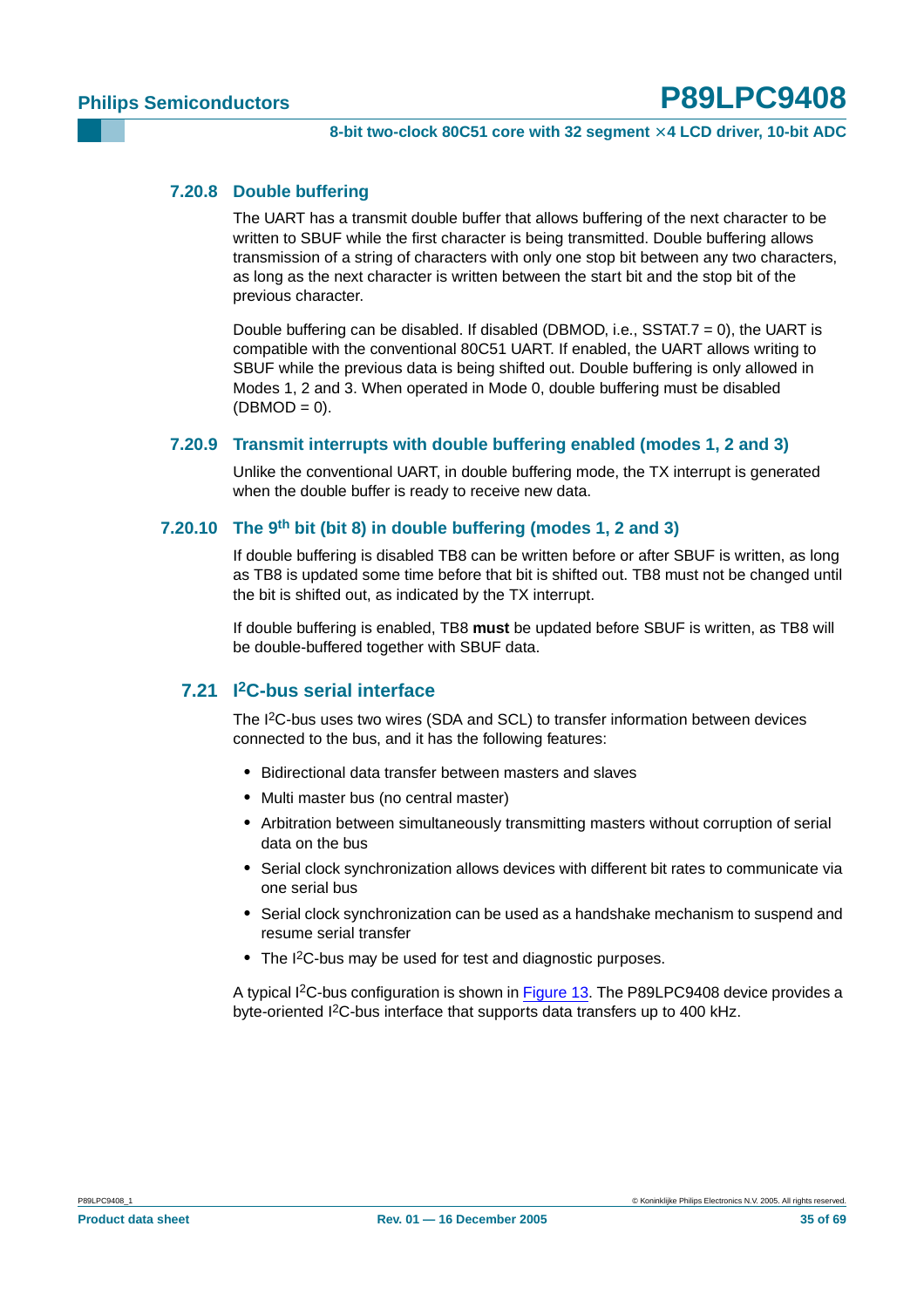8-bit two-clock 80C51 core with 32 segment  $\times$  4 LCD driver, 10-bit ADC

<span id="page-35-0"></span>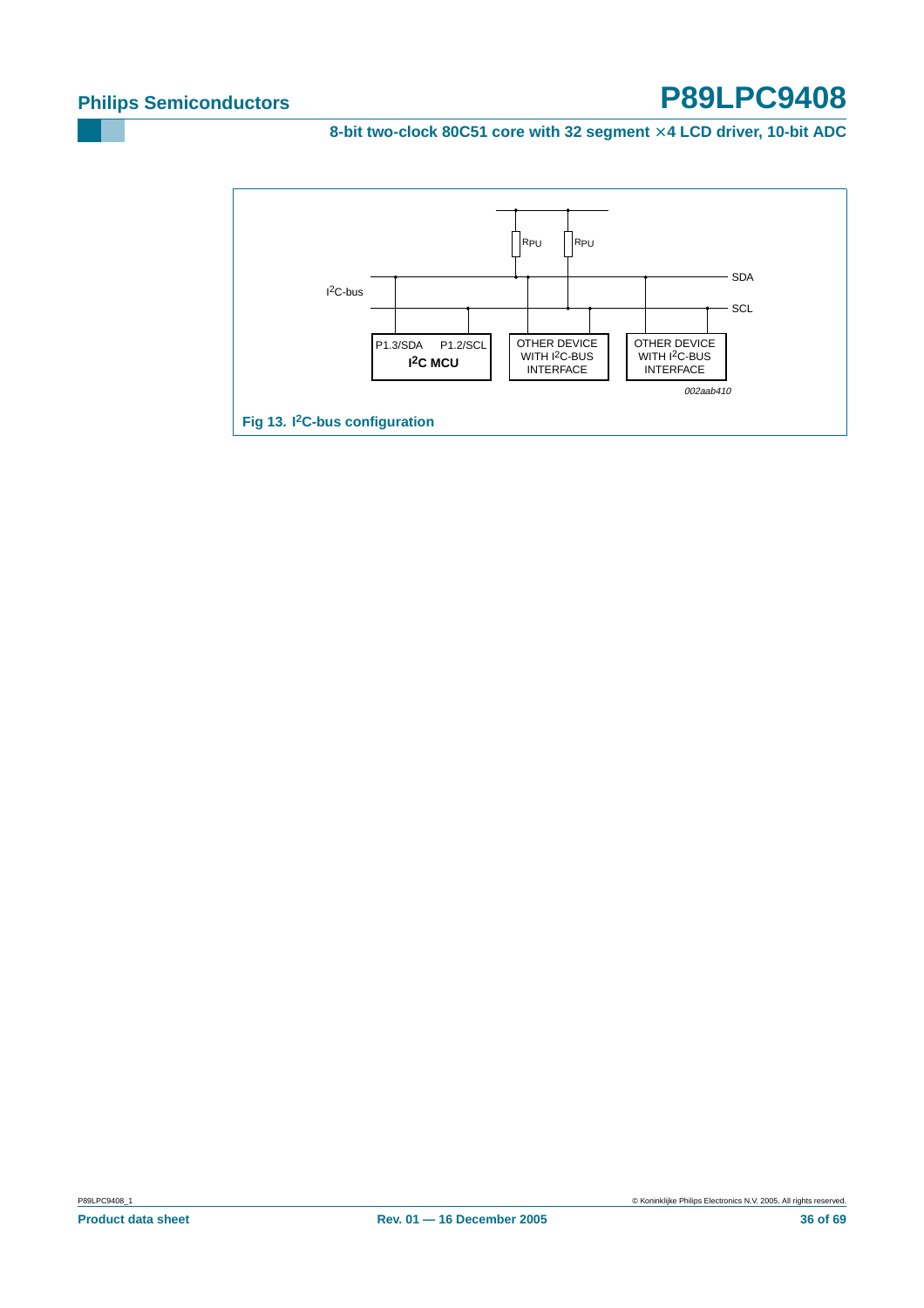8-bit two-clock 80C51 core with 32 segment  $\times$  4 LCD driver, 10-bit ADC

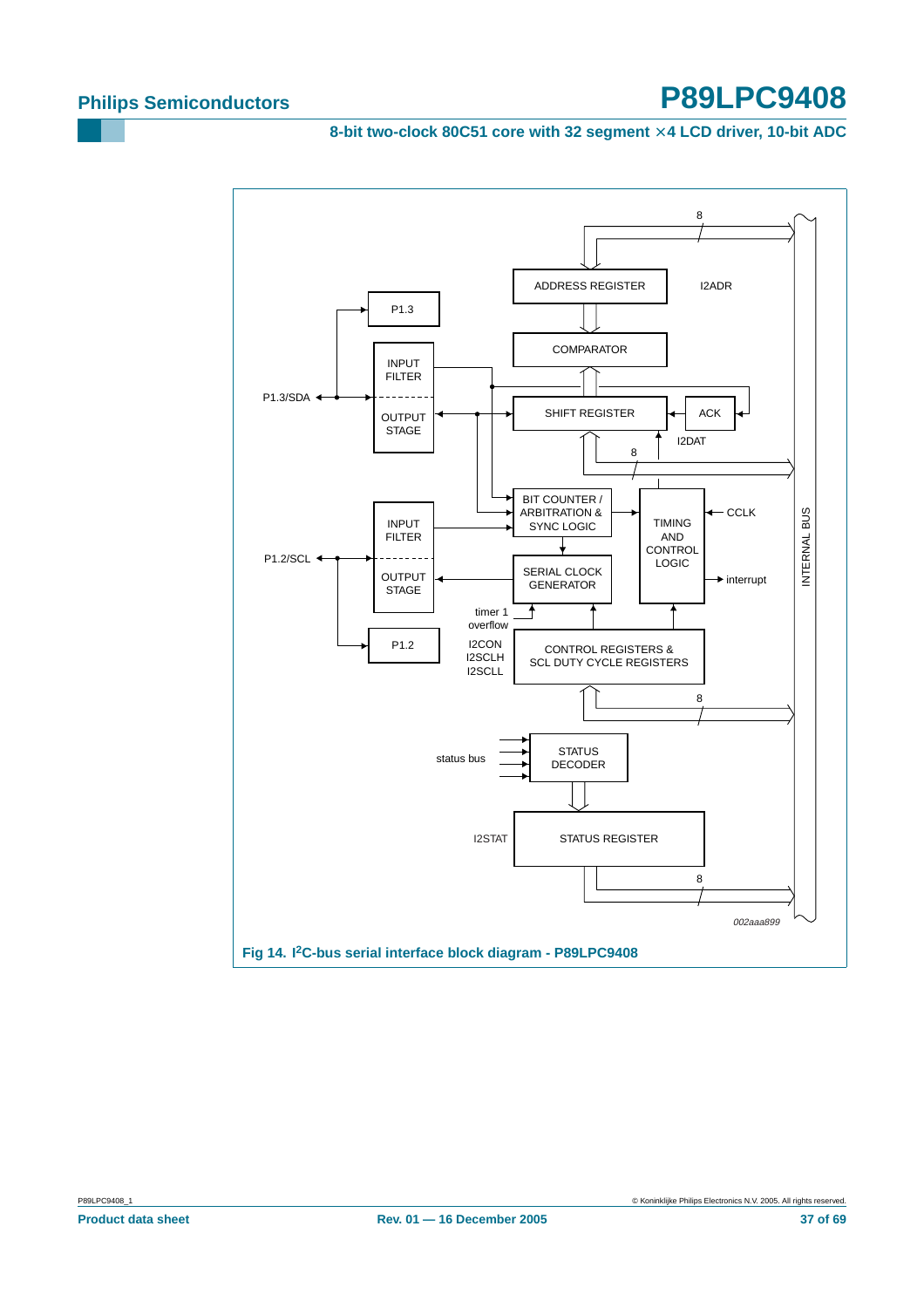#### <span id="page-37-0"></span>**7.22 SPI**

The P89LPC9408 provides another high-speed serial communication interface—the SPI interface. SPI is a full-duplex, high-speed, synchronous communication bus with two operation modes: Master mode and Slave mode. Up to 4.5 Mbit/s can be supported in Master mode or up to 3 Mbit/s in Slave mode. It has a transfer completion flag and write collision flag protection.



The SPI interface has three pins: SPICLK, MOSI, and MISO:

**•** SPICLK, MOSI and MISO are typically tied together between two or more SPI devices. Data flows from master to slave on MOSI (Master Out Slave In) pin and flows from slave to master on MISO (Master In Slave Out) pin. The SPICLK signal is output in the master mode and is input in the slave mode. If the SPI system is disabled, i.e., SPEN (SPCTL.6) = 0 (reset value), these pins are configured for port functions.

Typical connections are shown in [Figure](#page-38-0) 16 through [Figure](#page-39-0) 18.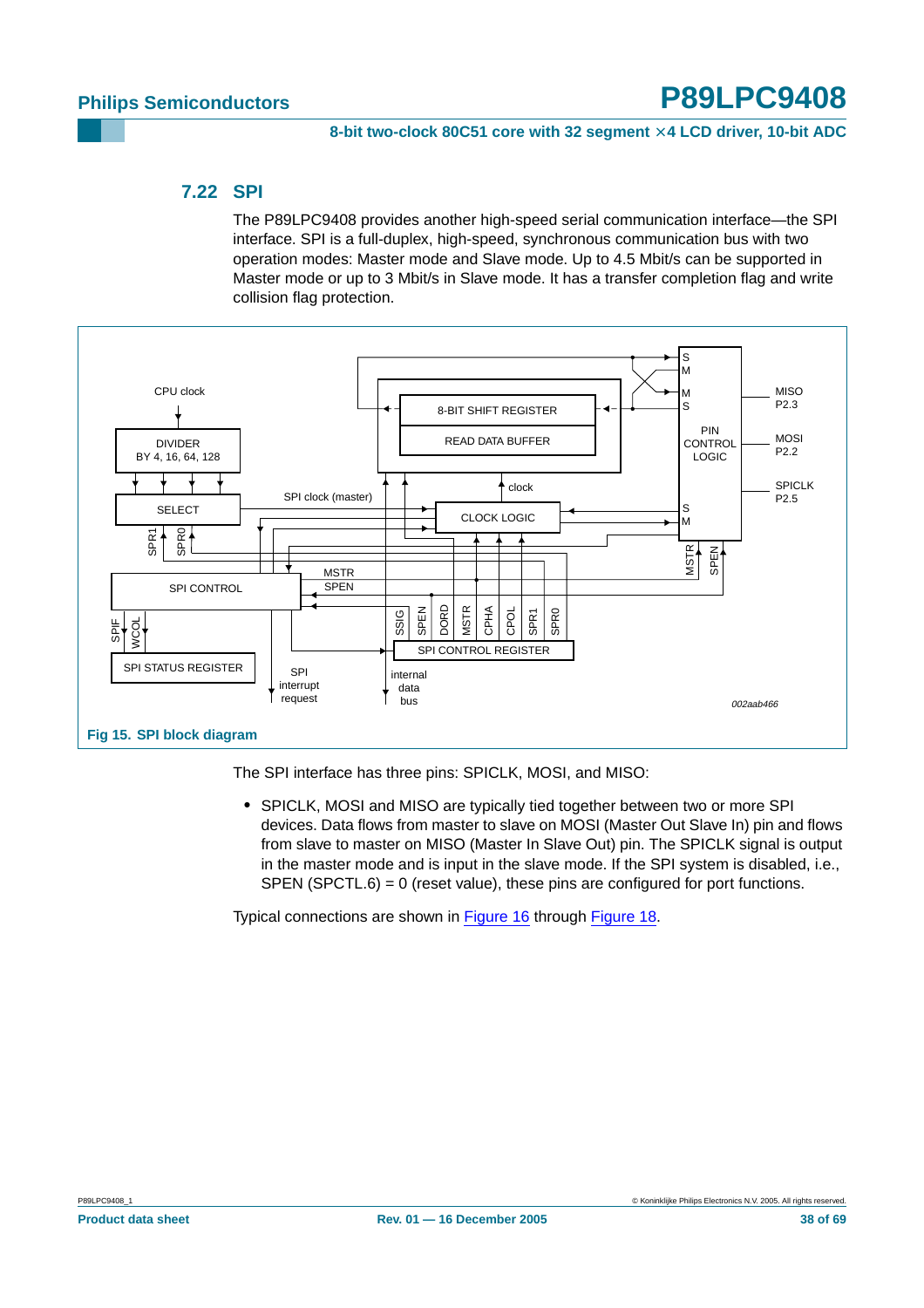8-bit two-clock 80C51 core with 32 segment  $\times$  4 LCD driver, 10-bit ADC

### <span id="page-38-1"></span>**7.22.1 Typical SPI configurations**



<span id="page-38-0"></span>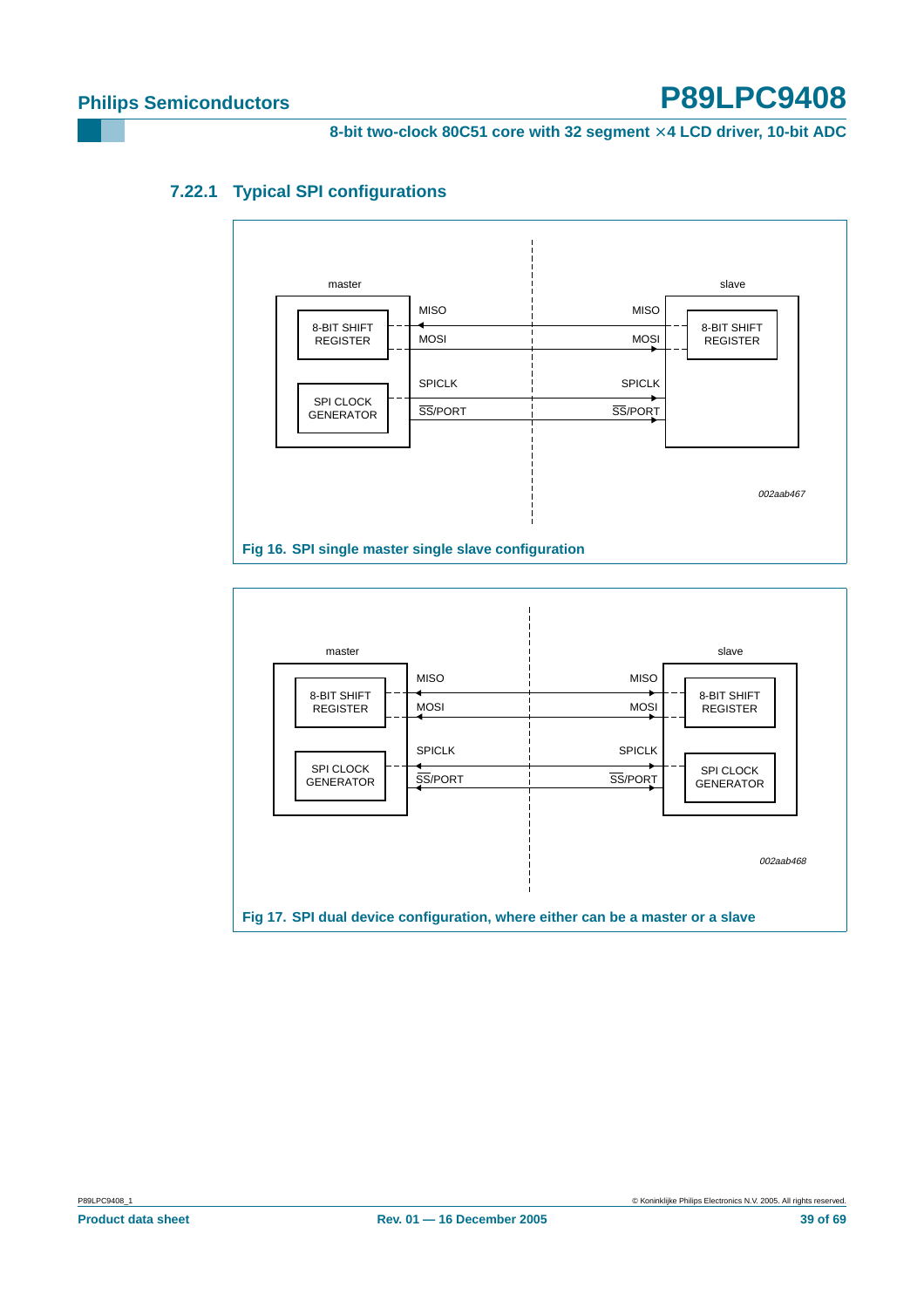**8-bit two-clock 80C51 core with 32 segment** × **4 LCD driver, 10-bit ADC**



### <span id="page-39-1"></span><span id="page-39-0"></span>**7.23 Analog comparators**

Two analog comparators are provided on the P89LPC9408. Input and output options allow use of the comparators in a number of different configurations. Comparator operation is such that the output is a logic 1 (which may be read in a register and/or routed to a pin) when the positive input (one of two selectable pins) is greater than the negative input (selectable from a pin or an internal reference voltage). Otherwise the output is a zero. Each comparator may be configured to cause an interrupt when the output value changes.

The overall connections to both comparators are shown in [Figure](#page-40-0) 19. The comparators function to  $V_{DD} = 2.4$  V.

When each comparator is first enabled, the comparator output and interrupt flag are not guaranteed to be stable for 10 microseconds. The corresponding comparator interrupt should not be enabled during that time, and the comparator interrupt flag must be cleared before the interrupt is enabled in order to prevent an immediate interrupt service.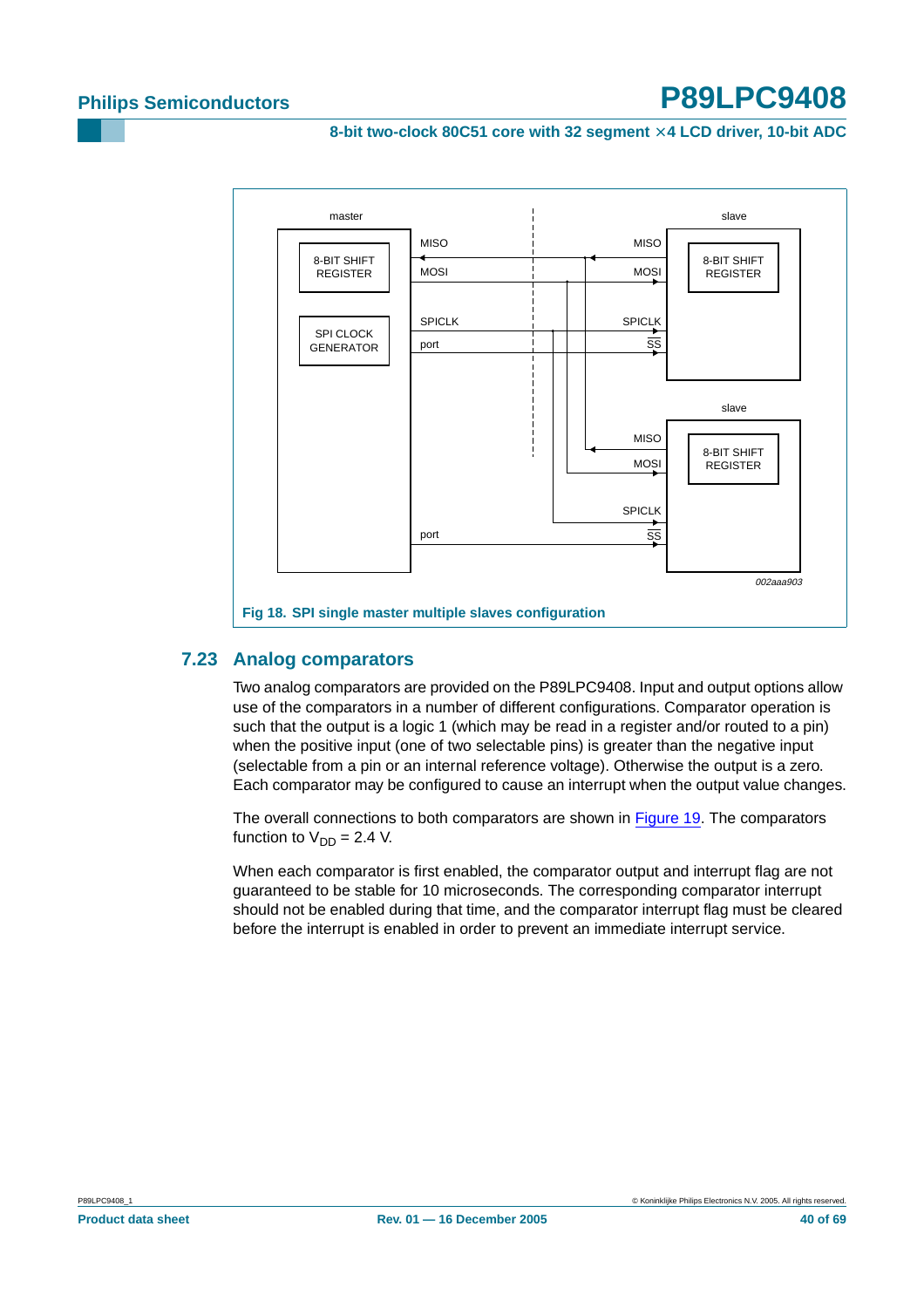**8-bit two-clock 80C51 core with 32 segment** × **4 LCD driver, 10-bit ADC**



#### <span id="page-40-1"></span><span id="page-40-0"></span>**7.23.1 Internal reference voltage**

An internal reference voltage generator may supply a default reference when a single comparator input pin is used. The value of the internal reference voltage, referred to as  $V_{ref(bq)}$ , is 1.23 V  $\pm$  10 %.

#### <span id="page-40-2"></span>**7.23.2 Comparator interrupt**

Each comparator has an interrupt flag contained in its configuration register. This flag is set whenever the comparator output changes state. The flag may be polled by software or may be used to generate an interrupt. The two comparators use one common interrupt vector. If both comparators enable interrupts, after entering the interrupt service routine, the user needs to read the flags to determine which comparator caused the interrupt.

#### <span id="page-40-3"></span>**7.23.3 Comparators and power reduction modes**

Either or both comparators may remain enabled when Power-down or Idle mode is activated, but both comparators are disabled automatically in Total Power-down mode.

If a comparator interrupt is enabled (except in Total Power-down mode), a change of the comparator output state will generate an interrupt and wake up the processor. If the comparator output to a pin is enabled, the pin should be configured in the push-pull mode in order to obtain fast switching times while in Power-down mode. The reason is that with the **oscillator** stopped, the temporary strong pull-up that normally occurs during switching on a quasi-bidirectional port pin does not take place.

Comparators consume power in Power-down and Idle modes, as well as in the normal operating mode. This fact should be taken into account when system power consumption is an issue. To minimize power consumption, the user can disable the comparators via PCONA.5, or put the device in Total Power-down mode.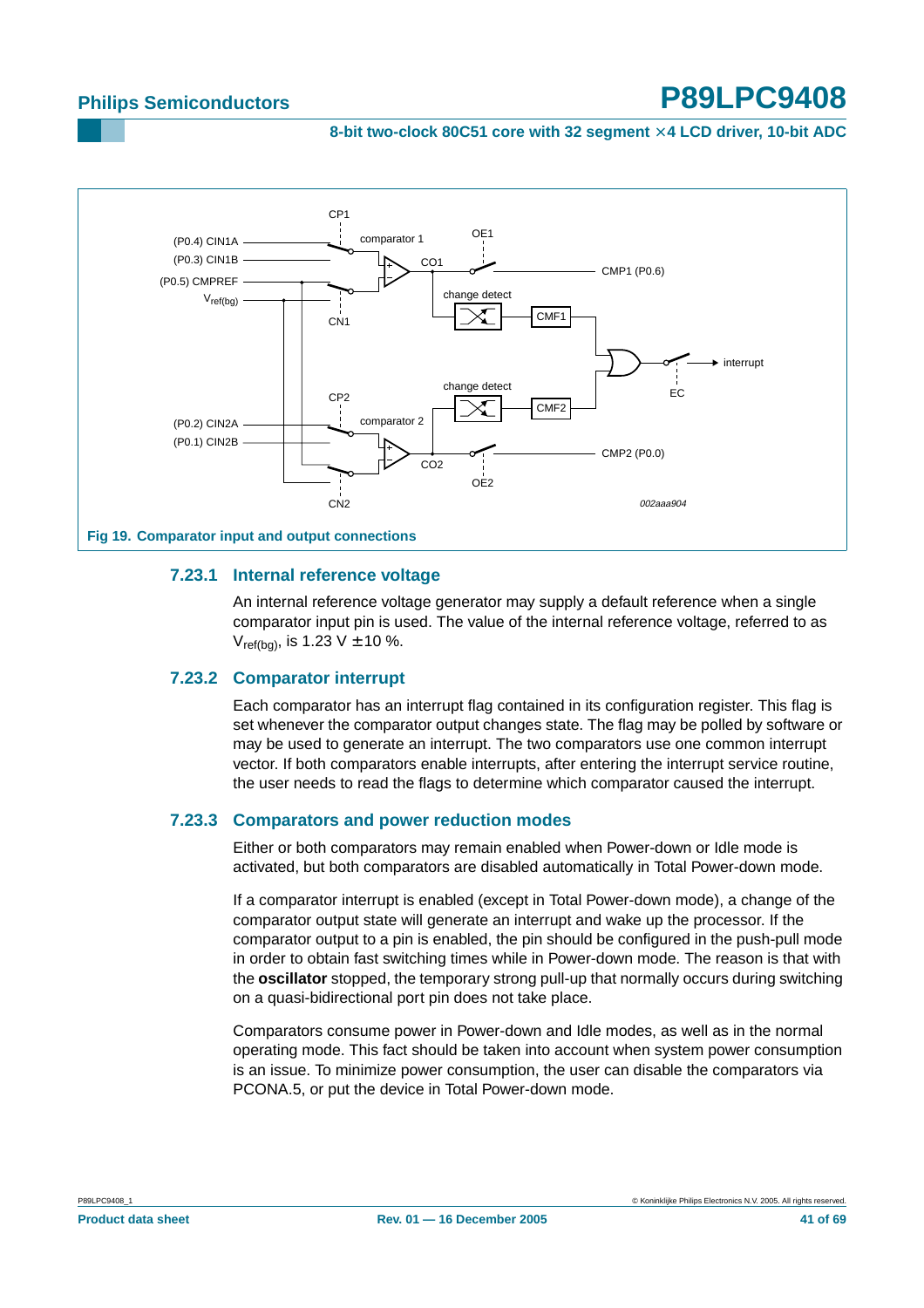### <span id="page-41-0"></span>**7.24 Keypad Interrupt (KBI)**

The Keypad Interrupt function is intended primarily to allow a single interrupt to be generated when Port 0 is equal to or not equal to a certain pattern. This function can be used for bus address recognition or keypad recognition. The user can configure the port via SFRs for different tasks.

The Keypad Interrupt Mask Register (KBMASK) is used to define which input pins connected to Port 0 can trigger the interrupt. The Keypad Pattern Register (KBPATN) is used to define a pattern that is compared to the value of Port 0. The Keypad Interrupt Flag (KBIF) in the Keypad Interrupt Control Register (KBCON) is set when the condition is matched while the Keypad Interrupt function is active. An interrupt will be generated if enabled. The PATN SEL bit in the Keypad Interrupt Control Register (KBCON) is used to define equal or not-equal for the comparison.

In order to use the Keypad Interrupt as an original KBI function like in 87LPC76x series, the user needs to set KBPATN =  $0$ FFH and PATN SEL = 1 (not equal), then any key connected to Port 0 which is enabled by the KBMASK register will cause the hardware to set KBIF and generate an interrupt if it has been enabled. The interrupt may be used to wake up the CPU from Idle or Power-down modes. This feature is particularly useful in handheld, battery-powered systems that need to carefully manage power consumption yet also need to be convenient to use.

In order to set the flag and cause an interrupt, the pattern on Port 0 must be held longer than six CCLKs.

#### <span id="page-41-1"></span>**7.25 Watchdog timer**

The watchdog timer causes a system reset when it underflows as a result of a failure to feed the timer prior to the timer reaching its terminal count. It consists of a programmable 12-bit prescaler, and an 8-bit down counter. The down counter is decremented by a tap taken from the prescaler. The clock source for the prescaler is either the PCLK or the nominal 400 kHz watchdog oscillator. The watchdog timer can only be reset by a power-on reset. When the watchdog feature is disabled, it can be used as an interval timer and may generate an interrupt. [Figure](#page-42-0) 20 shows the watchdog timer in Watchdog mode. Feeding the watchdog requires a two-byte sequence. If PCLK is selected as the watchdog clock and the CPU is powered-down, the watchdog is disabled. The watchdog timer has a time-out period that ranges from a few µs to a few seconds. Please refer to the P89LPC9408 User manual for more details.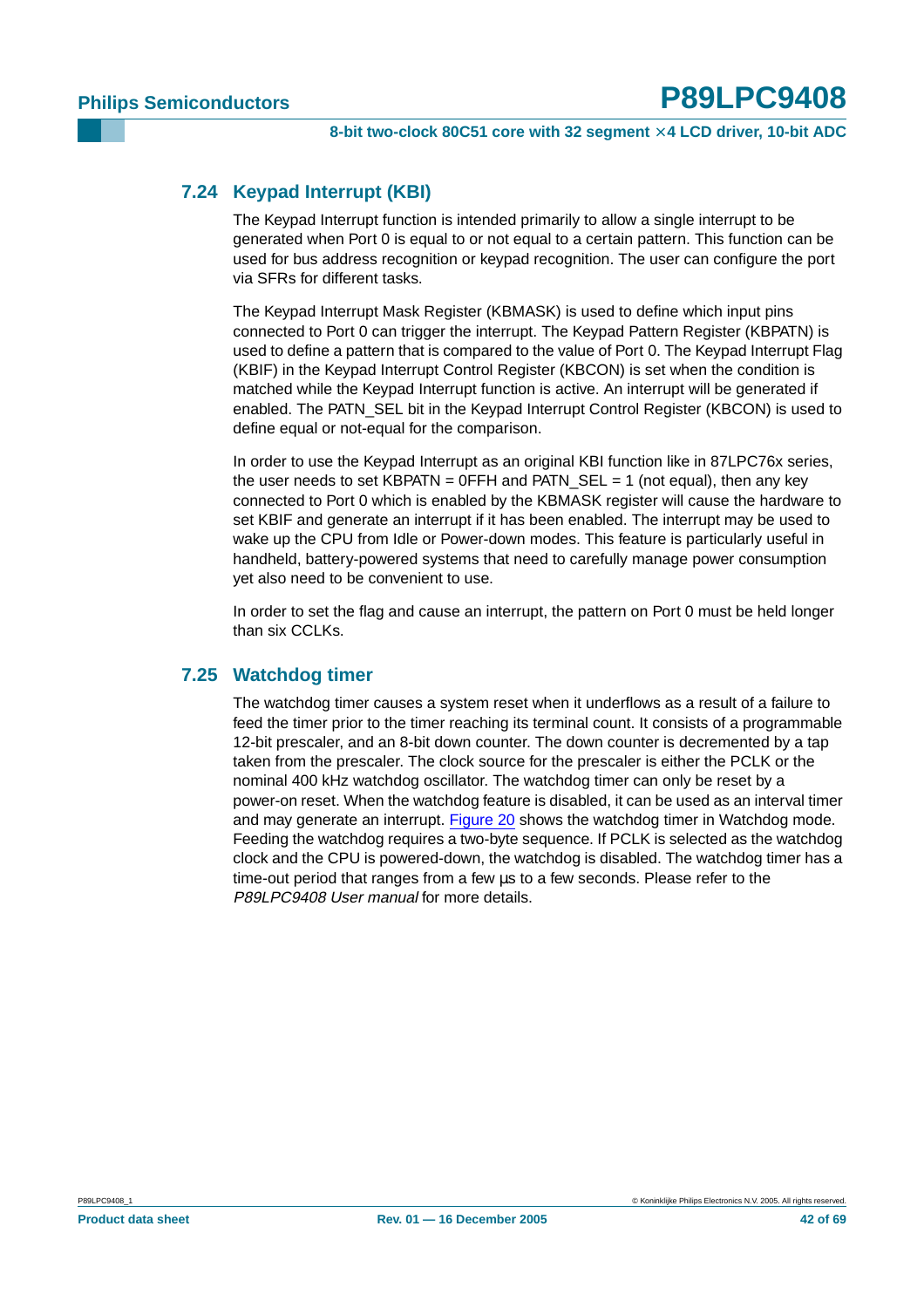**8-bit two-clock 80C51 core with 32 segment** × **4 LCD driver, 10-bit ADC**



(1) Watchdog reset can also be caused by an invalid feed sequence, or by writing to WDCON not immediately followed by a feed sequence.

<span id="page-42-2"></span><span id="page-42-1"></span><span id="page-42-0"></span>**Fig 20. Watchdog timer in Watchdog mode (WDTE = 1)**

### **7.26 Additional features**

#### **7.26.1 Software reset**

The SRST bit in AUXR1 gives software the opportunity to reset the processor completely, as if an external reset or watchdog reset had occurred. Care should be taken when writing to AUXR1 to avoid accidental software resets.

#### <span id="page-42-3"></span>**7.26.2 Dual data pointers**

The dual Data Pointers (DPTR) provides two different Data Pointers to specify the address used with certain instructions. The DPS bit in the AUXR1 register selects one of the two Data Pointers. Bit 2 of AUXR1 is permanently wired as a logic 0 so that the DPS bit may be toggled (thereby switching Data Pointers) simply by incrementing the AUXR1 register, without the possibility of inadvertently altering other bits in the register.

### **7.27 LCD controller**

#### <span id="page-42-5"></span><span id="page-42-4"></span>**7.27.1 General description**

The LCD segment driver in the P89LPC9408 can interface to most LCDs using low multiplex rates. It generates the drive signals for static or multiplexed LCDs containing up to four backplanes and up to 32 segments. The LCD controller communicates to a host using the I<sup>2</sup>C-bus. The I<sup>2</sup>C-bus clock and data signals for both the microcontroller and the LCD controller are available on the P89LPC9408 providing system flexibility. Communication overhead to manage the display is minimized by an on-chip display RAM with auto-increment addressing, hardware subaddressing, and display memory switching (static and duplex drive modes).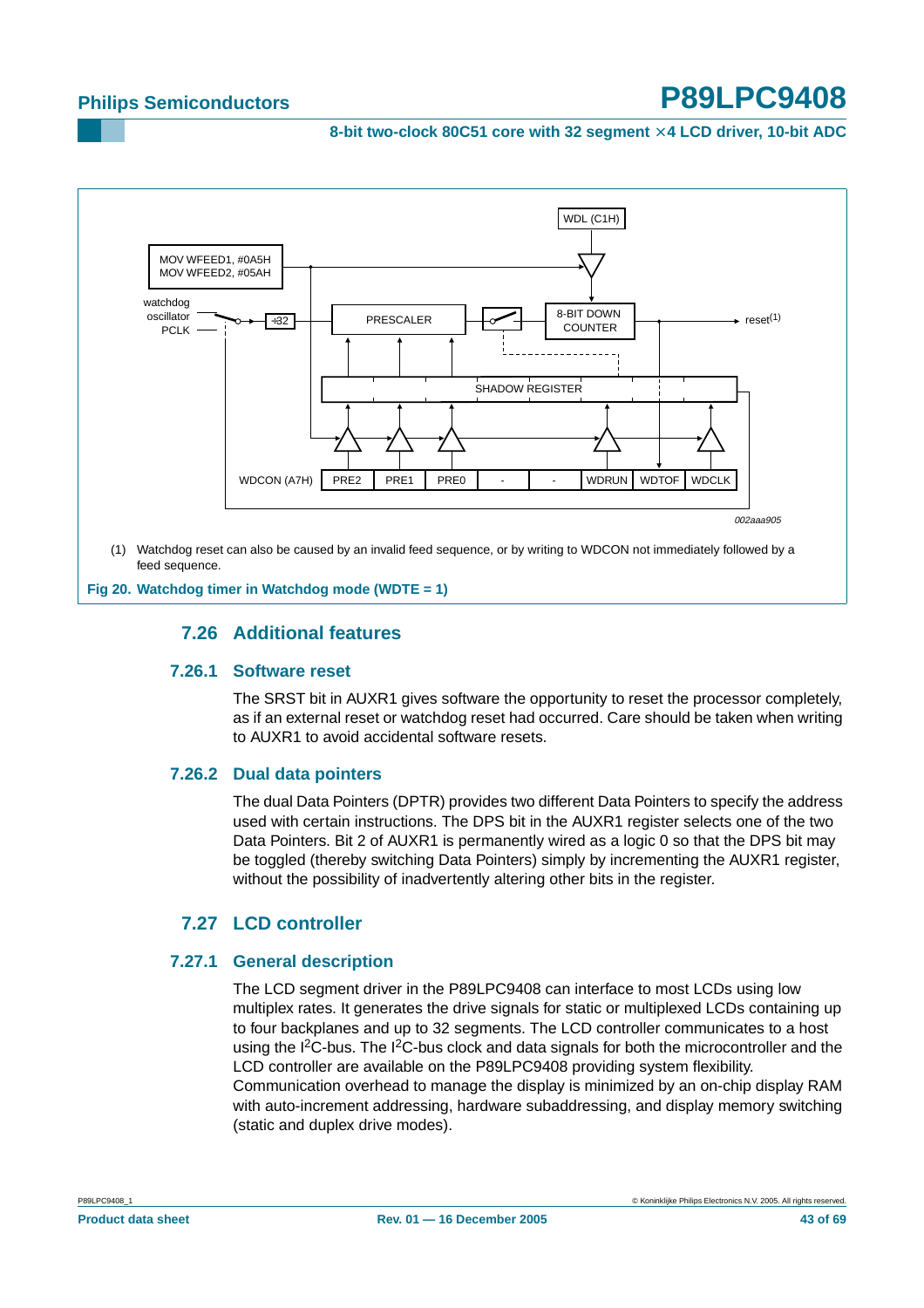#### <span id="page-43-1"></span>**7.27.2 Functional description**

The LCD controller is a versatile peripheral device designed to interface microcontrollers to a wide variety of LCDs. It can directly drive any static or multiplexed LCD containing up to four backplanes and up to 32 segments. The display configurations possible with the LCD controller depend on the number of active backplane outputs required. A selection of display configurations is shown in [Table](#page-43-0) 8. All of these configurations can be implemented in a typical system.

The microcontroller communicates to the LCD controller using the I<sup>2</sup>C-bus. The appropriate biasing voltages for the multiplexed LCD waveforms are generated internally. The only other connections required to complete the system are to the power supplies  $(V_{DD}$ ,  $V_{SS}$  and  $V_{LCD}$ ) and the LCD panel chosen for the application.

| <b>Number of</b>   |          | <b>7-Segments Numeric</b> |                      | <b>14- Segments Alphanumeric</b> | <b>Dot Matrix</b>    |     |
|--------------------|----------|---------------------------|----------------------|----------------------------------|----------------------|-----|
| <b>Back Planes</b> | Segments | <b>Digits</b>             | Indicator<br>Symbols | Characters                       | Indicator<br>Symbols |     |
| $\overline{4}$     | 128      | 16                        | 16                   |                                  | 16                   | 128 |
| 3                  | 96       | 12                        | 12                   | 6                                | 12                   | 96  |
| $\overline{2}$     | 64       | 8                         | 8                    |                                  | 8                    | 64  |
|                    | 32       | 4                         | 4                    |                                  | 4                    | 32  |

#### <span id="page-43-0"></span>**Table 8: Selection of display configurations**

#### <span id="page-43-2"></span>**7.27.3 LCD bias voltages**

LCD biasing voltages are obtained from an internal voltage divider consisting of three series resistors connected between  $V_{\text{LCD}}$  and  $V_{\text{SS}}$ . The LCD voltage can be temperature compensated externally via the supply to pin  $V_{LCD}$ . A voltage selector drives the multiplexing of the LCD based on programmable configurations.

#### <span id="page-43-3"></span>**7.27.4 Oscillator**

An internal oscillator provides the clock signals for the internal logic of the LCD controller and its LCD drive signals. After power-up, pin SDA must be HIGH to guarantee that the clock starts.

#### <span id="page-43-4"></span>**7.27.5 Timing**

The LCD controller timing controls the internal data flow of the device. This includes the transfer of display data from the display RAM to the display segment outputs. The timing also generates the LCD frame signal whose frequency is derived from the clock frequency. The frame signal frequency is a fixed division of the clock frequency from either the internal or an external clock.

Frame frequency =  $f_{\text{CI K}}/24$ .

#### <span id="page-43-5"></span>**7.27.6 Display register**

A display latch holds the display data while the corresponding multiplex signals are generated. There is a one-to-one relationship between the data in the display latch, the LCD segment outputs, and each column of the display RAM.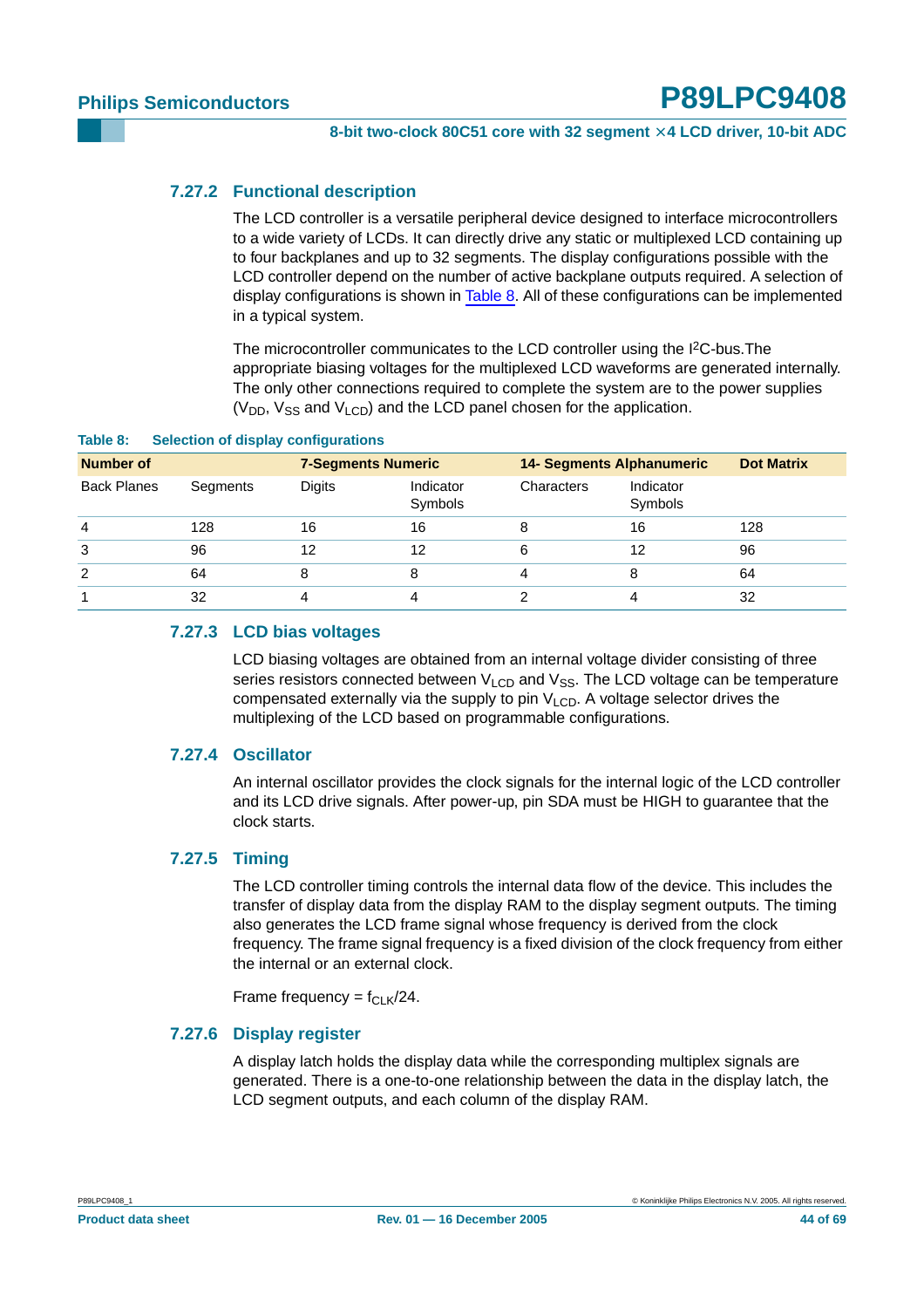#### <span id="page-44-0"></span>**7.27.7 Segment outputs**

The LCD drive section includes 32 segment outputs S0 to S31. The segment output signals are generated according to the multiplexed backplane signals and the display latch data. When less than 32 segment outputs are required, the unused segment outputs should be left open-circuit.

#### <span id="page-44-1"></span>**7.27.8 Backplane outputs**

The LCD drive section has four backplane outputs BP0 to BP3. The backplane output signals are generated based on the selected LCD drive mode. If less than four backplane outputs are required, the unused outputs can be left open-circuit. In the 1:3 multiplex drive mode, BP3 carries the same signal as BP1, therefore these two adjacent outputs can be tied together to give enhanced drive capabilities. In the 1:2 multiplex drive mode, BP0 and BP2, BP1 and BP3 respectively carry the same signals and may also be paired to increase the drive capabilities. In the static drive mode the same signal is carried by all four backplane outputs and they can be connected in parallel for very high drive requirements.

#### <span id="page-44-2"></span>**7.27.9 Display RAM**

The display RAM is a static  $32 \times 4$ -bit RAM which stores LCD data. There is a one-to-one correspondence between the RAM addresses and the segment outputs, and between the individual bits of a RAM word and the backplane outputs. The first RAM column corresponds to the 32 segments for backplane 0 (BP0). In multiplexed LCD applications the segment data of the second, third and fourth column of the display RAM are time-multiplexed with BP1, BP2 and BP3 respectively.

#### <span id="page-44-3"></span>**7.27.10 Data pointer**

The Display RAM is addressed using the data pointer. Either a single byte or a series of display bytes may be loaded into any location of the display RAM.

#### <span id="page-44-4"></span>**7.27.11 Output bank selector**

The LCD controller includes a RAM bank switching feature in the static and 1:2 drive modes. In the static drive mode, the BANK SELECT command may request the contents of bit 2 to be selected for display instead of the contents of bit 0. In 1:2 mode, the contents of bits 2 and 3 may be selected instead of bits 0 and 1. This allows display information to be prepared in an alternative bank and then selected for display when it is assembled.

#### <span id="page-44-5"></span>**7.27.12 Input bank selector**

The input bank selector loads display data into the display RAM based on the selected LCD drive configuration. The BANK SELECT command can be used to load display data in bit 2 in static drive mode or in bits 2 and 3 in 1:2 mode. The input bank selector functions are independent of the output bank selector.

#### <span id="page-44-6"></span>**7.27.13 Blinker**

The LCD controller has a very versatile display blinking capability. The whole display can blink at a frequency selected by the BLINK command. Each blink frequency is a multiple integer value of the clock frequency; the ratio between the clock frequency and blink frequency depends on the blink mode selected, as shown in [Table](#page-45-0) 9.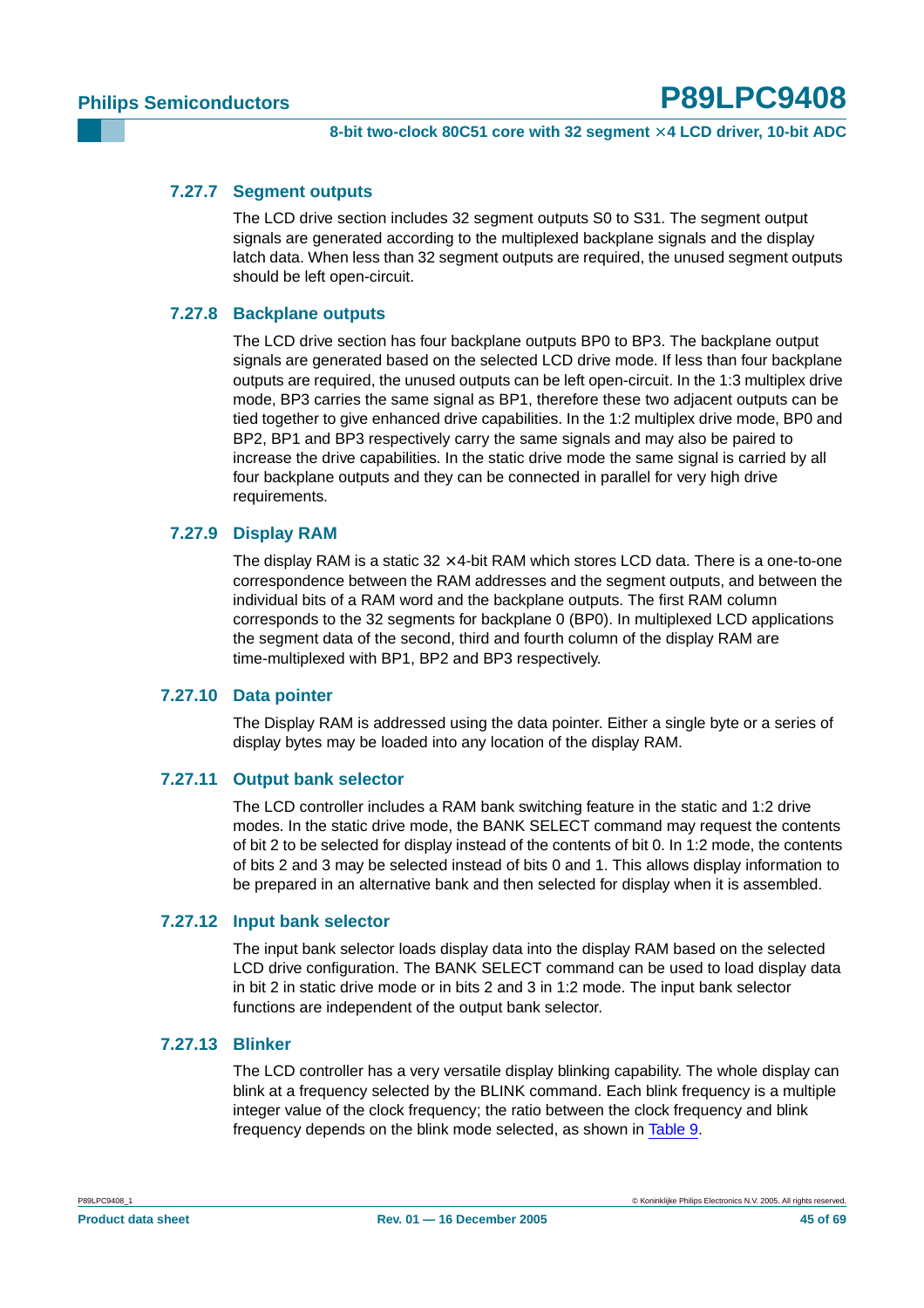An additional feature allows an arbitrary selection of LCD segments to be blinked in the static and 1:2 drive modes. This is implemented without any communication overheads by the output bank selector which alternates the displayed data between the data in the display RAM bank and the data in an alternative RAM bank at the blink frequency. This mode can also be implemented by the BLINK command.

The entire display can be blinked at a frequency other than the nominal blink frequency by sequentially resetting and setting the display enable bit E at the required rate using the MODE SET command.

#### <span id="page-45-0"></span>**Table 9: Blinking frequencies**

| <b>Blink mode</b> | Normal operating mode ratio Normal Blink frequency |              |
|-------------------|----------------------------------------------------|--------------|
| Off               | -                                                  | Blinking off |
| 2 Hz              | $f_{\rm osc(LCD)}$ /768                            | 2 Hz         |
| 1 Hz              | $f_{\rm osc(LCD)}$ /1536                           | 1 Hz         |
| $0.5$ Hz          | $f_{\rm osc(LCD)}$ /3072                           | $0.5$ Hz     |

Blink modes 0.5 Hz, 1 Hz and 2 Hz, and nominal blink frequencies 0.5 Hz, 1 Hz and 2 Hz correspond to an oscillator frequency ( $f_{osc(LCD)}$ ) of 1536 Hz at pin CLK. The oscillator frequency range is 397 Hz to 3046 Hz.

#### <span id="page-45-1"></span>**7.27.13.1 I2C-bus controller**

The LCD controller acts as an I<sup>2</sup>C-bus slave receiver. In the P89LPC9408 the hardware subaddress inputs A0, A,1 and A2 are tied to  $V_{SS}$  setting the hardware subaddress = 0.

#### <span id="page-45-2"></span>**7.27.14 Input filters**

To enhance noise immunity in electrically adverse environments, RC low-pass filters are provided on the SDA and SCL lines.

#### <span id="page-45-3"></span>**7.27.15 I2C-bus slave addresses**

The I<sup>2</sup>C-bus slave address is 0111 0000. The LCD controller is a write-only device and will not respond to a read access.

#### <span id="page-45-4"></span>**7.28 Data EEPROM**

The P89LPC9408 has 512 bytes of on-chip Data EEPROM. The Data EEPROM is SFR based, byte readable, byte writable, and erasable (via row fill and sector fill). The user can read, write and fill the memory via SFRs and one interrupt. This Data EEPROM provides 100,000 minimum erase/program cycles for each byte.

- **• Byte Mode:** In this mode, data can be read and written one byte at a time.
- **• Row Fill:** In this mode, the addressed row (64 bytes) is filled with a single value. The entire row can be erased by writing 00H.
- **• Sector Fill:** In this mode, all 512 bytes are filled with a single value. The entire sector can be erased by writing 00H.

After the operation finishes, the hardware will set the EEIF bit, which if enabled will generate an interrupt. The flag is cleared by software.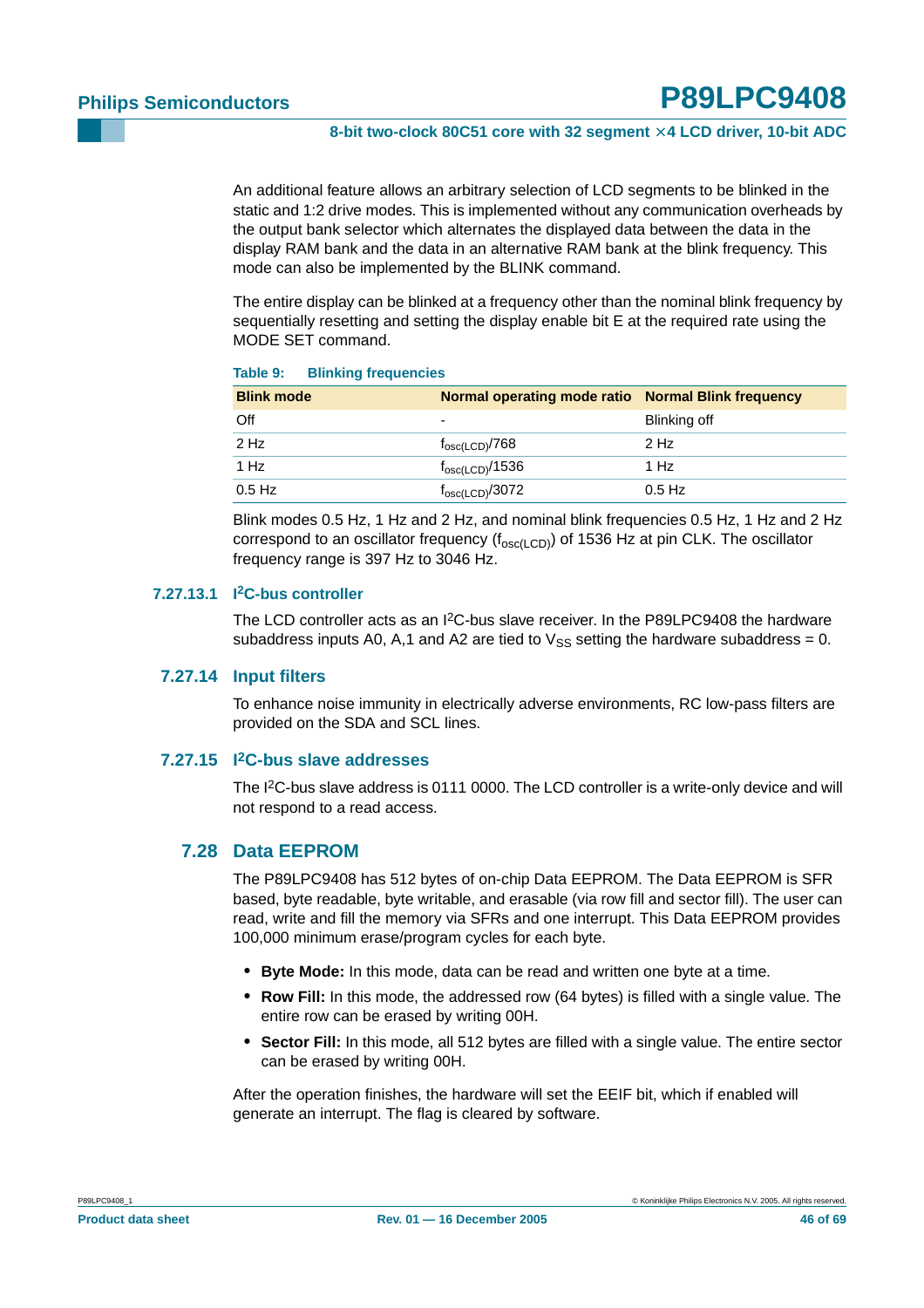#### **7.29 Flash program memory**

#### <span id="page-46-1"></span><span id="page-46-0"></span>**7.29.1 General description**

The P89LPC9408 flash memory provides in-circuit electrical erasure and programming. The flash can be erased, read, and written as bytes. The Sector and Page Erase functions can erase any flash sector (1 kB) or page (64 bytes). The Chip Erase operation will erase the entire program memory. ICP using standard commercial programmers is available. In addition, IAP and byte-erase allows code memory to be used for non-volatile data storage. On-chip erase and write timing generation contribute to a user-friendly programming interface. The P89LPC9408 flash reliably stores memory contents even after 100,000 erase and program cycles. The cell is designed to optimize the erase and programming mechanisms. The P89LPC9408 uses  $V_{DD}$  as the supply voltage to perform the Program/Erase algorithms.

#### <span id="page-46-2"></span>**7.29.2 Features**

- **•** Programming and erase over the full operating voltage range.
- **•** Byte erase allows code memory to be used for data storage.
- **•** Read/Programming/Erase using ISP/IAP/ICP.
- **•** Internal fixed boot ROM, containing low-level IAP routines available to user code.
- **•** Default loader providing ISP via the serial port, located in upper end of user program memory.
- **•** Boot vector allows user-provided flash loader code to reside anywhere in the flash memory space, providing flexibility to the user.
- **•** Any flash program or erase operation in 2 ms.
- **•** Programming with industry-standard commercial programmers.
- **•** Programmable security for the code in the flash for each sector.
- **•** 100,000 typical erase/program cycles for each byte.
- **•** 10 year minimum data retention.

#### <span id="page-46-3"></span>**7.29.3 Flash organization**

The program memory consists of eight 1 kB sectors on the P89LPC9408 device. Each sector can be further divided into 64-byte pages. In addition to sector erase, page erase, and byte erase, a 64-byte page register is included which allows from 1 to 64 bytes of a given page to be programmed at the same time, substantially reducing overall programming time.

#### <span id="page-46-4"></span>**7.29.4 Using flash as data storage**

The flash code memory array of this device supports individual byte erasing and programming. Any byte in the code memory array may be read using the MOVC instruction, provided that the sector containing the byte has not been secured (a MOVC instruction is not allowed to read code memory contents of a secured sector). Thus any byte in a non-secured sector may be used for non-volatile data storage.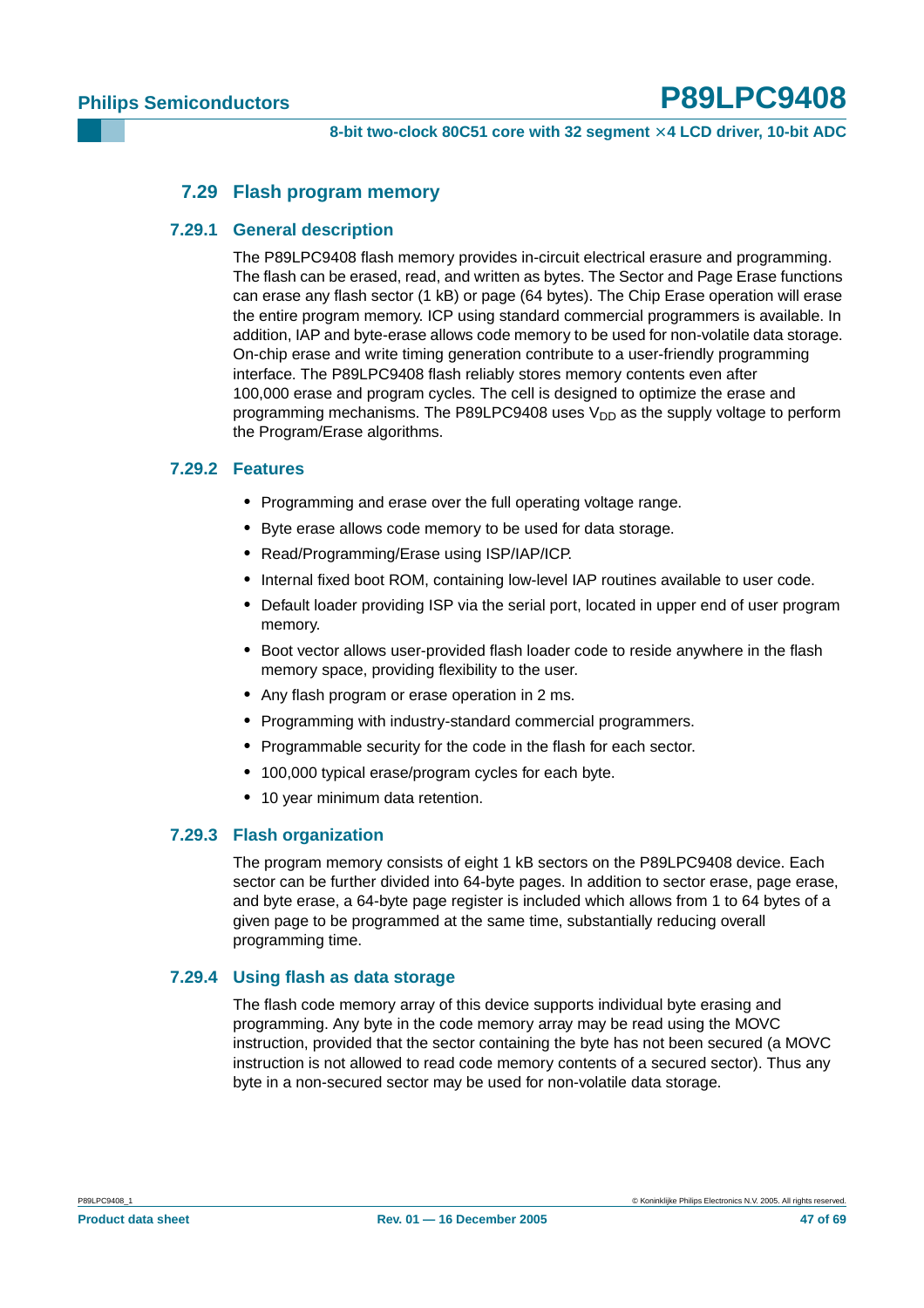**8-bit two-clock 80C51 core with 32 segment** × **4 LCD driver, 10-bit ADC**

#### <span id="page-47-0"></span>**7.29.5 Flash programming and erasing**

Four different methods of erasing or programming of the flash are available. The flash may be programmed or erased in the end-user application (IAP) under control of the application's firmware. Another option is to use the ICP mechanism. This ICP system provides for programming through a serial clock - serial data interface. As shipped from the factory, the upper 512 bytes of user code space contains a serial ISP routine allowing for the device to be programmed in circuit through the serial port. The flash may also be programmed or erased using a commercially available EPROM programmer which supports this device. This device does not provide for direct verification of code memory contents. Instead, this device provides a 32-bit CRC result on either a sector or the entire user code space.

#### <span id="page-47-1"></span>**7.29.6 In-Circuit Programming**

In-Circuit Programming is performed without removing the microcontroller from the system. The ICP facility consists of internal hardware resources to facilitate remote programming of the P89LPC9408 through a two-wire serial interface. The Philips ICP facility has made ICP in an embedded application—using commercially available programmers—possible with a minimum of additional expense in components and circuit board area. The ICP function uses five pins. Only a small connector needs to be available to interface your application to a commercial programmer in order to use this feature. Additional details may be found in the P89LPC9408 User manual.

#### <span id="page-47-2"></span>**7.29.7 In-Application Programming**

In-Application Programming is performed in the application under the control of the microcontroller's firmware. The IAP facility consists of internal hardware resources to facilitate programming and erasing. The Philips IAP has made IAP in an embedded application possible without additional components. Two methods are available to accomplish IAP. A set of predefined IAP functions are provided in a Boot ROM and can be called through a common interface, PGM\_MTP. Several IAP calls are available for use by an application program to permit selective erasing and programming of flash sectors, pages, security bits, configuration bytes, and device ID. These functions are selected by setting up the microcontroller's registers before making a call to PGM\_MTP at FF03H. The Boot ROM occupies the program memory space at the top of the address space from FF00H to FEFFH, thereby not conflicting with the user program memory space.

In addition, IAP operations can be accomplished through the use of four SFRs consisting of a control/status register, a data register, and two address registers. Additional details may be found in the P89LPC9408 User manual.

#### <span id="page-47-3"></span>**7.29.8 ISP**

ISP is performed without removing the microcontroller from the system. The ISP facility consists of a series of internal hardware resources coupled with internal firmware to facilitate remote programming of the P89LPC9408 through the serial port. This firmware is provided by Philips and embedded within each P89LPC9408 device. The Philips ISP facility has made ISP in an embedded application possible with a minimum of additional expense in components and circuit board area. The ISP function uses five pins  $(V_{DD}, V_{SS},$ TXD, RXD, and RST). Only a small connector needs to be available to interface your application to an external circuit in order to use this feature.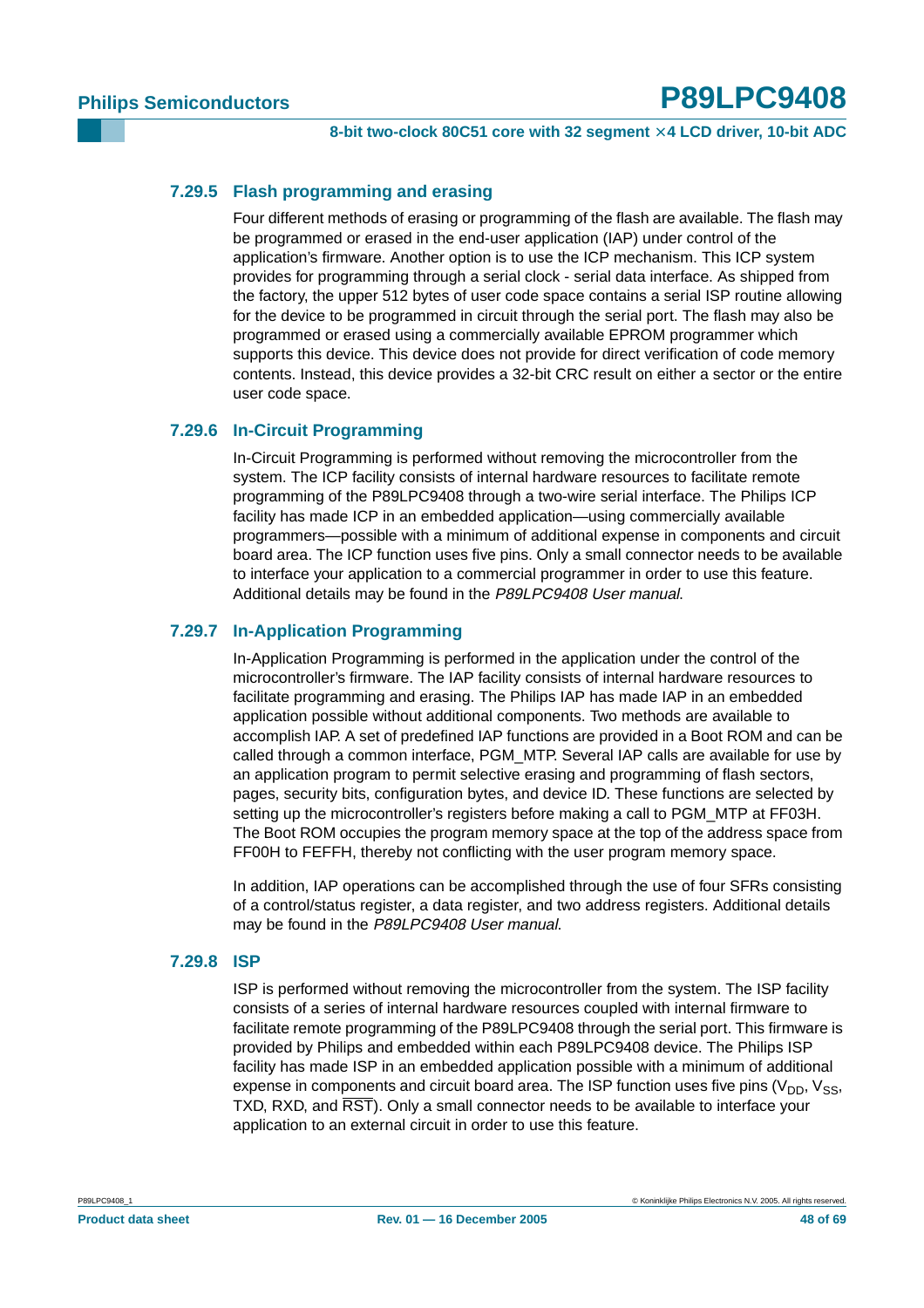#### <span id="page-48-1"></span>**7.29.9 Power-on reset code execution**

The P89LPC9408 contains two special flash elements: the Boot Vector and the Boot Status Bit. Following reset, the P89LPC9408 examines the contents of the Boot Status Bit. If the Boot Status Bit is set to zero, power-up execution starts at location 0000H, which is the normal start address of the user's application code. When the Boot Status Bit is set to a value other than zero, the contents of the Boot Vector are used as the HIGH byte of the execution address and the LOW byte is set to 00H.

[Table](#page-48-0) 10 shows the factory default Boot Vector settings for these devices. **Note: These settings are different than the original P89LPC932. Tools designed to support the P89LPC9408 should be used to program this device, such as Flash Magic version 1.98, or later.** A factory-provided boot loader is preprogrammed into the address space indicated and uses the indicated boot loader entry point to perform ISP functions. This code can be erased by the user. **Users who wish to use this loader should take precautions to avoid erasing the 1 kB sector that contains this boot loader. Instead, the page erase function can be used to erase the first eight 64-byte pages located in this sector.** A custom boot loader can be written with the Boot Vector set to the custom boot loader, if desired.

#### <span id="page-48-0"></span>**Table 10: Default Boot Vector values and ISP entry points**

| <b>Device</b> | <b>Default</b><br><b>Boot Vector</b> | <b>Default</b><br>boot loader<br>entry point | Default boot loader 1 kB sector<br>code range | range          |
|---------------|--------------------------------------|----------------------------------------------|-----------------------------------------------|----------------|
| P89LPC9408    | 1FH                                  | 1F00H                                        | 1E00H to 1FFFH                                | 1C00H to 1FFFH |

#### <span id="page-48-2"></span>**7.29.10 Hardware activation of the boot loader**

The boot loader can also be executed by forcing the device into ISP mode during a power-on sequence (see the P89LPC9408 User manual for specific information). This has the same effect as having a non-zero status byte. This allows an application to be built that will normally execute user code but can be manually forced into ISP operation. If the factory default setting for the Boot Vector (1FH) is changed, it will no longer point to the factory preprogrammed ISP boot loader code. After programming the flash, the status byte should be programmed to zero in order to allow execution of the user's application code beginning at address 0000H.

#### <span id="page-48-3"></span>**7.30 User configuration bytes**

Some user-configurable features of the P89LPC9408 must be defined at power-up and therefore cannot be set by the program after start of execution. These features are configured through the use of the flash byte UCFG1. Please see the P89LPC9408 User manual for additional details.

#### <span id="page-48-4"></span>**7.31 User sector security bytes**

There are eight User Sector Security Bytes on the P89LPC9408 device. Each byte corresponds to one sector. Please see the P89LPC9408 User manual for additional details.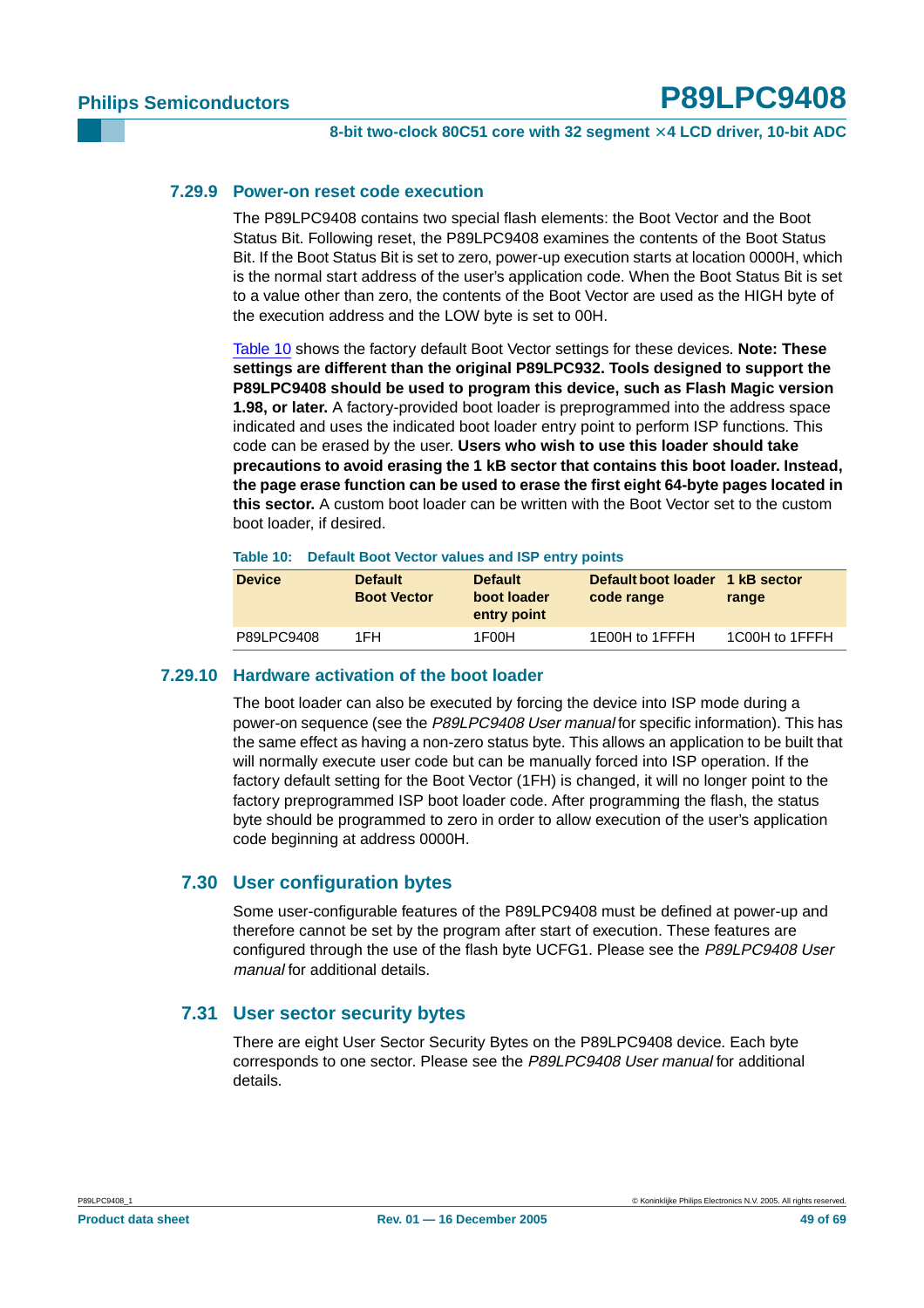## <span id="page-49-2"></span><span id="page-49-1"></span>**8. ADC**

### **8.1 General description**

The P89LPC9408 has a 10-bit, 8-channel multiplexed successive approximation analog-to-digital converter module. A block diagram of the ADC is shown in [Figure](#page-49-0) 21. The ADC consists of an 8-input multiplexer which feeds a sample-and-hold circuit providing an input signal to one of two comparator inputs. The control logic in combination with the SAR drives a digital-to-analog converter which provides the other input to the comparator. The output of the comparator is fed to the SAR.

#### <span id="page-49-3"></span>**8.2 Features**

- 10-bit, 8-channel multiplexed input, successive approximation ADC.
- Eight result register pairs.
- Six operating modes
	- ◆ Fixed channel, single conversion mode
	- ◆ Fixed channel, continuous conversion mode
	- ◆ Auto scan, single conversion mode
	- ◆ Auto scan, continuous conversion mode
	- ◆ Dual channel, continuous conversion mode
	- ◆ Single step mode
- Three conversion start modes
	- ◆ Timer triggered start
	- ◆ Start immediately
	- ◆ Edge triggered
- 10-bit conversion time of 4 us at an ADC clock of 9 MHz
- Interrupt or polled operation
- High and Low Boundary limits interrupt; selectable in or out-of-range
- Clock divider
- Power-down mode

#### <span id="page-49-0"></span>**8.3 Block diagram**

<span id="page-49-4"></span>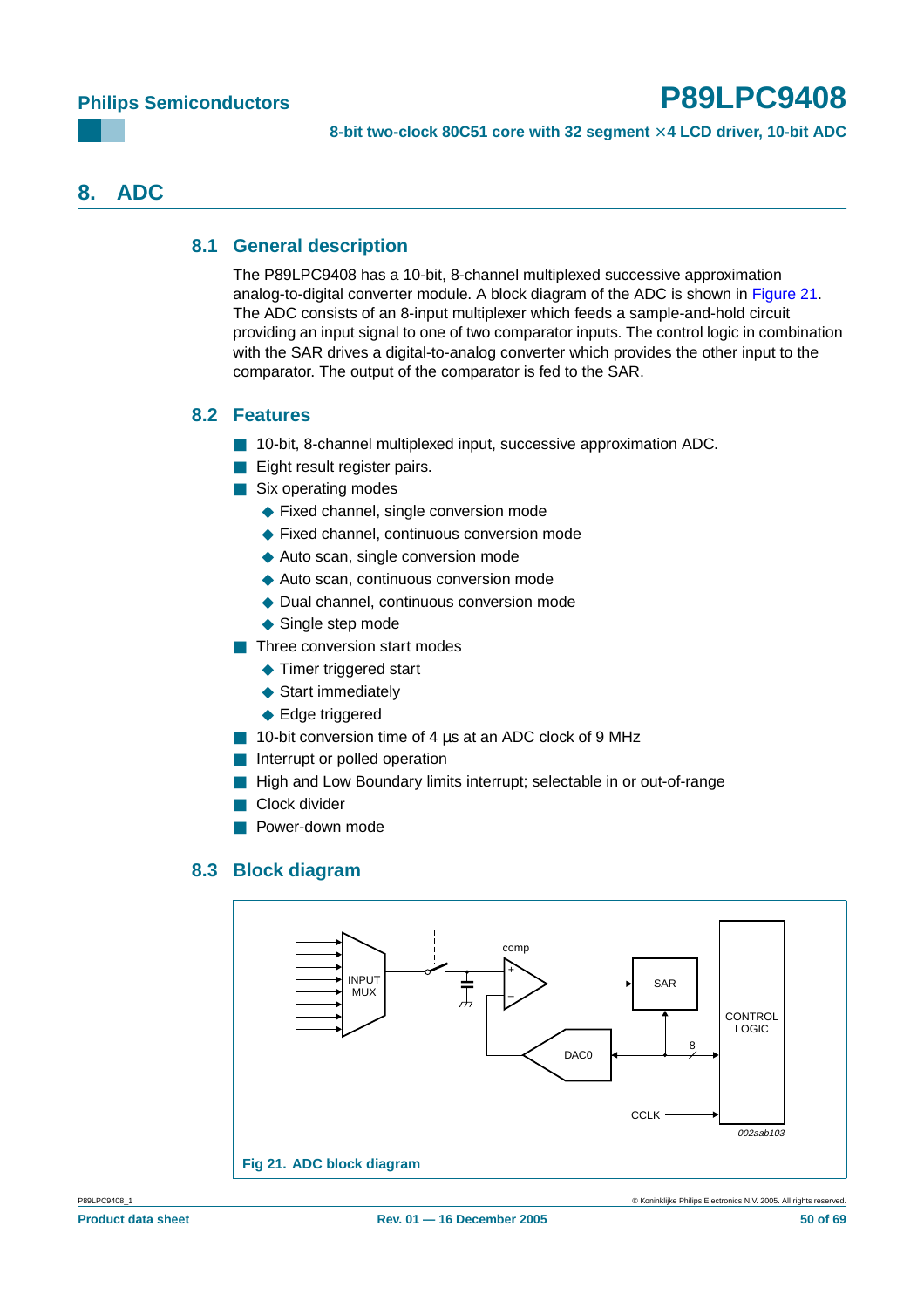#### **8.4 ADC operating modes**

#### <span id="page-50-1"></span><span id="page-50-0"></span>**8.4.1 Fixed channel, single conversion mode**

A single input channel can be selected for conversion. A single conversion will be performed and the result placed in the result register pair which corresponds to the selected input channel. An interrupt, if enabled, will be generated after the conversion completes.

#### <span id="page-50-2"></span>**8.4.2 Fixed channel, continuous conversion mode**

A single input channel can be selected for continuous conversion. The results of the conversions will be sequentially placed in the eight result register pairs. The user may select whether an interrupt can be generated after every four or every eight conversions. Additional conversion results will again cycle through the result register pairs, overwriting the previous results. Continuous conversions continue until terminated by the user.

#### <span id="page-50-3"></span>**8.4.3 Auto scan, single conversion mode**

Any combination of the eight input channels can be selected for conversion. A single conversion of each selected input will be performed and the result placed in the result register pair which corresponds to the selected input channel. The user may select whether an interrupt, if enabled, will be generated after either the first four conversions have occurred or all selected channels have been converted. If the user selects to generate an interrupt after the four input channels have been converted, a second interrupt will be generated after the remaining input channels have been converted. If only a single channel is selected this is equivalent to single channel, single conversion mode.

#### <span id="page-50-4"></span>**8.4.4 Auto scan, continuous conversion mode**

Any combination of the eight input channels can be selected for conversion. A conversion of each selected input will be performed and the result placed in the result register pair which corresponds to the selected input channel. The user may select whether an interrupt, if enabled, will be generated after either the first four conversions have occurred or all selected channels have been converted. If the user selects to generate an interrupt after the four input channels have been converted, a second interrupt will be generated after the remaining input channels have been converted. After all selected channels have been converted, the process will repeat starting with the first selected channel. Additional conversion results will again cycle through the eight result register pairs, overwriting the previous results. Continuous conversions continue until terminated by the user.

#### <span id="page-50-5"></span>**8.4.5 Dual channel, continuous conversion mode**

This is a variation of the auto scan continuous conversion mode where conversion occurs on two user-selectable inputs. The result of the conversion of the first channel is placed in the result register pair, AD0DAT0R and AD0DAT0L. The result of the conversion of the second channel is placed in result register pair, AD0DAT1R and AD0DAT1L. The first channel is again converted and its result stored in AD0DAT2R and AD0DAT2L. The second channel is again converted and its result placed in AD0DAT3R and AD0DAT3L, etc. An interrupt is generated, if enabled, after every set of four or eight conversions (user selectable).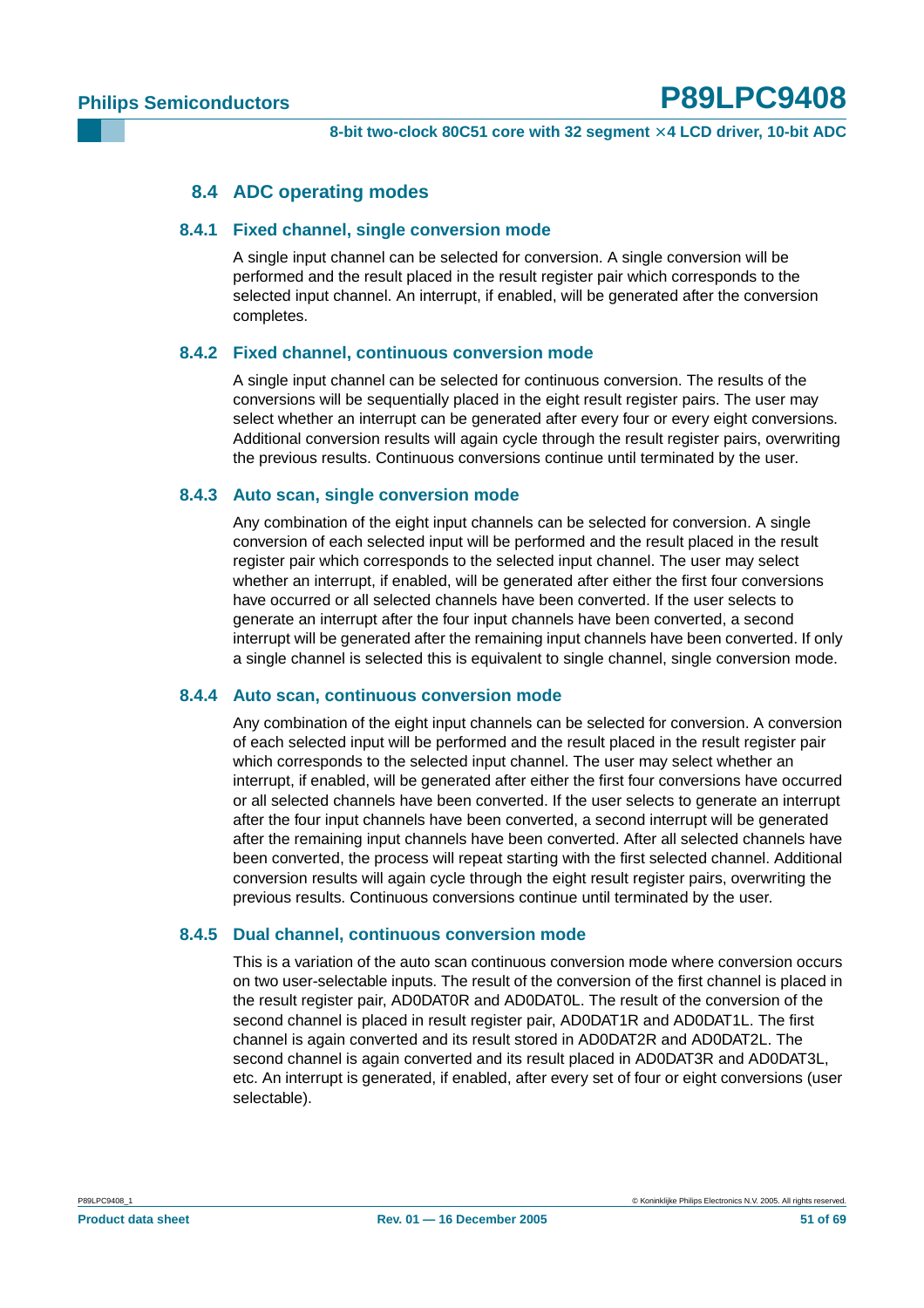#### <span id="page-51-0"></span>**8.4.6 Single step mode**

This special mode allows 'single-stepping' in an auto scan conversion mode. Any combination of the eight input channels can be selected for conversion. After each channel is converted, an interrupt is generated, if enabled, and the ADC waits for the next start condition. May be used with any of the start modes.

#### **8.5 Conversion start modes**

#### <span id="page-51-2"></span><span id="page-51-1"></span>**8.5.1 Timer triggered start**

The ADC is started by the overflow of Timer 0. Once a conversion has started, additional Timer 0 triggers are ignored until the conversion has completed. The Timer triggered start mode is available in all ADC operating modes.

#### <span id="page-51-3"></span>**8.5.2 Start immediately**

Programming this mode immediately starts a conversion.This start mode is available in all ADC operating modes.

#### <span id="page-51-4"></span>**8.5.3 Edge triggered**

The ADC is started by rising or falling edge of P1.4. Once a conversion has started, additional edge triggers are ignored until the conversion has completed. The edge triggered start mode is available in all ADC operating modes.

#### <span id="page-51-5"></span>**8.6 Boundary limits interrupt**

The ADC has both a high and low boundary limit register. The user may select whether an interrupt is generated when the conversion result is within (or equal to) the high and low boundary limits or when the conversion result is outside the boundary limits. An interrupt will be generated, if enabled, if the result meets the selected interrupt criteria. The boundary limit may be disabled by clearing the boundary limit interrupt enable.

An early detection mechanism exists when the interrupt criteria has been selected to be outside the boundary limits. In this case, after the four MSBs have been converted, these four bits are compared with the four MSBs of the boundary high and low registers. If the four MSBs of the conversion meet the interrupt criteria (i.e., outside the boundary limits) an interrupt will be generated, if enabled. If the four MSBs do not meet the interrupt criteria, the boundary limits will again be compared after all 8 MSBs have been converted. A boundary status register (BNDSTA0) flags the channels which caused a boundary interrupt.

#### <span id="page-51-6"></span>**8.7 Clock divider**

The ADC requires that its internal clock source be in the range of 500 kHz to 3 MHz to maintain accuracy. A programmable clock divider that divides the clock from 1 to 8 is provided for this purpose.

#### <span id="page-51-7"></span>**8.8 Power-down and Idle mode**

In Idle mode the ADC, if enabled, will continue to function and can cause the device to exit Idle mode when the conversion is completed if the ADC interrupt is enabled. In Power-down mode or Total Power-down mode, the ADC does not function. If the ADC is enabled, it will consume power. Power can be reduced by disabling the ADC.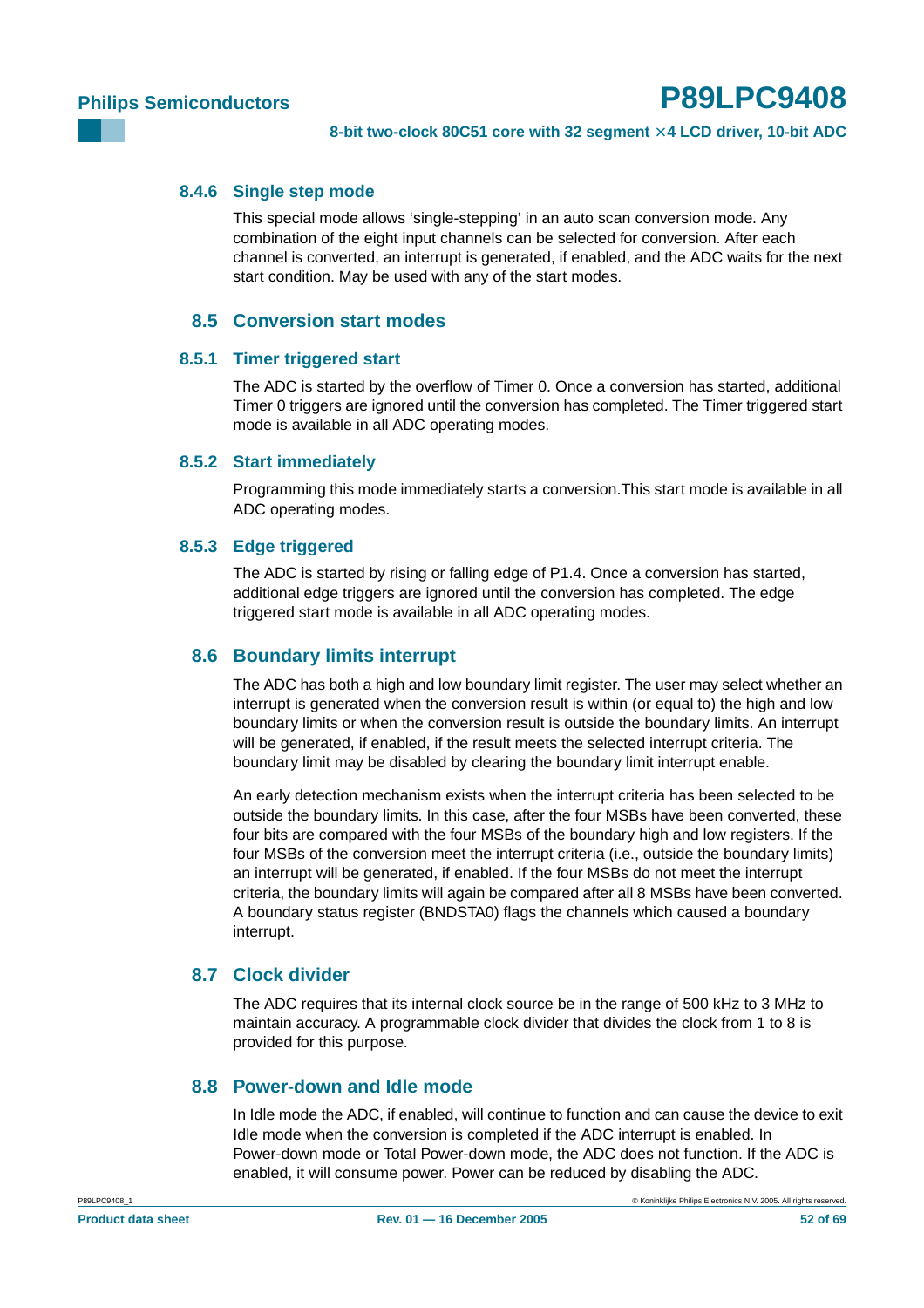## <span id="page-52-3"></span>**9. Limiting values**

#### <span id="page-52-2"></span>**Table 11: Limiting values**

In accordance with the Absolute Maximum Rating System (IEC 60134).<sup>[\[1\]](#page-52-1)</sup>

| <b>Symbol</b>             | <b>Parameter</b>                                  | <b>Conditions</b>                                                  | <b>Min</b>     | <b>Max</b> | <b>Unit</b> |
|---------------------------|---------------------------------------------------|--------------------------------------------------------------------|----------------|------------|-------------|
| $T_{\sf amb(bias)}$       | bias ambient temperature                          |                                                                    | $-55$          | $+125$     | $^{\circ}C$ |
| $T_{\text{stg}}$          | storage temperature                               |                                                                    | $-65$          | $+150$     | $^{\circ}C$ |
| $I_{OH( I/O)}$            | HIGH-state output current per<br>input/output pin |                                                                    | ٠              | 20         | mA          |
| $I_{OL( I/O)}$            | LOW-state output current per<br>input/output pin  |                                                                    | -              | 20         | mA          |
| I <sub>I</sub> /Otot(max) | maximum total input/output current                |                                                                    | ٠              | 100        | mA          |
| $V_{n}$                   | voltage on any other pin                          | except $V_{SS}$ , with respect to<br>V <sub>DD</sub>               | $\blacksquare$ | 3.5        | ٧           |
| $P_{tot(pack)}$           | total power dissipation (per package)             | based on package heat<br>transfer, not device power<br>consumption |                | 1.5        | W           |

<span id="page-52-1"></span>[1] The following applies to [Table](#page-52-2) 11:

a) This product includes circuitry specifically designed for the protection of its internal devices from the damaging effects of excessive static charge. Nonetheless, it is suggested that conventional precautions be taken to avoid applying greater than the rated maximum.

b) Parameters are valid over operating temperature range unless otherwise specified. All voltages are with respect to  $V_{SS}$  unless otherwise noted.

## <span id="page-52-4"></span>**10. Static characteristics**

#### <span id="page-52-0"></span>**Table 12: Static electrical characteristics**

 $V_{DD}$  = 2.4 V to 3.6 V unless otherwise specified.

 $T_{amb} = -40$  °C to +85 °C for industrial applications, unless otherwise specified.

| <b>Symbol</b>          | <b>Parameter</b>                        | <b>Conditions</b>                                        |               | <b>Min</b>          | Type 11            | <b>Max</b>         | <b>Unit</b> |
|------------------------|-----------------------------------------|----------------------------------------------------------|---------------|---------------------|--------------------|--------------------|-------------|
| $I_{DD(open)}$         | operating supply current                | $V_{DD}$ = 3.6 V; $f_{osc}$ = 12 MHz                     | $\boxed{2}$ . |                     | 11                 | 15                 | mA          |
|                        |                                         | $V_{DD}$ = 3.6 V; $f_{osc}$ = 18 MHz                     | $\boxed{2}$ . |                     | 17                 | 23                 | mA          |
| $I_{DD(idle)}$         | Idle mode supply current                | 3.6 V; 12 MHz                                            | $\boxed{2}$ . |                     | 3.7                | 5                  | mA          |
|                        |                                         | 3.6 V; 18 MHz                                            | $\boxed{2}$ . |                     | 6                  | 8                  | mA          |
| $I_{DD(pd)}$           | Power-down mode supply<br>current       | voltage comparators<br>powered down;<br>$V_{DD} = 3.6 V$ | $\boxed{2}$ . |                     | 60                 | 85                 | μA          |
| $I_{DD(tpd)}$          | total Power-down mode supply<br>current | $V_{DD} = 3.6 V$                                         | $[3]$ .       |                     | 9                  | 25                 | μA          |
| (dV/dt) <sub>r</sub>   | rise rate                               | of V <sub>DD</sub>                                       |               | ٠                   | ۰                  | $\overline{2}$     | $mV/\mu s$  |
| (dV/dt) <sub>f</sub>   | fall rate                               | of $V_{DD}$                                              |               | ۰                   | ۰                  | 50                 | $mV/\mu s$  |
| <b>V<sub>DDR</sub></b> | data retention supply voltage           |                                                          |               | 1.5                 |                    |                    | $\vee$      |
| $V_{th(HL)}$           | HIGH-LOW threshold voltage              | except SCL, SDA                                          |               | 0.22V <sub>DD</sub> | 0.4V <sub>DD</sub> |                    | $\vee$      |
| $V_{IL}$               | LOW-state input voltage                 | SCL, SDA only                                            |               | $-0.5$              |                    | $+0.3VDD$          | V           |
| $V_{th(LH)}$           | LOW-HIGH threshold voltage              | except SCL, SDA                                          |               | ۰.                  | 0.6V <sub>DD</sub> | 0.7V <sub>DD</sub> | V           |
| $V_{IH}$               | HIGH-state input voltage                | SCL, SDA only                                            |               | 0.7V <sub>DD</sub>  |                    | 5.5                | $\vee$      |
| $V_{\text{hys}}$       | hysteresis voltage                      | port 1                                                   |               |                     | 0.2V <sub>DD</sub> |                    | V           |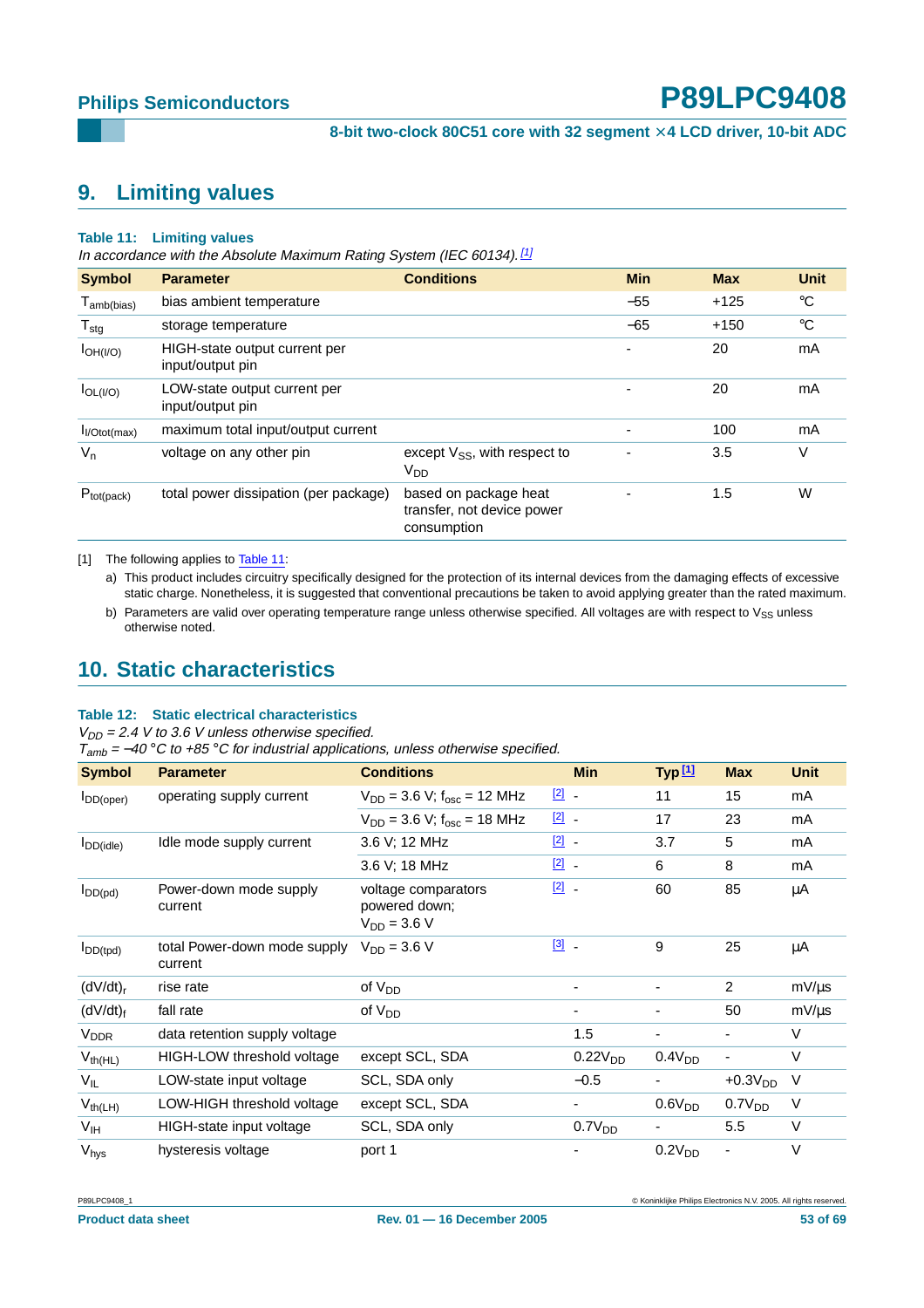#### **8-bit two-clock 80C51 core with 32 segment** × **4 LCD driver, 10-bit ADC**

#### **Table 12: Static electrical characteristics** …continued

 $V_{DD}$  = 2.4 V to 3.6 V unless otherwise specified.

 $T_{amb}$  = -40 °C to +85 °C for industrial applications, unless otherwise specified.

| <b>Symbol</b>            | <b>Parameter</b>                            | <b>Conditions</b>                                                                              |               | <b>Min</b>          | Typ <sup>[1]</sup>       | <b>Max</b> | <b>Unit</b> |
|--------------------------|---------------------------------------------|------------------------------------------------------------------------------------------------|---------------|---------------------|--------------------------|------------|-------------|
| $V_{OL}$                 | LOW-state output voltage                    | $I_{OL} = 20$ mA;<br>$V_{DD} = 2.4 V$ to 3.6 V,<br>all ports, all modes except<br>high-Z       | $[4]$ $-$     |                     | 0.6                      | 1.0        | $\vee$      |
|                          |                                             | $I_{OL}$ = 3.2 mA; $V_{DD}$ = 2.4 V<br>to 3.6 V; all ports; all<br>modes except high-Z         | $[4]$ $-$     |                     | 0.2                      | 0.3        | $\vee$      |
| $V_{OH}$                 | HIGH-state output voltage                   | $I_{OH} = -20 \mu A$ ;<br>$V_{DD} = 2.4 V$ to 3.6 V;<br>all ports;<br>quasi-bidirectional mode |               | $V_{DD} - 0.3$      | $V_{DD} - 0.2$ -         |            | $\vee$      |
|                          |                                             | $I_{OH} = -3.2$ mA;<br>$V_{DD} = 2.4 V$ to 3.6 V;<br>all ports; push-pull mode                 |               | $V_{DD}$ – 0.7      | $V_{DD} - 0.4$ -         |            | $\vee$      |
| $V_{xtal}$               | crystal voltage                             | with respect to $V_{SS}$                                                                       |               | $-0.5$              |                          | $+4.0$     | $\vee$      |
| $V_n$                    | voltage on any other pin                    | except $XTAL1$ , $XTAL2$ , $VDD$ ;<br>with respect to Vss                                      |               | $-0.5$              |                          | $+5.5$     |             |
| $C_i$                    | input capacitance                           |                                                                                                | $\boxed{5}$ . |                     | $\overline{\phantom{0}}$ | 15         | рF          |
| I <sub>IL</sub>          | LOW-state input current                     | $V_1 = 0.4 V$                                                                                  | $\boxed{6}$ . |                     |                          | $-80$      | μA          |
| Īц                       | input leakage current                       | $V_1 = V_{II}$ or $V_{IH}$                                                                     | $\boxed{7}$ - |                     | $\overline{\phantom{a}}$ | ±10        | μA          |
| <sup>I</sup> THL         | <b>HIGH-LOW transition current</b>          | $V_1 = 1.5$ V at $V_{DD} = 3.6$ V                                                              |               | $\frac{[8]}{2}$ -30 | ٠                        | $-450$     | μA          |
| $R_{\text{RST\_N(int)}}$ | internal pull-up resistance on<br>pin RST_N |                                                                                                |               | 10                  |                          | 30         | $k\Omega$   |
| $V_{bo}$                 | brownout trip voltage                       | 2.4 V < $V_{DD}$ < 3.6 V; with<br>$BOE = 1$ , $BOPD = 0$                                       |               | 2.40                |                          | 2.70       | $\vee$      |
| $V_{\text{ref}(bg)}$     | band gap reference voltage                  |                                                                                                |               | 1.11                | 1.23                     | 1.34       | $\vee$      |
| $TC_{bg}$                | band gap temperature<br>coefficient         |                                                                                                |               |                     | 10                       | 20         | ppm/°C      |

<span id="page-53-0"></span>[1] Typical ratings are not guaranteed. The values listed are at room temperature,  $V_{DD} = 3$  V.

<span id="page-53-1"></span>[2] The  $I_{DD(open)}$ ,  $I_{DD(idle)}$ , and  $I_{DD(pd)}$  specifications are measured using an external clock with the following functions disabled: comparators, real-time clock, and watchdog timer.

<span id="page-53-2"></span>[3] The  $I_{DD(tpd)}$  specification is measured using an external clock with the following functions disabled: comparators, real-time clock, brownout detect, and watchdog timer.

<span id="page-53-3"></span>[4] See [Section 9 "Limiting values" on page 53](#page-52-3) for steady state (non-transient) limits on  $I_{OL}$  or  $I_{OH}$ . If  $I_{OL}/I_{OH}$  exceeds the test condition, V<sub>OL</sub>/V<sub>OH</sub> may exceed the related specification.

<span id="page-53-4"></span>[5] Pin capacitance is characterized but not tested.

<span id="page-53-5"></span>[6] Measured with port in quasi-bidirectional mode.

<span id="page-53-6"></span>[7] Measured with port in high-impedance mode.

<span id="page-53-7"></span>[8] Port pins source a transition current when used in quasi-bidirectional mode and externally driven from logic 1 to logic 0. This current is highest when  $V<sub>1</sub>$  is approximately 2 V.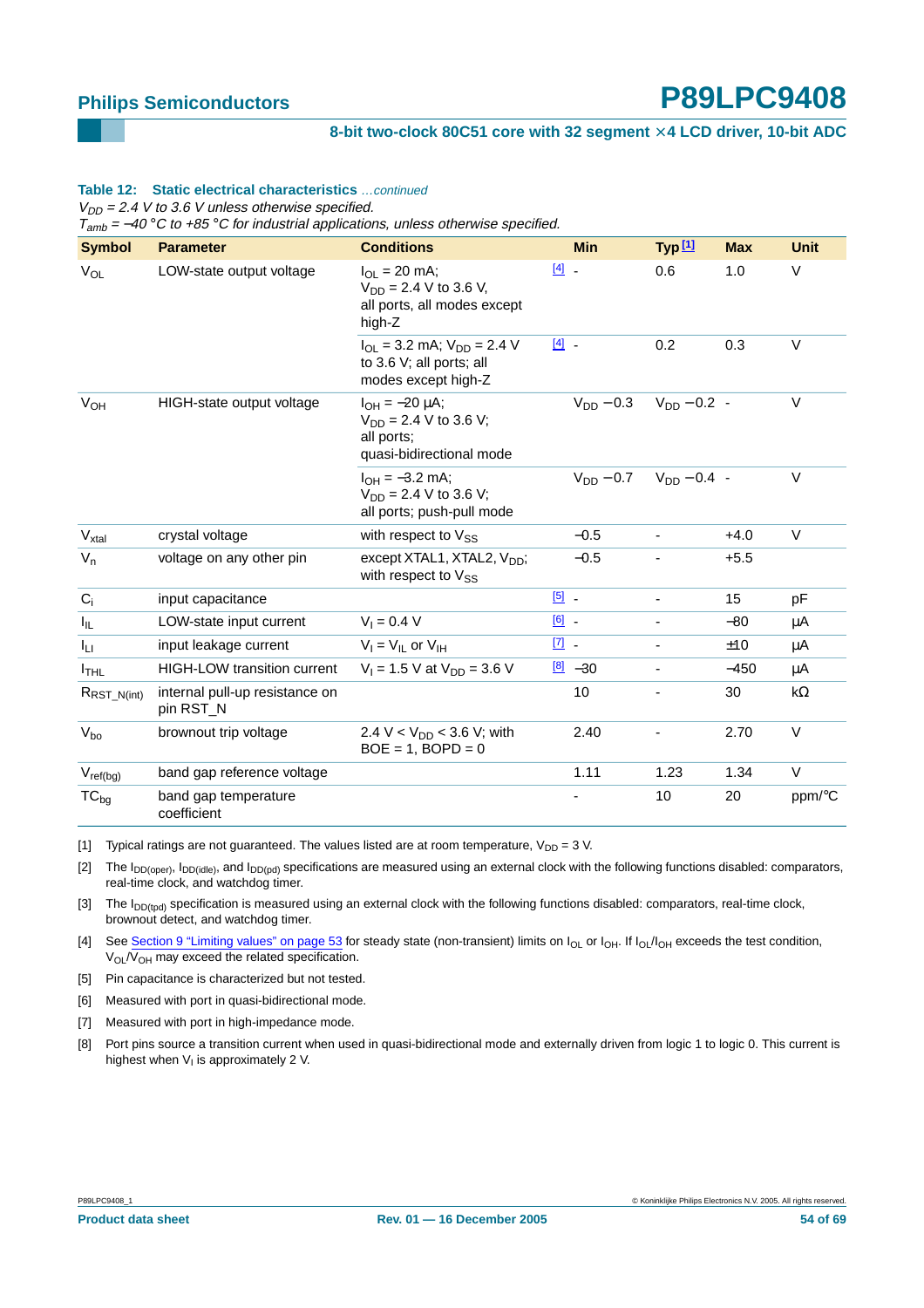## <span id="page-54-0"></span>**11. Dynamic characteristics**

#### **Table 13: Dynamic characteristics (12 MHz)**

 $V_{DD}$  = 2.4 V to 3.6 V, unless otherwise specified.

 $T<sub>amb</sub> = -40 °C$  to +85 °C for industrial applications, unless otherwise specified. [\[1\]](#page-55-0) [\[2\]](#page-55-1)

| <b>Symbol</b>              | <b>Parameter</b>                                 | <b>Conditions</b>                       |                               | <b>Variable clock</b>                                            | $f_{\text{osc}} = 12 \text{ MHz}$ |                          | <b>Unit</b> |
|----------------------------|--------------------------------------------------|-----------------------------------------|-------------------------------|------------------------------------------------------------------|-----------------------------------|--------------------------|-------------|
|                            |                                                  |                                         | <b>Min</b>                    | <b>Max</b>                                                       | <b>Min</b>                        | <b>Max</b>               |             |
| $f_{\rm osc(RC)}$          | internal RC oscillator frequency                 |                                         | 7.189                         | 7.557                                                            | 7.189                             | 7.557                    | <b>MHz</b>  |
| $f_{\rm osc(WD)}$          | internal watchdog oscillator frequency           |                                         | 320                           | 520                                                              | 320                               | 520                      | kHz         |
| $f_{\rm osc}$              | oscillator frequency                             |                                         | 0                             | 12                                                               | $\qquad \qquad \blacksquare$      | $\blacksquare$           | <b>MHz</b>  |
| $T_{cy(clk)}$              | clock cycle time                                 | see Figure 23                           | 83                            |                                                                  |                                   | $\blacksquare$           | ns          |
| f <sub>CLKLP</sub>         | low-power select clock frequency                 |                                         | 0                             | 8                                                                | ٠                                 |                          | <b>MHz</b>  |
| <b>Glitch filter</b>       |                                                  |                                         |                               |                                                                  |                                   |                          |             |
| $t_{gr}$                   | glitch rejection time                            | P1.5/RST pin                            | $\blacksquare$                | 50                                                               | ٠                                 | 50                       | ns          |
|                            |                                                  | any pin except<br>$P1.5/\overline{RST}$ |                               | 15                                                               | ٠                                 | 15                       | ns          |
| $t_{sa}$                   | signal acceptance time                           | P1.5/RST pin                            | 125                           | $\overline{\phantom{a}}$                                         | 125                               | $\overline{\phantom{a}}$ | ns          |
|                            |                                                  | any pin except<br><b>P1.5/RST</b>       | 50                            | ä,                                                               | 50                                | $\overline{\phantom{a}}$ | ns          |
| <b>External clock</b>      |                                                  |                                         |                               |                                                                  |                                   |                          |             |
| t <sub>CHCX</sub>          | clock HIGH time                                  | see Figure 23                           | 33                            | $T_{cy(clk)} - t_{CLCX}$                                         | 33                                | $\overline{\phantom{a}}$ | ns          |
| t <sub>CLCX</sub>          | clock LOW time                                   | see Figure 23                           | 33                            | $T_{cy(clk)} - t_{CHCX}$                                         | 33                                | $\blacksquare$           | ns          |
| t <sub>CLCH</sub>          | clock rise time                                  | see Figure 23                           | $\overline{\phantom{a}}$      | 8                                                                | $\qquad \qquad \blacksquare$      | 8                        | ns          |
| t <sub>CHCL</sub>          | clock fall time                                  | see Figure 23                           |                               | 8                                                                | ä,                                | 8                        | ns          |
|                            | <b>Shift register (UART mode 0)</b>              |                                         |                               |                                                                  |                                   |                          |             |
| $T_{XLXL}$                 | serial port clock cycle time                     | see Figure 22                           | $16T_{\text{c}y}(\text{clk})$ |                                                                  | 1333                              | $\overline{\phantom{a}}$ | ns          |
| t <sub>QVXH</sub>          | output data setup to clock rising edge<br>time   | see Figure 22                           | $13T_{cy(clk)}$               |                                                                  | 1083                              | $\overline{\phantom{a}}$ | ns          |
| t <sub>XHQX</sub>          | output data hold after clock rising<br>edge time | see Figure 22                           | $\qquad \qquad \blacksquare$  | $T_{\text{c}y(\text{clk})}$ + 20                                 | $\qquad \qquad \blacksquare$      | 103                      | ns          |
| t <sub>XHDX</sub>          | input data hold after clock rising edge<br>time  | see Figure 22                           |                               | $\pmb{0}$                                                        |                                   | 0                        | ns          |
| t <sub>XHDV</sub>          | input data valid to clock rising edge<br>time    | see Figure 22                           | 150                           |                                                                  | 150                               | ÷,                       | ns          |
| <b>SPI</b> interface       |                                                  |                                         |                               |                                                                  |                                   |                          |             |
| $f_{\sf SPI}$              | SPI operating frequency                          |                                         |                               |                                                                  |                                   |                          |             |
|                            | slave                                            |                                         | 0                             | $CCLK$ <sup>6</sup>                                              | 0                                 | 2.0                      | MHz         |
|                            | master                                           |                                         |                               | $CCLK$ / <sub>4</sub>                                            |                                   | 3.0                      | MHz         |
| <b>T</b> <sub>SPICYC</sub> | SPI cycle time                                   | see Figure 24,                          |                               |                                                                  |                                   |                          |             |
|                            | slave                                            | 25, 26, 27                              | $\frac{6}{2}$ CCLK            |                                                                  | 500                               |                          | ns          |
|                            | master                                           |                                         | $4/$ CCLK                     |                                                                  | 333                               | $\overline{\phantom{a}}$ | ns          |
| t <sub>SPILEAD</sub>       | SPI enable lead time                             | see Figure 26,                          |                               |                                                                  |                                   |                          |             |
|                            | slave                                            | $\overline{27}$                         | 250                           |                                                                  | 250                               | $\overline{\phantom{a}}$ | ns          |
| t <sub>SPILAG</sub>        | SPI enable lag time                              | see Figure 26,                          |                               |                                                                  |                                   |                          |             |
|                            | slave                                            | $\overline{27}$                         | 250                           |                                                                  | 250                               |                          | ns          |
| P89LPC9408_1               |                                                  |                                         |                               | C Koninklijke Philips Electronics N.V. 2005. All rights reserved |                                   |                          |             |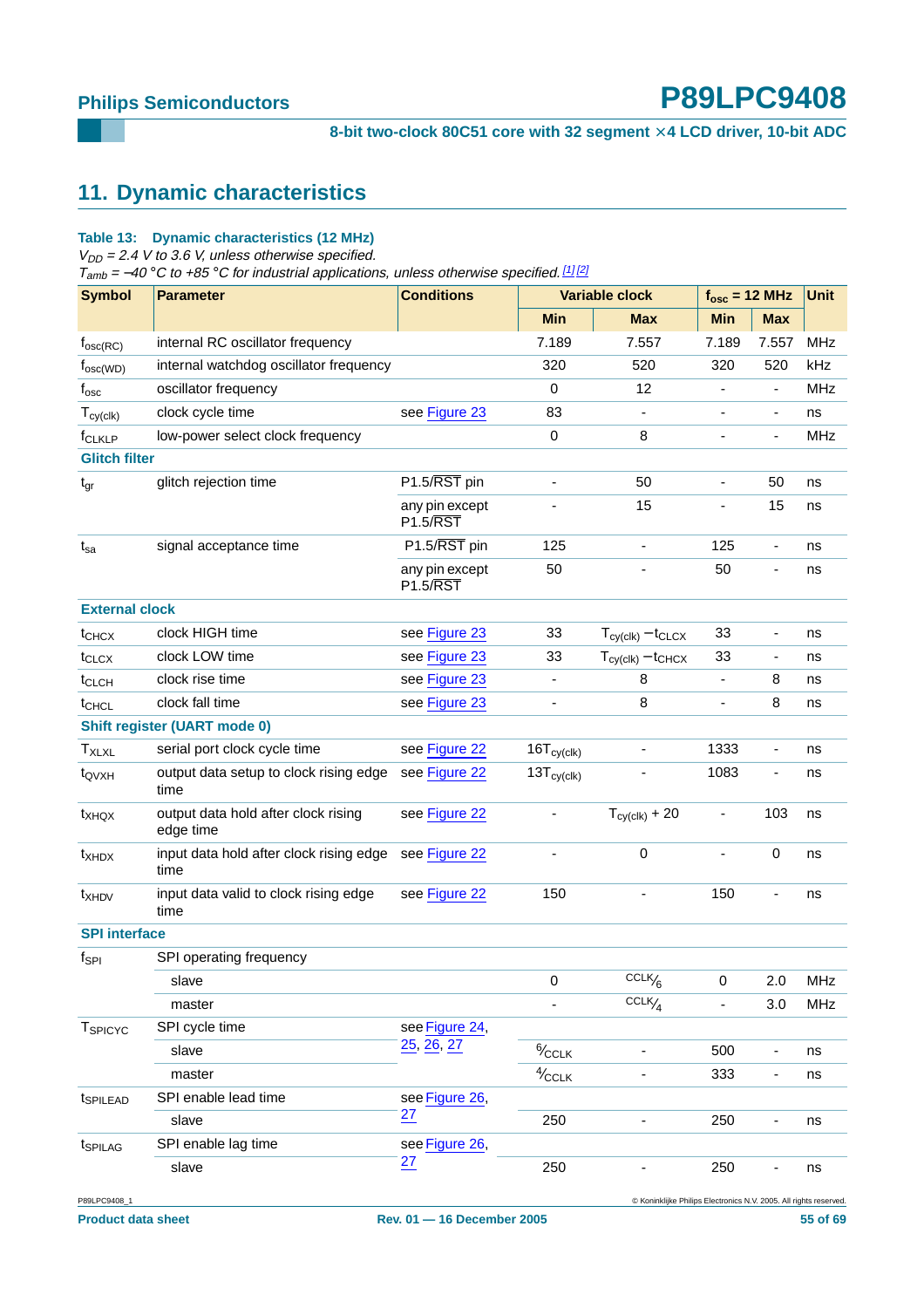#### 8-bit two-clock 80C51 core with 32 segment  $\times$  4 LCD driver, 10-bit ADC

#### **Table 13: Dynamic characteristics (12 MHz)** …continued

 $V_{DD}$  = 2.4 V to 3.6 V, unless otherwise specified.

 $T<sub>amb</sub> = -40 °C$  to +85 °C for industrial applications, unless otherwise specified. [1] [2]

| <b>Symbol</b><br><b>Parameter</b> |                                            | <b>Conditions</b>            |                         | <b>Variable clock</b>        |                          | $f_{osc}$ = 12 MHz       |    |
|-----------------------------------|--------------------------------------------|------------------------------|-------------------------|------------------------------|--------------------------|--------------------------|----|
|                                   |                                            |                              | <b>Min</b>              | <b>Max</b>                   | <b>Min</b>               | <b>Max</b>               |    |
| t <sub>SPICLKH</sub>              | SPICLK HIGH time                           | see Figure 24,               |                         |                              |                          |                          |    |
|                                   | master                                     | 25, 26, 27                   | $\frac{2}{CCLK}$        |                              | 165                      | $\blacksquare$           | ns |
|                                   | slave                                      |                              | $\frac{3}{2}$ CCLK      | $\qquad \qquad \blacksquare$ | 250                      | $\overline{\phantom{a}}$ | ns |
| t <sub>SPICLKL</sub>              | <b>SPICLK LOW time</b>                     | see Figure 24,               |                         |                              |                          |                          |    |
|                                   | master                                     | 25, 26, 27                   | $\frac{2}{\sqrt{CCLK}}$ |                              | 165                      | $\blacksquare$           | ns |
|                                   | slave                                      |                              | $\frac{3}{2}$ CCLK      |                              | 250                      | ÷,                       | ns |
| tspipsu                           | SPI data setup time                        | see Figure 24,<br>25, 26, 27 | 100                     |                              | 100                      | $\blacksquare$           | ns |
| t <sub>SPIDH</sub>                | SPI data hold time                         | see Figure 24,<br>25, 26, 27 | 100                     |                              | 100                      |                          | ns |
| t <sub>SPIA</sub>                 | SPI access time                            | see Figure 26,               |                         |                              |                          |                          |    |
|                                   | slave                                      | 27                           | 0                       | 120                          | 0                        | 120                      | ns |
| t <sub>SPIDIS</sub>               | SPI disable time                           | see Figure 26,               |                         |                              |                          |                          |    |
|                                   | slave                                      | $\overline{27}$              | 0                       | 240                          | ä,                       | 240                      | ns |
| t <sub>SPIDV</sub>                | SPI enable to output data valid time       | see Figure 24,               |                         |                              |                          |                          |    |
|                                   | slave                                      | 25, 26, 27                   |                         | 240                          | $\overline{\phantom{a}}$ | 240                      | ns |
|                                   | master                                     |                              |                         | 167                          | $\overline{\phantom{a}}$ | 167                      | ns |
| t <sub>SPIOH</sub>                | SPI output data hold time                  | see Figure 24,<br>25, 26, 27 | 0                       |                              | 0                        | $\overline{\phantom{a}}$ | ns |
| t <sub>SPIR</sub>                 | SPI rise time                              | see Figure 24,               |                         |                              |                          |                          |    |
|                                   | <b>SPI</b> outputs<br>(SPICLK, MOSI, MISO) | 25, 26, 27                   |                         | 100                          | ٠                        | 100                      | ns |
|                                   | SPI inputs (SPICLK, MOSI, MISO)            |                              |                         | 2000                         | ÷,                       | 2000                     | ns |
| t <sub>SPIF</sub>                 | SPI fall time                              | see Figure 24,               |                         |                              |                          |                          |    |
|                                   | SPI outputs<br>(SPICLK, MOSI, MISO)        | 25, 26, 27                   |                         | 100                          | -                        | 100                      | ns |
|                                   | SPI inputs (SPICLK, MOSI, MISO)            |                              |                         | 2000                         | $\overline{\phantom{a}}$ | 2000                     | ns |

<span id="page-55-0"></span>[1] Parameters are valid over operating temperature range unless otherwise specified.

<span id="page-55-1"></span>[2] Parts are tested to 2 MHz, but are guaranteed to operate down to 0 Hz.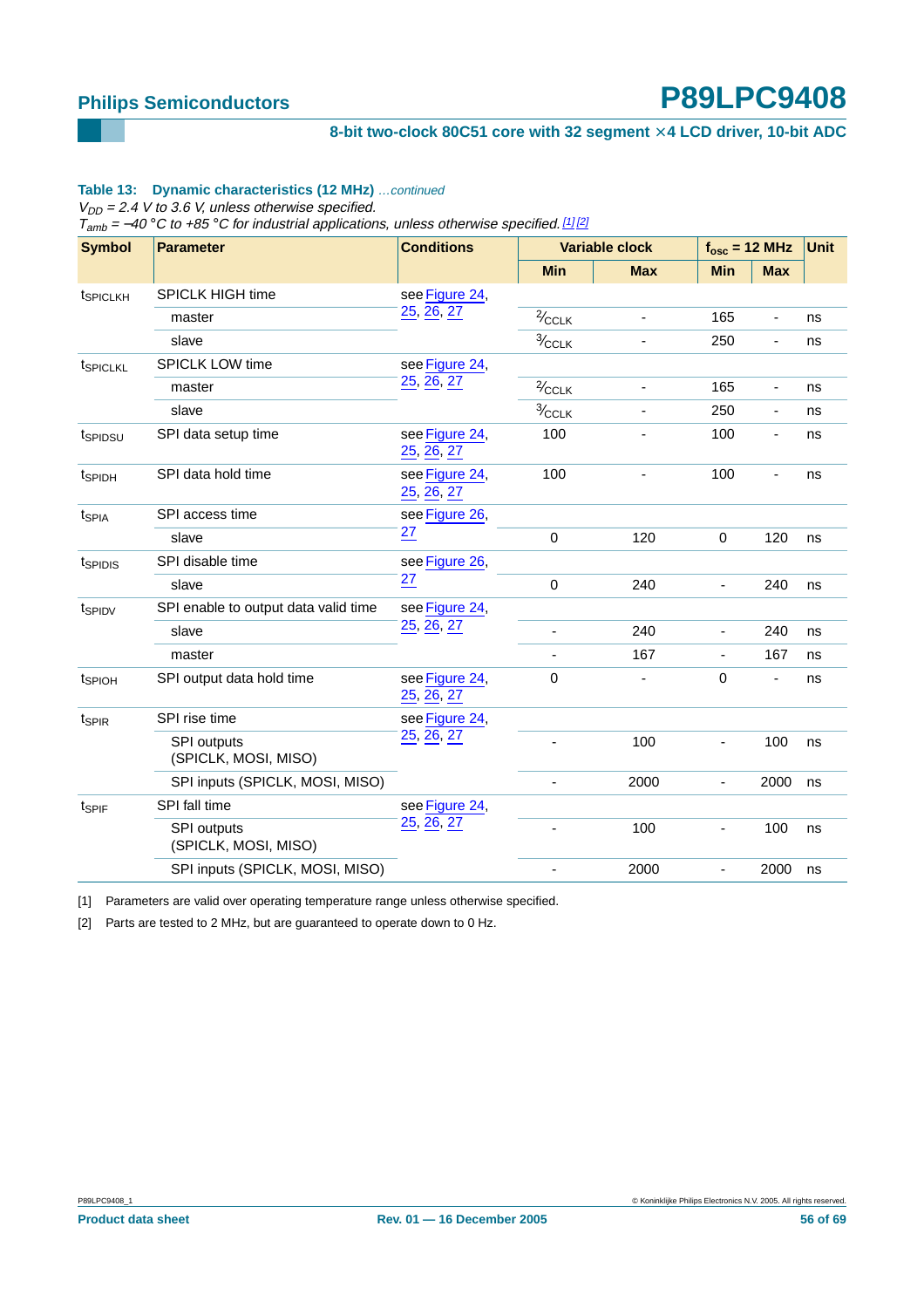#### 8-bit two-clock 80C51 core with 32 segment  $\times$  4 LCD driver, 10-bit ADC

#### **Table 14: Dynamic characteristics (18 MHz)**

 $V_{DD}$  = 3.0 V to 3.6 V, unless otherwise specified.

 $T_{amb}$  = -40 °C to +85 °C for industrial applications, unless otherwise specified. [\[1\]](#page-57-0) [\[2\]](#page-57-1)

| <b>Symbol</b>         | <b>Parameter</b>                                              | <b>Conditions</b>                 | <b>Variable clock</b>    |                                  | $f_{\text{osc}} = 18 \text{ MHz}$ |                          | <b>Unit</b> |
|-----------------------|---------------------------------------------------------------|-----------------------------------|--------------------------|----------------------------------|-----------------------------------|--------------------------|-------------|
|                       |                                                               |                                   | <b>Min</b>               | <b>Max</b>                       | <b>Min</b>                        | <b>Max</b>               |             |
| $f_{\rm osc(RC)}$     | internal RC oscillator frequency                              |                                   | 7.189                    | 7.557                            | 7.189                             | 7.557                    | MHz         |
| $f_{\rm osc(WD)}$     | internal watchdog oscillator frequency                        |                                   | 320                      | 520                              | 320                               | 520                      | kHz         |
| $f_{\rm osc}$         | oscillator frequency                                          |                                   | 0                        | 18                               |                                   | $\blacksquare$           | <b>MHz</b>  |
| $T_{cy(clk)}$         | clock cycle time                                              | see Figure 23                     | 55                       | $\overline{\phantom{a}}$         | ٠                                 | $\overline{\phantom{a}}$ | ns          |
| f <sub>CLKLP</sub>    | low-power select clock frequency                              |                                   | 0                        | 8                                |                                   |                          | <b>MHz</b>  |
| <b>Glitch filter</b>  |                                                               |                                   |                          |                                  |                                   |                          |             |
| $t_{gr}$              | glitch rejection time                                         | $P1.5/\overline{RST}$ pin         |                          | 50                               | ä,                                | 50                       | ns          |
|                       |                                                               | any pin except<br><b>P1.5/RST</b> |                          | 15                               | ٠                                 | 15                       | ns          |
| $t_{sa}$              | signal acceptance time                                        | P1.5/RST pin                      | 125                      | $\overline{\phantom{a}}$         | 125                               | $\overline{\phantom{a}}$ | ns          |
|                       |                                                               | any pin except<br><b>P1.5/RST</b> | 50                       |                                  | 50                                | ٠                        | ns          |
| <b>External clock</b> |                                                               |                                   |                          |                                  |                                   |                          |             |
| t <sub>CHCX</sub>     | clock HIGH time                                               | see Figure 23                     | 22                       | $T_{cy(clk)} - t_{CLCX}$         | 22                                |                          | ns          |
| t <sub>CLCX</sub>     | clock LOW time                                                | see Figure 23                     | 22                       | $T_{cy(clk)} - t_{CHCX}$         | 22                                | $\overline{\phantom{a}}$ | ns          |
| t <sub>CLCH</sub>     | clock rise time                                               | see Figure 23                     | $\overline{\phantom{a}}$ | 5                                | -                                 | 5                        | ns          |
| t <sub>CHCL</sub>     | clock fall time                                               | see Figure 23                     | ٠                        | 5                                | -                                 | 5                        | ns          |
|                       | <b>Shift register (UART mode 0)</b>                           |                                   |                          |                                  |                                   |                          |             |
| <b>TxLxL</b>          | serial port clock cycle time                                  | see Figure 22                     | $16T_{cy(clk)}$          | $\qquad \qquad \blacksquare$     | 888                               | $\overline{\phantom{a}}$ | ns          |
| t <sub>QVXH</sub>     | output data setup to clock rising edge<br>time                | see Figure 22                     | $13T_{cy(clk)}$          |                                  | 722                               | ٠                        | ns          |
| $t_{XHQX}$            | output data hold after clock rising<br>edge time              | see Figure 22                     |                          | $T_{\text{cy}(\text{clk})}$ + 20 | $\qquad \qquad \blacksquare$      | 75                       | ns          |
| t <sub>XHDX</sub>     | input data hold after clock rising edge see Figure 22<br>time |                                   |                          | 0                                | L,                                | 0                        | ns          |
| t <sub>XHDV</sub>     | input data valid to clock rising edge<br>time                 | see Figure 22                     | 150                      |                                  | 150                               |                          | ns          |
| <b>SPI</b> interface  |                                                               |                                   |                          |                                  |                                   |                          |             |
| $f_{\mathsf{SPI}}$    | SPI operating frequency                                       |                                   |                          |                                  |                                   |                          |             |
|                       | slave                                                         |                                   | 0                        | $\overline{\text{CCLK}}_{6}$     | 0                                 | 3.0                      | <b>MHz</b>  |
|                       | master                                                        |                                   |                          | $CCLK$ / $\mathcal{A}$           |                                   | 4.5                      | MHz         |
| T <sub>SPICYC</sub>   | SPI cycle time                                                | see Figure 24,                    |                          |                                  |                                   |                          |             |
|                       | slave                                                         | 25, 26, 27                        | $\frac{6}{2}$ CCLK       |                                  | 333                               | $\blacksquare$           | ns          |
|                       | master                                                        |                                   | $4/$ CCLK                |                                  | 222                               | $\overline{\phantom{a}}$ | ns          |
| t <sub>SPILEAD</sub>  | SPI enable lead time                                          | see Figure 26,                    |                          |                                  |                                   |                          |             |
|                       | slave                                                         | 27                                | 250                      | $\qquad \qquad \blacksquare$     | 250                               | ۰                        | ns          |
| t <sub>SPILAG</sub>   | SPI enable lag time                                           | see Figure 26,                    |                          |                                  |                                   |                          |             |
|                       | slave                                                         | $\overline{27}$                   | 250                      | $\qquad \qquad \blacksquare$     | 250                               | $\overline{\phantom{a}}$ | ns          |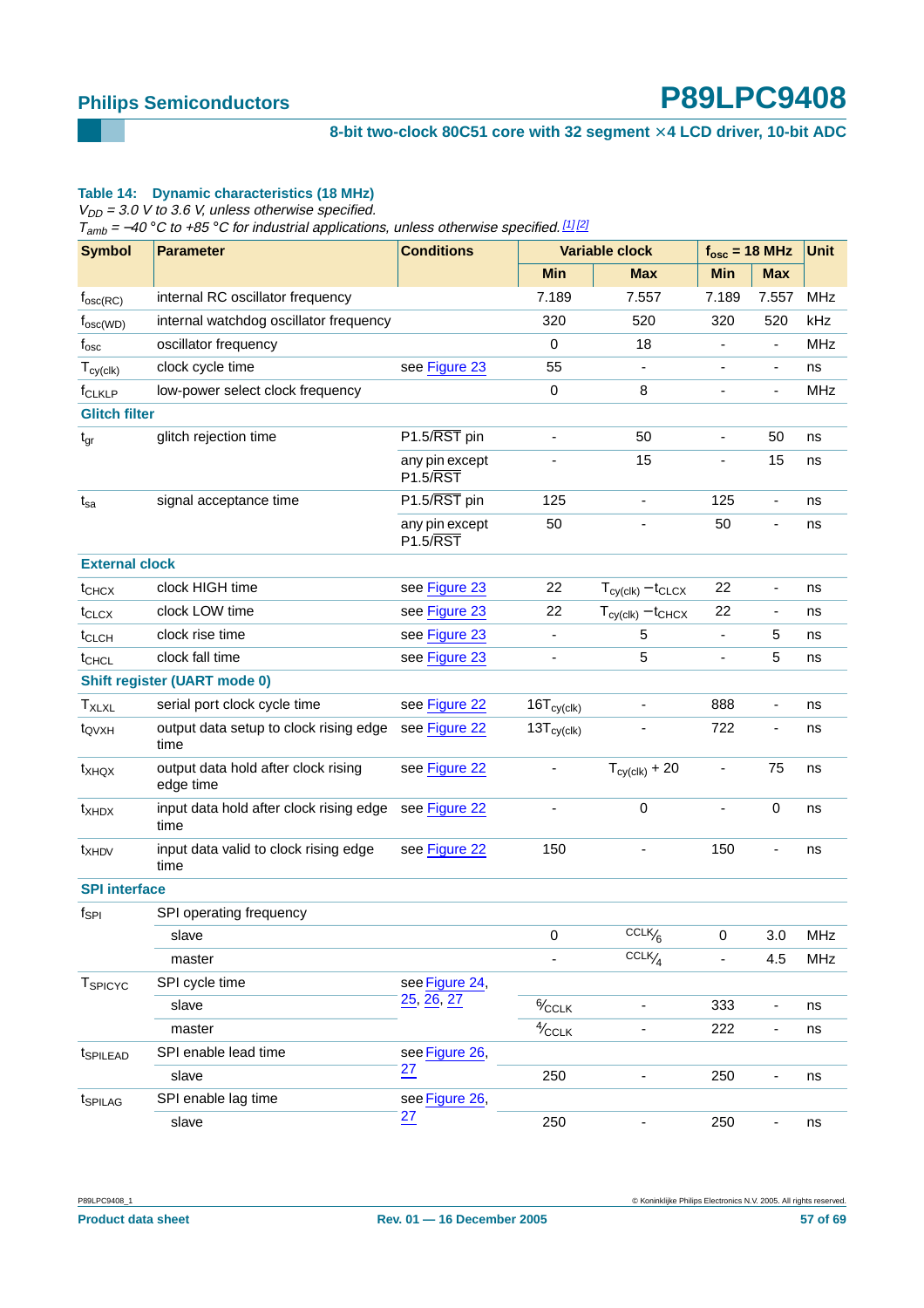#### 8-bit two-clock 80C51 core with 32 segment  $\times$  4 LCD driver, 10-bit ADC

#### Table 14: Dynamic characteristics (18 MHz) ... continued

 $V_{DD}$  = 3.0 V to 3.6 V, unless otherwise specified.

 $T<sub>amb</sub> = -40 °C$  to +85 °C for industrial applications, unless otherwise specified. [1] [2]

| <b>Symbol</b><br><b>Parameter</b> |                                                    | <b>Conditions</b>            | <b>Variable clock</b>   |                          | $f_{\rm osc}$ = 18 MHz       |                          | <b>Unit</b> |
|-----------------------------------|----------------------------------------------------|------------------------------|-------------------------|--------------------------|------------------------------|--------------------------|-------------|
|                                   |                                                    |                              | <b>Min</b>              | <b>Max</b>               | <b>Min</b>                   | <b>Max</b>               |             |
| t <sub>SPICLKH</sub>              | SPICLK HIGH time                                   | see Figure 24,               |                         |                          |                              |                          |             |
|                                   | master                                             | 25, 26, 27                   | $\frac{2}{\sqrt{CCLK}}$ | $\overline{\phantom{a}}$ | 111                          | $\overline{\phantom{a}}$ | ns          |
|                                   | slave                                              |                              | $\frac{3}{2}$ CCLK      |                          | 167                          | $\blacksquare$           | ns          |
| t <sub>SPICLKL</sub>              | <b>SPICLK LOW time</b>                             | see Figure 24,               |                         |                          |                              |                          |             |
|                                   | master                                             | 25, 26, 27                   | $\frac{2}{\sqrt{CCLK}}$ | ٠                        | 111                          | $\blacksquare$           | ns          |
|                                   | slave                                              |                              | $\frac{3}{2}$ CCLK      |                          | 167                          | $\blacksquare$           | ns          |
| tspipsu                           | SPI data setup time                                | see Figure 24,<br>25, 26, 27 | 100                     |                          | 100                          | ÷,                       | ns          |
| t <sub>SPIDH</sub>                | SPI data hold time                                 | see Figure 24,<br>25, 26, 27 | 100                     |                          | 100                          | $\blacksquare$           | ns          |
| t <sub>SPIA</sub>                 | SPI access time                                    | see Figure 26,               |                         |                          |                              |                          |             |
|                                   | slave                                              | 27                           | 0                       | 80                       | $\mathbf 0$                  | 80                       | ns          |
| t <sub>SPIDIS</sub>               | SPI disable time                                   | see Figure 26,               |                         |                          |                              |                          |             |
|                                   | slave                                              | $\overline{27}$              | 0                       | 160                      | ÷,                           | 160                      | ns          |
| t <sub>SPIDV</sub>                | SPI enable to output data valid time               | see Figure 24,               |                         |                          |                              |                          |             |
|                                   | slave                                              | 25, 26, 27                   |                         | 160                      | $\overline{\phantom{m}}$     | 160                      | ns          |
|                                   | master                                             |                              |                         | 111                      | $\frac{1}{2}$                | 111                      | ns          |
| t <sub>SPIOH</sub>                | SPI output data hold time                          | see Figure 24,<br>25, 26, 27 | 0                       |                          | 0                            | $\blacksquare$           | ns          |
| t <sub>SPIR</sub>                 | SPI rise time                                      | see Figure 24,               |                         |                          |                              |                          |             |
|                                   | SPI outputs (SPICLK, MOSI,<br>MISO)                | 25, 26, 27                   |                         | 100                      | $\blacksquare$               | 100                      | ns          |
|                                   | SPI inputs (SPICLK, MOSI, MISO,<br>$\overline{SS}$ |                              |                         | 2000                     | $\qquad \qquad \blacksquare$ | 2000                     | ns          |
| tspiF                             | SPI fall time                                      | see Figure 24,               |                         |                          |                              |                          |             |
|                                   | SPI outputs (SPICLK, MOSI,<br>MISO)                | 25, 26, 27                   |                         | 100                      | $\qquad \qquad \blacksquare$ | 100                      | ns          |
|                                   | SPI inputs (SPICLK, MOSI, MISO)                    |                              |                         | 2000                     | $\overline{\phantom{a}}$     | 2000                     | ns          |

<span id="page-57-0"></span>[1] Parameters are valid over operating temperature range unless otherwise specified.

<span id="page-57-1"></span>[2] Parts are tested to 2 MHz, but are guaranteed to operate down to 0 Hz.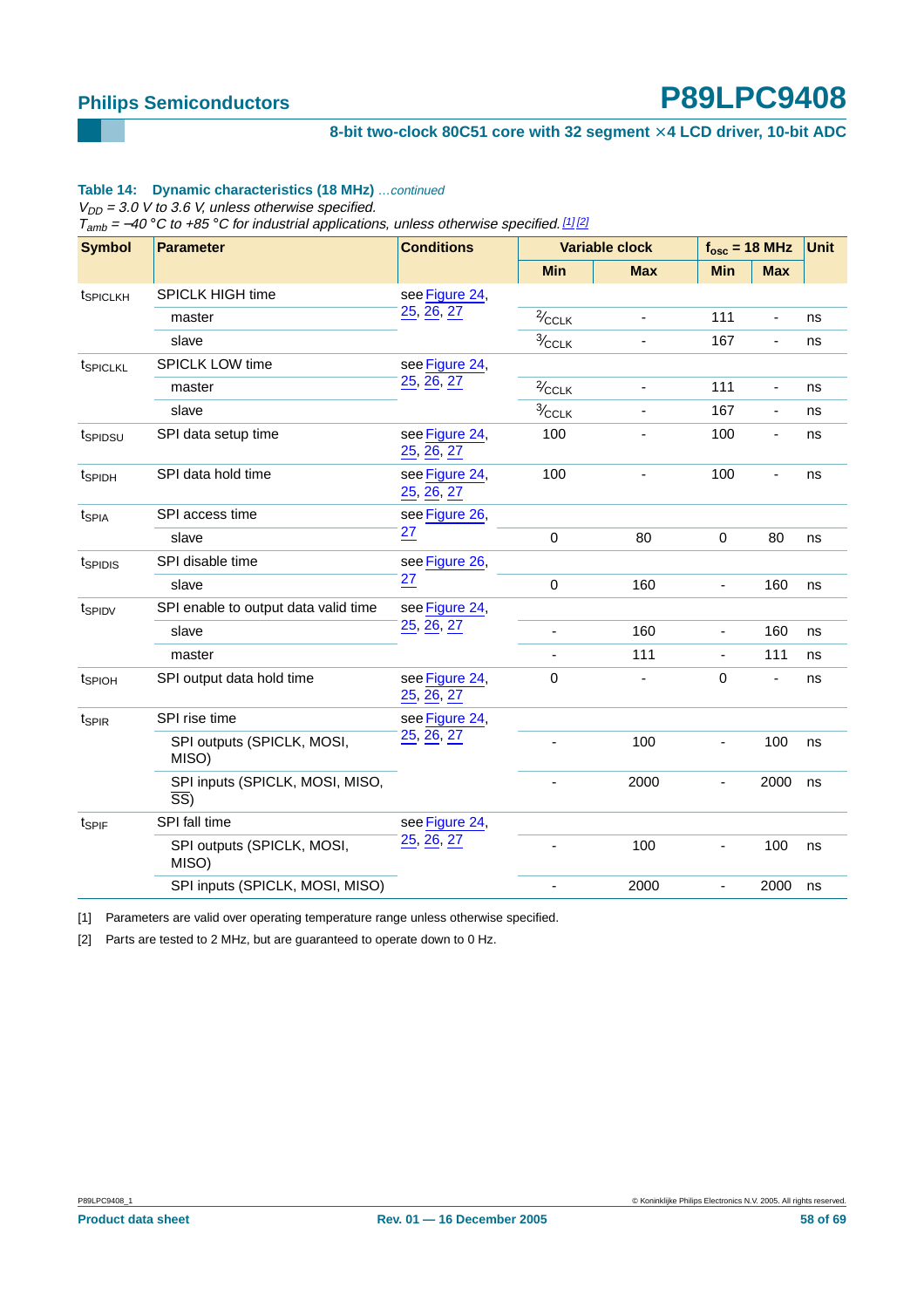8-bit two-clock 80C51 core with 32 segment  $\times$  4 LCD driver, 10-bit ADC

## **11.1 Waveforms**

<span id="page-58-2"></span>

<span id="page-58-1"></span><span id="page-58-0"></span>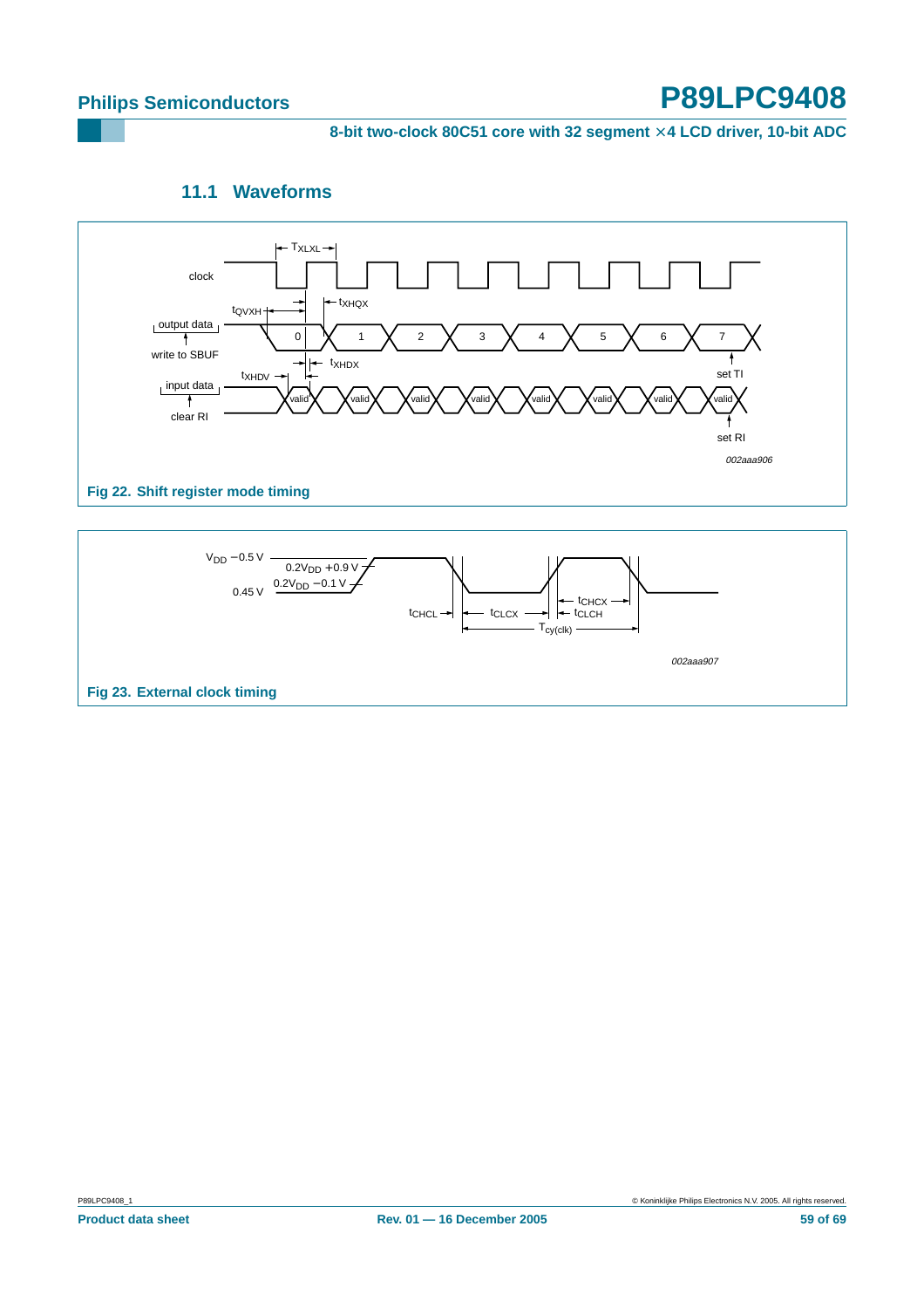8-bit two-clock 80C51 core with 32 segment  $\times$  4 LCD driver, 10-bit ADC



<span id="page-59-1"></span><span id="page-59-0"></span>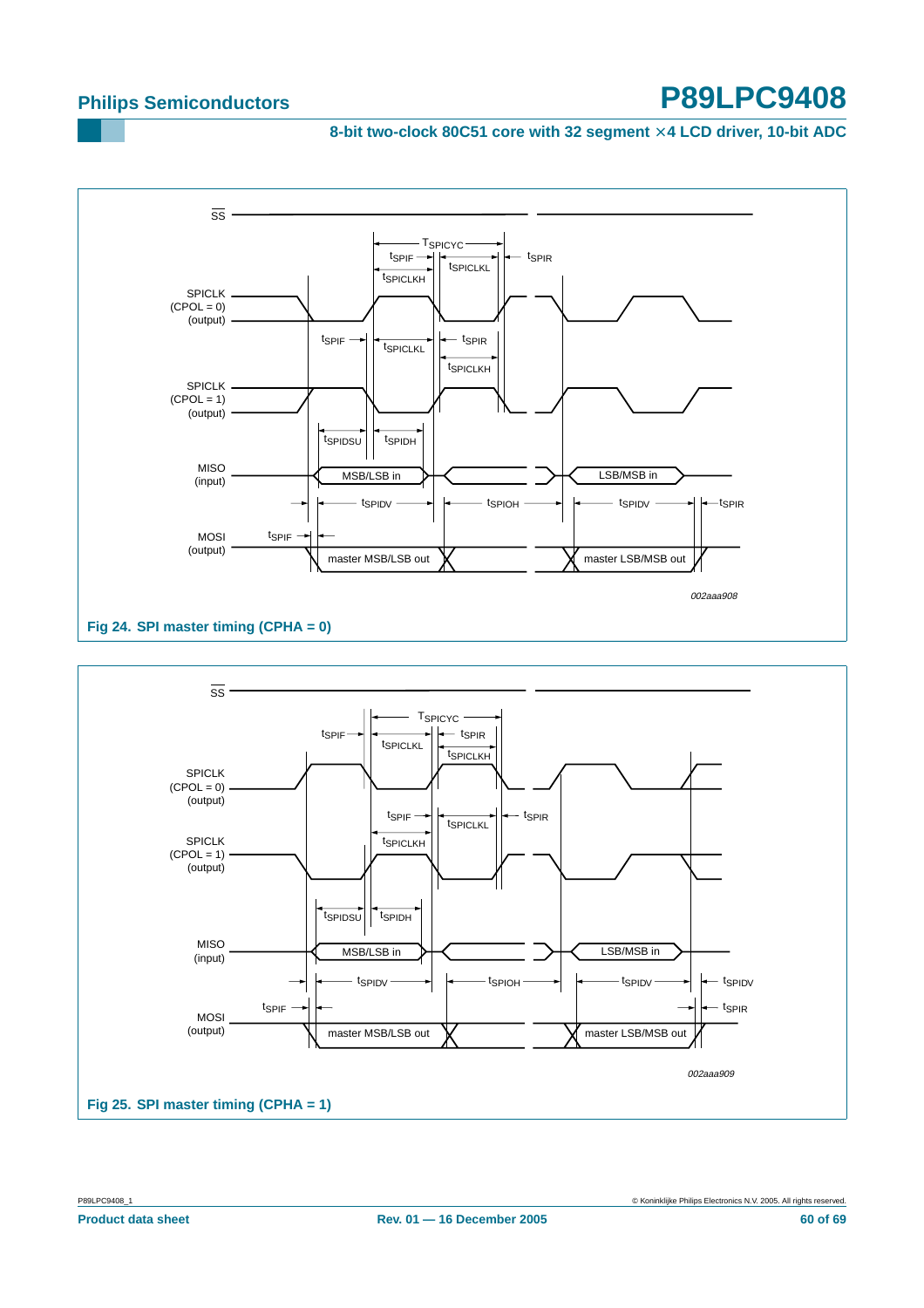8-bit two-clock 80C51 core with 32 segment  $\times$  4 LCD driver, 10-bit ADC



<span id="page-60-0"></span>

<span id="page-60-1"></span>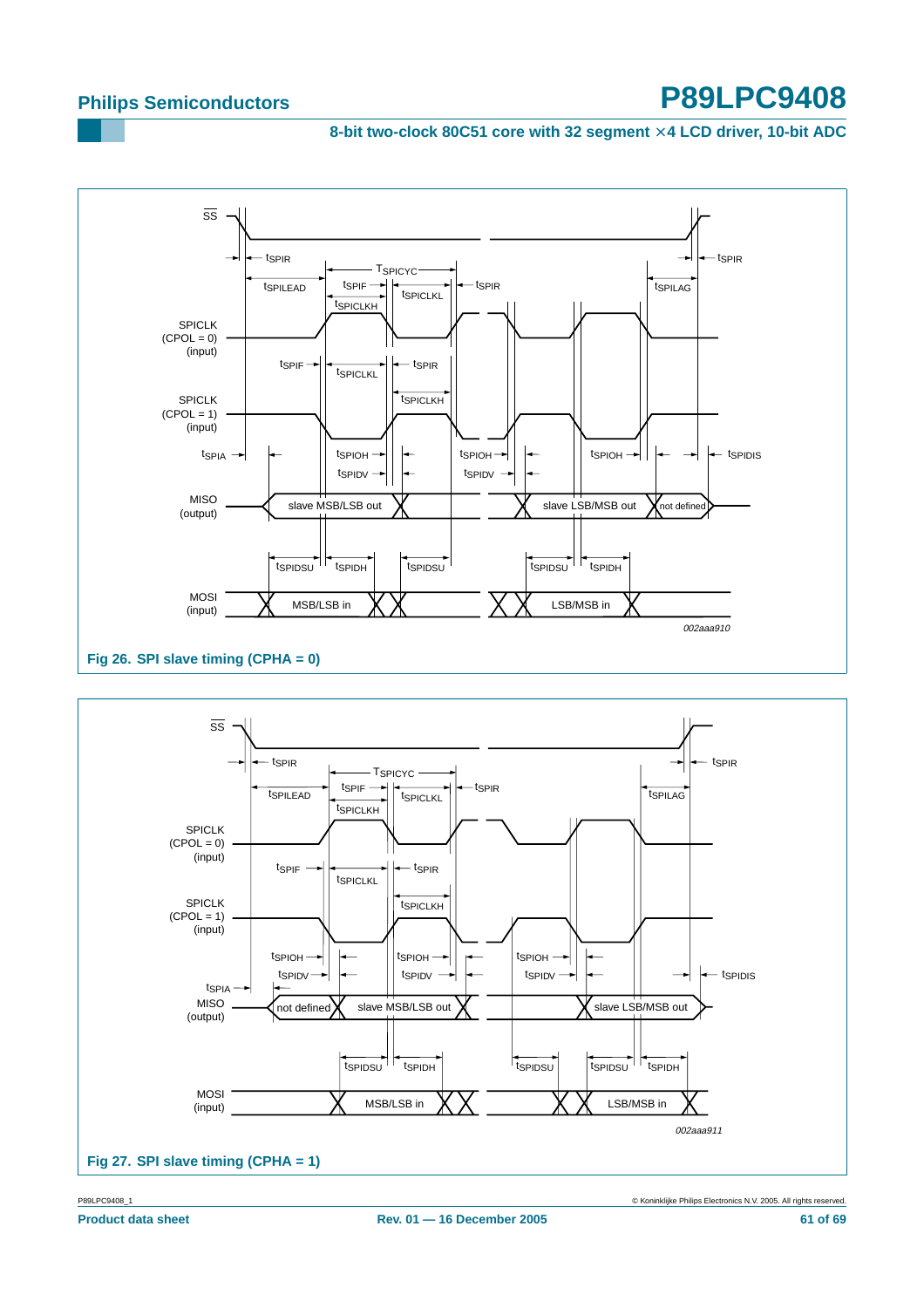#### **11.2 ISP entry mode**

#### <span id="page-61-1"></span>**Table 15: Dynamic characteristics, ISP entry mode**

 $V_{DD}$  = 2.4 V to 3.6 V, unless otherwise specified.

 $T<sub>amb</sub> = -40 °C$  to +85 °C for industrial applications, unless otherwise specified.

| <b>Symbol</b>   | <b>Parameter</b>                                      | <b>Conditions</b> | <b>Min</b> | Tvp                      | <b>Max</b>               | Unit |
|-----------------|-------------------------------------------------------|-------------------|------------|--------------------------|--------------------------|------|
| t <sub>VR</sub> | $V_{DD}$ active to $\overline{RST}$ active delay time |                   | 50         | $\overline{\phantom{a}}$ | ٠                        | μs   |
| t <sub>RH</sub> | <b>RST HIGH time</b>                                  |                   |            | $\overline{\phantom{0}}$ |                          | μs   |
| t <sub>RL</sub> | RST LOW time                                          |                   |            | $\overline{\phantom{a}}$ | $\overline{\phantom{0}}$ | μs   |



## <span id="page-61-2"></span>**12. Other characteristics**

### **12.1 Comparator electrical characteristics**

#### <span id="page-61-3"></span>**Table 16: Comparator electrical characteristics**

 $V_{DD}$  = 2.4 V to 3.6 V, unless otherwise specified.

 $T_{amb}$  = −40 °C to +85 °C for industrial applications, unless otherwise specified.

| <b>Symbol</b>  | <b>Parameter</b>                 | <b>Conditions</b>                      | <b>Min</b>               | <b>Typ</b>               | <b>Max</b>     | <b>Unit</b> |
|----------------|----------------------------------|----------------------------------------|--------------------------|--------------------------|----------------|-------------|
| $V_{IO}$       | input offset voltage             |                                        |                          | $\overline{\phantom{0}}$ | ±20            | mV          |
| $V_{IC}$       | common-mode input voltage        |                                        | $\Omega$                 | $\overline{\phantom{a}}$ | $V_{DD}$ – 0.3 | -V          |
| <b>CMRR</b>    | common-mode rejection ratio      |                                        | $[1]$ .                  | $\overline{\phantom{0}}$ | $-50$          | dB          |
| $t_{res(tot)}$ | total response time              |                                        | $\overline{\phantom{0}}$ | 250                      | 500            | ns          |
| $t_{(CE-OV)}$  | chip enable to output valid time |                                        | $\overline{\phantom{a}}$ | $\overline{\phantom{0}}$ | 10             | μs          |
| Ιų             | input leakage current            | 0 V < V <sub>1</sub> < V <sub>DD</sub> |                          | ۰                        | ±10            | μA          |

<span id="page-61-0"></span>[1] This parameter is characterized, but not tested in production.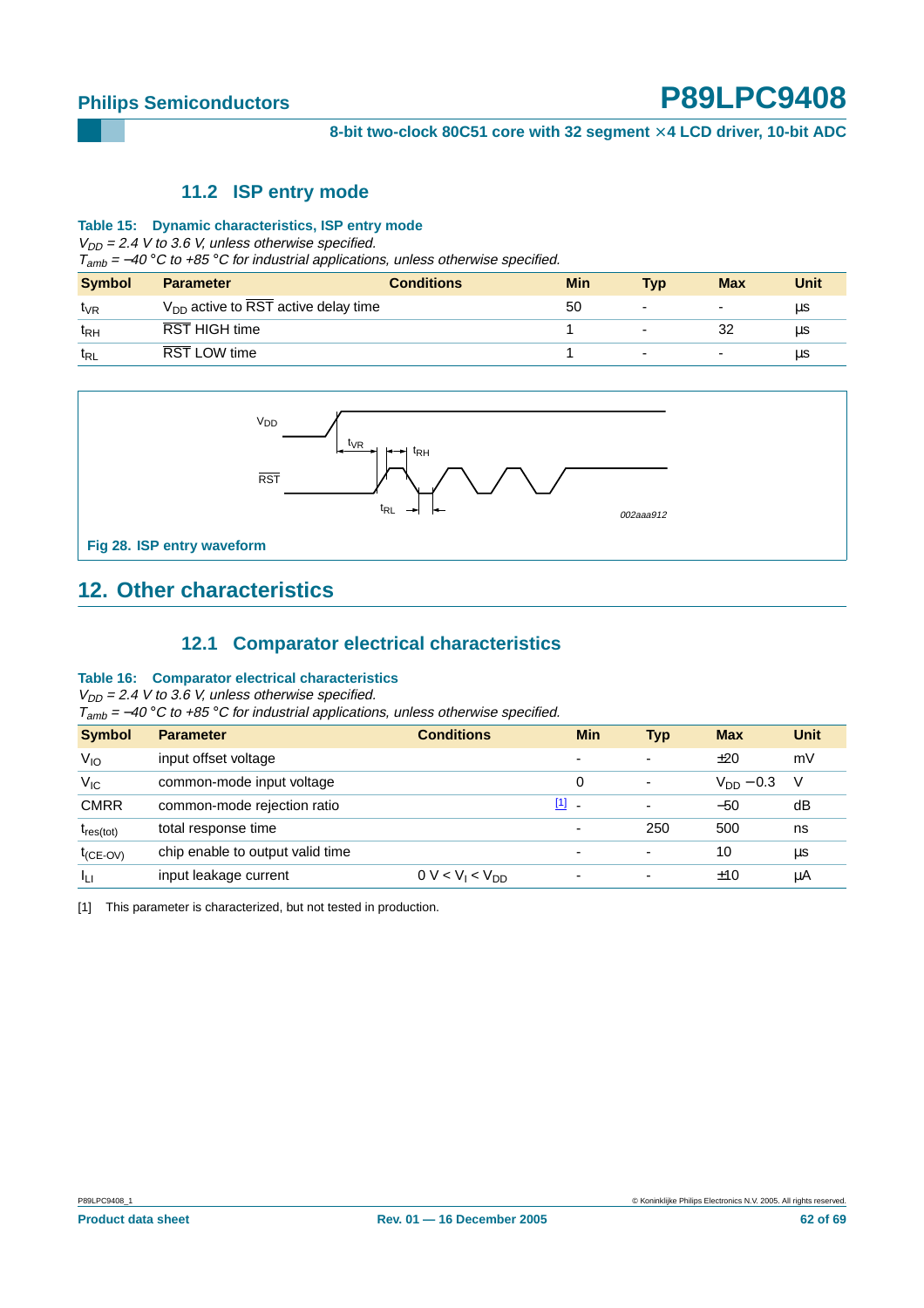## <span id="page-62-0"></span>**13. ADC electrical characteristics**

#### **Table 17: ADC electrical characteristics**

 $V_{DD}$  = 2.4 V to 3.6 V, unless otherwise specified.  $T<sub>amb</sub> = -40 °C$  to +85 °C for industrial applications, unless otherwise specified. All limits valid for an external source impedance of less than 10  $k\Omega$ .

| <b>Symbol</b>         | <b>Parameter</b>              | <b>Conditions</b>  | <b>Min</b>               | <b>Typ</b>               | <b>Max</b>      | Unit       |
|-----------------------|-------------------------------|--------------------|--------------------------|--------------------------|-----------------|------------|
| <b>V<sub>IA</sub></b> | analog input voltage          |                    | $V_{SS}$ – 0.2           | $\blacksquare$           | $V_{SS}$ + 0.2  | V          |
| $C_{ia}$              | analog input capacitance      |                    |                          | $\overline{\phantom{0}}$ | 15              | pF         |
| $E_D$                 | differential linearity error  |                    | $\overline{\phantom{0}}$ | ٠                        | ±1              | <b>LSB</b> |
| <b>INL</b>            | integral non-linearity        |                    | ٠                        | ٠                        | ±1              | <b>LSB</b> |
| $E_{offset}$          | offset error                  |                    | -                        | ٠                        | ±2              | <b>LSB</b> |
| $E_G$                 | gain error                    |                    |                          |                          | ±1              | $\%$       |
| $E_{u(tot)}$          | total unadjusted error        |                    | $\overline{\phantom{0}}$ | ٠                        | ±2              | <b>LSB</b> |
| M <sub>CTC</sub>      | channel-to-channel matching   |                    | $\overline{\phantom{0}}$ | ٠                        | ±1              | <b>LSB</b> |
| $\alpha_{ct(port)}$   | crosstalk between port inputs | $0$ kHz to 100 kHz | ٠                        | ٠                        | $-60$           | dB         |
| $SR_{in}$             | input slew rate               |                    | ٠                        | ٠                        | 100             | V/ms       |
| $T_{cy(ADC)}$         | ADC clock cycle time          |                    | 111                      | -                        | 3125            | ns         |
| $t_{ADC}$             | ADC conversion time           | ADC enabled        | $\overline{\phantom{0}}$ |                          | $36T_{cy(ADC)}$ | μs         |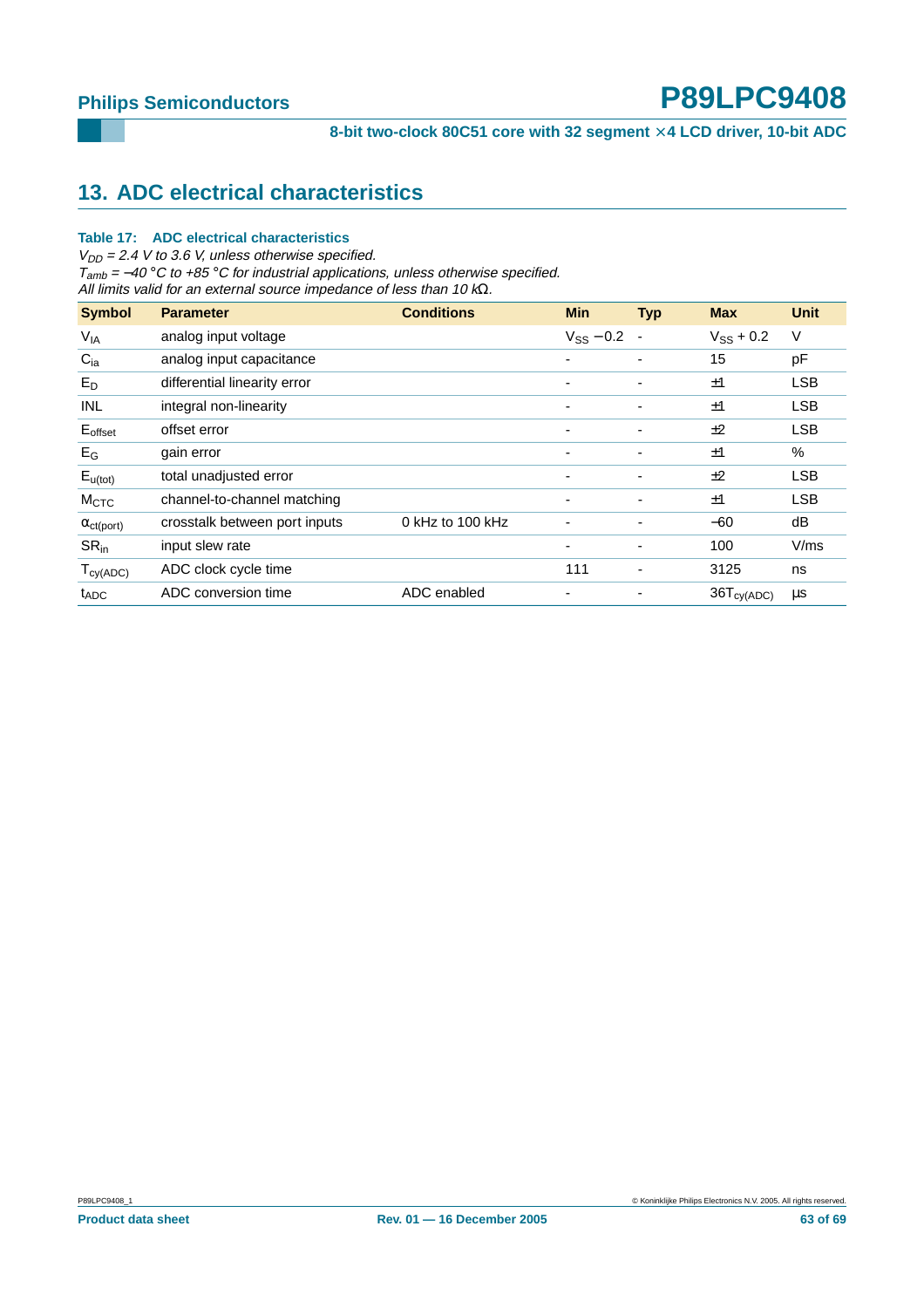8-bit two-clock 80C51 core with 32 segment  $\times$  4 LCD driver, 10-bit ADC

## <span id="page-63-0"></span>**14. Package outline**



### **Fig 29. Package outline SOT791-1 (LQFP64)**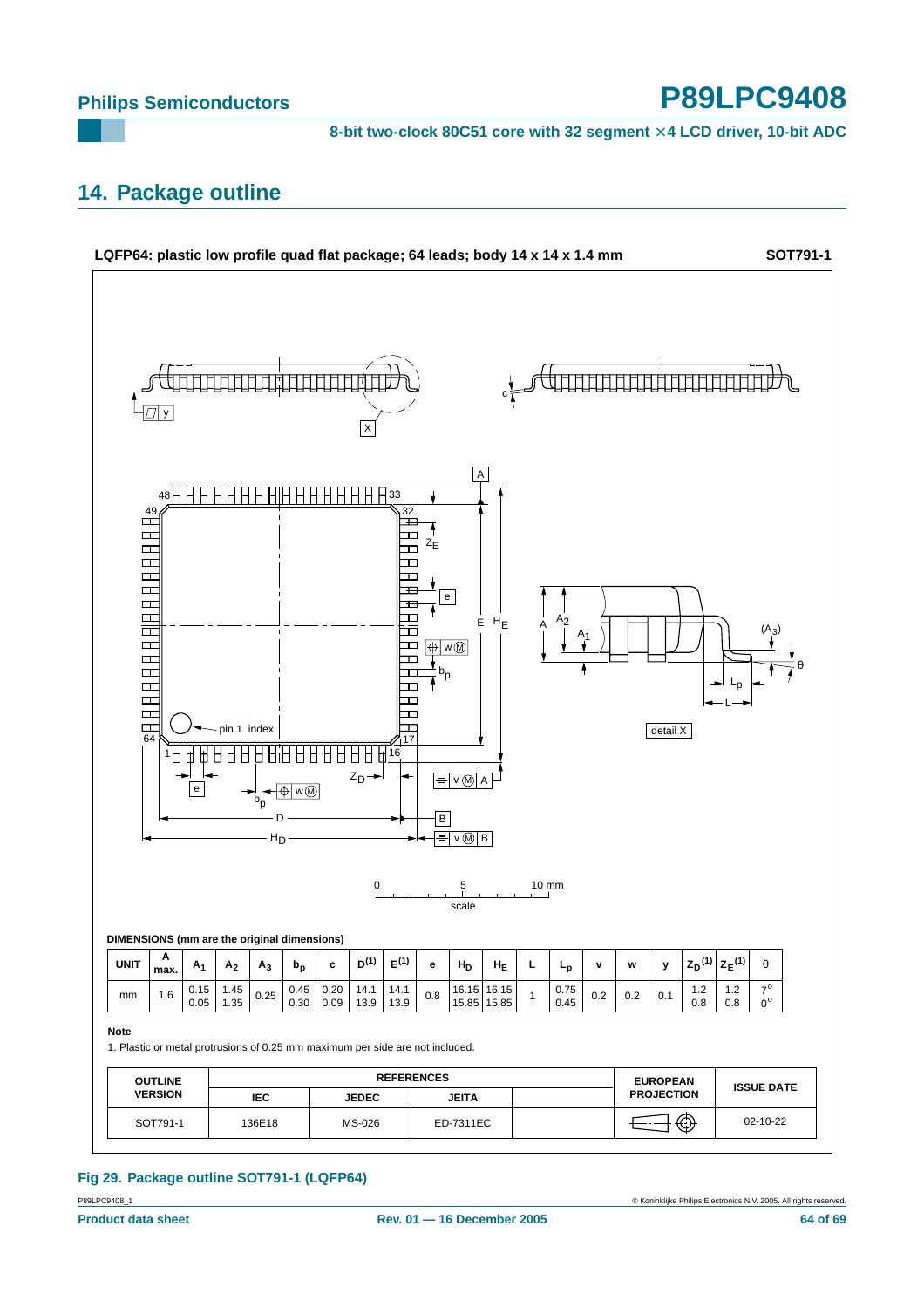## <span id="page-64-0"></span>**15. Abbreviations**

|               | Table 18: Acronym list                              |
|---------------|-----------------------------------------------------|
| Acronym       | <b>Description</b>                                  |
| <b>ADC</b>    | Analog to Digital Converter                         |
| <b>CPU</b>    | <b>Central Processing Unit</b>                      |
| <b>EPROM</b>  | Erasable Programmable Read-Only Memory              |
| <b>EEPROM</b> | Electrically Erasable Programmable Read-Only Memory |
| EMI           | Electro-Magnetic Interference                       |
| ISP.          | In-System Programming                               |
| <b>LCD</b>    | Liquid Crystal Display                              |
| <b>LED</b>    | Light Emitting Diode                                |
| <b>PWM</b>    | Pulse Width Modulator                               |
| <b>RAM</b>    | Random Access Memory                                |
| <b>RC</b>     | Resistance-Capacitance                              |
| <b>SFR</b>    | <b>Special Function Register</b>                    |
| <b>SPI</b>    | Serial Peripheral Interface                         |
| <b>UART</b>   | Universal Asynchronous Receiver/Transmitter         |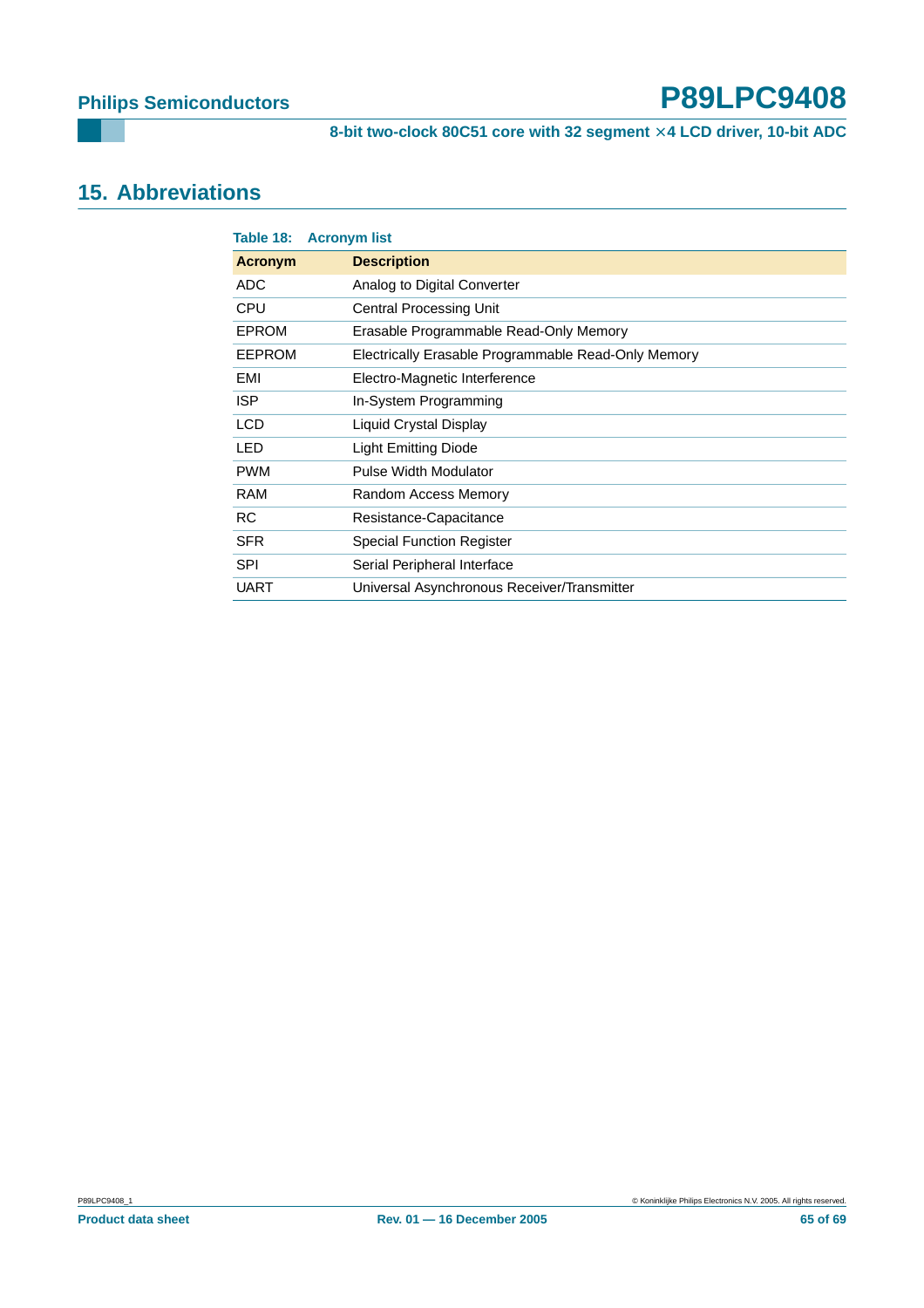# <span id="page-65-0"></span>**16. Revision history**

| <b>Table 19: Revision history</b> |          |                                       |                           |  |                   |
|-----------------------------------|----------|---------------------------------------|---------------------------|--|-------------------|
| Document <b>ID</b>                |          | <b>Release date</b> Data sheet status | Change notice Doc. number |  | <b>Supersedes</b> |
| P89LPC9408 1                      | 20051216 | Product data sheet                    | $\overline{\phantom{0}}$  |  |                   |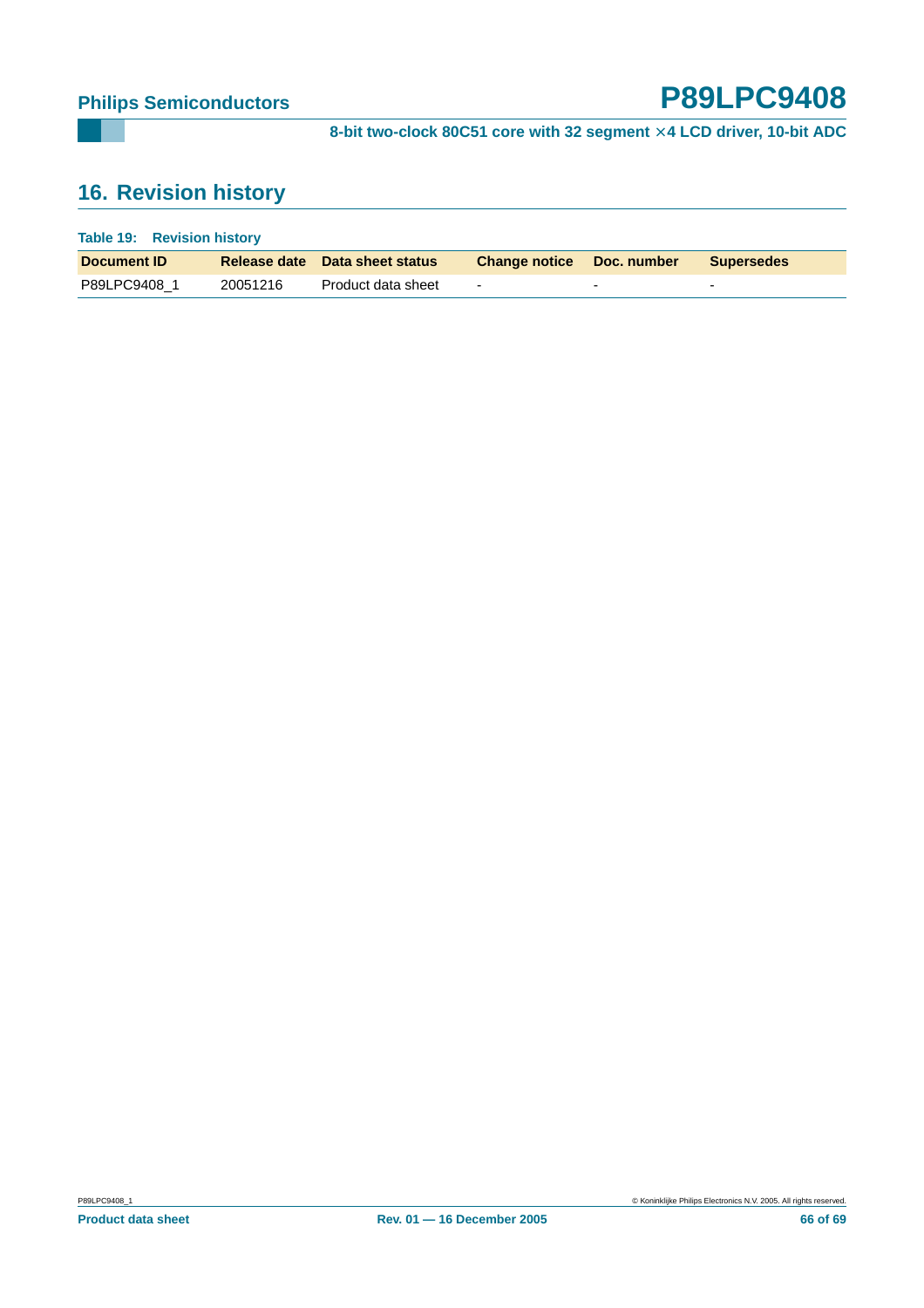## <span id="page-66-0"></span>**17. Data sheet status**

| Level         | Data sheet status <sup>[1]</sup> | Product status <sup>[2][3]</sup> | <b>Definition</b>                                                                                                                                                                                                                                                                                    |
|---------------|----------------------------------|----------------------------------|------------------------------------------------------------------------------------------------------------------------------------------------------------------------------------------------------------------------------------------------------------------------------------------------------|
|               | Objective data                   | Development                      | This data sheet contains data from the objective specification for product development. Philips<br>Semiconductors reserves the right to change the specification in any manner without notice.                                                                                                       |
| $\mathbf{II}$ | Preliminary data                 | Qualification                    | This data sheet contains data from the preliminary specification. Supplementary data will be published<br>at a later date. Philips Semiconductors reserves the right to change the specification without notice, in<br>order to improve the design and supply the best possible product.             |
| Ш             | Product data                     | Production                       | This data sheet contains data from the product specification. Philips Semiconductors reserves the<br>right to make changes at any time in order to improve the design, manufacturing and supply. Relevant<br>changes will be communicated via a Customer Product/Process Change Notification (CPCN). |

[1] Please consult the most recently issued data sheet before initiating or completing a design.

[2] The product status of the device(s) described in this data sheet may have changed since this data sheet was published. The latest information is available on the Internet at URL http://www.semiconductors.philips.com.

For data sheets describing multiple type numbers, the highest-level product status determines the data sheet status.

## <span id="page-66-1"></span>**18. Definitions**

**Short-form specification —** The data in a short-form specification is extracted from a full data sheet with the same type number and title. For detailed information see the relevant data sheet or data handbook.

**Limiting values definition —** Limiting values given are in accordance with the Absolute Maximum Rating System (IEC 60134). Stress above one or more of the limiting values may cause permanent damage to the device. These are stress ratings only and operation of the device at these or at any other conditions above those given in the Characteristics sections of the specification is not implied. Exposure to limiting values for extended periods may affect device reliability.

**Application information —** Applications that are described herein for any of these products are for illustrative purposes only. Philips Semiconductors makes no representation or warranty that such applications will be suitable for the specified use without further testing or modification.

## <span id="page-66-2"></span>**19. Disclaimers**

**Life support —** These products are not designed for use in life support appliances, devices, or systems where malfunction of these products can reasonably be expected to result in personal injury. Philips Semiconductors

## <span id="page-66-4"></span>**21. Contact information**

customers using or selling these products for use in such applications do so at their own risk and agree to fully indemnify Philips Semiconductors for any damages resulting from such application.

**Right to make changes —** Philips Semiconductors reserves the right to make changes in the products - including circuits, standard cells, and/or software - described or contained herein in order to improve design and/or performance. When the product is in full production (status 'Production'), relevant changes will be communicated via a Customer Product/Process Change Notification (CPCN). Philips Semiconductors assumes no responsibility or liability for the use of any of these products, conveys no license or title under any patent, copyright, or mask work right to these products, and makes no representations or warranties that these products are free from patent, copyright, or mask work right infringement, unless otherwise specified.

## <span id="page-66-3"></span>**20. Trademarks**

**Notice —** All referenced brands, product names, service names and trademarks are the property of their respective owners. **I 2C-bus —** logo is a trademark of Koninklijke Philips Electronics N.V.

For additional information, please visit: **http://www.semiconductors.philips.com** For sales office addresses, send an email to: **sales.addresses@www.semiconductors.philips.com**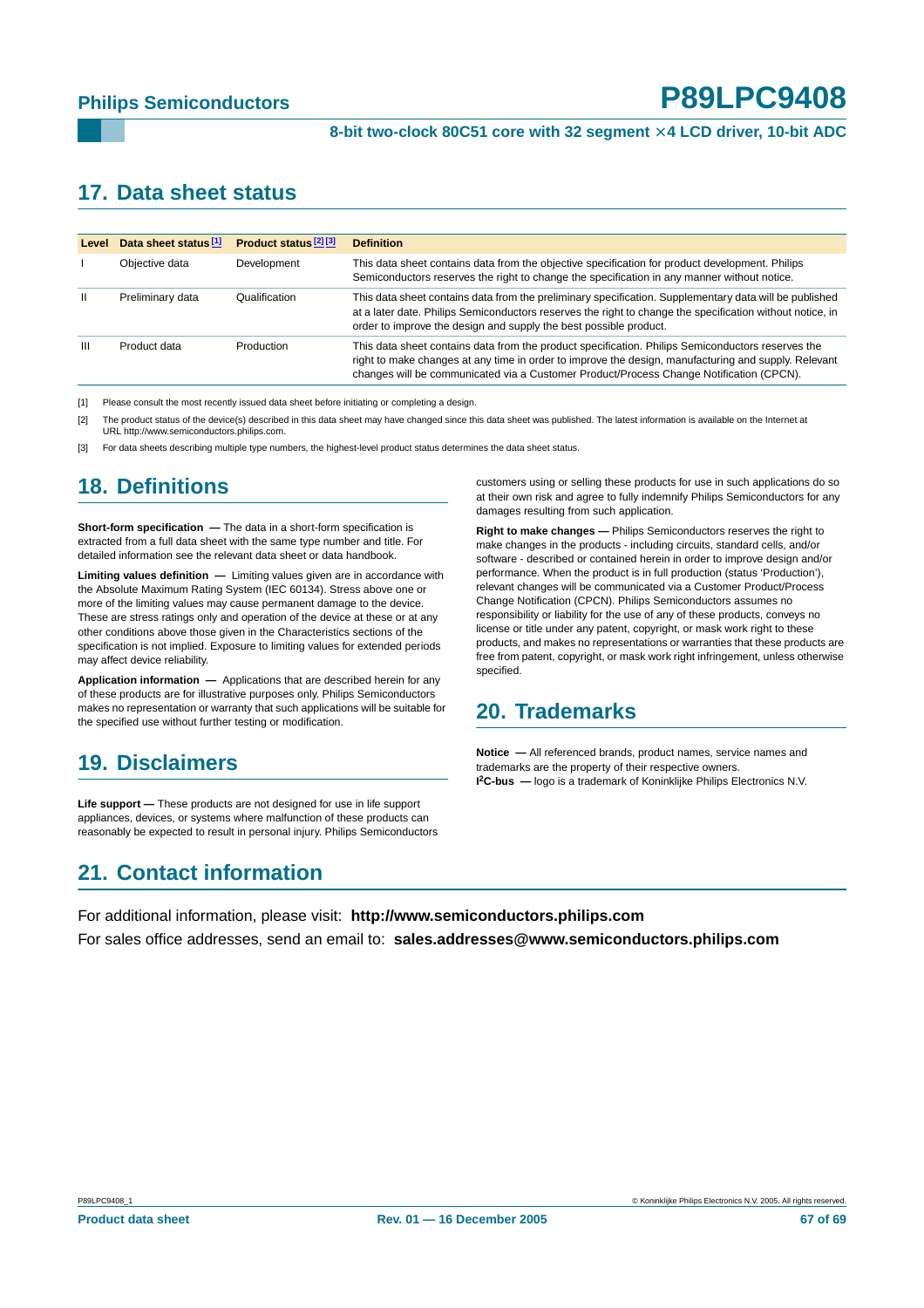8-bit two-clock 80C51 core with 32 segment  $\times$  4 LCD driver, 10-bit ADC

## **22. Contents**

| General description            | -1                                                                                                                                                                                                                                                                                                                                                                                                                                                                                                                                                                                                                              |
|--------------------------------|---------------------------------------------------------------------------------------------------------------------------------------------------------------------------------------------------------------------------------------------------------------------------------------------------------------------------------------------------------------------------------------------------------------------------------------------------------------------------------------------------------------------------------------------------------------------------------------------------------------------------------|
| Features                       | 1                                                                                                                                                                                                                                                                                                                                                                                                                                                                                                                                                                                                                               |
|                                | 1                                                                                                                                                                                                                                                                                                                                                                                                                                                                                                                                                                                                                               |
|                                | 1                                                                                                                                                                                                                                                                                                                                                                                                                                                                                                                                                                                                                               |
| Ordering information           | 3                                                                                                                                                                                                                                                                                                                                                                                                                                                                                                                                                                                                                               |
|                                | 3                                                                                                                                                                                                                                                                                                                                                                                                                                                                                                                                                                                                                               |
|                                | 3                                                                                                                                                                                                                                                                                                                                                                                                                                                                                                                                                                                                                               |
|                                |                                                                                                                                                                                                                                                                                                                                                                                                                                                                                                                                                                                                                                 |
|                                |                                                                                                                                                                                                                                                                                                                                                                                                                                                                                                                                                                                                                                 |
|                                |                                                                                                                                                                                                                                                                                                                                                                                                                                                                                                                                                                                                                                 |
|                                |                                                                                                                                                                                                                                                                                                                                                                                                                                                                                                                                                                                                                                 |
| Functional description  10     |                                                                                                                                                                                                                                                                                                                                                                                                                                                                                                                                                                                                                                 |
| Special function registers     | 10                                                                                                                                                                                                                                                                                                                                                                                                                                                                                                                                                                                                                              |
| Enhanced CPU                   | 19                                                                                                                                                                                                                                                                                                                                                                                                                                                                                                                                                                                                                              |
|                                | 19                                                                                                                                                                                                                                                                                                                                                                                                                                                                                                                                                                                                                              |
|                                | 19                                                                                                                                                                                                                                                                                                                                                                                                                                                                                                                                                                                                                              |
| CPU clock (OSCCLK).            | 19                                                                                                                                                                                                                                                                                                                                                                                                                                                                                                                                                                                                                              |
| Low speed oscillator option    | 19                                                                                                                                                                                                                                                                                                                                                                                                                                                                                                                                                                                                                              |
| Medium speed oscillator option | 19                                                                                                                                                                                                                                                                                                                                                                                                                                                                                                                                                                                                                              |
| High speed oscillator option   | 19                                                                                                                                                                                                                                                                                                                                                                                                                                                                                                                                                                                                                              |
|                                | 20                                                                                                                                                                                                                                                                                                                                                                                                                                                                                                                                                                                                                              |
| On-chip RC oscillator option   | 20                                                                                                                                                                                                                                                                                                                                                                                                                                                                                                                                                                                                                              |
|                                |                                                                                                                                                                                                                                                                                                                                                                                                                                                                                                                                                                                                                                 |
|                                |                                                                                                                                                                                                                                                                                                                                                                                                                                                                                                                                                                                                                                 |
|                                |                                                                                                                                                                                                                                                                                                                                                                                                                                                                                                                                                                                                                                 |
|                                |                                                                                                                                                                                                                                                                                                                                                                                                                                                                                                                                                                                                                                 |
|                                |                                                                                                                                                                                                                                                                                                                                                                                                                                                                                                                                                                                                                                 |
|                                |                                                                                                                                                                                                                                                                                                                                                                                                                                                                                                                                                                                                                                 |
|                                |                                                                                                                                                                                                                                                                                                                                                                                                                                                                                                                                                                                                                                 |
|                                |                                                                                                                                                                                                                                                                                                                                                                                                                                                                                                                                                                                                                                 |
|                                |                                                                                                                                                                                                                                                                                                                                                                                                                                                                                                                                                                                                                                 |
|                                |                                                                                                                                                                                                                                                                                                                                                                                                                                                                                                                                                                                                                                 |
|                                |                                                                                                                                                                                                                                                                                                                                                                                                                                                                                                                                                                                                                                 |
| 7.13.1.1                       |                                                                                                                                                                                                                                                                                                                                                                                                                                                                                                                                                                                                                                 |
| 7.13.1.2                       |                                                                                                                                                                                                                                                                                                                                                                                                                                                                                                                                                                                                                                 |
| 7.13.1.3                       |                                                                                                                                                                                                                                                                                                                                                                                                                                                                                                                                                                                                                                 |
| 7.13.1.4                       |                                                                                                                                                                                                                                                                                                                                                                                                                                                                                                                                                                                                                                 |
|                                |                                                                                                                                                                                                                                                                                                                                                                                                                                                                                                                                                                                                                                 |
|                                |                                                                                                                                                                                                                                                                                                                                                                                                                                                                                                                                                                                                                                 |
|                                | 26                                                                                                                                                                                                                                                                                                                                                                                                                                                                                                                                                                                                                              |
| Brownout detection 26          |                                                                                                                                                                                                                                                                                                                                                                                                                                                                                                                                                                                                                                 |
| Power-on detection 27          |                                                                                                                                                                                                                                                                                                                                                                                                                                                                                                                                                                                                                                 |
|                                |                                                                                                                                                                                                                                                                                                                                                                                                                                                                                                                                                                                                                                 |
|                                |                                                                                                                                                                                                                                                                                                                                                                                                                                                                                                                                                                                                                                 |
|                                | 27                                                                                                                                                                                                                                                                                                                                                                                                                                                                                                                                                                                                                              |
|                                | 27                                                                                                                                                                                                                                                                                                                                                                                                                                                                                                                                                                                                                              |
|                                |                                                                                                                                                                                                                                                                                                                                                                                                                                                                                                                                                                                                                                 |
|                                | Ordering options<br>Block diagram<br>Pinning information 6<br>Watchdog oscillator option 20<br>External clock input option 20<br>CPU Clock (CCLK) wake-up delay 21<br>CCLK modification: DIVM register  21<br>Memory organization 22<br>Data RAM arrangement  22<br>External interrupt inputs 23<br>Quasi-bidirectional output configuration 25<br>Open-drain output configuration 25<br>Input-only configuration  25<br>Push-pull output configuration 26<br>Port 0 analog functions 26<br>Additional port features 26<br>Power monitoring functions.<br>Power reduction modes  27<br>Power-down mode<br>Total Power-down mode |

| 7.16.1           |                                                                             | 28       |
|------------------|-----------------------------------------------------------------------------|----------|
| 7.17             | Timers/counters 0 and 1                                                     | 28       |
| 7.17.1           |                                                                             | 29       |
| 7.17.2           |                                                                             | 29       |
| 7.17.3           |                                                                             | 29       |
| 7.17.4           |                                                                             | 29       |
| 7.17.5           |                                                                             | 29       |
| 7.17.6           | Timer overflow toggle output                                                | 29       |
| 7.18             |                                                                             | 29       |
| 7.19             |                                                                             | 29       |
| 7.19.1           | CCU Clock (CCUCLK)                                                          | 30       |
| 7.19.2           |                                                                             | 30       |
| 7.19.3           | CCU clock prescaling                                                        | 30       |
|                  |                                                                             | 30       |
| 7.19.4           |                                                                             |          |
| 7.19.5           |                                                                             | 30<br>30 |
| 7.19.6           | PWM operation                                                               | 32       |
| 7.19.7           | Alternating output mode                                                     |          |
| 7.19.8           |                                                                             | 32<br>33 |
| 7.19.9           |                                                                             |          |
| 7.20             |                                                                             | 33       |
| 7.20.1<br>7.20.2 | Mode $0 \ldots \ldots \ldots \ldots \ldots \ldots \ldots \ldots \ldots$     | 33<br>33 |
|                  |                                                                             |          |
| 7.20.3           |                                                                             | 34<br>34 |
| 7.20.4           |                                                                             |          |
| 7.20.5           | Baud rate generator and selection                                           | 34<br>34 |
| 7.20.6           |                                                                             | 34       |
| 7.20.7<br>7.20.8 | Break detect                                                                | 35       |
|                  | Double buffering                                                            |          |
| 7.20.9           | Transmit interrupts with double buffering<br>enabled (modes $1, 2$ and $3)$ | 35       |
| 7.20.10          | The 9 <sup>th</sup> bit (bit 8) in double buffering                         |          |
|                  | $(modes 1, 2 and 3).$ $\dots$ $\dots$                                       | 35       |
| 7.21             | 1 <sup>2</sup> C-bus serial interface                                       | 35       |
| 7.22             |                                                                             | 38       |
| 7.22.1           | Typical SPI configurations                                                  | 39       |
| 7.23             | Analog comparators                                                          | 40       |
| 7.23.1           | Internal reference voltage.                                                 | 41       |
| 7.23.2           |                                                                             | 41       |
| 7.23.3           | Comparators and power reduction modes                                       | 41       |
| 7.24             | Keypad Interrupt (KBI).                                                     | 42       |
| 7.25             |                                                                             | 42       |
| 7.26             |                                                                             | 43       |
| 7.26.1           |                                                                             | 43       |
| 7.26.2           |                                                                             | 43       |
| 7.27             | LCD controller                                                              | 43       |
| 7.27.1           | General description                                                         | 43       |
| 7.27.2           | Functional description                                                      | 44       |
| 7.27.3           | LCD bias voltages                                                           | 44       |
|                  |                                                                             |          |

#### **continued >>**